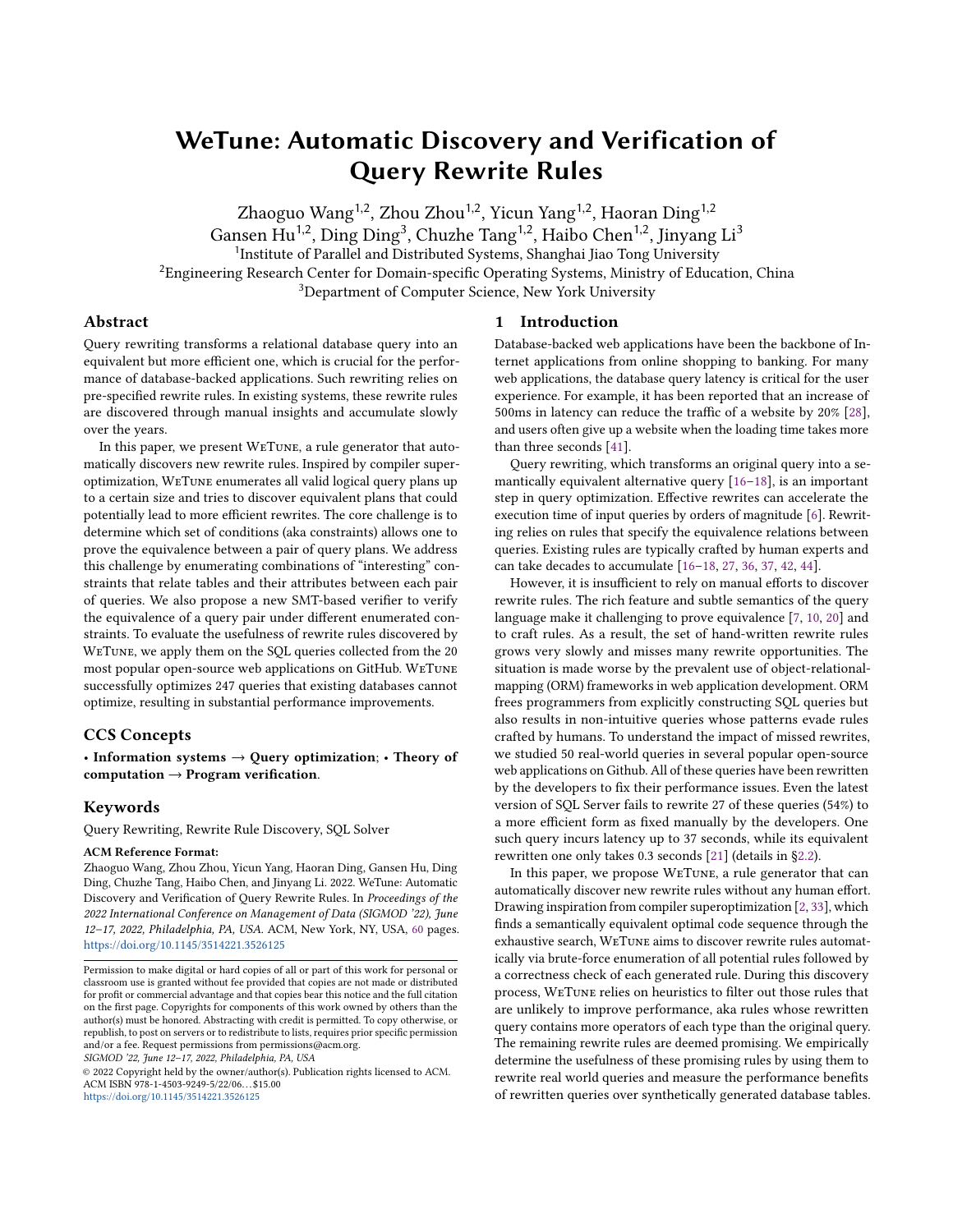Those that result in beneficial rewrites are useful rules discovered by WeTune.

Although the high-level approach is simple, there are several challenges. First, how to represent rewrite rules in a general form that allows enumeration? Second, how to automatically verify the correctness of enumerated rules without human effort? To address these challenges, WeTune represents a rewrite rule as a pair of query plan templates together with a set of constraints that relate the templates to each other. It enumerates all possible query plan templates up to a threshold number of operators. A query plan template is generic in that it uses symbols instead of concrete names to represent tables, columns and predicates. WeTune further enumerates all constraints, which are conditions that could potentially make a pair of enumerated plan templates semantically equivalent. For instance, specific input relations of the two queries could be constrained to be the same, or the attributes used in a projection are restricted to be a subset of attributes in a certain relation. We-Tune verifies the correctness of each rewrite rule using the SQL verifiers. It includes a built-in verifier, which provides a formal way of modeling rewrite rules as SMT formulas. Then the correctness problem can be automatically solved with an SMT solver. Besides the built-in verifier, WeTune also can support using existing SQL verifiers such as SPES to prove the correctness.

We have evaluated the effectiveness of WeTune on real-world database-backed applications using the 20 most popular web applications on GitHub. WeTune outputs 1106 promising rewrite rules, 35 of which are used to optimize queries of these applications. Furthermore, our results show that WeTune can successfully optimize 247 queries that are missed by existing systems, resulting in a latency reduction of up to 99%. Such optimization is due to WeTune's ability to discover new rewrite rules not known to any of the existing systems. WeTune can successfully verify the discovered rewrite rules.

In summary, our work makes the following contributions:

- A study showing that existing manually-discovered rewrite rules are insufficient for real-world queries in popular web applications.
- A demonstration that the enumeration approach introduced in compiler superoptimization can be applied in databases to generate query rewrite rules automatically.
- The formal modeling of database query rewrite rules to allow encoding to SMT formulas, which allows WeTune to verify the correctness of new rewrite rules.
- An evaluation of WeTune on a variety of real-world applications, which shows that it can successfully optimize 247 queries with substantial performance improvement.

#### 2 Motivation

In this section, we examine the rewriting opportunities that existing commercial and open-source databases miss. Then, we study the impact of missed rewrites which cause developers to change a query into a more efficient form manually.

#### 2.1 Insufficiency of Existing Rewrites

Existing databases already use a large number of rules to perform rewrites [\[16–](#page-13-2)[18,](#page-13-3) [27,](#page-13-5) [36,](#page-13-6) [37,](#page-13-7) [42,](#page-13-8) [44\]](#page-13-9). Nevertheless, we have found that many queries still fail to be rewritten into a more efficient form by existing rules. This finding might come as a surprise: after all,

<span id="page-1-0"></span>

| Original Query                                                                                                                                                  | <b>Opt. By Existing DB</b>                                                                                           | Ideal (WETUNE)                                                          |
|-----------------------------------------------------------------------------------------------------------------------------------------------------------------|----------------------------------------------------------------------------------------------------------------------|-------------------------------------------------------------------------|
| q0: SELECT * FROM labels<br>WHERE id IN (<br>SELECT id FROM labels<br>WHERE id IN (<br>SELECT id FROM labels<br>WHERE $project\_id=10$<br>) ORDER BY title ASC) | g1 SELECT *<br>FROM labels<br>WHERE id IN (<br>SELECT id<br>FROM labels<br><b>WHERE</b><br>$\texttt{project_id=10})$ | q2 SELECT *<br>FROM labels<br><b>WHERE</b><br>$\texttt{project\_id=10}$ |
| q3: SELECT id FROM notes<br>WHERE $type='D'$<br>AND id IN (<br>SELECT id FROM notes<br>WHERE commit $id=7$ )                                                    | Unchanged                                                                                                            | q4: SELECT id<br>FROM notes<br>WHERE $type='D'$<br>AND commit $id=7$    |

Table 1: Examples of the counter-intuitive queries generated by the ORM framework found in GitLab. The first column lists the original queries. The second one lists the best optimization results of the existing DB systems. The third one lists the ideal results, which can be achieved with the rules generated by WeTune. labels.id and notes.id are the primary keys of the tables, respectively.

decades of efforts have been spent on crafting rewrite rules, should not most—if not all—rules have been discovered already?

To see why manual rewrite rules are insufficient, we want to keep in mind that these rules, more or less, are designed for SQL queries written directly by programmers. Human-written queries usually follow intuitive patterns which can be manually analyzed to distill useful rules. However, in modern web development, programmers no longer explicitly construct SQL queries. Rather, they typically make use of an object-relational-mapping (ORM) framework, which allows them to write object-oriented code to manipulate contents in the database. The underlying framework automatically generates SQL queries based on application logic. Not only are the resulting SQL queries generated by ORM opaque to programmers, but also they can be counter-intuitive to human rule developers. Table [1](#page-1-0) shows two examples from the web application GitLab [\[15\]](#page-13-16), a popular open-source version management website. Both SQL queries were generated by the ORM framework (ActiveRecord) as the result of running developers' Ruby code.

The first query  $q0$  aims to select all the git merge requests whose project\_id is "10". Specifically, it uses a subquery to compute the set of id values whose project id is "10" according to the labels table. It then selects all rows from the labels table whose id falls within this set of subquery values. This query is counter-intuitive and inefficient in two places. First, the subquery to compute matching ids contains another inner subquery and the two subqueries are almost identical. Second, the ORDER BY clause of the inner subquery is unnecessary because the outermost IN operator treats the subquery SELECT...ORDER BY as an unordered list  $^1$  $^1$ . Ideally, the redundancies in the query should be identified by the query optimizer via a rewrite rule, so that the resulting optimized query resembles  $q2$  as shown in Table [1.](#page-1-0) However, among MySQL, PostgreSQL, and MS SQL Server, only PostgreSQL and MS SQL Server can partially rewrite the query to  $q1$  which removes ORDER BY and one of the two subqueries.

<sup>&</sup>lt;sup>1</sup>Such behavior follows the SQL standard [\[22\]](#page-13-17), and is confirmed in MySQL, PostgreSQL and Oracle DB. MS SQL Server explicitly denies such a query and reports the error "ORDER BY is disallowed in subquery".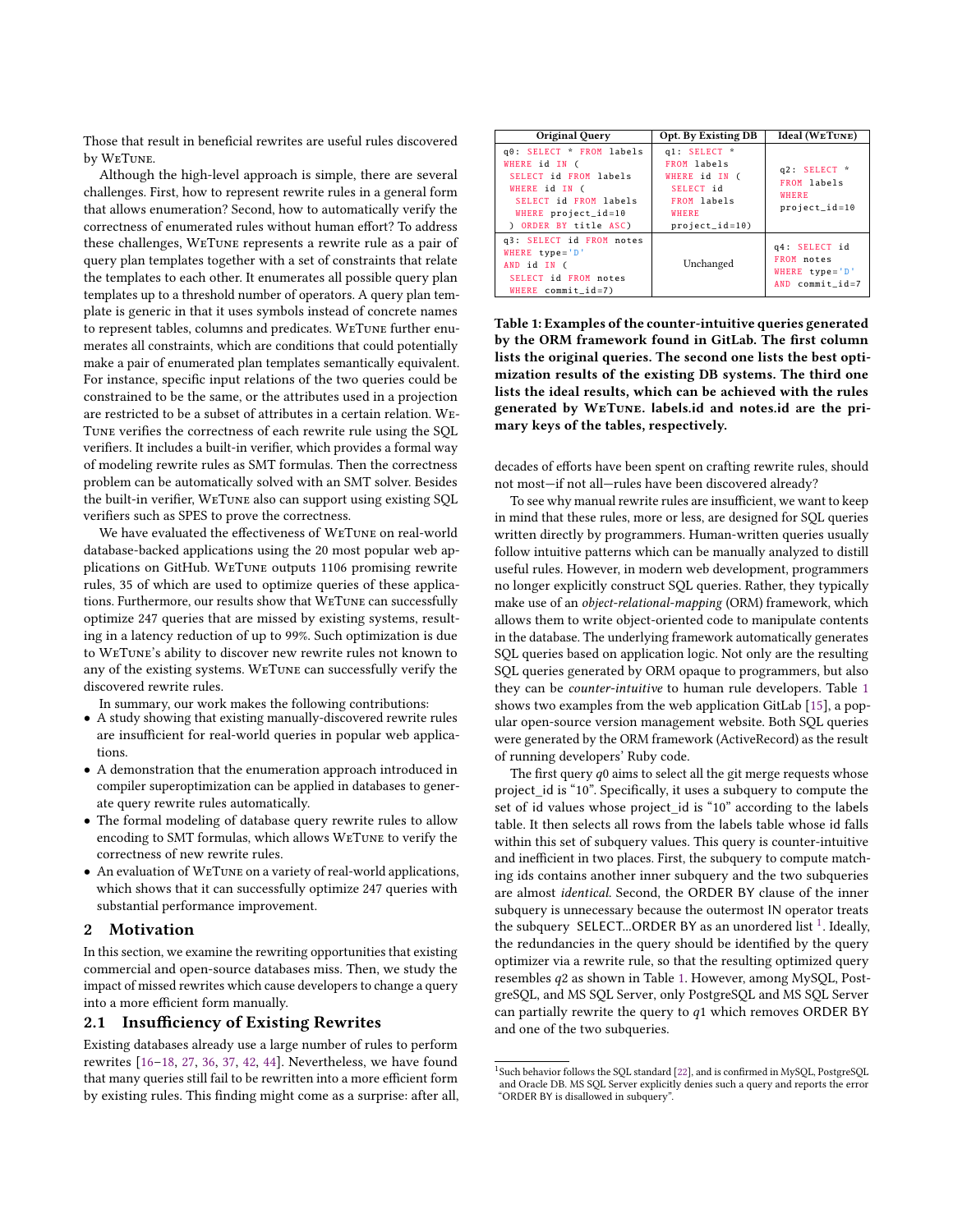Another query in Table [1](#page-1-0) (q3) fetches id values from the notes table whose type is "D" and column\_id is "7". For this query, the INselection is redundant because (1) the table used in the subquery is identical to the table used outside, which is the notes table; (2) The column projected by the subquery is the same as the column used in IN-selection, which is the primary key of the notes table. Hence, the subquery can be eliminated and the query could be transformed into a simple query as  $q4$ . Unfortunately, all three existing databases (MySQL, PostgreSQL and MS SQL Server) miss such opportunities and keep the query unchanged.

The above inefficient structures are unlikely seen in humangenerated queries but are common for queries generated by ORM. Since the ORM-generated query results from running application code in different program locations or even third-party libraries, developers are agnostic to potential redundancies (e.g., duplicate subqueries) and inefficiency (e.g., unnecessary ORDER BY). Therefore, it is very difficult for developers to identify and fix the resulting performance issues.

#### <span id="page-2-0"></span>2.2 Impact and Scope of Missed Rewrites

To better understand the impact of missed rewrites on real-world queries, we studied GitHub issues related to query performance in several popular web applications, including Discourse (discussion forum), GitLab (code management) and Spree (e-commerce) etc. Some are written in Ruby, while others are in Java (the full list can be found in our extended version [\[49\]](#page-13-18)). The applications are chosen based on popularity, judged by the number of stars on GitHub [\[11,](#page-13-19) 13, 15, 25, 39, 40, 43, 46].

We manually inspected 50 GitHub issues related to query performance, with 15 from Discourse [\[25\]](#page-13-21), 25 from GitLab [\[15\]](#page-13-16), 4 from Spree [\[11\]](#page-13-19), 2 from Redmine [\[43\]](#page-13-24), and 4 from others [\[13,](#page-13-20) 39, 40, 46]. For all the 50 queries in our study, developers have fixed them by manually rewriting the original SQL query into a more efficient form, as the databases used by the application failed to rewrite these queries in the same efficient way. We have investigated whether state-of-the-art optimizers in different databases can rewrite these queries. Among these 50 queries, 27 queries (54%) cannot be rewritten into the desired forms in issues by the latest version of SQL Server (7 of them are similar to the examples in Table 1). The rewriters in MySQL, PostgreSQL, and Apache Calcite (including both Hep and Volcano Planner) perform even worse, failing to rewrite 38 (76%), 41 (82%), 47 (94%) and 46 (92%) of these queries, respectively. Our study shows that, although opportunities exist for many existing queries to be rewritten to a more efficient form, state-of-the-art manually curated rules miss such rewrites. column projected by the adoptery is the arms at the column used<br>of the stepsition which is the primary key of the notes table. Here,<br>
in Roselection, which is the primary key of the notes table. Here,<br>
in Roselection, whi the adopary can be climinated and the quory could be transformed that and the simulation (b) spaces ( $\mu$  and  $\mu$ ) and  $\mu$  and  $\mu$  and  $\mu$  and  $\mu$  and  $\mu$  and  $\mu$  and  $\mu$  and  $\mu$  and  $\mu$  and  $\mu$  and  $\mu$  and  $\$ <sup>27</sup> Caracteristics in the location of is 7<sup>-7</sup> And its parent be had outside, which is the analysis of the basic state of the state of the state of the state of the state of the state of the state of the state of the mat

Among the Github issues in our study, a few of them [\[4,](#page-13-26) 21, 35, 48] give concrete numbers on the performance impact after the manual rewrite. For the example in [\[21\]](#page-13-13), the original query latency can be up to 37 seconds, while the manually rewritten query only takes 0.3 seconds. Such latency difference is due to the optimizer failing to replace an IN-subquery with an INNER JOIN, which prevents the optimizer from selecting a better access path. The other issues [\[4,](#page-13-26) 35, 48] also lead to the 75%-99% latency reduction for their respective applications. Unfortunately, it is difficult to diagnose and resolve these performance problems. In particular, for these 50 issues, it took 13 months on average to fix one (via manual

<span id="page-2-1"></span>

Figure 1: The architecture of WeTune.

query rewrite). As developers do not directly write SQL but access the database via an ORM, they have less visibility and control over the final queries.

#### 3 Our Approach

Manually crafted rewrite rules are no longer sufficient in an era where queries are automatically generated by web frameworks. To optimize these auto-generated queries, we need an automated approach to discover rewrite rules.

Basic Idea. WeTune aims to automatically discover new useful rewrite rules without any human effort. It is inspired by compiler superoptimization, especially peephole optimizer [\[2\]](#page-13-14). The peephole optimizer aims to transform a sequence of machine instructions into another equivalent but faster sequence and thus has a similar high-level goal as a database query optimizer. Peephole optimizers can automatically discover optimization rules via some form of brute-force search for the instruction sequences [\[2\]](#page-13-14). Inspired by this approach, we propose to automatically discover promising query rewrite rules through simple brute-force enumeration and to ensure the correctness of discovered rules through verification.

More concretely, WeTune's search for useful rewrite rules proceeds in two stages. In the first stage, WeTune discovers promising rules by enumerating the potential rewrite rules with the Rule **Enumerator** (§ 4) and verifying their correctness using the **Rule** Verifier (§ 5). We propose a new SMT-based verifier but WeTune can also use other verifiers (e.g. SPES [\[50\]](#page-13-29)). In this stage, WeTune uses simple heuristics to filter out those rules that are unlikely to bring performance improvement; only promising rules are kept. In the second stage, WeTune empirically determines the usefulness of promising rules by using them to rewrite real-world queries and measuring the performance of the rewritten queries (§ [6\)](#page-8-0). Figure [1](#page-2-1) shows the overall architecture of WeTune.

Our high-level approach is straightforward. However, to make it work, we must resolve several technical challenges that face rule enumeration and verification. These challenges are unique to query rewriting and not present in compiler optimization.

- (1) How to represent a rewrite rule to make it amicable to enumeration? A rule consists of a pair of queries, which must be generic and not bound to concrete tables and columns. How to enumerate generic queries and make a source query equivalent to a destination query? (Section [4\)](#page-3-0)
- (2) How to determine whether an enumerated rewrite rule is correct? Can we adopt an existing query equivalence checker that requires concrete queries to work with generic queries? Can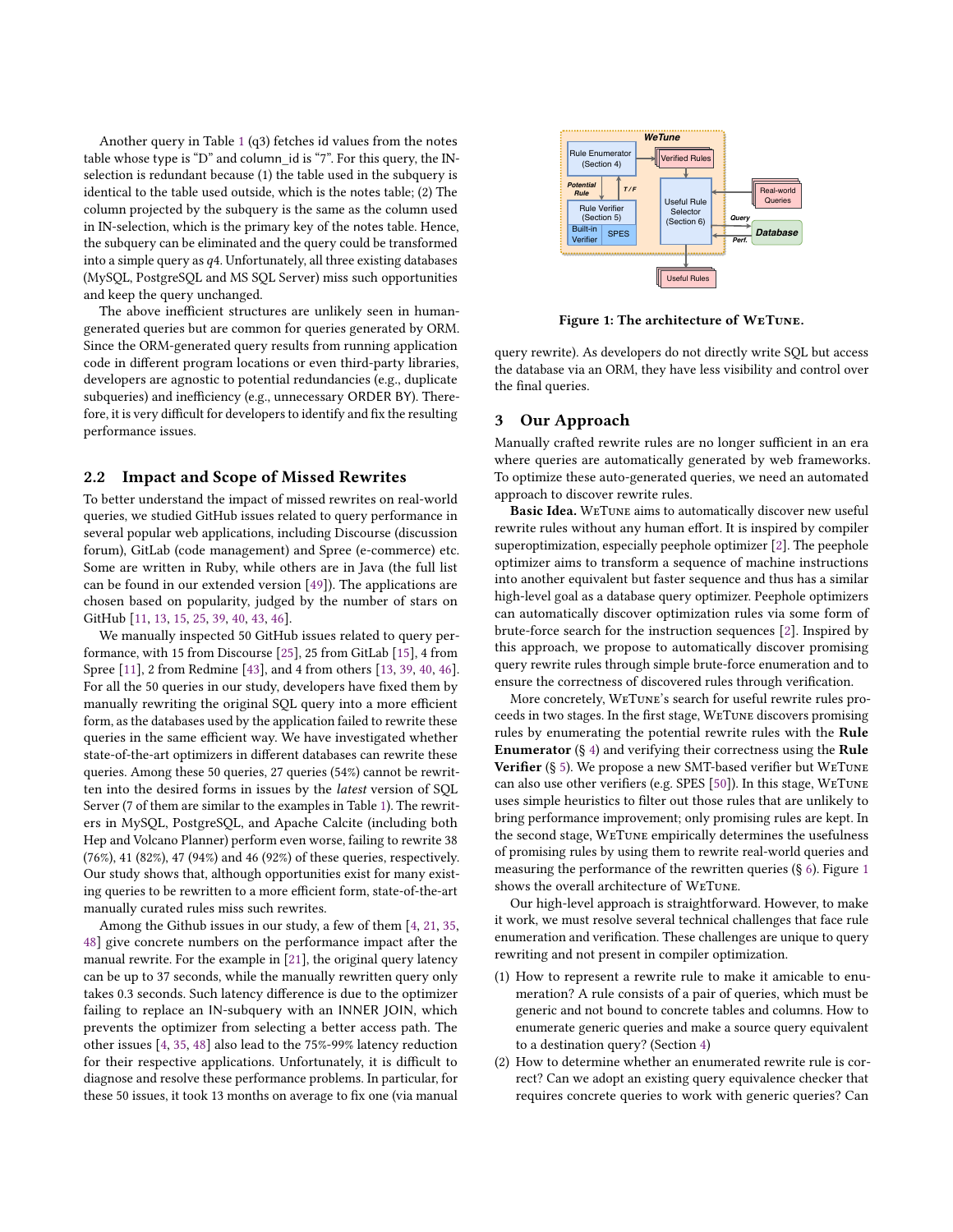<span id="page-3-1"></span>

Figure 2: An example rule found by WeTune (No.4 in Table [7\)](#page-11-0). It can eliminate redundant IN-subquery operator of a SQL query such as  $q5$ , and rewrite it into  $q6$ . Existing databases miss the opportunity to rewrite such a counterintuitive queries.

we develop a new verifier to address the limitations of existing checkers? (Section [5\)](#page-5-0)

#### <span id="page-3-0"></span>4 Rule Enumerator

WETUNE models the rewrite rule as a triple  $<\!q_{src}, q_{dest}, C\!>$ , where  $q_{src}$  is a source query plan template,  $q_{dest}$  is a destination query plan template and  $C$  is a set of constraints. A query plan template is a fragment of the logical query plan tree whose operators include selection, projection, etc. Unlike those in a concrete query, the table name, attributes and predicate in a query plan template are symbolic. The constraint set  $C$  consists of a set of predicates, each of which describes some relationship between the symbols from the source and destination query plan templates. The rule specifies that if all constraints in  $C$  are satisfied, then  $q_{src}$  and  $q_{dest}$ are semantically equivalent. Given a SQL query  $q$ , if some fragment in  $q$  matches  $q_{src}$ , the matched fragment can be replaced with the corresponding fragment  $q_{dest}$  that satisfies C.

Figure [2](#page-3-1) shows an example rewrite rule which can eliminate redundant IN-subquery in a SQL query. The source template  $q_{src}$  is represented as  $\mathsf{InSub}_{c0}(\mathsf{InSub}_{c0'}(\mathsf{t}1,\mathsf{t}2),\mathsf{t}2')$ . The operator  $\mathsf{InSub}_{c0}$ has a left child  $\mathsf{InSub}_\mathit{c0'}$  and a right child t2'. InSub is an operator in the query plan template which represents IN-subquery. It represents the queries (e.g.,  $q5$ ) with two IN-subquery operators, and these two IN-subquery are connected by AND. The destination template  $q_{dest}$  is  $InSub_{c1}(t3, t4)$ . The constraint set C specifies the following constraints:  $t2$ ,  $t2'$  and  $t4$  are the same relations;  $t1$  and  $t3$  are the same relations;  $c0$ ,  $c0'$  and  $c1$  are the same attributes. The figure also shows a SQL query  $q5$  derived from Gitlab [\[15\]](#page-13-16). This query matches  $q_{src}$ . Thus, it can be replaced by a better query  $q6$ which follows the pattern specified by  $q_{dest}$  under the constraints in  $C$ . This inefficiency pattern is quite counter-intuitive as its two inner subqueries are almost identical. However, none of our studied DBs can successfully optimize this query.

<span id="page-3-2"></span>The Rule Enumerator enumerates potential rewrite rules. To do so, it first enumerates all possible plan templates (Section [4.1\)](#page-3-2). To restrict the search space, it bounds the template size so that the number of operators in a template is within some small threshold. Then, for every pair of plan templates, it enumerates all potential constraints (Section [4.2\)](#page-3-3). Last, it selects the promising rules which are likely to improve the query performance (Section [4.3\)](#page-4-0).

<span id="page-3-4"></span>

Figure 3: The example of enumerating query plan templates. A blue block denotes an operator with one input, while a yellow block denotes an operator with two inputs.

#### 4.1 Plan Template Enumerator

The query plan template is a tree whose nodes are relational algebra operators with symbolic inputs or parameters [\[16,](#page-13-2) [18\]](#page-13-3):

Operator. Each operator takes one or two relations as input (except Input operator itself), performs algebraic computation according to its semantic, and outputs a single relation. Currently, WeTune only supports the operators in Table [2.](#page-4-1)

Symbol. In a concrete query plan, operators can be parameterized by concrete schema information such as column names, etc. In a query plan template, such concrete parameters are replaced with symbolic ones. There are three kinds of symbols:

- Relation Symbol. A relation symbol rel ( $r$  for short) represents a relation. It is used to parameterize the input relation of a plan template. e.g., t1, t2, t2', t3 and t4 in Figure [2.](#page-3-1)
- Attribute list Symbol. An attribute list symbol attrs (a for short) represents a sequence of attributes. In Figure [2,](#page-3-1) c0, c0' and c1 are attribute lists. Each of them contains at least one attribute. Additionally, each relation symbol  $r$  is associated with an attribute list symbol  $a_r$  that represents all the attributes in  $r$ .
- Predicate Symbol. A predicate symbol  $pred(p$  for short) represents a predicate, which takes zero or more values as input and yields a boolean value. It is used to parameterize the predicate expression of the selection operator.

The enumeration strategy of WeTune separately enumerates a query plan's tree structure and the operator types for each tree node. More concretely, the enumeration is done in three steps: first, WeTune constructs all possible tree structures with two kinds of internal tree nodes: one type is the node having one child, and another type is the node having two children; Second, for each tree structure, it exhaustively assigns the operators listed in Table [2](#page-4-1) to every node to enumerate concrete trees. The number of operator's inputs should match the number of the node's children; Last, it adds Input nodes as the leaf nodes' children. Figure [3](#page-3-4) shows the process of enumerating query plan templates having two operators. To reduce the enumeration space, WeTune only enumerates templates up to 4 operators excluding the Input nodes. Furthermore, it filters out those templates that lead to an invalid SQL query, such as misplacing the Deduplication operator.

#### <span id="page-3-3"></span>4.2 Constraint Enumerator

WETUNE pairs the enumerated templates as  $\langle q_{src}, q_{dest}\rangle$ , and searches for the constraint set that would turn the pair of templates into a valid rewrite rule. A constraint is a predicate that specifies the relationship between symbols in  $q_{src}$  and  $q_{dest}$ . To bound the search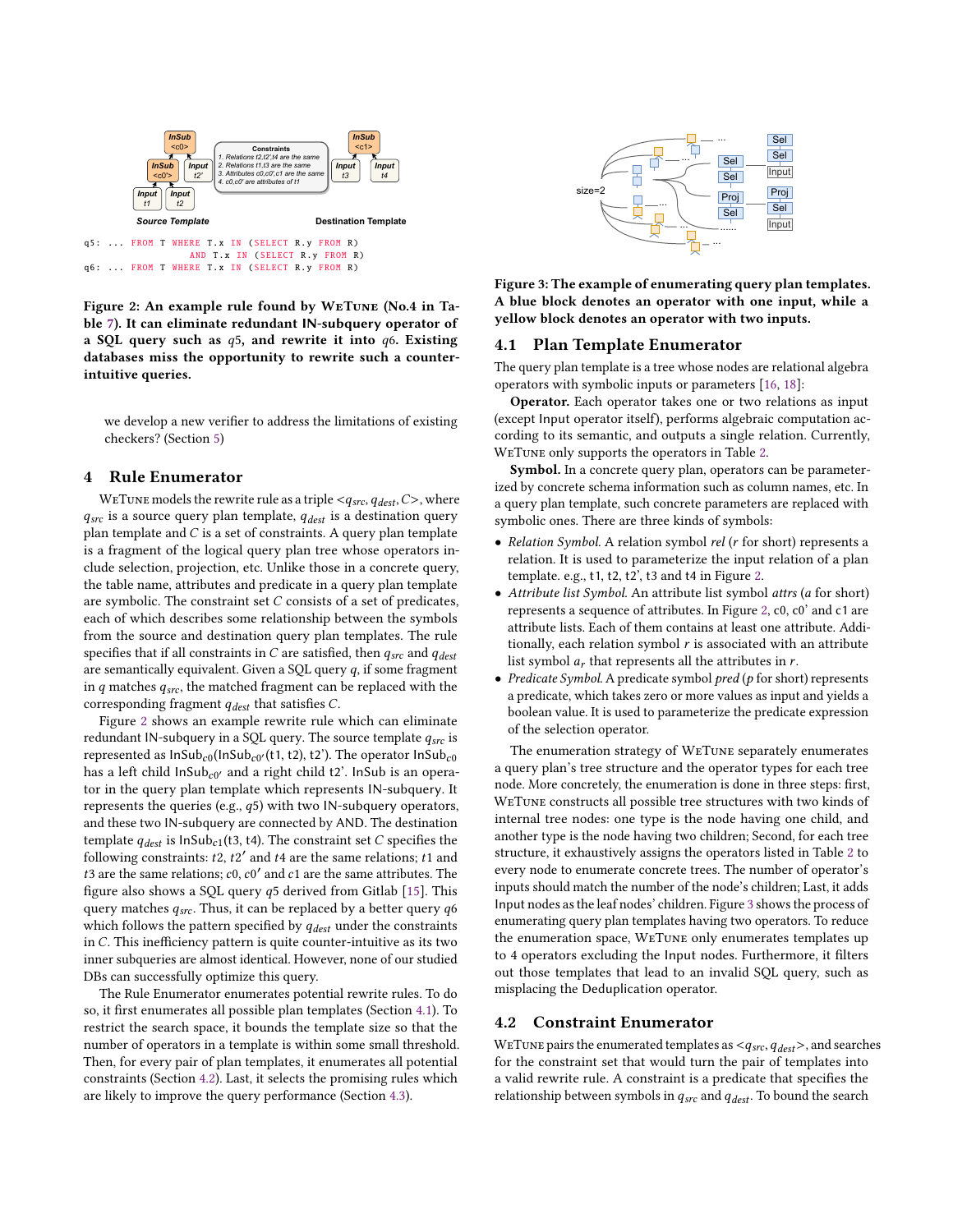<span id="page-4-1"></span>

| <b>Operator Name</b>    | Symbol                          | #Input   | Description                                                                                                                                             |
|-------------------------|---------------------------------|----------|---------------------------------------------------------------------------------------------------------------------------------------------------------|
| Input                   | Input <sub>r</sub>              | $\theta$ | Input <sub>r</sub> () represents an initial input relation specified by $r$ .                                                                           |
| Projection              | Proj <sub>a</sub>               |          | $Proj_a(R)$ projects its input relation R on attributes specified by a.                                                                                 |
| <b>Selection</b>        |                                 |          | $\overline{Sel}_{p,q}(R)$ discards tuples in its input relation R that do not satisfy the predicate p.                                                  |
|                         | $Sel_{p,q}$                     |          | Values on attributes $a$ from $R$ are used to evaluate the predicate $p$ .                                                                              |
| In-Sub Selection        | InSub <sub>a</sub>              |          | $\overline{\text{InSub}_a(R_l, R_r)}$ discards tuples in the left input $R_l$ that are absent in the right input $R_r$ .                                |
|                         |                                 |          | Values on attributes $a$ from $R_l$ are used for the presence check.                                                                                    |
|                         |                                 |          | IJoin <sub>a<sub>1</sub>, <math>a_r</math> (R<sub>1</sub>, R<sub>r</sub>) Cartesian products its input relations R<sub>1</sub> and R<sub>r</sub>,</sub> |
| (Inner/Left/Right) Join | $(I/L/R)$ Join <sub>a1.ar</sub> | 2        | then discards the tuples that have mismatched values on attributes $a_l$ and $a_r$ .                                                                    |
|                         |                                 |          | (L/R)Join additionally keeps the mismatched tuples and fills NULL on the right/left-side attributes.                                                    |
| Deduplication           | Dedup                           |          | $Dedup(R)$ discards duplication of tuples in its input relation R.                                                                                      |

Table 2: SQL operators supported by WeTune.

space, we consider the following limited set of constraints, drawn from our experience of studying existing rewrite rules and examining developers' manual query rewrites.

- RelEq(rel<sub>1</sub>, rel<sub>2</sub>). This constraint indicates that two relation symbols,  $rel_1$  and  $rel_2$ , are equivalent (i.e., contain the same tuples).
- AttrsEq(attrs<sub>1</sub>, attrs<sub>2</sub>). This constraint indicates that two attribute list symbols,  $attrs_1$  and  $attrs_2$ , have the same sequence of attributes.
- PredEq( $pred_1$ ,  $pred_2$ ). This constraint indicates that two predicate symbols,  $pred_1$  and  $pred_2$ , are equivalent (i.e.  $pred_1 \Leftrightarrow pred_2$ ).
- SubAttrs( $atts_1$ ,  $atts_2$ ). This constraint indicates that each attribute in  $attrs<sub>1</sub>$  is also in  $attrs<sub>2</sub>$ . It can be used to express which relations an attribute list is from. For example, in Figure [2,](#page-3-1)  $SubAttrs(c_0, a_{t1})$ indicates that each attribute in  $c_0$  corresponds to some column from table  $t1$ .
- RefAttrs(rel<sub>1</sub>, attrs<sub>1</sub>, rel<sub>2</sub>, attrs<sub>2</sub>). This constraint indicates that any value in the relation  $rel_1$  on the attribute  $attrs_1$  is also in  $rel_2$  on attrs<sub>2</sub>.
- Unique(rel, attrs). This constraint indicates that every value in rel on attrs is unique.
- NotNull(rel, attrs). This constraint indicates that every value in rel on attrs is non-NULL.

Given a pair of plan templates  $\langle q_{src}, q_{dest}\rangle$ , constraint enumeration generates the set  $C^*$ , which contains all possible constraints related to  $q_{src}$  and  $q_{dest}$ . This is done by exhaustively filling in the parameters of constraints above with the symbols in  $q_{src}$  and  $q_{dest}$ . We use  $C^*$  later in the search for promising rules.

#### <span id="page-4-0"></span>4.3 Searching for Promising Rules

Given a pair of query templates <  $q_{src}, q_{dest}$ >, and constraint set  $C^*$ which includes all constraints related to  $q_{src}$  and  $q_{dest}$ , WETUNE needs to search for some subset C of  $C^*$  which makes  $q_{src}$  and  $q_{dest}$ semantically equivalent. Furthermore, we keep only those valid rules which are deemed promising.

A rule of  $\langle q_{src}, q_{dest}, C \rangle$  is promising if it satisfies the following two requirements: first,  $C$  is the most relaxed constraint set, such that the removal of any constraint in  $C$  compromises the correctness of the rule. In other words,  $C$  is the minimal constraint set that enables the equivalence between  $q_{src}$  and  $q_{dest}$ ; Second,  $q_{dest}$  does not have more operators than  $q_{src}$ . With this heuristic, rewrite rules will simplify instead of complicate the source query, thus are more likely to improve the query performance.

Algorithm 1: Search for Promising Rules

<span id="page-4-5"></span><span id="page-4-3"></span><span id="page-4-2"></span>

|                | 1 EnumerateRules $(k)$ :                                                           |
|----------------|------------------------------------------------------------------------------------|
| $\overline{2}$ | $T$ := EnumerateTemplates(k)                                                       |
| 3              | $R := \emptyset$                                                                   |
| $\overline{4}$ | foreach $\langle q_{src}, q_{dest} \rangle \in T \times T$ do                      |
| 5              | <b>if</b> SizeOf( $q_{src}$ ) < SizeOf( $q_{dest}$ ) <b>then continue</b>          |
| 6              | $C^*$ := EnumerateConstraints( $q_{src}, q_{dest}$ )                               |
| $\overline{7}$ | $\mathbb{C}$ := SearchRelaxed( $q_{src}, q_{dest}, C^*$ )                          |
| 8              | $R := R \cup \{    C \in \mathbb{C} \}$                                            |
| $\mathbf{q}$   | return R                                                                           |
|                | 10 SearchRelaxed( $q_{src}, q_{dest}, C^*$ ):                                      |
|                | 11 if $\neg$ ProveEq( $q_{src}, q_{dest}, C^*$ ) then return $\varnothing$         |
|                | 12 $\mathbb{C} := \varnothing$                                                     |
|                | 13 foreach $c \in C^*$ do                                                          |
| 14             | $\mathbb{C} := \mathbb{C} \cup$ SearchRelaxed( $q_{src}, q_{dest}, C^* - \{c\})$ ) |
|                | 15 if $\mathbb{C} = \emptyset$ then return $\{C^*\}$                               |
| 16             | else return $\mathbb C$                                                            |
|                |                                                                                    |

<span id="page-4-6"></span><span id="page-4-4"></span>Algorithm [1](#page-4-2) shows the basic algorithm to search for promising rules. It first enumerates all query templates, as described in Sec-tion [4.1.](#page-3-2) Then, it pairs the enumerated templates as  $\langle q_{src}, q_{dest} \rangle$ and keeps those whose  $q_{dest}$  has the same or fewer operators than  $q_{src}$  (Line [5\)](#page-4-3). For each pair  $\langle q_{src}, q_{dest} \rangle$ , it generates constraint set  $C^*$  by enumerating all possible constraints related to  $q_{src}$  and  $q_{dest}$ . Last, it invokes SearchRelaxed to recursively search for the subsets of  $C^*$  to form the promising rules.

The function SearchRelaxed starts with  $C^*$ , and iteratively relaxes the constraint set by removing one constraint (Line [14\)](#page-4-4) and verifies the resulting rule correctness (Line [11\)](#page-4-5). Specifically, it uses an underlying verifier to prove the equivalence between  $q_{src}$  and  $q_{dest}$  under the constraints in  $C$  (Section [5\)](#page-5-0). If the verification fails, we know the constraint set is too relaxed to imply the equivalence. In this case, we stop further relaxing and traceback (Line [11\)](#page-4-5). If no constraint can be further removed, we have found the most relaxed constraint set (s) (Line [15\)](#page-4-6). Note that there could be multiple most relaxed sets, and SearchRelaxed tries to find all of them. This is why it returns a set of sets, and each member is a most relaxed set.

To reduce the search cost, WeTune introduces the following methods: first, it excludes the useless constraints from  $C^*$ . A constraint is considered useless if it only involves the symbols in  $q_{dest}$ or leads to an illegal query plan; Second, instead of examining every subset of  $C^*$ , it only checks the subsets which are both closures and non-conflicting. A subset is a closure if it cannot imply any constraint absent from the set. Meanwhile, a subset is non-conflicting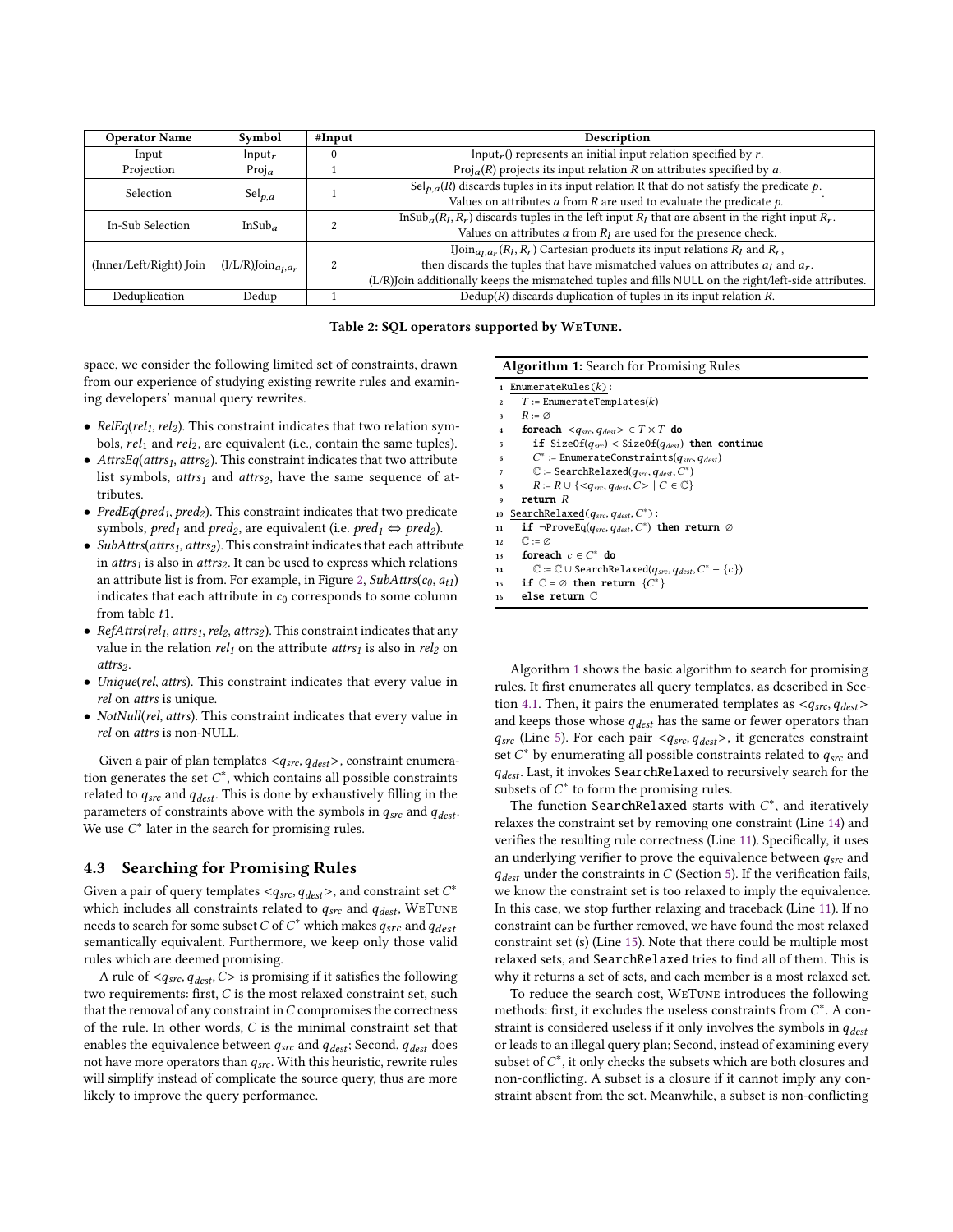if no constraints in the subset conflict with each other. Two constraints have a conflict if putting them together will introduce an illegal plan. Last, WETUNE skips checking the constraint set  $C$  if it can be implied by a constraint set  $C'$ , and  $C'$  has already been proved to make  $q_{src}$  and  $q_{dest}$  equivalent.

## <span id="page-5-0"></span>5 Rule Verifier

WeTune depends on the rule verifier to ensure correctness. A rule  $\langle q_{src}, q_{dest}, C \rangle$  is correct if the source and destination query plan templates are semantically equivalent when the constraints hold. We design a rule verifier based on FOL (first-order logic) formulation (Section [5.1\)](#page-5-1). WeTune can also use an existing SQL equivalence checker such as SPES [\[50\]](#page-13-29) to verify rules (Section [5.2\)](#page-8-1).

#### <span id="page-5-1"></span>5.1 Built-in Rule Verifier

At the high level, WeTune's built-in verifier works by first representing a rule  $\langle q_{src}, q_{dest}, C \rangle$  as a U-semiring expression [\[8\]](#page-13-30), and then converting the expression into FOL formulas. Finally, the FOL formulas are verified using an SMT solver.

#### <span id="page-5-4"></span>5.1.1 Formal Representation of Rules

Given a rewrite rule, we use U-expression [\[8\]](#page-13-30) to represent  $q_{src}$ and  $q_{dest}$ , and use FOL formulas to specify the constraint set  $C$ .

U-expression. Inspired by UDP [\[8\]](#page-13-30), we also use U-expressions to model SQL queries under the bag semantics, which capture the multiplicity of a tuple in the relation. Under this representation, a query is viewed as operations on a semiring of natural numbers [\[8,](#page-13-30) [19\]](#page-13-31). We adopt the terms defined in UDP [\[8\]](#page-13-30), which are summarized below:

- $\llbracket R \rrbracket(x)$  returns the multiplicity of the tuple x in the relation R.
- $[b] \triangleq$  if *b* then 1 else 0. Since this expression converts a boolean value to an integer, it can be used to turn a predicate into a U-expression.
- $||e|| \triangleq$  if  $e > 0$  then 1 else 0, where  $e$  is a U-expression. It models Deduplication.
- $not(e) \triangleq$  if  $e > 0$  then 0 else 1, where e is a U-expression. It models the negation of a predicate.
- $\sum_{t \in D} f(t) \triangleq f(t_0) + f(t_1) + \cdots$ , for all  $t_i \in D$ , where D is a tuple set called *summation domain*, and  $f$  is a function  $D \rightarrow N$ . By default, D is an infinite set containing all possible tuples.  $\sum_{t \in D} f(t)$ models Projection.

In order to model a query plan made out of different operators, these terms are connected by "+" and "∗", which have the same meaning as that of natural numbers. For example, we can use  $||\sum_{x}[t = x.k] \times [[R]](x) \times [x.a > 12]||$  to denote the multiplicity of the tuple  $t$  in the output relation of "SELECT DISTINCT x.k FROM R AS x WHERE x.a>12". The summation can be omitted if the projection retains all attributes. For example,  $||[[R]](t) \times [t.a > 12]||$ can represent the multiplicity of the tuple  $t$  in the output relation of "SELECT DISTINCT \* FROM R AS x WHERE x.a > 12". In the following paragraphs, we omit D in summation and just write  $\sum_t f(t)$ , where  $t$  is the summed variable of the summation.

Converting the query template into U-expression. WeTune translates each query template q to a function  $\llbracket q \rrbracket(t) : \text{Tuple} \to \mathbb{N},$ which takes a tuple  $t$  as input and returns its multiplicity in the output relation of the query template. The multiplicity is represented as

<span id="page-5-2"></span>

| Operator                          | <b>Expression</b>                                                                                             |  |
|-----------------------------------|---------------------------------------------------------------------------------------------------------------|--|
| Input <sub>r</sub>                | $f(t) \coloneqq r(t)$                                                                                         |  |
| $Proj_a$                          | $f(t) \coloneqq \sum_{t_i} (f_i(t_i) \times [t = a(t_i)])$                                                    |  |
| $Sel_{p,q}$                       | $f(t) \coloneqq f_1(t) \times [p(a(t))]$                                                                      |  |
| InSubSel <sub>a</sub>             | $f(t) := f_1(t) \times   f_r(a(t))   \times not([IsNull(a(t))])$                                              |  |
|                                   | $f(t) = \sum_{t_1, t_1} ([t = t_1 \cdot t_r] \times f_l(t_l) \times f_r(t_r) \times [a_l(t_l) = a_r(t_r)]$    |  |
| IJoin <sub>a<sub>1,ar</sub></sub> | $\times$ not([IsNull(a <sub>l</sub> (t <sub>l</sub> ))]))                                                     |  |
|                                   | $f(t) := ($ IJoin Expr. $) + \sum_{t_1,t_r} ([t = t_1 \cdot t_r] \times f_l(t_l) \times [IsNull(t_r)] \times$ |  |
| $LJoin_{a_1,a_1}$                 | $not(\sum_{t'} (f_r(t'_r) \times [a_l(t_l) = a_r(t'_r)] \times not([IsNull(a_l(t_l))]))$                      |  |
| $RJoin_{a_l, a_r}$                | (symmetric to LJoin)                                                                                          |  |
| Dedup                             | $f(t) :=   f_1(t)  $                                                                                          |  |

Table 3: The rules to translate the SQL operator into Uexpression. Each U-expression is a function taking a tuple  $t$  and returning its multiplicity in the relation produced by the operator.  $f_l$  and  $f_r$  represent the U-expressions of the operator's left and right children, respectively.  $t = t_l \cdot t_r$  is a predicate requiring t is the concatenation of  $t_1$  and  $t_r$ .

```
Example SQL q5: ... FROM T WHERE T. x IN (S) AND T. c IN (S)
                 q6: . FROM T WHERE T. x IN (S)
Templates q_{src}: Insub_a(InSub_a(r_0, r_1), r_1)q_{dest}: InSub<sub>a</sub>(r_0, r_1)[q_{src}](t) := r_0(t) \times not([IsNull(a(t))]) \times ||\sum_{x} r_1(x) \times [x = a(t)]||\times not([IsNull(a(t))]) \times ||\sum_{x} r_1(x) \times [x = a(t)]||[q_{dest}](t) := r_0(t) \times not([IsNull(a(t))]) \times || \sum_{x} r_1(x) \times [x = a(t)] ||
```
Figure 4: The U-expressions of the rewrite rule in Figure [2.](#page-3-1) S denotes the entire subquery of "SELECT R.y FROM R".  $q_{src}$ and  $q_{dest}$  are the source and destination templates. The symbols of a,  $r_0$  and  $r_1$  in the templates represent T.x, T, and the relation produced by S in the example SQL accordingly.

a U-expression. Unlike UDP [\[8\]](#page-13-30) which performs the translation to U-expression for concrete queries, WeTune translates for symbolic query templates. The translation involves two steps:

Step 1. Translating the symbols in the query template. We use uninterpreted functions to enable the translation:

- Each relation symbol *rel* corresponds to a function  $\llbracket r \rrbracket(t)$  : Tuple  $\rightarrow$  $N$  that takes a tuple  $t$  as input and returns its multiplicity in *rel*.
- Each attribute list symbol *attrs* corresponds to a function  $\llbracket a \rrbracket(t)$ : Tuple  $\rightarrow$  Tuple that takes a tuple t as input, projects it on the attributes in attrs and returns the projected tuple.
- Each predicate symbol *pred* corresponds to a function  $\llbracket p \rrbracket(t)$ : Tuple  $\rightarrow$  Bool that takes a tuple t as input and returns whether the tuple satisfies pred.

For brevity, we omit  $\llbracket \ \rrbracket$  whenever there is no ambiguity. For example,  $r(t)$  denotes the application of a relation function.

Step 2. translating the plan structure. This is done by recursion on the tree structure, as depicted by Algorithm [2.](#page-6-0) The function ToUExpr takes a (sub-)plan template as input. It returns the translated expression and a representative tuple of the output relation. For each operator, the algorithm recursively calculates the expressions of its children, then looks up in Table [3](#page-5-2) to build its own expression based on its children's expressions. Figure [4](#page-5-3) shows the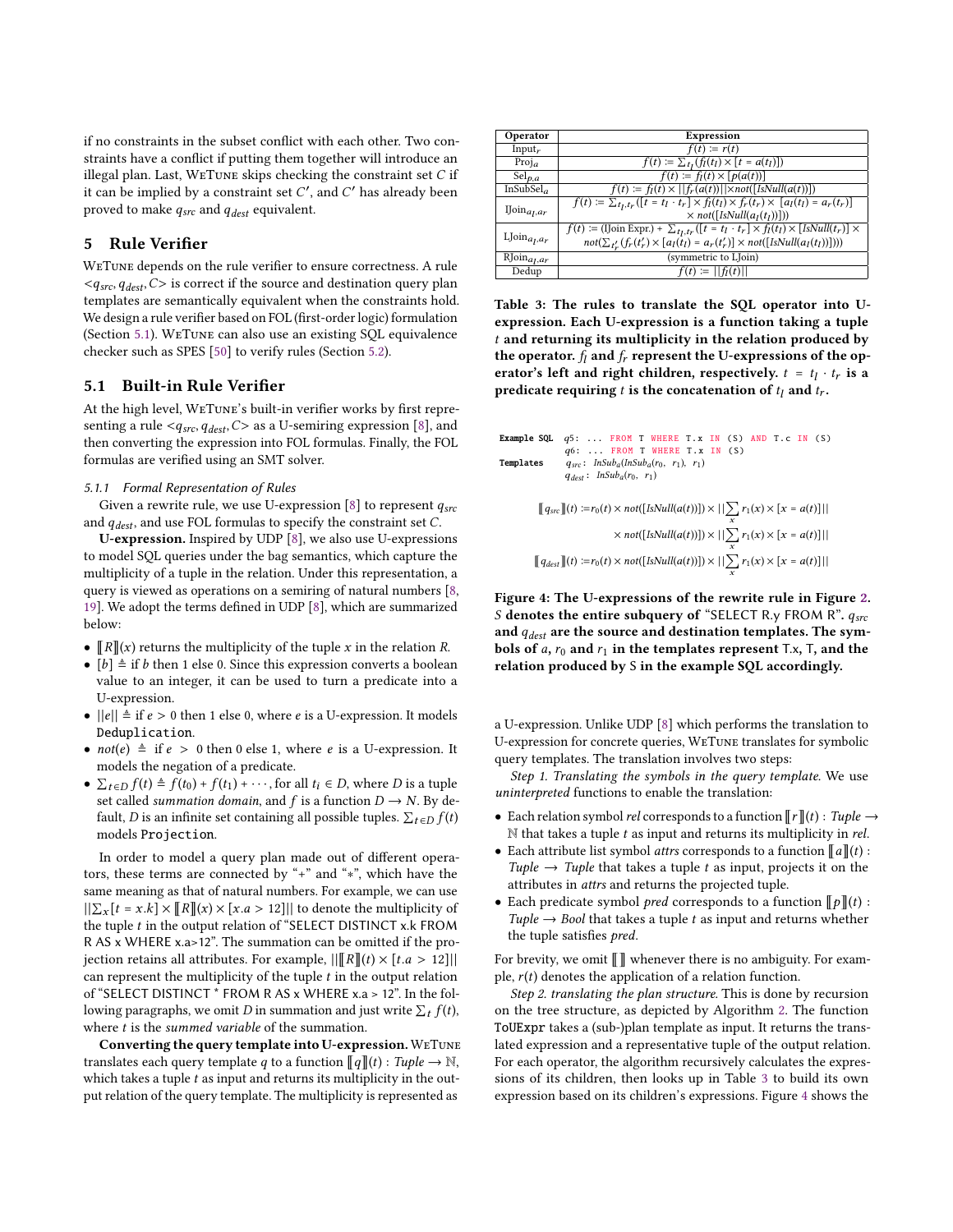translated U-expression of the example in Figure [2.](#page-3-1) We will discuss the IsNull predicate next.

<span id="page-6-0"></span>

|                | <b>Algorithm 2:</b> Translate Plan to U-expression                              |  |  |  |
|----------------|---------------------------------------------------------------------------------|--|--|--|
|                | 1 ToUExpr $(q)$ :                                                               |  |  |  |
|                | $\tau_1 \leq f_1, t_1 > \tau_2 = \text{TouExp}(q, child[0])$ //None if no child |  |  |  |
|                | $s \leq f_r, t_r$ := ToUExpr(q.child[1]) //None if single child                 |  |  |  |
| $\overline{4}$ | <b>return</b> TranslateByTable3( $q$ , $f_l$ , $t_l$ , $f_r$ , $t_r$ )          |  |  |  |

Handling NULL. One of the biggest limitation of UDP's modeling of SQL query is its assumption that none of the attributes in a relation is NULL. Consequently, UDP cannot support the OUTER JOIN operator. According to our study, more than half of SQL queries collected from the web application involve such operators. To handle both NULL and OUTER JOIN, WeTune's translation of U-expression takes into consideration the impact of NULL on the operators, as shown in Table [3.](#page-5-2) Supporting other operators such as aggregation is trickier and left as future work.

For operator Input<sub>r</sub>, the expression  $r(NULL)$  returns the multiplicity of NULL tuples  $^2$  $^2$  in the input relation; For Proj<sub>a</sub>,  $f$ (NULL) =  $\sum_{t_i} (f_i(t_i) \times [NULL = a(t_i)])$  will return the multiplicity of tuples from  $t_l$  whose attribute *a* is NULL; For Sel $_{p,a}$ , some predicate  $p$  such as ">" and "<" will return unknown on evaluating NULL. When  $a(t)$ is NULL and  $p(a(t))$  returns unknown,  $[p(a(t))]$  will return 0, which is the same as [false]. Here, we are able to treat the unknown in the three-valued logic as the *false* in two-valued logic, as  $\text{Sel}_{p,a}$  only evaluates the tuple that makes the predicate  $true$ ; For Dedup, it returns 1 if there is at least one NULL tuple in the relation, otherwise 0.

To model the impact of NULL on the other operators in Table [3,](#page-5-2) WETUNE introduces a new predicate IsNull to U-expression. When x is NULL,  $IsNull(x)$  returns true and  $[IsNull(x)]$  is 1. With such predicate, WeTune is able to filter out the NULL tuples. In detail, for  $InSubSel<sub>a</sub>$  (IN-subquery), it uses the IsNull predicate to filter out the NULL tuple from the outer query. For INNER JOIN, it uses the IsNull to filter out the cases that left or right relation has NULL tuples. We will discuss how to handle NULL for OUTER JOIN in the next paragraph.

Supporting Outer Join operators. WeTune supports the OUTER JOIN operator by using the specific rule in Table [3](#page-5-2) based on the modeling of NULL. Unlike INNER JOIN, OUTER JOIN keeps the rows that do not have a matching row on the other side and fills the void with NULL. For example, "x LEFT JOIN y ON x.a = y.b" keeps all rows from the left table x. For a left row that does not match any right row on x.a = y.b, NULL is appended as the right row. Hence, as shown in Table [3,](#page-5-2) the LEFT JOIN is the addition of two parts: (1) for those matched rows, the same as INNER JOIN; (2) for those nonmatched rows, a product of three terms:  $\mathscr{L}_f(t_l)$ " describes the left rows being kept; "[IsNull( $t_r$ )]" describes that NULL is appended as the right row; " $not(\sum_{t'}(\cdot\cdot\cdot))^n$  describes the non-matching condition. Figure [5](#page-7-0) shows an example of translating a LEFT JOIN.

Representing constraints with FOL formulas. Each constraint is directly translated to a FOL formula according to Table [4.](#page-6-1) A set

<span id="page-6-1"></span>

| Constraint                               | Expression                                                                                      |
|------------------------------------------|-------------------------------------------------------------------------------------------------|
| $\overline{RelEq}(r_1, r_2)$             | $\forall t . r_1(t) = r_2(t)$                                                                   |
| $\overline{AttrsEq(a_1, a_2)}$           | $\forall t . a_1(t) = a_2(t)$                                                                   |
| $\overline{PredEq(p_1, p_2)}$            | $\forall t . p_1(t) = p_2(t)$                                                                   |
| $\overline{\textit{SubAttrs}}(a_1, a_2)$ | $\forall t \, . a_1(t) = a_1(a_2(t))$                                                           |
|                                          | $\forall t_1. ((r_1(t_1) > 0 \land \neg (IsNull(a_1(t_1))))$                                    |
| $RefAttrs(r_1, a_1, r_2, a_2)$           | $\Rightarrow \exists t_2.(r_2(t_2) > 0 \land \neg (IsNull(a_2(t_2)))$                           |
|                                          | $\wedge [a_1(t_1) = a_2(t_2)]$                                                                  |
| Unique(r, a)                             | $(\forall t. r(t) \leq 1) \wedge (\forall t, t'. r(t) > 0 \wedge r(t') > 0 \wedge a(t) = a(t')$ |
|                                          | $\Rightarrow$ t = t')                                                                           |
| NotNull(r, a)                            | $\forall t. r(t) > 0 \Rightarrow \neg(IsNull(a(t)))$                                            |

#### Table 4: Translation table from constraint to FOL formulas.

of constraints  $\boldsymbol{C}$  is translated to the conjunction of its members:

$$
ToFOL(C) \triangleq \bigwedge_{c \in C} ToFOL(c)
$$

#### 5.1.2 Verification of the Rule Correctness

After formalizing the query templates with U-expressions and the constraints with FOL formulas, the rule verifier will check a rule's correctness using the SMT solver. To do so, we need to formalize the correctness of the rule with FOL formulas.

Defining a rule's correctness. To formalize correctness, we need to first introduce the concept of interpretation, which specifies the meaning of the relation, predicate and attribute list symbols.

**Definition 1** (Interpretation). Given a query plan template  $q$  represented as a U-expression, an interpretation is an assignment of meaning to all symbols in  $q$ . We denote the concrete query plans under the interpretation  $I$  by  $q<sup>I</sup>$ . Similarly, the truth value of a constraint set C under I is denoted by  $C^I$ .

Next, we define the correctness of a rule. Intuitively, if a rule is correct, its source and destination query templates should be equivalent under the rule's constraint set for any interpretations.

<span id="page-6-2"></span>Definition 2 (Correctness of a rewrite rule). Given a rule with two query plan templates  $\langle q_{src}, q_{dest} \rangle$  and a constraint set C,  $q_{src}$ and  $q_{dest}$  are equivalent under C iff the following formula holds.

$$
\forall I.C^I \Rightarrow \forall t. q^I_{src}(t) = q^I_{dest}(t)
$$

The formula " $\forall t. q_{src}^I(t) = q_{dest}^I(t)$ " is consistent with the definition of bag equivalence [\[19\]](#page-13-31): two bags are equivalent iff. every tuple has the same multiplicity on both sides. Moreover, the outer quantifier "∀I" requires the proposition to hold under any interpretation.

To prove query equivalence, UDP [\[8\]](#page-13-30) relies on converting two U-expressions to their normalized forms and then establishing syntactic isomorphism between them. However, such syntactic isomorphism requires establishing a one-to-one equivalent relationship between the summations in the U-expressions, which can not be guaranteed for queries with operators like OUTER JOIN. Figure [5](#page-7-0) shows an example. Since the two normalized expressions  $\llbracket q_{src} \rrbracket(t)$ and  $\llbracket q_{dest} \rrbracket(t)$  have different numbers of summations, UDP cannot establish the isomorphism needed for proving equivalence.

Logic-based decision procedure. Unlike UDP, WeTune uses a logic-based decision procedure, which translates the correctness definition (Definition [2\)](#page-6-2) to a FOL formula and verifies it with the SMT solver. There are two challenges in realizing this approach.

 $2A$  tuple is NULL if all its attributes are NULL. A NULL attribute can be considered as a NULL tuple with only one attribute.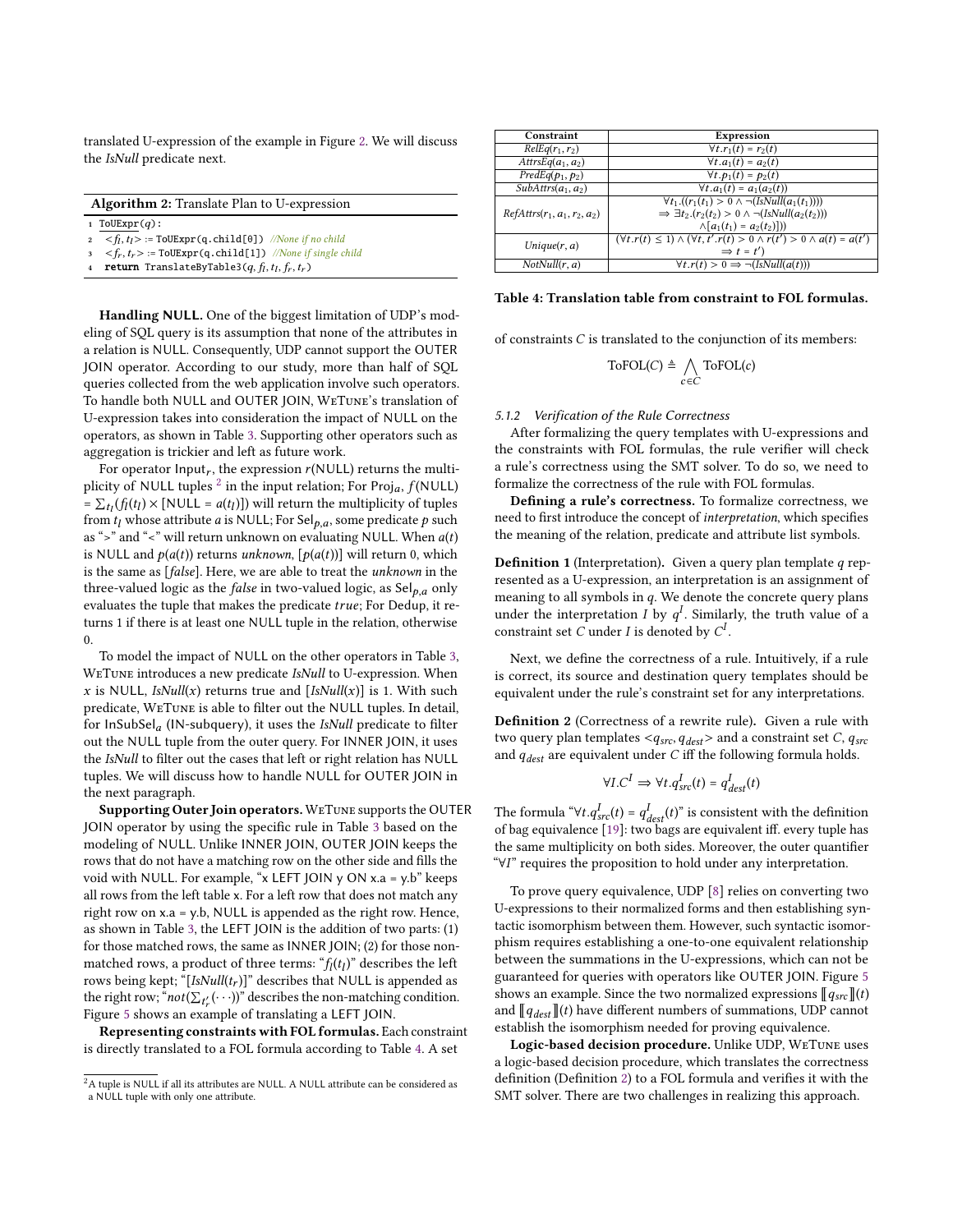<span id="page-7-0"></span>**Example SQL** q7: **SELECT T**.\* **FROM T LEFT** J0IN S ON T.k=S.k'  
\nq8: **SELECT T**.\* **FROM T**  
\nIntegrity Construction  
\n**Templates**  
\n
$$
q_{src}
$$
:  $Proj(IJoin_{a_0,a_1}(r_0, r_1))$   
\n
$$
q_{dest}
$$
:  $Proj(r_0)$   
\n
$$
[q_{src}](t) := \sum_{x,y} ([t = x] \times r_0(x) \times r_1(y) \times [a_0(x) = a_1(y)] \times NonNull(a_0(x)))
$$
  
\n
$$
+ \sum_{x,y} ([t = x] \times r_0(x) \times [IsNull(y)]
$$
  
\n
$$
\times not(\sum_{y'} r_1(y') \times [a_0(x) = a_1(y')] \times NonNull(a_0(x))))
$$
  
\n
$$
[q_{dest}](t) := \sum_{x'} ([t = x] \times r_0(x))
$$

Figure 5: A pair of equivalent queries that cannot be proved by UDP. The SQL query of  $q7$  is collected from an open sourced web application Discourse [\[25\]](#page-13-21).  $q_{src}$  and  $q_{dest}$  are the templates. The symbols of  $r_0$ ,  $r_1$ ,  $a_0$  and  $a_1$  in the template can represent the relations of T and S, and the attributes of T.k and S.k' in  $q7$  accordingly. NonNull( $\cdot$ ) is an abbreviation of  $not([IsNull(\cdot)])$  for simplicity.

The first challenge is how to translate the U-expression  $q_{src}(t)$  =  $q_{dest}(t)$  to a FOL formula. WETUNE performs the translation according to Table [5.](#page-7-1) The table shows the basic U-expressions used by the translation and their corresponding FOL formulas. These FOL formulas ensure the sufficient condition, i.e. for any interpretation that satisfies the FOL formula, then it also satisfies the U-expression. For a compound U-expression, WeTune performs recursive translation. Starting from  $q_{src}(t) = q_{dest}(t)$ , which defines the correctness of a rewrite rule, WETUNE individually translates  $q_{src}(t)$  and  $q_{dest}(t)$ into FOL formulas. When performing the translation, it will find the matched form in Table [5](#page-7-1) and replace it with the FOL formula<sup>[3](#page-0-0)</sup> For example, Figure [6](#page-7-2) shows the translated FOL formula when proving the equivalence of two queries in Figure [2.](#page-3-1)

<span id="page-7-2"></span>
$$
\begin{aligned} \n\llbracket q_{src} \rrbracket(t) &= r_0(t) \times \left[ \neg (\text{IsNull}(a(t))] \times \left[ \exists x. r_1(x) \times \left[ x = a(t) \right] > 0 \right] \right. \\ \n&\times \left[ \exists x. r_1(x) \times \left[ x = a(t) \right] > 0 \right] \\ \n\llbracket q_{dest} \rrbracket(t) &= r_0(t) \times \left[ \neg (\text{IsNull}(a(t))] \times \left[ \exists x. r_1(x) \times \left[ x = a(t) \right] > 0 \right] \right. \n\end{aligned}
$$

Figure 6: The first-order logic formula of the example in Figure [2.](#page-3-1) [·] denotes the transformation from bool to natural number:  $[b] \coloneqq \text{ite}(b, 1, 0)$ .

When encoding the FOL formulas for the SMT solver, we represent the tuple as an object with uninterpreted sort in SMTLIB; The relation, represented as  $\llbracket R \rrbracket(t)$  in U-expression, is encoded as an uninterpreted function  $R(t) : Tuple \rightarrow \mathbb{N}$ ; the predicate is encoded as an uninterpreted function  $P(t)$ : Tuple  $\rightarrow$  Bool.

When translating U-expressions to FOL formulas, the most difficult part is the translation of summation (the last two rows in Table [5\)](#page-7-1). The unbounded summation domain makes it difficult to represent the value of a summation in a FOL formula. We address the problem based on the following insight. Since what matters is the equivalence relation, it is unnecessary to explicitly represent the

<span id="page-7-1"></span>

| U-expression                                                | <b>FOL</b> formula                                                     |
|-------------------------------------------------------------|------------------------------------------------------------------------|
| $f_1(t) = f_2(t)$                                           | $Tr(f_1(t)) = Tr(f_2(t))$                                              |
| $f_1(t) + f_2(t)$                                           | $Tr(f_1(t)) + Tr(f_2(t))$                                              |
| $f_1(t) \times f_2(t)$                                      | $\text{Tr}(f_1(t)) \times \text{Tr}(f_2(t))$                           |
| f(t)                                                        | ite(Tr(f(t)) > 0, 1, 0)                                                |
| not(f(t))                                                   | ite(Tr(f(t)) > 0, 0, 1)                                                |
| p                                                           | ite(Tr(p), 1, 0)                                                       |
| $  \sum_{t} f(t)  $                                         | $ite(\exists t \cdot \text{Tr}(f(t)) > 0, 1, 0)$                       |
| $not(\sum_{t} f(t))$                                        | $ite(\exists t \cdot \text{Tr}(f(t)) > 0, 0, 1)$                       |
| $(\sum_t f(t)) = 0$                                         | $\forall t. f(t) = 0$                                                  |
| $(\sum_{t} f(t)) = 1$                                       | $\exists t.(f(t) = 1 \land (\forall t'.t' \neq t \implies f(t') = 0))$ |
| $\sum_{t} r(t) \times f(t)$<br>$=\sum_{t} r(t) \times q(t)$ | $\forall t.r(t) \times \text{Tr}(f(t)) = r(t) \times \text{Tr}(q(t))$  |
|                                                             | $\forall t. (((r(t) \times f(t) \neq r(t) \times g(t)))$               |
| $\sum_t r(t) \times f(t)$                                   | $\land (r(t) \times f(t) = 0) \land (\forall s. h(t, s) = 0)$          |
| $= \sum_{t,s} r(t) \times q(t) \times h(t,s)$               | $\vee$ ((r(t) $\times$ f(t) = r(t) $\times$ g(t))                      |
|                                                             | $\wedge (r(t) \times f(t) = 0 \vee (\sum_s h(t, s) = 1))))$            |

Table 5: Translation table from U-expression to FOL formulas. Function Tr recursively translates sub-expressions according to this table. The  $ite(p, 0, 1)$  means if  $p$  is true, then the formula returns 0. Otherwise, the formula returns 1.

value of a summation. Therefore, when proving  $\sum_t f(t) = \sum_t f'(t)$ , we aim to find the sufficient condition P such that  $P \Rightarrow \sum_t f(t) =$  $\sum_{t} f'(t)$ . When P is proved to be true, then  $\sum_{t} f(t) = \sum_{t} f'(t)$  must also hold. Furthermore, if such  $P$  does not involve summation, we can instead translate  $P$  into a FOL formula and prove it, effectively eliminating the summation. Specifically, we propose Theorem [5.1](#page-7-3) and Theorem [5.2,](#page-7-4) corresponding to the last two rows in Table [5.](#page-7-1)

Theorem [5.1](#page-7-3) eliminates the summation when the summed variables of two summations are aligned. It can be generalized to multiple summed variables. The proof can be found in our extended version [\[49\]](#page-13-18).

<span id="page-7-3"></span>Theorem 5.1.

$$
(\forall I \forall t. r^I(t) \times f^I(t) = r^I(t) \times g^I(t))
$$
  

$$
\Leftrightarrow (\forall I. \sum_{t} (r^I(t) \times f^I(t)) = \sum_{t} (r^I(t) \times g^I(t)))
$$

where r is a function that denotes a relation,  $f(t)$  and  $q(t)$  are arbitrary expressions. The superscript  $I$  indicates the interpretation of symbols under I.

Theorem [5.2](#page-7-4) generalizes Theorem [5.1](#page-7-3) to scenarios where the summed variables are not aligned. The proof can be found in our extended version [\[49\]](#page-13-18).

<span id="page-7-4"></span>THEOREM 5.2.  
\n
$$
(\forall I \forall t. (((r^{I}(t) \times f^{I}(t) \neq r^{I}(t) \times g^{I}(t)) \land (r^{I}(t) \times f^{I}(t) = 0) \land (\forall s. h^{I}(t, s) = 0))
$$
\n
$$
\lor ((r^{I}(t) \times f^{I}(t) = r^{I}(t) \times g^{I}(t)) \land (r^{I}(t) \times f^{I}(t) = 0 \lor (\sum_{s} h^{I}(t, s) = 1))))
$$
\n
$$
\Rightarrow (\forall I. \sum_{t} (r^{I}(t) \times f^{I}(t)) = \sum_{t,s} (r^{I}(t) \times g^{I}(t) \times h^{I}(t, s)))
$$

where  $h(t, s)$  is an arbitrary expression.

The second challenge is that the universal quantifiers may make the proof undecidable and cause SMT solver to timeout. When proving a FOL formula is a tautology, the SMT solver needs to exhaustively check all cases. For example, to prove  $q_{src}(t)$  is always

<sup>3</sup>Occasionally, WeTune can not find any match in Table [5.](#page-7-1) For example, if both the left and right child of a left join operator are an IN-subquery, then the U-expression contains two sums (aka  $\Sigma$ ), which cannot be converted into FOL by Table [5.](#page-7-1) In this case, the verifier cannot prove the rule's correctness.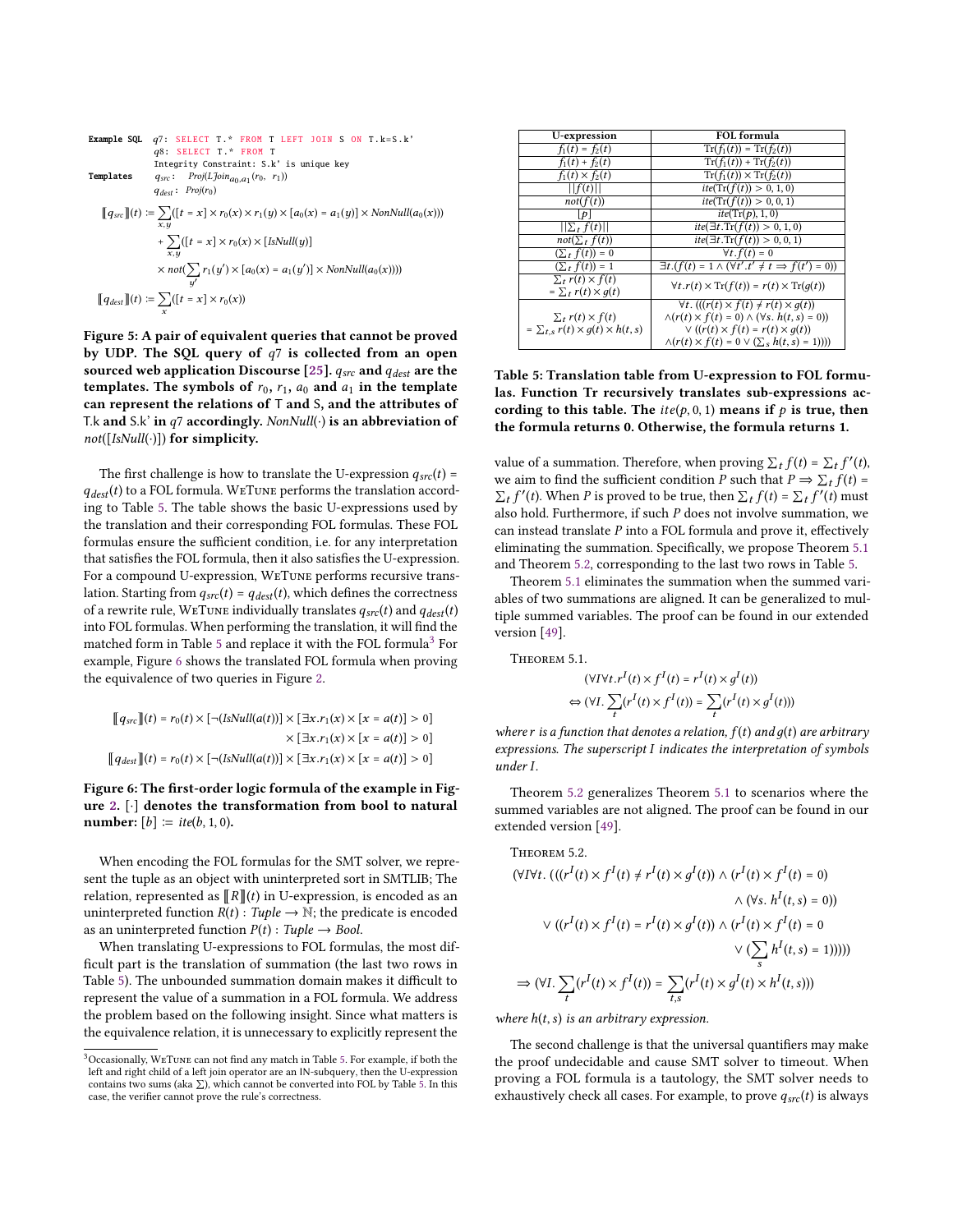equivalent to  $q_{dest}(t)$ , it needs to check all possible interpretations, and under each interpretation it needs to further check every tuple . In contrast, proving a FOL formula is unsatisfiable (UNSAT) is much easier. This is because the SMT solver will stop as long as it finds a contradiction that can imply UNSAT, which can avoid exhaustive reasoning.

Therefore, given a rewrite rule of  $\langle q_{src}, q_{dest}, C \rangle$ , WETUNE verifies its correctness by proving that  $\neg(C \Rightarrow \forall t. q_{src}(t) = q_{dest}(t))$  is UNSAT. As a result, instead of exhaustively checking all possible interpretations and tuples, WeTune only needs to find a contradiction that implies the formula above is UNSAT. However, this method cannot avoid timeout because the SMT solver may fail to find the contradiction when the rule is either incorrect or too complicated. To evaluate the effect of the timeout, we test 232 rewrite rules from Calcite test suite which are already known to be correct. WeTune can successfully prove 73 rules without timeout. The others cannot be proved because they involve the operators or features that WeTune does not support. We also generate 100 incorrect rules by randomly selecting rules of Calcite and mutating their constraints to make them incorrect. WeTune encounters timeout when proving 96 of them, and only 4 rules are successfully proved to be incorrect. In summary, by converting the correctness reasoning to be the UNSAT problem, WeTune is likely to perform the reasoning without timeout when the rules are correct. However, for incorrect rules, WeTune tends to encounter timeout instead of giving the counterexample. Thus, considering the rules which cause timeout to be incorrect unlikely introduces a high false-positive rate. Currently, we only focus on finding the correct rules and leave checking the incorrect ones without timeout as future work.

#### <span id="page-8-1"></span>5.2 Integrating SPES

Besides the built-in verifier, WeTune supports to use the existing verifier like SPES [\[50\]](#page-13-29) to prove the correctness of the rewrite rule. Given a potential rule, if the built-in verifier fails to prove the equivalence, WeTune switches to using SPES. SPES returns True for correct rules and False otherwise.

First, the rule enumerator needs to be able to enumerate plan templates with the operators supported by SPES. In our current implementation, WeTune additionally enumerates SQL plan templates containing UNION and Aggregation operators. The Aggregation operator is accompanied with 4 symbols: an attribute list symbol  $a_{group}$  for the attributes used in GROUP BY clause; another attribute list symbol  $a_{agg}$  for the attributes used in the aggregate function; an uninterpreted function symbol  $f$  for the aggregate function; a predicate symbol  $p$  for the predicate in HAVING clause. For example, the SQL query "SELECT  $a_{group}$ ,  $f(a_{agg})$  FROM ... GROUP BY  $a_{group}$  HAVING  $p(a_{group})$ " is represented as a plan template  $Agg_{a_{group},a_{agg},f,p}(...)$  WeTune also adds a new constraint AggrEq( $f_1$ ,  $f_2$ ) to require two aggregate functions are equivalent. For UNION operator, it does not introduce any new symbols or constraints.

Second, given a rewrite rule  $\langle q_{src}, q_{dest}, C \rangle$ , WETUNE needs to convert it into the input of SPES. As SPES only takes the concrete SQL queries and does not recognize the constraint  $C$ , WETUNE concretizes the  $q_{src}$  and  $q_{dest}$  according to the constraint  $C$  with the following steps: the first step is assigning the names to each

<span id="page-8-2"></span>

| <b>Features</b>             | <b>SPES</b> | <b>Built-in</b> |
|-----------------------------|-------------|-----------------|
| Aggregation                 |             |                 |
| <b>UNION</b>                |             |                 |
| NULL                        |             |                 |
| <b>OUTER JOIN</b>           |             |                 |
| Complex Predicate           |             | x               |
| Predicate with NOT/XOR/OR   |             |                 |
| <b>Integrity Constraint</b> |             |                 |
| Different # of input tables |             |                 |

Table 6: Comparison between the capability of SPES and the built-in verifier. The ✓ indicates support or partial support. Complex predicates mean predicates using arithmetic operations and CASE.

symbol in  $q_{src}$  and  $q_{dest}$  according to the equivalence constraints including RelEq, AttrsEq, PredEq and AggrEq. Specifically, it puts the equivalent symbols into the same set, and all symbols in the same set will share a randomly created name. For example, in Figure [2,](#page-3-1) t2, t2' and t4 could be assigned with the name "T2".  $c0$ ,  $c0'$  and  $c1$ could be assigned with the name  $C1$ ; The second step is, for each attribute, finding its belonged relation according to the SubAttrs constraints. If an attribute with the name  $c$  belongs to a relation with the name  $t$ , then it needs to change the attribute name from  $c$ to  $t.c.$  In Figure [2,](#page-3-1) the name of attribute list  $c0$  will be changed to  $T1.C1.$  The last step is constructing the schema definition according to the attributes of relations. In Figure [2,](#page-3-1) T1's schema has 1 column  $C1.$ 

Table [6](#page-8-2) compares different features supported by SPES and the built-in verifier. Compared with SPES, the built-in verifier does not support Aggregate and predicate with NOT/XOR/OR due to our implementation restriction. It cannot support UNION because the Uexpression of UNION with Projection, which is in the form " $\Sigma$  +  $\Sigma$ ", cannot be converted into the FOL formula. Similarly, the other set operators are also unsupported because their U-expressions cannot be converted into FOL formulas, including INTERSECT and DIF-FERENCE. It is unnecessary for the built-in verifier to support the complex predicate, as it targets query templates that do not have concrete predicate; Compared with the built-in verifier, SPES cannot handle the SQL query with integrity constraints. It also cannot prove the equivalence of two queries if they have different input tables, as these two queries can not be normalized to be the same AR in SPES. For example, SPES cannot prove the equivalence between "SELECT DISTINCT T.\* FROM T" with "SELECT DISTINCT T.\* FROM T LEFT JOIN R On T. $k = R$ . $k$ ", which can be proved by the built-in verifier. However, WeTune does not fully utilize SPES because the current rule enumerator can not enumerate plan templates having concrete aggregation functions, complex predicates and predicates connected by XOR, OR and NOT. This is considered as future work. A detailed comparison between the built-in verifier and SPES can be found in Section [8.5](#page-10-0) and Table [7.](#page-11-0)

#### <span id="page-8-0"></span>6 Selecting Useful Rules

After generating the promising rules, WeTune empirically evaluates the rules to determine their usefulness. The basic idea is to collect queries from real-world applications and evaluate which rules can rewrite those queries into a more efficient form. Ideally,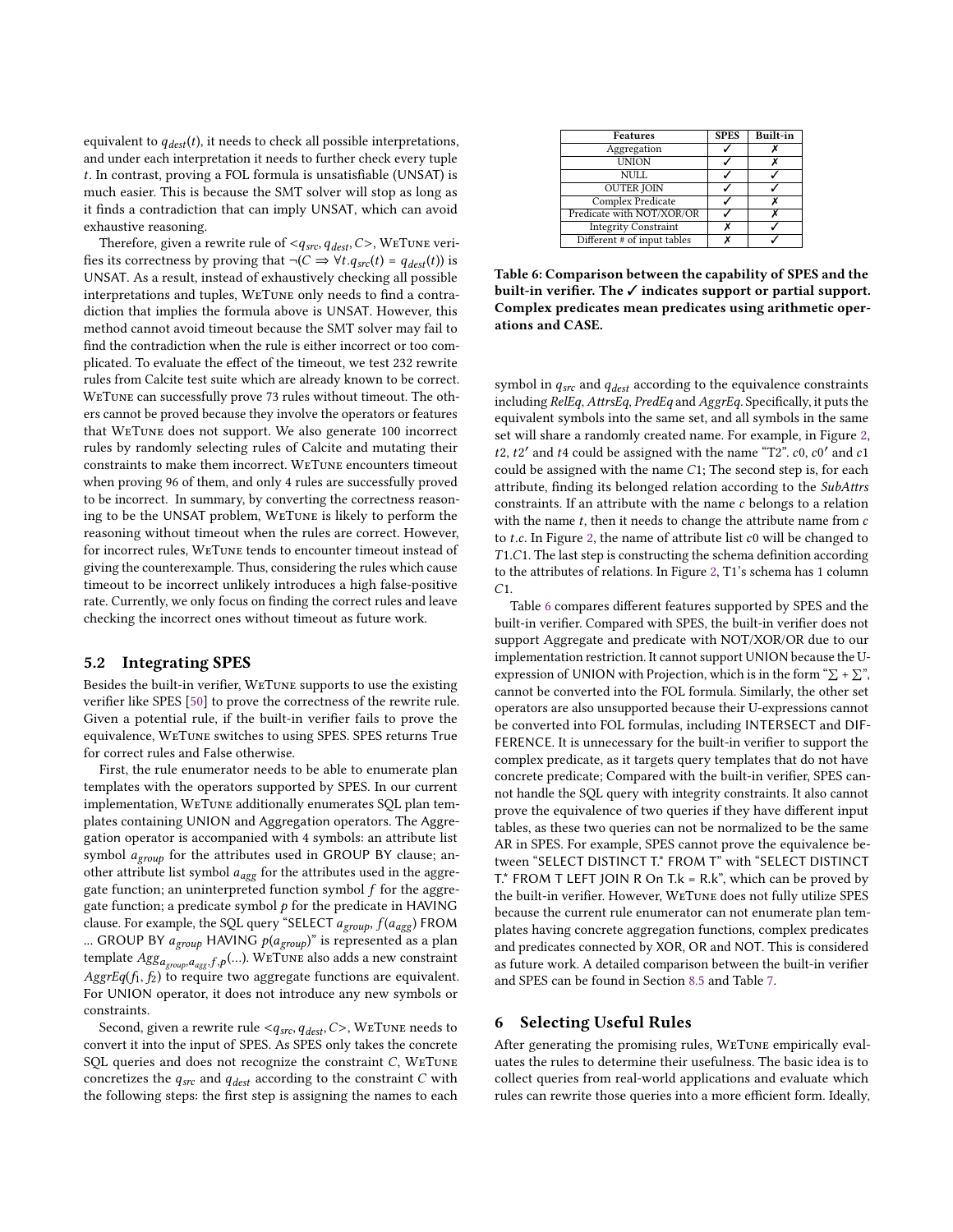$q_{src}: Proj_{a_0}(L\text{Join}_{a_1,a_2}(Input_{r_0},Input_{r_1}))$  $C = \{SubAttrs(a_0, a_{r_0}), SubAttrs(a_1, a_{r_0}),\}$  $SubAttrs(a_2, a_{r_1}), Unique(r_1, a_2), \cdots\}$ 

<span id="page-9-0"></span> $\hat{q}$ : SELECT T.a AS k FROM T LEFT JOIN S ON T.b=S.c integrity constraint: S.c is unique key

#### Figure 7: An example of generated probing query  $\hat{q}$ .

rewrites should be done by the database optimizer using existing rewriting techniques. However, to work with non-open-source databases, WeTune performs rewrites outside of the database.

WeTune's rewriting logic is simple and based on greedy search. Given a query, it iteratively applies the rule that results in the most simplified target query (aka one with the fewest relational operators of each type). There can be more than one most simplifying rule at each iterative step. The iterative process terminates when no rewrites are possible. WeTune then obtains the cost estimate of each rewritten version from the existing database using the database's cost estimator, e.g., MySQL supports retrieving estimated cost by EXPLAIN EXTENDED command, MS SQL Server supports the same function by turning on SHOW\_PLAN\_ALL option. We-Tune measures the actual performance of the most cost-efficient version of the query. To run the query and its rewritten version, we populate the database tables according to the schema and integrity constraint using randomly generated data. If the performance is improved by rewriting, then the corresponding rewrite rules are considered useful.

#### 7 Additional Optimization

WeTune proposes two extra optimization strategies to reduce the redundant rules and eliminate ORDER BY in SQL statements.

Reducing redundant rules. Multiple rules can be composed to rewrite a query. For example, consider a query  $q$  and three rules  $R_1, R_2, R_3$ , we may get the same query  $p$  after rewriting  $q$  by (1) consecutively applying  $R_1$ ,  $R_2$  or (2) applying  $R_3$ . Thus,  $R_3$  is redundant and can be effectively replaced by the composite of  $R_1$  and  $R_2$ . Since the number of rules impacts the optimizer's effectiveness, it is desired to reduce such redundant rules. Formally, given a set of rules  $\mathbb R$  and a rule  $R \in \mathbb R$ ,  $R$  is *reducible* under  $\mathbb R$  if

 $\forall q.$ (Rewrite( $\mathbb{R}, q$ ) = Rewrite( $\mathbb{R} - \{R\}, q$ ))

It is impossible to check all queries. Instead, WeTune generates a concrete probing query  $\hat{q}$  and concrete constraints according to  $R$ 's source plan template and constraints. First, WeTune concretizes  $q_{src}$  to be  $\hat{q}$  according to the steps of concretizing  $q_{src}$  for SPES (Section [5.2\)](#page-8-1). Second, WeTune adds concrete integrity constraints for  $\hat{q}$  according to NotNull, Unique and RefAttrs constraints in the rule. Figure [7](#page-9-0) shows an example.  $\hat{q}$  must be the minimal pattern that  $R$  is applicable to. i.e., any query that  $R$  is applicable to must contain the pattern  $\hat{q}$ . Thus, to decide the reducibility, it is sufficient to check whether the following condition is true:  $Rewrite(\mathbb{R}, \hat{q}) =$  $Rewrite(\mathbb{R} - \{R\}, \hat{q})$ 

Eliminating ORDER BY. Although WeTune does not support ORDER BY, to exploit more rewrite opportunities, WeTune can remove it from the query when it does not affect the semantic. This is based on the insight that in SQL, an "ORDER BY" operator in the subquery can be useless when the outer query does not perform computations that can be affected by the order of tuples

in the subquery result (e.g., aggregates a constant value from the subquery). In such cases, WeTune will directly eliminate ORDER BY in the statements.

## 8 Evaluation

The evaluation aims to answer the following questions:

Q1. How many new useful rules can WeTune discover?

Q2. How many new queries can WeTune optimize over existing systems for real-world applications?

Q3. What is the comparison between the built-in verifier with SPES?

## 8.1 Experimental Setup

Implementation. We build WeTune from scratch, which has about 40k lines of Java code. It takes the max plan template size as the parameter and outputs the non-reducible and promising rules. WeTune can also automatically check the usefulness of these rules by cooperating with existing database systems, including MySQL, PostgreSQL and MS SQL Server. Thus, besides the rule enumerator and verifier, it also contains a SQL parser, a query plan builder and a benchmark framework that evaluates SQL performance. Specifically, the built-in verifier is based on the SMT solver Z3 [\[12\]](#page-13-32).

Generating Rules. WeTune enumerates all query plan templates up to size 4, yielding 3113 distinct templates. WeTune finds 1106 promising and non-reducible rules in 36 hours (on 120 CPU cores in total), among which 32 hours were spent in verification. Each potential rule takes about 50 ms on average to verify. For each rule, WeTune invokes the SMT solver 383 times on average to search for the most relaxed constraint set.

Workload. We use two workloads for the evaluation: one is a real-world workload, another is the Apache Calcite test suite [\[5\]](#page-13-33). For the real-world workload, we collect SQL queries from 20 opensource web applications on GitHub with the most stars for evaluation (the full list is included in our extended version [\[49\]](#page-13-18)). These applications come from various genres, such as e-commerce, content management, discussion forum and social network. The number of contributors varies from 1 (1,902 stars) to 2,007 (22,203 stars). We collected 8,518 unique queries by running unit tests bundled with the source code. The Calcite test suite comprises 232 pairs of queries (464 individual queries) that are known equivalent, and all these queries can be rewritten by the rules in Calcite.

Evaluating Rules. When selecting useful rules, all rules are evaluated based on MS SQL Server 2019. The queries used to evaluate rules include both workloads described above. When executing queries on the database to evaluate latency, we populate four different tables. Two tables have 1K rows, while the other two have 100K rows. For every two tables with the same number of rows, one of them is populated with random data generated according to the uniform distribution, while the other one is populated with random data generated according to the Zipfian distribution with a skewed parameter of 1.25.

Testbed. All experiments are run on a server with a 20-core (2 sockets) Intel E5-2650 v3 CPU, 126 GB DRAM, and 1 TB SSD. The end-to-end latency of every query is evaluated on MS SQL Server 2019. We implement a dedicated client program that issues database queries and resides on the same machine as the database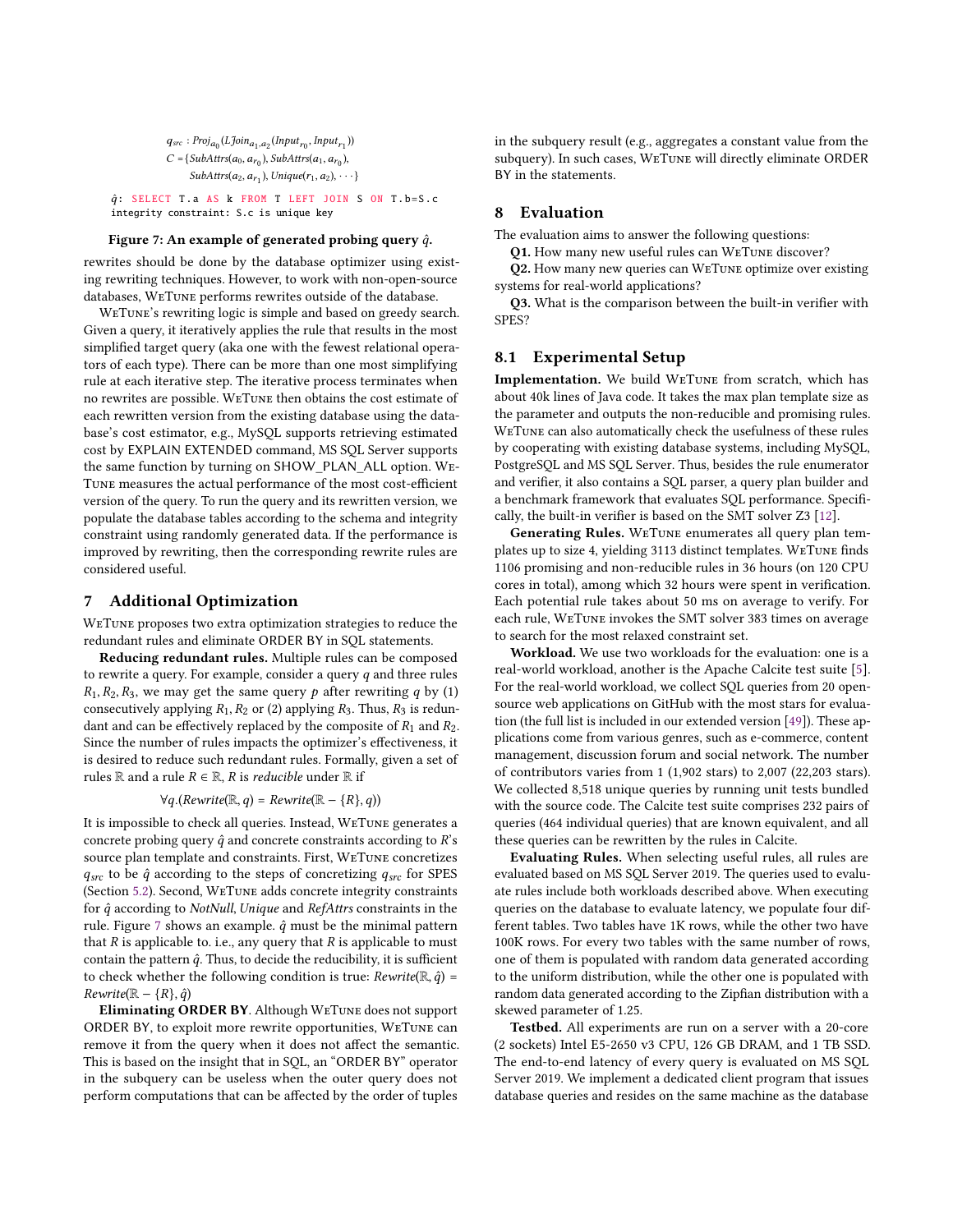to eliminate network communication overhead. For a given query, the client randomizes the parameters in the query with extra care to avoid that every execution always directly fetches results from the database cache and to prevent the output result set is always empty. Each query is repeatedly executed 200 times in a closed loop (the first 100 times serve as warmup and are not counted into the result). When comparing WeTune with the rewriter in existing databases, we use the rewriter in Microsoft SQL Server 2019.

#### 8.2 New Rewrite Rules

Table [7](#page-11-0) shows the rules found by WeTune. There are 35 distinct rules which are useful for the evaluated queries. Among these rules, 9 rules are missing in MS SQL Server, 22 are missing in Calcite, and 5 are missing in both systems. 34 rules are discovered with the 8518 queries collected from the web application; only rule 35 is discovered with the queries in the Calcite test suite.

For the used verifier, 15 rules can be proved by both the built-in verifier and SPES. 16 rules can only be proved by the built-in verifier. SPES fails to prove these rules because 10 cases involve integrity constraints, 4 have mismatched input tables between the  $q_{src}$  and  $q_{dest}$ , and 2 cases (Rule 19 & 21) are related to SPES implementation. Taking rule 19 as an example, SPES fails to prove its correctness because we replace the predicate symbols in the query templates with the user-defined function. However, SPES does not consider that two user-defined functions are equivalent even if they have the same function name <sup>[4](#page-0-0)</sup>. Compared with the built-in verifier, 4 rules can only be proved by SPES, as these rules have certain features only supported by SPES.

#### 8.3 Queries Optimized by WeTune

We try to use generated rules of WeTune to rewrite both the queries studied in Section [2.2](#page-2-0) and collected from real-world applications to see how many of them can be optimized by our discovered rules but cannot be optimized by existing systems.

The number of queries rewritten. For the 50 issues we have studied, WeTune can optimize 76% (38) of them, while MS SQL Server and Calcite can only optimize 46% (23) and 8%(4) of them. WeTune is unable to rewrite the remaining 12 queries due to two reasons. First, 9 of them need to rewrite the predicate expression or add a new predicate that does not equal to predicates in the original query (e.g., rewrite the predicate from "id IS NULL" to " project id IS NULL" [\[1\]](#page-13-34)). It requires finer-grained modeling and reasoning of the predicate expressions. The rest 3 of the queries need explicitly model the semantics of operators that WeTune currently does not support, including Aggregate and GROUP BY.

For 8518 queries collected from 20 real-world applications, We-Tune can successfully rewrite 674 queries, among which 247 queries SQL Server fails to optimize (the other 427 queries can be effectively optimized). We manually check the remaining 7844 queries to investigate why WeTune cannot rewrite them. The main reason is that most queries (4251) only consist of SELECT-clause and WHERE-clause, without JOIN, subquery, Aggregate or any other clause. Optimizing such queries usually requires transformation at the physical execution level (e.g., index choice), which is beyond

the scope of WeTune. The result shows WeTune can optimize more queries over existing databases.

We try to rewrite all 464 queries in the Calcite test suite. We-Tune can rewrite 120 queries, among which 26 cannot be effectively optimized by MS SQL Server. For 23 queries of them, the rewriting performed by WeTune can achieve a 23.8% - 95.2% latency reduction than the rewriting of Calcite itself.

Latency reduction. To show the effectiveness of the optimizations found by WeTune, we compare the latency of the rewritten query with the original one on the same database for each of 273 queries that cannot be optimized by MS SQL Server (247 from applications plus 26 from Calcite test suite).

To know whether these rewrites are specific to certain workloads, we synthesized four workloads with varying table sizes (number of rows in the table) and data distribution, as summarized below:

|                                 | $\#$ of rows=10K $\#$ of rows=1M |            |
|---------------------------------|----------------------------------|------------|
| uniform dist.                   | workload A                       | workload B |
| zipfian dist. ( $\theta$ = 1.5) | workload C                       | workload D |

We implement a data generator inserting randomly generated rows into tables, which carefully maintains integrity constraints.

For workload A, WeTune can optimize at least 50% of the queries with more than 10% latency reduction and 17%, 18%, 30% reduction for workload B, C and D, respectively. WeTune can also optimize 13%-21% queries with at least a 90% latency reduction for all four workloads. This demonstrates that the rewrites are not specific to a certain table size or data distribution.

#### 8.4 Case Study

Take the second query in Table [1](#page-1-0) as an example of finding sequences of useful rules to optimize a query. First, WeTune iteratively generates new queries via rewrite rules, which takes 1.5s. Second, it consumes 5.3s to use the cost estimator in MS SQL Server to evaluate generated new queries. Then, we evaluate the end-to-end latency of every generated query by issuing it to the database. This step takes 12s, which indicates that we can find the sequence of rules that can produce the query with better performance within a reasonable amount of time.

Figure [8](#page-12-0) shows each step of the best sequence of rewrite rules for the example above. First, the IN-selection is transformed to INNER JOIN in (2). Then, the predicate below the INNER JOIN is pulled up above it in (3). Usually, pushing down predicate below a JOIN is a standard optimization technique that can eagerly reduce the number of rows. However, in this case, pulling the predicate up enables new optimization opportunities that lead to a more efficient query. Next, the column "m.commit id" used in the predicate is replaced by "n.commit\_id" in (4). This replacement is guaranteed correct because the ON-condition "n.id=m.id" and the uniqueness property of primary key collectively imply that "m.commit\_id=n.commit\_id" holds for each row in the result set of the JOIN. Last, the table source t1 is eliminated by applying the JOIN-elimination rule.

<span id="page-10-0"></span>Some rules that rewrite the source query plan to a similar plan are still useful, such as rule 17 and rule 18. For example, the query "Select T.y From R Inner Join T On R.x=T.y" will become "Select R.x From R Inner Join T On R.x=T.y" after applying rule 17. This rewrite allows WeTune to further apply rule 7 to eliminate the join when rule 7's constraints are met. Similarly, Rule 18 is useful because it might enable the subsequent application of rule 8.

<sup>&</sup>lt;sup>4</sup>A hypothesis of such design is SPES may aim to support some functions like RANDOM, which is not considered by WeTune.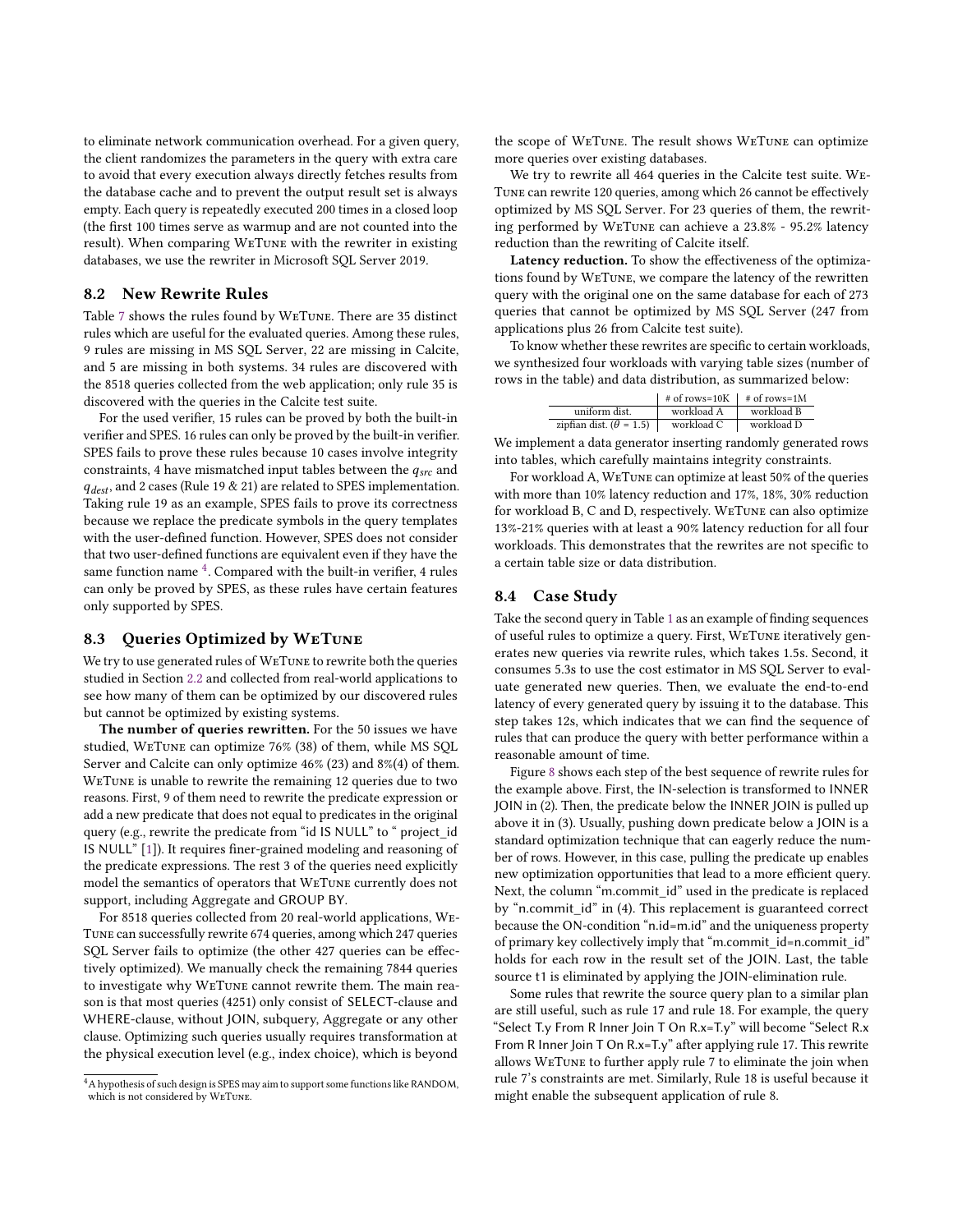<span id="page-11-0"></span>

| No.             | <b>Source Plan Template</b>                                                                           | <b>Destination Plan Template</b>                                                                 | <b>Extra Constraints</b>                                                     | Verifier                | Calcite                 | <b>MS</b>               |
|-----------------|-------------------------------------------------------------------------------------------------------|--------------------------------------------------------------------------------------------------|------------------------------------------------------------------------------|-------------------------|-------------------------|-------------------------|
| 1               | $Sel_{p,r.a_0}(Proj_{r.a_1}(r))$                                                                      | $Proj_{r.a_1}(Sel_{p,r.a_0}(r))$                                                                 | SubAttrs $(a_1, a_0)$                                                        | B                       | Y                       | $\overline{Y}$          |
| $\overline{2}$  | $\overline{\text{Dedup}(\text{Proj}_{r.a}(r))}$                                                       | $Proj_{r,a}(r)$                                                                                  | Unique $(r, a)$                                                              | $\overline{W}$          | $\overline{N}$          | Y                       |
| 3               | $Selp,r.a(Selp,r.a(r))$                                                                               | $Sel_{p,r.a}(r)$                                                                                 |                                                                              | B                       | Y                       | Y                       |
| 4               | $InSub_{r_0.a_0}(InSub_{r_0.a_0}(r_0, r_1), r_1)$                                                     | $\overline{\text{InSub}}_{r_0.a_0}(r_0,r_1)$                                                     |                                                                              | $\overline{W}$          | $\overline{N}$          | N                       |
| 5               | $Proj_{r.a_0}(Sel_{p,r.a_1}(Proj_{r.a_2}(r)))$                                                        | $Proj_{r.a_0}(Sel_{p,r.a_1}(r))$                                                                 | $SubAttrs(a0, a2), SubAttrs(a1, a2)$                                         | B                       | Y                       | Y                       |
| 6               | $LJoin_{r_0.a_0,r_1.a_1}(r_0,r_1)$                                                                    | $\text{IJoin}_{r_0, a_0, r_1, a_1}(r_0, r_1)$                                                    | RefAttrs $(r_0, a_0, r_1, a_1)$ , NotNull $(r_0, a_0)$                       | $\overline{W}$          | $\overline{N}$          | Y                       |
| $\overline{7}$  | $\text{Proj}_{r_0.a_2}(\text{IJoin}_{r_0.a_0,r_1.a_1}(r_0,r_1))$                                      | $Proj_{r_0.a_2}(r_0)$                                                                            | RefAttrs $(r_0, a_0, r_1, a_1)$ , NotNull $(r_0, a_0)$ , Unique $(r_1, a_1)$ | W                       | $\mathbf N$             | Y                       |
| 8               | $\mathrm{Proj}_{r_0.a_2}(\mathrm{Sel}_{p,r_0.a_3}(\mathrm{Join}_{r_0.a_0,r_1.a_1}(r_0,r_1)))$         | $Proj_{r_0.a_2}(Sel_{p,r_0.a_3}(r_0))$                                                           | RefAttrs $(r_0, a_0, r_1, a_1)$ , NotNull $(r_0, a_0)$ , Unique $(r_1, a_1)$ | $\overline{W}$          | $\overline{\rm N}$      | $\overline{C}$          |
| 9               | $Dedup(Proj_{r_0.a_2}(IJoin_{r_0.a_0,r_1.a_1}(r_0,r_1)))$                                             | $Dedup(Proj_{r_0.a_2}(r_0))$                                                                     | RefAttrs $(r_0, a_0, r_1, a_1)$ , NotNull $(r_0, a_0)$                       | W                       | N                       | Y                       |
| 10              | $Dedup(Proj_{r_0.a_2}(Sel_{p,r_0.a_3}(IJoin_{r_0.a_0,r_1.a_1}(r_0,r_1))))$                            | $Dedup(Proj_{r_0.a_2}(Sel_{p,r_0.a_3}(r_0)))$                                                    | $RefAttrs(r_0, a_0, r_1, a_1), NotNull(t_0, a_0)$                            | W                       | $\rm N$                 | $\overline{C}$          |
| 11              | $Proj_{r_0.a_2}(LJoin_{r_0.a_0,r_1.a_1}(r_0,r_1))$                                                    | $Proj_{r_0.a_2}(a_0)$                                                                            | Unique $(r_1, a_1)$                                                          | $\overline{W}$          | $\overline{\text{N}}$   | $\overline{\textbf{Y}}$ |
| 12              | $Proj_{r_0.a_3}(Sel_{p,r_0.a_2}(LJoin_{r_0.a_0,r_1.a_1}(r_0,r_1)))$                                   | $Proj_{r_0.a_3}(Sel_{p,r_0.a_2}(r_0))$                                                           | Unique $(r1, a1)$                                                            | W                       | N                       | Y                       |
| 13              | $\text{Dedup}(\text{Proj}_{r_0.a_2}(L\text{Join}_{r_0.a_0,t_1.r_2}(r_0,r_1)))$                        | $\overline{\mathrm{Dedup}(\mathrm{Proj}_{r_0.a_2}(a_0))}$                                        |                                                                              | $\overline{W}$          | $\overline{N}$          | Y                       |
| 14              | $Dedup(Proj_{r_0.a_3}(Sel_{p,r_0.a_2}(LJoin_{r_0.a_0,r_1.a_1}(r_0,r_1))))$                            | Dedup(Proj <sub>ro.a3</sub> (Sel <sub>p,ro.a2</sub> (r <sub>0</sub> )))                          |                                                                              | W                       | $\rm N$                 | Y                       |
| 15              | $\overline{\text{InSub}}_{r.a}(r, \text{Proj}_{r'.a}(r'))$                                            | r                                                                                                | NotNull(r, a)                                                                | $\overline{W}$          | $\overline{Y}$          | $\overline{\mathbf{N}}$ |
| 16              | $Proj_{r.a}(IJoin_{r.a,r'.a}(r,r'))$                                                                  | $Proj_{r,a}(r)$                                                                                  | $NotNull(r, a)$ , Unique $(r, a)$                                            | W                       | N                       | $\mathbf N$             |
| 17              | $Proj_{r_1.a_1}(IJoin_{r_0.a_0,r_1.a_1}(r_0,r_1))$                                                    | $Proj_{r_0.a_0}(IJoin_{r_0.a_0,r_1.a_1}(r_0,r_1))$                                               |                                                                              | $\overline{B}$          | $\overline{\mathsf{N}}$ | N                       |
| 18              | $\mathrm{Proj}_{r_1.a_1}(\mathrm{Sel}_{p,r_0.a_2}(\mathrm{UJoin}_{r_0.a_0,r_1.a_1}(r_0,r_1)))$        | $\mathrm{Proj}_{r_0.a_0}(\mathrm{Sel}_{p,r_0.a_2}(\mathrm{Join}_{r_0.a_0,r_1.a_1}(r_0,r_1)))$    |                                                                              | B                       | N                       | N                       |
| 19              | $Sel_{p,r_1,a_1}(IJoin_{r_0,a_0,r_1,a_1}(r_0,r_1))$                                                   | $Sel_{p,r_0.a_0}(IJoin_{r_0.a_0,r_1.a_1}(r_0,r_1))$                                              |                                                                              | $\overline{W}$          | $\overline{N}$          | Y                       |
| 20              | $\overline{ I \text{Join}_{r_1, a_1, r_2, a_2} ( \text{Join}_{r_0, a_0, r_1, a_1} (r_0, r_1), r_2) }$ | $\overline{IJoin}_{r_{0}.a_{0},r_{2}.a_{2}}(IJoin_{r_{0}.a_{0},r_{1}.a_{1}}(r_{0},r_{1}),r_{2})$ |                                                                              | $\overline{B}$          | $\overline{\mathbf{N}}$ | Y                       |
| 21              | $\mathrm{LJoin}_{r_1.a_1,r_2.a_2}(\mathrm{IJoin}_{r_0.a_0,r_1.a_1}(r_0,r_1),r_2)$                     | $\mathrm{LJoin}_{r_0.a_0,r_2.a_2}(\mathrm{Join}_{r_0.a_0,r_1.a_1}(r_0,r_1),r_2)$                 |                                                                              | W                       | $\rm N$                 | $\overline{\textbf{Y}}$ |
| $\overline{22}$ | $Proj_{r_0.a_2}(IJoin_{r_0.a_0,r_1.a_1}(r_0,r_1))$                                                    | $Proj_{r_0.a_2}(IJoin_{r_1.a_1,r_0.a_0}(r_1,r_0))$                                               |                                                                              | $\overline{B}$          | $\overline{Y}$          | Y                       |
| 23              | $\text{Join}_{r_0.a_0,r_1.a_1}(r_0, \text{Join}_{r_1.a_2,r_2.a_3}(r_1,r_2))$                          | $\text{IJoin}_{r_1.a_2,r_2.a_3}(\text{IJoin}_{r_0.a_0,r_1.a_1}(r_0,r_1),r_2)$                    |                                                                              | B                       | Y                       | Y                       |
| 24              | $Proj_{r_0.a_2}(InSub_{r_0.a_0}(r_0, Proj_{r_1.a_1}(r_1)))$                                           | $Proj_{r_0.a_2}(IJoin_{r_0.a_0,r_1.a_1}(r_0,r_1))$                                               | $\overline{\text{Unique}}(r_1, a_1)$                                         | $\overline{B}$          | $\overline{\text{Y}}$   | $\overline{Y}$          |
| 25              | $Proj_{r_0.a_2}(IJoin_{r_0.a_0,r_1.a_1}(r_0, Dedup(Proj_{r_1.a_1}(r_1))))$                            | $Proj_{r_0.a_2}(InSub_{r_0.a_0}(r_0, Proj_{r_1.a_1}(r_1)))$                                      |                                                                              | B                       | $\overline{N}$          | $\overline{\textbf{Y}}$ |
| 26              | $Dedup(Proj_{r_0.a_2}(IJoin_{r_0.a_0,r_1.a_1}(r_0, Dedup(r_1))))$                                     | $Dedup(Proj_{r_0.a_2}(IJoin_{r_0.a_0,r_1.a_1}(r_0,r_1)))$                                        |                                                                              | W                       | $\rm N$                 | Y                       |
| 27              | $\text{IJoin}_{r_0.a_0,r_1.a_1}(r_0, \text{Sel}_{p,r_1.a_2}(r_1))$                                    | $Sel_{p,r_1.a_2}(IJoin_{r_0.a_0,r_1.a_1}(r_0,r_1))$                                              |                                                                              | $\overline{B}$          | Y                       | Y                       |
| 28              | $Sel_{p,r_1.a_2}(IJoin_{r_0.a_0,r_1.a_1}(r_0,r_1))$                                                   | $\text{IJoin}_{r_0.a_0,r_1.a_1}(r_0, \text{Sel}_{p,r_1.a_2}(r_1))$                               |                                                                              | $\overline{B}$          | Y                       | $\overline{\textbf{Y}}$ |
| 29              | $Proj_{r_0.a_2}(IJoin_{r_0.a_0,r_1.a_1}(r_0, Proj_{r_1.a_1}(r_1))))$                                  | $Proj_{r_0.a_2}(IJoin_{r_0.a_0,r_1.a_1}(r_0,r_1)))$                                              |                                                                              | $\overline{\mathbf{B}}$ | $\overline{\text{N}}$   | $\overline{Y}$          |
| 30              | $Sel_{p,r.a_0}(IJoin_{r.a_1,r'.a_1}(r,r'))$                                                           | $Sel_{p,r',a_0}(IJoin_{r.a_1,r',a_1}(r,r'))$                                                     | Unique $(r, a_1)$                                                            | $\, {\bf B}$            | $\rm N$                 | $\rm N$                 |
| $\overline{31}$ | $Proj_{r_0.a_0}(\overline{LJoin_{r_0.a_1,r_1.a_2}(Proj_{r_0.a_3}(r_0),r_1)})$                         | $Proj_{r_0.a_0}(LJoin_{r_0.a_1,r_1.a_2}(r_0,r_1))$                                               |                                                                              | $\overline{B}$          | Y                       | Y                       |
| 32              | $\mathrm{Proj}_{r_0.a_0}(\mathrm{LJoin}_{r_0.a_1,r_1.a_2}(r_0,\mathrm{Proj}_{r_1.a_3}(r_1)))$         | $Proj_{r_0,a_0}(LJoin_{r_0,a_1,r_1,a_2}(r_0,r_1))$                                               |                                                                              | $\overline{S}$          | Y                       | Y                       |
| $\overline{33}$ | $\text{Agg}_{r.a_0,f,r.a_1,p_0}(\text{Filter}_{p_1,a_2}(\text{Proj}_{r.a_3}(r)))$                     | $\text{Agg}_{r.a_0,f,r.a_1,p_0}(\text{Filter}_{p_1,a_2}(r))$                                     | $SubAttrs(a0, a3), SubAttrs(a1, a3), SubAttrs(a2, a3)$                       | $\overline{s}$          | $\overline{\text{Y}}$   | Y                       |
| 34              | $\text{Agg}_{r_0.a_0,f,r_0.a_1,p}(\text{Join}_{r_0.a_2,r_1.a_3}(\text{Proj}_{r.a_4}(r_0),r_1))$       | $\text{Agg}_{r_0.a_0,f,r_0.a_1,p}(\text{Join}_{r_0.a_2,r_1.a_3}(r_0,r_1))$                       | $SubAttrs(a0, a4), SubAttrs(a1, a4), SubAttrs(a2, a4)$                       | $\overline{s}$          | $\overline{\text{N}}$   | $\overline{Y}$          |
| 35              | $\text{Agg}_{r.a_0,f,r.a_1,p_0}(\text{Filter}_{p_0,r.a_0}(r))$                                        | $Agg_{r.a_0,f,r.a_1,p_0}(r)$                                                                     |                                                                              | $\overline{S}$          | Y                       | $\overline{N}$          |

Table 7: Useful rewrite rules found by WETUNE. The Verifier column indicates which verifier can prove the rule. W means the built-in verifier,  $S$  means SPES, and  $B$  means both. The Calcite and MS columns indicate whether Calcite and MS SQL Server support these rules. The tree structure of the plan template is flattened by pre-order traversal. Each  $r_i$  represents an input table. Each a<sub>i</sub> represents an attribute list. Each p represents a predicate. IJoin is the abbreviation for InnerJoin, and LJoin is for LeftJoin. Multiple occurrences of the same symbol (i.e.,  $\rm r_i$ ,  $\rm a_i$ ,  $\rm p)$  depict the equivalence constraint. Each  $\rm r_i. \rm a_j$  stands for a constraint SubAttrs( $a_j, a_{r_i}$ ). Other types of constraints are listed in the column Extra Constraints. For rule 15 and 16, r and r $^\prime$ denote two distinct occurrences of the same relation (e.g., "SELECT r.\* FROM tbl AS r INNER JOIN tbl AS r' ON r.k=r'.k"). For rule 8 and 10, SQL Server can conditionally (C) eliminate the JOIN only if the attributes  $a_3$  is different from  $a_0$ .

#### 8.5 Built-in Verifier vs. SPES

SPES is the state-of-the-art SQL equivalence verifier [\[50\]](#page-13-29). We try to compare the built-in verifier with SPES via two workloads: one is the 861 rules generated using the built-in verifier. Another is the 232 pairs of equivalent SQL in Calcite test suite.

Rules generated by the built-in verifier. With the built-in verifier, WeTune is able to enumerate 861 promising and nonreducible rules. Among these rules, SPES successfully verifies 41 rules. Among the 820 that are not verified, 725 are due to that SPES's current implementation does not support integrity constraints and 95 are due to mismatched numbers of input tables on both sides.

Calcite Test Suite. The Calcite test suite comprises 232 pairs of queries. Each pair includes two equivalent SQL. SPES can successfully verify the equivalence of 95 query pairs of them, while the built-in verifier can prove the equivalence of 73 query pairs. Specifically, 55 pairs can be proved by both the built-in verifier and SPES. The number of pairs that the built-in verifier can prove is less than that can be proved by SPES because most rewrite rules in

the test suite involve unsupported features of the built-in verifier, such as complex predicate. However, these features are supported by SPES.

#### 9 Related Work

Query equivalence verification. Recently, researchers have proposed some proof assistant based [\[8](#page-13-30)[–10\]](#page-13-11) or satisfiability modulo theories (SMT) based [\[51\]](#page-13-35) approaches to prove the equivalence of SQL queries formally. For the former kinds of works, the state-ofthe-art [\[8\]](#page-13-30) uses an algebraic approach to verify the correctness of rules. Although their algebraic approach can model complex query structures based on bag semantics, it lacks support for three-valuelogic reasoning. For the SMT-based approach, recent works [\[50,](#page-13-29) [51\]](#page-13-35) proposed symbolic representation of the query and leveraged the SMT solver to efficiently prove the equivalence of queries. But these approaches lack the support of integrity constraints. WeTune overcomes some of their disadvantages by extending the algebraic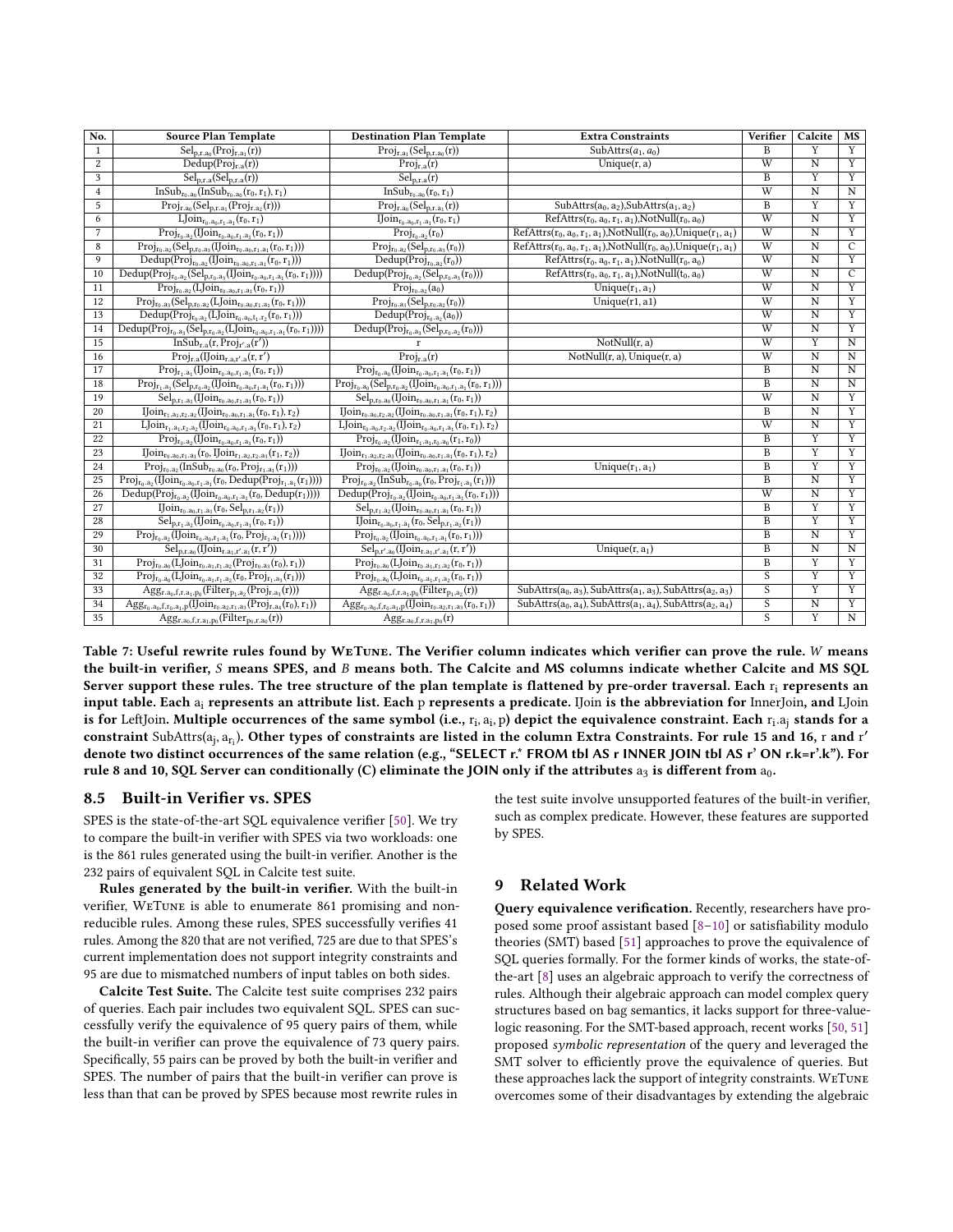<span id="page-12-0"></span>

Figure 8: An example sequence of rules discovered by WeTune to optimize a SQL query of a real-world query. The notes.id is the primary key of table notes. The cid in the figure is the abbreviation of commit\_id. Each colored arrow in the figure represents a rule with the rewrite rule index above the arrow. The sub-plan in the same color is the source and destination plan template of the rule. The corresponding constraints are omitted.

approach with three-value-logic reasoning and supporting features such as integrity constraints.

Superoptimization. As a compiler optimization technique, superoptimization [\[2,](#page-13-14) [34\]](#page-13-36) aims to find the optimal code sequence of a set of instructions, which inspires WeTune. TASO [\[23\]](#page-13-37) leverages superoptimization to find rewrite rules to rewrite deep neural networks (DNN). However, these works target different scenarios from query rewrite. WeTune needs to adopt different enumeration and verification methods. For example, in terms of enumeration, We-Tune considers the relations of symbols (constraint) in SQL rewrite rules and enumerates all possible constraints. DNN operators have simpler parameters, and TASO only considers the relation between input/output operators. Ruler [\[38\]](#page-13-38) has proposed a framework that abstracts the "search + verification" methods based on equality saturation to reduce candidate generation and selection cost. It is a general approach instead of only targeting SQL queries. It is possible that WeTune could benefit from this method by providing callbacks to improve scalability.

Query optimization. There has been a long line of work for query optimization, roughly divided into two categories depending on the search strategy of query plans. One is through a stratified approach [\[29,](#page-13-39) [42,](#page-13-8) [45\]](#page-13-40), which first rewrites the logical query plan using transformation rules and then performs a cost-based search to map the logical plan to a physical plan. The other is through a unified approach [\[3,](#page-13-41) [14,](#page-13-42) [16,](#page-13-2) [18,](#page-13-3) [37\]](#page-13-7), which unifies the logical to logical and logical to physical transformation into one stage. Recently, there has been a trend in adopting deep learning to query optimization [\[24,](#page-13-43) [26,](#page-13-44) [30–](#page-13-45)[32,](#page-13-46) [47\]](#page-13-47). Given a set of rewrite rules, LearnedRewrite [\[52\]](#page-13-48) is able to find the optimal rewrite order by using Monte Carlo Tree with learned cost models. However, these methods require manually written transformation rules and are orthogonal with the goal of WeTune.

#### 10 Limitations

WeTune has the following two major limitations.

Incompleteness. One limitation is the incompleteness of the built-in verifier. First, due to the unbounded nature of the  $\Sigma$  operator, U-expression fundamentally exceeds the expressiveness of FOL. Currently, only cases listed in table [5](#page-7-1) can be translated to FOL

and automatically verified by the SMT solver. How to automatically transform any U-expression into FOL formulas is left as future work. Second, the translated formula does not always fall into a decidable fragment of the SMT solver; thus may lead to timeout and consequently miss useful rules.

Unsupported SQL features. Another limitation is that the built-in verifier currently only supports rules containing operators listed in table [2.](#page-4-1) Furthermore, WeTune does not support recursive queries. As described in Section [5.2,](#page-8-1) some features are unsupported, such as UNION. Some features are partially supported, such as NULL. As described in Section [5.1.1,](#page-5-4) WeTune currently only considers the impact of NULL on operators in Table [3.](#page-5-2) Supporting more features is left as future work. Although some SQL features are unsupported, the soundness of WeTune holds for non-recursive queries. In other words, rewriting a query plan with rules obtained by WeTune can guarantee equivalent semantics. This is because, for every non-recursive query, even if it contains unsupported features, replacing its sub-plan without such features with another equivalent plan will not alter its original semantics.

#### 11 Conclusion

This paper presents WeTune, which can automatically discover the rewrite rules for SQL queries. It enumerates all valid logical query plans up to a certain size to discover equivalent plans based on a new SMT-based verifier. We apply the rules discovered by WeTune on SQL queries collected from the 20 most popular opensource web applications on GitHub. WeTune successfully optimizes 247 queries that existing databases cannot optimize, resulting in substantial performance improvements.

#### Acknowledgments

We thank all anonymous reviewers for their constructive feedback and suggestions. This work is supported in part by National Natural Science Foundation of China (No. 62132014, 61902242, 62172272), the HighTech Support Program from Shanghai Committee of Science and Technology (No. 20ZR1428100). Ding Ding is supported by a DeepMind fellowship. Zhaoguo Wang [\(zhaoguowang@sjtu.edu.cn\)](mailto:zhaoguowang@sjtu.edu.cn) is the corresponding author.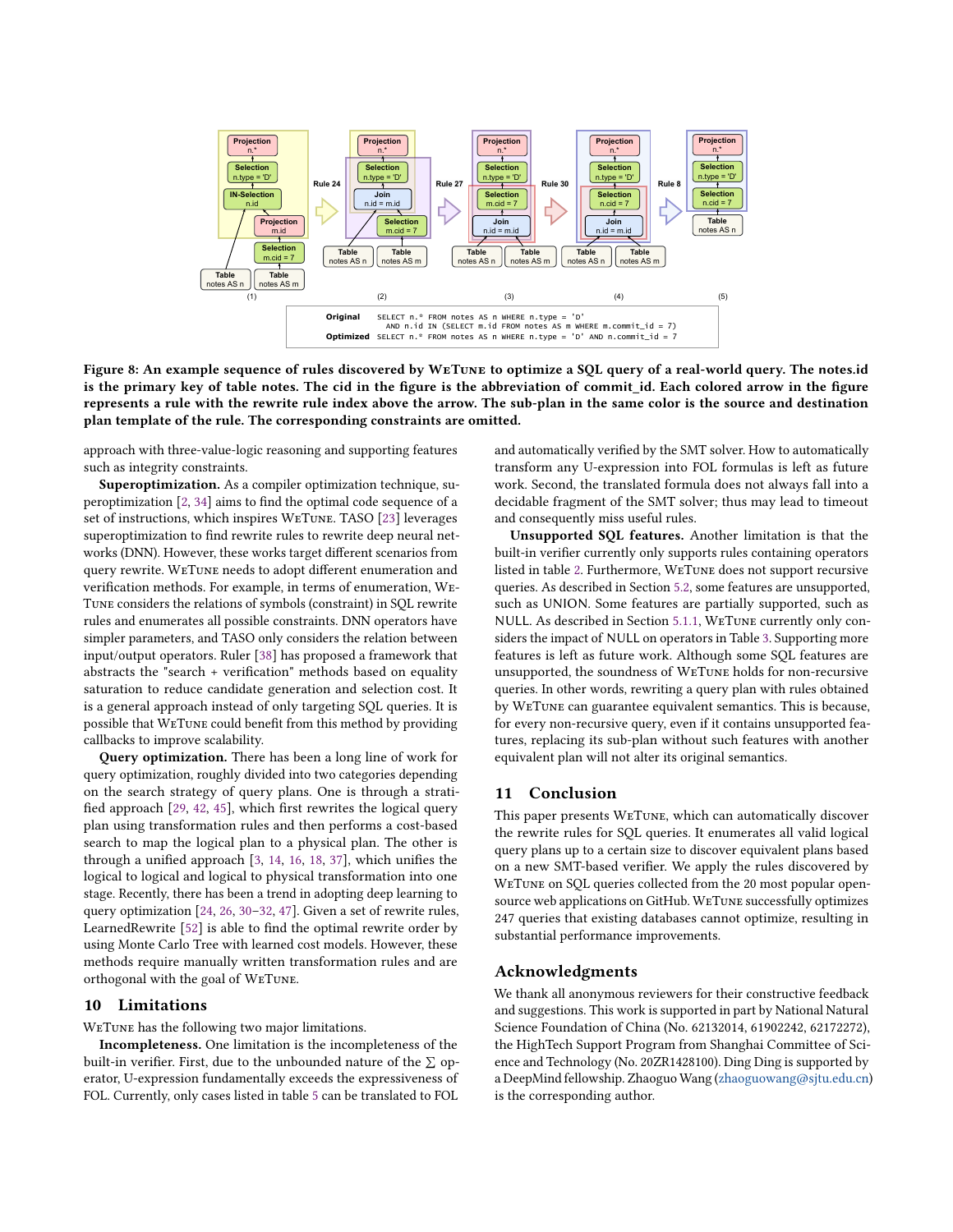#### References

- <span id="page-13-34"></span>[1] Douglas Barbosa Alexandre. 2018. Improve the query performance to find unverified projects. [https://gitlab.com/gitlab-org/gitlab/-/commit/11e93a9a4c2ac1b5](https://gitlab.com/gitlab-org/gitlab/-/commit/11e93a9a4c2ac1b5bd4d32a93a949fc8afbcc449?merge_request_iid=5348) [bd4d32a93a949fc8afbcc449?merge\\_request\\_iid=5348.](https://gitlab.com/gitlab-org/gitlab/-/commit/11e93a9a4c2ac1b5bd4d32a93a949fc8afbcc449?merge_request_iid=5348)
- <span id="page-13-14"></span>[2] Sorav Bansal and Alex Aiken. 2006. Automatic generation of peephole superoptimizers. ACM SIGARCH Computer Architecture News 34, 5 (2006), 394–403.
- <span id="page-13-41"></span>[3] Edmon Begoli, Jesús Camacho-Rodríguez, Julian Hyde, Michael J. Mior, and Daniel Lemire. 2018. Apache Calcite: A Foundational Framework for Optimized Query Processing Over Heterogeneous Data Sources. In Proceedings of the 2018 International Conference on Management of Data (Houston, TX, USA) (SIGMOD '18). Association for Computing Machinery, New York, NY, USA, 221–230. [https:](https://doi.org/10.1145/3183713.3190662) [//doi.org/10.1145/3183713.3190662](https://doi.org/10.1145/3183713.3190662)
- <span id="page-13-26"></span>[4] Andreas Brandl. 2018. Replace OR clause with UNION. [https://gitlab.com/gitlab](https://gitlab.com/gitlab-org/gitlab-foss/-/merge_requests/17088#note_59749778)[org/gitlab-foss/-/merge\\_requests/17088#note\\_59749778](https://gitlab.com/gitlab-org/gitlab-foss/-/merge_requests/17088#note_59749778)
- <span id="page-13-33"></span>[5] Apache Calcite. 2021. Calcite Test Suite. [https://github.com/georgia-tech-db/](https://github.com/georgia-tech-db/spes/blob/main/testData/calcite_tests.json) [spes/blob/main/testData/calcite\\_tests.json.](https://github.com/georgia-tech-db/spes/blob/main/testData/calcite_tests.json)
- <span id="page-13-4"></span>[6] Jack Chen, Samir Jindel, Robert Walzer, Rajkumar Sen, Nika Jimsheleishvilli, and Michael Andrews. 2016. The MemSQL Query Optimizer: A modern optimizer for real-time analytics in a distributed database. Proceedings of the VLDB Endowment 9, 13 (2016), 1401–1412.
- <span id="page-13-10"></span>[7] Hugh Darwen Chris J Date. 1996. A Guide to the SQL Standard, Forth Edition. Addison-Wesley Professional. [https://www.amazon.com/Guide-SQL-Standard-](https://www.amazon.com/Guide-SQL-Standard-4th/dp/0201964260)[4th/dp/0201964260](https://www.amazon.com/Guide-SQL-Standard-4th/dp/0201964260)
- <span id="page-13-30"></span>[8] Shumo Chu, Brendan Murphy, Jared Roesch, Alvin Cheung, and Dan Suciu. 2018. Axiomatic Foundations and Algorithms for Deciding Semantic Equivalences of SQL Queries. Proc. VLDB Endow. 11, 11 (July 2018), 1482–1495. [https://doi.org/](https://doi.org/10.14778/3236187.3236200) [10.14778/3236187.3236200](https://doi.org/10.14778/3236187.3236200)
- [9] Shumo Chu, Chenglong Wang, Konstantin Weitz, and Alvin Cheung. 2017. Cosette: An Automated Prover for SQL.. In Proceedings of the 8th Biennial Conference on Innovative Data Systems Research (Chaminade, California, USA) (CIDR
- <span id="page-13-11"></span>'17). [10] Shumo Chu, Konstantin Weitz, Alvin Cheung, and Dan Suciu. 2017. HoTTSQL: Proving Query Rewrites with Univalent SQL Semantics. SIGPLAN Not. 52, 6 (June 2017), 510–524. <https://doi.org/10.1145/3140587.3062348>
- <span id="page-13-19"></span>[11] Spree Commerce. 2021. Spree. [https://github.com/spree/spree.](https://github.com/spree/spree)
- <span id="page-13-32"></span>[12] Leonardo De Moura and Nikolaj Bjørner. 2008. Z3: An Efficient SMT Solver. In Proceedings of the Theory and Practice of Software, 14th International Conference on Tools and Algorithms for the Construction and Analysis of Systems (Budapest, Hungary) (TACAS '08/ETAPS'08). Springer-Verlag, Berlin, Heidelberg, 337–340.
- <span id="page-13-20"></span>[13] Diaspora. 2021. Diaspora. [https://github.com/diaspora/diaspora.](https://github.com/diaspora/diaspora)
- <span id="page-13-42"></span>[14] Visweswara Sai Prashanth Dintyala, Arpit Narechania, and Joy Arulraj. to appear. SQLCheck: Automated Detection and Diagnosis of SQL Anti-Patterns. (to appear).
- <span id="page-13-16"></span>[15] GitLab. 2021. GitLab. [https://gitlab.com/gitlab-org/gitlab.](https://gitlab.com/gitlab-org/gitlab)
- <span id="page-13-2"></span>[16] Goetz Graefe. 1995. The cascades framework for query optimization. IEEE Data Eng. Bull. 18, 3 (1995), 19–29.
- [17] Goetz Graefe and David J DeWitt. 1987. The EXODUS optimizer generator. In Proceedings of the 1987 ACM SIGMOD international conference on Management of data. 160–172.
- <span id="page-13-3"></span>[18] Goetz Graefe and William J McKenna. 1993. The volcano optimizer generator: Extensibility and efficient search. In Proceedings of IEEE 9th International Conference on Data Engineering. IEEE, 209–218.
- <span id="page-13-31"></span>[19] Todd J Green, Grigoris Karvounarakis, and Val Tannen. 2007. Provenance semirings. In Proceedings of the twenty-sixth ACM SIGMOD-SIGACT-SIGART symposium on Principles of database systems. 31–40.
- <span id="page-13-12"></span>[20] Paolo Guagliardo and Leonid Libkin. 2017. A formal semantics of SOL queries, its validation, and applications. Proceedings of the VLDB Endowment 11, 1 (2017), 27–39.
- <span id="page-13-13"></span>[21] Adam Hegyi. 2020. Suboptimal Query in Gitlab. [https://gitlab.com/gitlab-org/](https://gitlab.com/gitlab-org/gitlab/-/merge_requests/34364) [gitlab/-/merge\\_requests/34364.](https://gitlab.com/gitlab-org/gitlab/-/merge_requests/34364)
- <span id="page-13-17"></span>[22] ISO/IEC 9075-1:2003 2003. Information technology – Database languages – SQL – Part 1: Framework (SQL/Framework). Standard. International Organization for Standardization, Geneva, CH.
- <span id="page-13-37"></span>[23] Zhihao Jia, Oded Padon, James Thomas, Todd Warszawski, Matei Zaharia, and Alex Aiken. 2019. TASO: Optimizing Deep Learning Computation with Automatic Generation of Graph Substitutions. In Proceedings of the 27th ACM Symposium on Operating Systems Principles (Huntsville, Ontario, Canada) (SOSP '19). Association for Computing Machinery, New York, NY, USA, 47–62. [https://doi.org/10.1145/](https://doi.org/10.1145/3341301.3359630) [3341301.3359630](https://doi.org/10.1145/3341301.3359630)
- <span id="page-13-43"></span>[24] Andreas Kipf, Thomas Kipf, Bernhard Radke, Viktor Leis, Peter Boncz, and Alfons Kemper. 2019. Learned cardinalities: Estimating correlated joins with deep learning. In Proceedings of the 9th Biennial Conference on Innovative Data Systems Research (Asilomar, California, USA) (CIDR '19).
- <span id="page-13-21"></span>[25] Civilized Discourse Construction Kit. 2021. Discourse. [https://github.com/](https://github.com/discourse/discourse) [discourse/discourse.](https://github.com/discourse/discourse)
- <span id="page-13-44"></span>[26] Sanjay Krishnan, Zongheng Yang, Ken Goldberg, Joseph Hellerstein, and Ion Stoica. 2018. Learning to optimize join queries with deep reinforcement learning.

arXiv preprint arXiv:1808.03196 (2018).

- <span id="page-13-5"></span>[27] Alon Y Levy, Inderpal Singh Mumick, and Yehoshua Sagiv. 1994. Query optimization by predicate move-around. In VLDB. 96-107.<br>G. Linden. 2006. Marissa
- <span id="page-13-0"></span>[28] G. Linden. 2006. Marissa Mayer at Web 2.0. http://glinden.blogspot.com/2006/11/marissa-mayer-at-web-20.html/.
- <span id="page-13-39"></span>[29] Guy M Lohman. 1988. Grammar-like functional rules for representing query optimization alternatives. ACM SIGMOD Record 17, 3 (1988), 18–27.
- <span id="page-13-45"></span>[30] Ryan Marcus, Parimarjan Negi, Hongzi Mao, Chi Zhang, Mohammad Alizadeh, Tim Kraska, Olga Papaemmanouil, and Nesime Tatbul. 2019. Neo: A learned query optimizer. arXiv preprint arXiv:1904.03711 (2019).
- [31] Ryan Marcus and Olga Papaemmanouil. 2018. Deep reinforcement learning for join order enumeration. In Proceedings of the First International Workshop on Exploiting Artificial Intelligence Techniques for Data Management. 1–4.
- <span id="page-13-46"></span>[32] Ryan Marcus and Olga Papaemmanouil. 2019. Towards a Hands-Free Query Optimizer through Deep Learning. In Proceedings of the 9th Biennial Conference on Innovative Data Systems Research (Asilomar, California, USA) (CIDR '19).
- <span id="page-13-15"></span>[33] Henry Massalin. 1987. Superoptimizer: A Look at the Smallest Program. In Proceedings of the Second International Conference on Architectual Support for Programming Languages and Operating Systems (Palo Alto, California, USA) (ASPLOS II). IEEE Computer Society Press, Washington, DC, USA, 122–126. [https:](https://doi.org/10.1145/36206.36194) [//doi.org/10.1145/36206.36194](https://doi.org/10.1145/36206.36194)
- <span id="page-13-36"></span>[34] Henry Massalin. 1987. Superoptimizer: a look at the smallest program. ACM SIGARCH Computer Architecture News 15, 5 (1987), 122–126.
- <span id="page-13-27"></span>[35] Sean McGivern. 2017. Speed up counting approvers when some are specified. [https://gitlab.com/gitlab-org/gitlab/-/merge\\_requests/2196.](https://gitlab.com/gitlab-org/gitlab/-/merge_requests/2196)
- <span id="page-13-6"></span>[36] Inderpal Singh Mumick, Sheldon J Finkelstein, Hamid Pirahesh, and Raghu Ramakrishnan. 1990. Magic is relevant. ACM SIGMOD Record 19, 2 (1990), 247–258.
- <span id="page-13-7"></span>[37] M. Muralikrishna. 1992. Improved Unnesting Algorithms for Join Aggregate SQL Queries. In Proceedings of the 18th International Conference on Very Large Data Bases (VLDB '92). Morgan Kaufmann Publishers Inc., San Francisco, CA, USA, 91–102.
- <span id="page-13-38"></span>[38] Chandrakana Nandi, Max Willsey, Amy Zhu, Yisu Remy Wang, Brett Saiki, Adam Anderson, Adriana Schulz, Dan Grossman, and Zachary Tatlock. 2021. Rewrite Rule Inference Using Equality Saturation. CoRR abs/2108.10436 (2021). arXiv[:2108.10436](https://arxiv.org/abs/2108.10436) <https://arxiv.org/abs/2108.10436>
- <span id="page-13-22"></span>[39] Nebulab. 2021. Solidus. [https://github.com/solidusio/solidus.](https://github.com/solidusio/solidus)
- <span id="page-13-23"></span>[40] OpenProject. 2021. OpenProject. [https://github.com/opf/openproject.](https://github.com/opf/openproject)
- <span id="page-13-1"></span>[41] Neil Patel. 2018. How Loading Time Affects Your Bottom Line. https://neilpatel.com/blog/speed-is-a-killer/.
- <span id="page-13-8"></span>[42] Hamid Pirahesh, Joseph M. Hellerstein, and Waqar Hasan. 1992. Extensible/Rule Based Query Rewrite Optimization in Starburst. (1992), 39–48. [https://doi.org/](https://doi.org/10.1145/130283.130294) [10.1145/130283.130294](https://doi.org/10.1145/130283.130294)
- <span id="page-13-24"></span>[43] Redmine. 2021. Redmine. https://github.com/redmine/redmine
- <span id="page-13-9"></span>[44] Praveen Seshadri, Joseph M Hellerstein, Hamid Pirahesh, TY Cliff Leung, Raghu Ramakrishnan, Divesh Srivastava, Peter J Stuckey, and S Sudarshan. 1996. Costbased optimization for magic: Algebra and implementation. In Proceedings of the 1996 ACM SIGMOD international conference on Management of data. 435–446.
- <span id="page-13-40"></span>[45] Praveen Seshadri, Joseph M. Hellerstein, Hamid Pirahesh, T. Y. Cliff Leung, Raghu Ramakrishnan, Divesh Srivastava, Peter J. Stuckey, and S. Sudarshan. 1996. Cost-Based Optimization for Magic: Algebra and Implementation. In Proceedings of the 1996 ACM SIGMOD International Conference on Management of Data (Montreal, Quebec, Canada) (SIGMOD '96). Association for Computing Machinery, New York, NY, USA, 435–446. <https://doi.org/10.1145/233269.233360>
- <span id="page-13-25"></span>[46] Joshua Stein. 2021. Lobster. [https://github.com/lobsters/lobsters.](https://github.com/lobsters/lobsters)
- <span id="page-13-47"></span>[47] Michael Stillger, Guy M. Lohman, Volker Markl, and Mokhtar Kandil. 2001. LEO - DB2's LEarning Optimizer. In Proceedings of the 27th International Conference on Very Large Data Bases (VLDB '01). Morgan Kaufmann Publishers Inc., San Francisco, CA, USA, 19–28.
- <span id="page-13-28"></span>[48] Guoxiang Tan. 2017. PERF: Avoid 'NOT IN (<subquery>)' which can get really slow. [https://github.com/discourse/discourse/commit/28148197d6467cdc7469409](https://github.com/discourse/discourse/commit/28148197d6467cdc7469409f961c00d4e32f4c41) [f961c00d4e32f4c41.](https://github.com/discourse/discourse/commit/28148197d6467cdc7469409f961c00d4e32f4c41)
- <span id="page-13-18"></span>[49] Zhaoguo Wang, Zhou Zhou, et al. 2022. WeTune: Automatic Discovery and Verification of Query Rewrite Rules (The Extended Version). [https://ipads.se.sjtu.](https://ipads.se.sjtu.edu.cn/_media/publications/wtune_extend.pdf) [edu.cn/\\_media/publications/wtune\\_extend.pdf.](https://ipads.se.sjtu.edu.cn/_media/publications/wtune_extend.pdf)
- <span id="page-13-29"></span>[50] Qi Zhou, Joy Arulraj, Shamkant Navathe, William Harris, and Jinpeng Wu. 2020. SPES: A Two-Stage Query Equivalence Verifier. arXiv preprint arXiv:2004.00481 (2020).
- <span id="page-13-35"></span>[51] Qi Zhou, Joy Arulraj, Shamkant Navathe, William Harris, and Dong Xu. 2019. Automated verification of query equivalence using satisfiability modulo theories. Proceedings of the VLDB Endowment 12, 11 (2019), 1276–1288.
- <span id="page-13-48"></span>[52] Xuanhe Zhou, Guoliang Li, Chengliang Chai, and Jianhua Feng. 2021. A Learned Query Rewrite System Using Monte Carlo Tree Search. Proc. VLDB Endow. 15, 1 (sep 2021), 46–58. <https://doi.org/10.14778/3485450.3485456>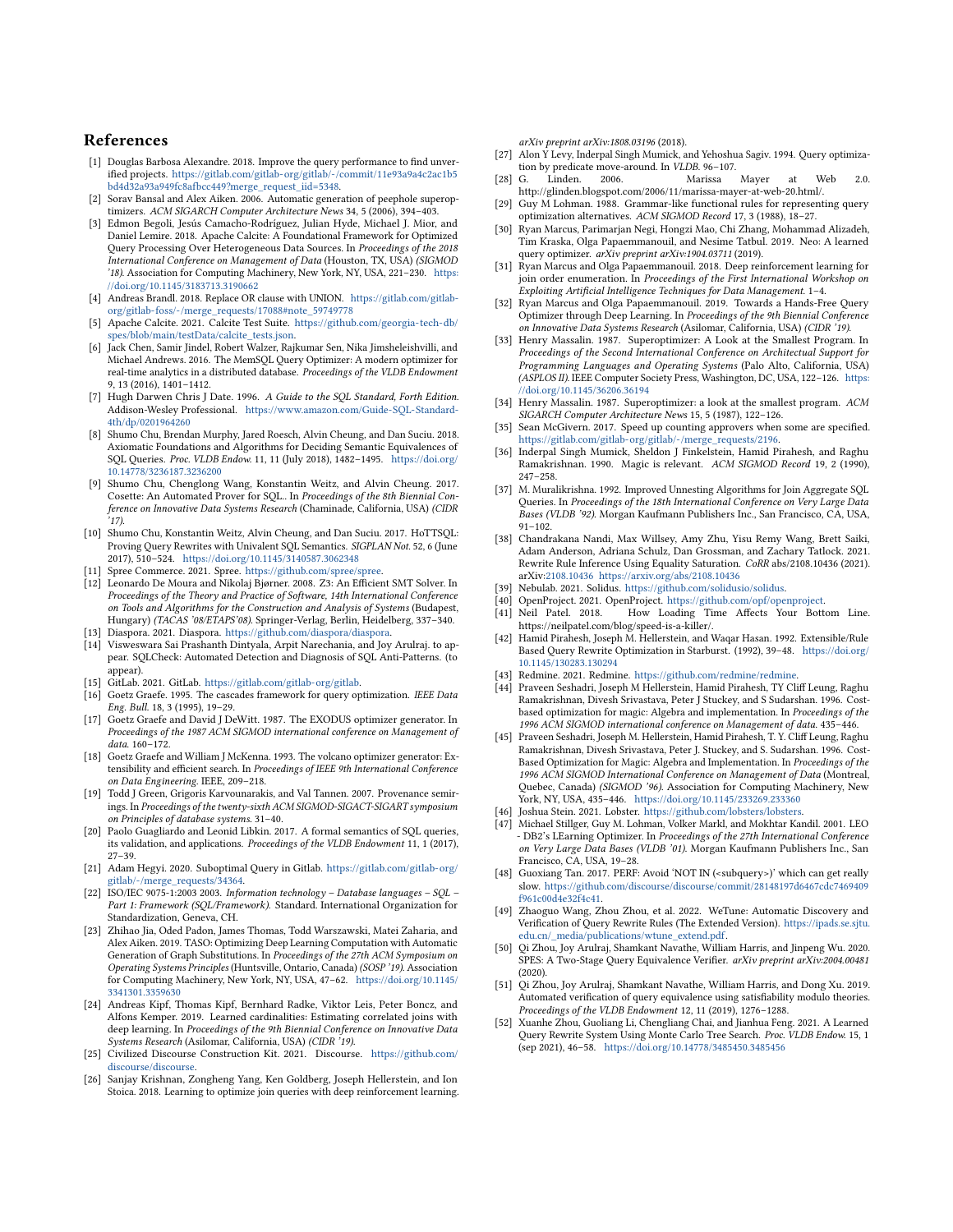<span id="page-14-0"></span>

| <b>Application</b> |                  | Genre                 | <b>Stars</b> | Contri-         |  |
|--------------------|------------------|-----------------------|--------------|-----------------|--|
|                    |                  |                       |              | butors          |  |
|                    | Discourse        | Community discussion  | 33.2k        | 814             |  |
|                    | GitLab           | Code management       | 22.6k        | 1971            |  |
|                    | diaspora         | Social network        | 12.7k        | 367             |  |
|                    | Spree            | eCommerce             | 11.2k        | 850             |  |
| Ruby               | Refinery CMS     | Content management    | 3.8k         | 419             |  |
|                    | Redmine          | Project management    | 4.1k         | 7               |  |
|                    | Fat Free CRM     | Customer relationship | 3.3k         | 105             |  |
|                    | Homeland         | Community discussion  | 3.4k         | 134             |  |
|                    | Solidus          | eCommerce             | 3.7k         | 251             |  |
|                    | Lobsters         | Link sharing          | 2.9k         | 138             |  |
|                    | Halo             | Blogging              | 18.8k        | 61              |  |
|                    | <b>EL-ADMIN</b>  | Project management    | 15.4k        | 35              |  |
|                    | FEBS-Shiro       | Project management    | 5.4k         | 10              |  |
|                    | Guns             | Project management    | 3.2k         | 14              |  |
| Java               | Sagan            | Blogging              | 2.7k         | 53              |  |
|                    | ForestBlog       | Blogging              | 3.1k         | 1               |  |
|                    | Shopizer         | eCommerce             | 2.1k         | $\overline{21}$ |  |
|                    | PublicCMS        | Content management    | 1.7k         | 9               |  |
|                    | <b>Broadleaf</b> | eCommerce             | 1.5k         | $\overline{72}$ |  |
|                    | pybss            | Forum                 | 1.3k         | 11              |  |

Table 8: Application corpus for evaluation

## Appendix A Application Corpus

Table [8](#page-14-0) lists the applications we used for evaluation. For each row, the column Application is the programming language and the name of the application. The column Genre is its category, summarized from the usage of the application. The column Contributors and Stars are the number of contributors and stars, accessed on May 7, 2021.

### Appendix B Proof of Theorem 5.1

Theorem.

$$
(\forall I. \sum_{t} (r^{I}(t) \times f^{I}(t)) = \sum_{t} (r^{I}(t) \times g^{I}(t)))
$$
\n
$$
\Leftrightarrow (\forall I \forall t. r^{I}(t) \times f^{I}(t) = r^{I}(t) \times g^{I}(t))
$$
\n
$$
(1)
$$

where r is a function that denotes a relation,  $f(x)$  and  $g(y)$  are arbitrary expressions that do not involve  $r$ . The superscript  $I$  indicates the interpretation of symbols under I.

PROOF.

⇐: Apparently.

⇒: By contradiction. We assume the negation of ⇒ is true:

$$
(\forall I. \sum_{t} (r^{I}(t) \times f(t)) = \sum_{t} (r^{I}(t) \times g(t)))
$$
\n
$$
\wedge (\exists I \exists t. r^{I}(t) \times f(t) \neq r^{I}(t) \times g(t))
$$
\n(2)

Suppose that  $r^I$  =  $r_0$  and  $t_0$  satisfies the latter clause. Then

$$
(\sum_{t} (r_0(t) \times f(t)) = \sum_{t} (r_0(t) \times g(t)))
$$
  
 
$$
\land (r_0(t_0) \times f(t_0) \neq r_0(t_0) \times g(t_0))
$$

Let

$$
v_0 = r_0(t_0) \times f(t_0), v_1 = r_0(t_0) \times g(t_0)
$$
  

$$
V = \sum_t (r_0(t) \times f(t)) = \sum_t (r_0(t) \times g(t))
$$

Obviously, we have  $V - v_0 \neq V - v_1$ . We construct  $r_1$ :

$$
r_1(t) = \begin{cases} r_0(t) & t \neq t_0 \\ 0 & t = t_0 \end{cases}
$$

Then

$$
\sum_{t} (r_1(t) \times f(t)) = V - v_0
$$
  

$$
\neq \sum_{t} (r_1(t) \times g(t)) = V - v_1
$$

implying

$$
\exists I. \sum_{t} (r^{I}(t) \times f(t)) \neq \sum_{t} (r^{I}(t) \times g(t))
$$

which is contradictory to the former clause.

 $\lambda$ 

$$
T \cdot \sum_{t} (r^{I}(t) \times f(t)) = \sum_{t} (r^{I}(t) \times g(t))
$$

Hence, eq. [\(2\)](#page-14-1) is false. The theorem is proved.  $□$ 

## Appendix C Proof of Theorem 5.2 Theorem.

$$
(\forall I \forall t. (((r^{I}(t) \times f^{I}(t) \neq r^{I}(t) \times g^{I}(t)) \land (r^{I}(t) \times f^{I}(t) = 0) \land (\forall s. h^{I}(t, s) = 0))
$$
  

$$
\lor ((r^{I}(t) \times f^{I}(t) = r^{I}(t) \times g^{I}(t)) \land (r(t) \times f^{I}(t) = 0 \lor (\sum_{s} h^{I}(t, s) = 1))))
$$
  

$$
\Rightarrow (\forall I. \sum_{t} r^{I}(t) \times f^{I}(t) = \sum_{t,s} r^{I}(t) \times g^{I}(t) \times h^{I}(t, s))
$$

Proof sketch

Proof.  $\sum_{x,y}$  is abbreviation of  $\sum_{x} \sum_{y}$ . Then, by theorem 5.1,

$$
\forall I. \sum_{t} r^{I}(t) \times f^{I}(t) = \sum_{t,s} r^{I}(t) \times g^{I}(t) \times h^{I}(t,s)
$$

is equivalent to

$$
\forall I. \forall t. (r^{I}(t) \times f(t) = r^{I}(t) \times g^{I}(t) \sum_{s} h^{I}(t, s))
$$

Then, for any  $I_0$  and  $t_0$ :

<span id="page-14-2"></span>
$$
r^{I_0}(t0) \times f^{I_0}(t_0) = (r^{I_0}(t0) \times g^{I_0}(t_0) \times \sum_s h^{I_0}(t_0, s))
$$
 (3)

We denote  $r^{I_0}(t_0) \times f^{I_0}(t_0)$  by  $E(t_0)$ ,  $r^{I_0}(t_0) \times g^{I_0}(t_0)$  by  $D(t_0)$ . We discuss the condition where eq. [\(3\)](#page-14-2) is true by cases of the relationship between  $D(t_0)$  and  $E(t_0)$ :

<span id="page-14-1"></span>(1)  $E(t_0) = D(t_0)$ (a)  $(E(t_0) = 0) \wedge (D(t_0) = 0)$ eq. [\(3\)](#page-14-2) is always true. (b)  $(E(t_0) \neq 0) \wedge (D(t_0) \neq 0)$ eq. [\(3\)](#page-14-2) is true if  $\sum_{s} h^{I_0}(t_0, s) = 1$ . (2)  $E(t_0) \neq D(t_0)$ (a)  $(E(t_0) = 0) \wedge (D(t_0) \neq 0)$ eq. [\(3\)](#page-14-2) is true if  $\sum_{s} h^{I_0}(t_0, s) = 0$ . (b)  $(E(t_0) \neq 0) \wedge (D(t_0) = 0)$ eq. [\(3\)](#page-14-2) is never true. (c)  $(E(t_0) \neq 0) \wedge (D(t_0) \neq 0)$ eq. [\(3\)](#page-14-2) is true if the following proposition holds

$$
\exists i \neq 0, j \neq 0.((D(t_0) = i) \land (\sum_s h^I(t_0, s) = j) \land (E(t_0) = i \times j))
$$

Put the cases (1a)-(1b) and (2a)-(2b) together, we have got theorem. □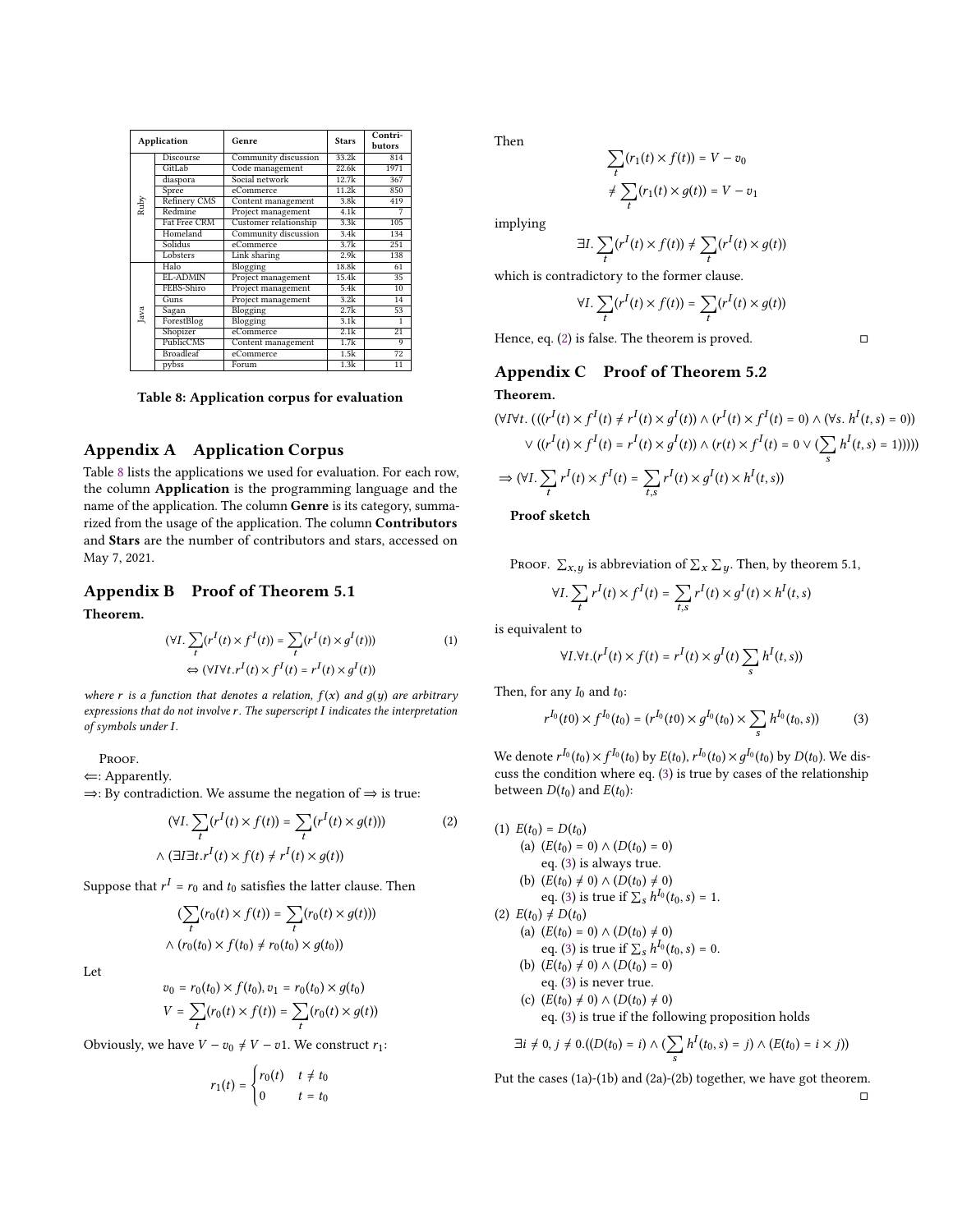## Appendix D List of Optimizations

Table [9](#page-16-0) lists the 245 optimizations found by WeTune, which is missed by existing system. For each row, the column App is the application where the SQL statements was found. The column Stmt Id is a number used internally by WeTune to identify a unique statement. The column Original contains the original statement, while the column Opt contains the optimized statement.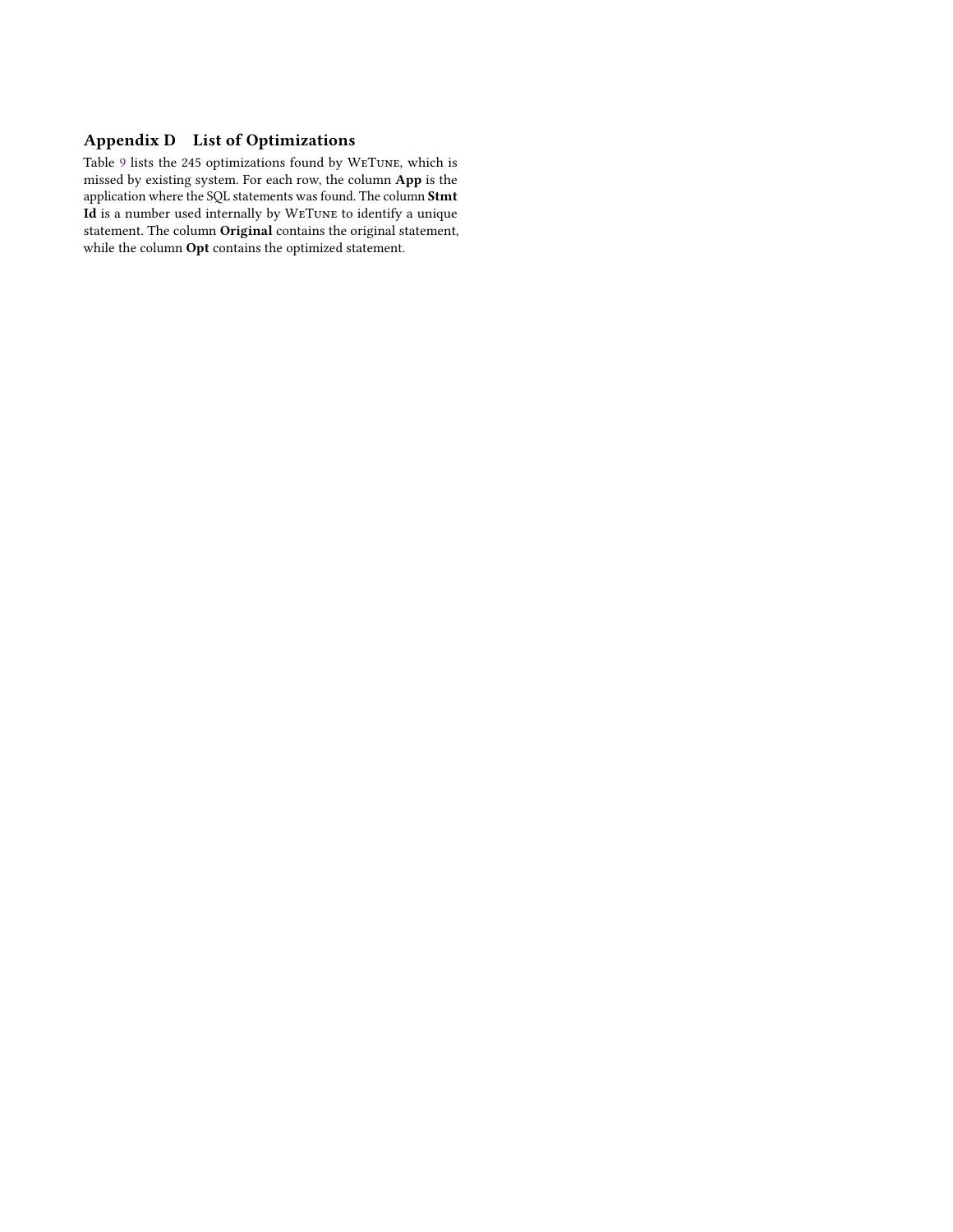## Table 9: Optimized Statements List

<span id="page-16-0"></span>

| App                    | Stmt Id  | Original                                                                                                                                                                                                                                                                                                                                                                                                                                                                                                                                                                                                                                                                                                                                                                                                                                                                                                                                                                                                                                                                   | Opt                                                                                                                                                                                                                                                                                                                                                                                                                                                                                                                                                                                                                                                                                                                                                                                                                                                                                                                                                                                                                                                                                                             |
|------------------------|----------|----------------------------------------------------------------------------------------------------------------------------------------------------------------------------------------------------------------------------------------------------------------------------------------------------------------------------------------------------------------------------------------------------------------------------------------------------------------------------------------------------------------------------------------------------------------------------------------------------------------------------------------------------------------------------------------------------------------------------------------------------------------------------------------------------------------------------------------------------------------------------------------------------------------------------------------------------------------------------------------------------------------------------------------------------------------------------|-----------------------------------------------------------------------------------------------------------------------------------------------------------------------------------------------------------------------------------------------------------------------------------------------------------------------------------------------------------------------------------------------------------------------------------------------------------------------------------------------------------------------------------------------------------------------------------------------------------------------------------------------------------------------------------------------------------------------------------------------------------------------------------------------------------------------------------------------------------------------------------------------------------------------------------------------------------------------------------------------------------------------------------------------------------------------------------------------------------------|
| broadleaf<br>broadleaf | 90<br>91 | select adminpermi0 .ADMIN PERMISSION ID as ADMIN PE1 4,<br>adminpermi0 .DESCRIPTION<br>as<br>DESCRIPT2 4,<br>admin-<br>permi0_.IS_FRIENDLY as IS_FRIEN3_4_, adminpermi0_.NAME<br>as NAME4 4, adminpermi0 .PERMISSION TYPE as PER-<br>MISSI5 4 from BLC ADMIN PERMISSION adminpermi0 inner<br>join BLC ADMIN ROLE PERMISSION XREF allroles1 on admin-<br>permi0 .ADMIN PERMISSION ID=allroles1 .ADMIN PERMISSION ID<br>join<br>BLC ADMIN ROLE<br>adminrolei2<br>all-<br>inner<br>on<br>roles1_.ADMIN_ROLE_ID=adminrolei2_.ADMIN_ROLE_ID where<br>adminpermi0_IS_FRIENDLY=1 and adminrolei2_.ADMIN_ROLE_ID=1<br>order by adminpermi0_DESCRIPTION asc limit 50<br>select count(adminpermi0 .ADMIN PERMISSION ID) as col 0 0                                                                                                                                                                                                                                                                                                                                                   | SELECT * FROM (SELECT 'adminpermi0 ".admin permission id"<br>AS 'admin_pe1_4_', 'adminpermi0_'.'description' AS 'descript2_4_',<br>'adminpermi0_'.'is_friendly' AS 'is_frien3_4_', 'adminpermi0_'.'name'<br>AS 'name4_4_', 'adminpermi0_'.'permission_type' AS 'permissi5_4_'<br>FROM 'blc_admin_permission' AS 'adminpermi0_' INNER JOIN<br>'blc admin role permission xref' AS 'allroles1 ' ON 'admin-<br>permi0_"admin_permission_id' = 'allroles1_"admin_permission_id'<br>WHERE 'allroles1 "admin role id' = 1) AS 'sub 0' WHERE<br>'sub_0'.'is_frien3_4_' = 1 ORDER BY 'sub_0'.'descript2_4_' ASC LIMIT<br>50<br><b>SELECT</b><br>COUNT('adminpermi0_'.'admin_permission_id')                                                                                                                                                                                                                                                                                                                                                                                                                             |
|                        |          | from BLC ADMIN PERMISSION adminpermi0 inner join<br>BLC_ADMIN_ROLE_PERMISSION_XREF allroles1_ on admin-<br>permi0_.ADMIN_PERMISSION_ID=allroles1_.ADMIN_PERMISSION_ID<br>BLC ADMIN ROLE<br>join<br>adminrolei2<br>all-<br>inner<br>on<br>roles1 .ADMIN ROLE ID=adminrolei2 .ADMIN ROLE ID where<br>adminpermi0 .IS FRIENDLY=1 and adminrolei2 .ADMIN ROLE ID=1                                                                                                                                                                                                                                                                                                                                                                                                                                                                                                                                                                                                                                                                                                             | AS<br>col 0 0 '<br>FROM<br>'blc admin permission' AS 'admin-<br>permi0 ' INNER JOIN<br>'blc_admin_role_permission_xref'<br>AS<br>'allroles1_' ON 'adminpermi0_'.'admin_permission_id' = 'all-<br>roles1 "admin permission id' WHERE 'allroles1 "admin role id' = 1<br>AND 'admin $perm0$ ' "is friendly' = 1                                                                                                                                                                                                                                                                                                                                                                                                                                                                                                                                                                                                                                                                                                                                                                                                    |
| broadleaf              | 472      | select staticasse0 .STATIC ASSET ID as STATIC A1 171, stati-<br>casse0_.ALT_TEXT as ALT_TEXT2_171_, staticasse0_.CREATED_BY<br>CREATED 3 171,<br>staticasse0 .DATE CREATED<br>as<br>as<br>DATE CRE4 171,<br>staticasse0 .DATE UPDATED<br>as<br>DATE UPD5 171, staticasse0 .UPDATED BY as UPDATED 6 171,<br>staticasse0 .FILE EXTENSION<br>as FILE EXT7 171,<br>stati-<br>casse0_FILE_SIZE as FILE_SIZ8_171_, staticasse0_FULL_URL<br>as FULL_URL9_171_, staticasse0_.MIME_TYPE as MIME_TY10_171_,<br>staticasse0_NAME as NAME11_171_, staticasse0_STORAGE_TYPE<br>as STORAGE12_171_, staticasse0_TITLE as TITLE13_171_, stat-<br>icasse0_1_.HEIGHT as HEIGHT1_77_, staticasse0_1_.WIDTH<br>as WIDTH2_77_, case when staticasse0_1_.STATIC_ASSET_ID<br>is not null then 1 when staticasse0_STATIC_ASSET_ID is not<br>null then 0 end as clazz_ from BLC_STATIC_ASSET staticasse0_<br>left outer join BLC_IMG_STATIC_ASSET staticasse0_1_ on stati-<br>casse0_.STATIC_ASSET_ID=staticasse0_1_.STATIC_ASSET_ID where<br>1=1 order by staticasse0_STATIC_ASSET_ID asc limit 50 | SELECT * FROM 'blc static asset' AS 'staticasse0 '<br>LEFT<br>JOIN 'blc_img_static_asset' AS 'staticasse0_1_' ON<br>`stati-<br>casse0_".static_asset_id' = 'staticasse0_1_".static_asset_id' ORDER BY<br>'staticasse0_'.'static_asset_id' ASC LIMIT 50                                                                                                                                                                                                                                                                                                                                                                                                                                                                                                                                                                                                                                                                                                                                                                                                                                                          |
| diaspora               | 74       | SELECT 'o auth applications' id FROM 'o auth applications' IN-<br>NER JOIN 'authorizations' ON 'o_auth_applications' id ' = 'authoriza-<br>tions".o_auth_application_id' WHERE 'authorizations" user_id' = 1465                                                                                                                                                                                                                                                                                                                                                                                                                                                                                                                                                                                                                                                                                                                                                                                                                                                            | <b>SELECT</b><br>'authorizations'.'o auth application id'<br>AS<br>'o_auth_application_id' FROM 'authorizations' AS 'authorizations'<br>WHERE 'authorizations' user_id' = 1465                                                                                                                                                                                                                                                                                                                                                                                                                                                                                                                                                                                                                                                                                                                                                                                                                                                                                                                                  |
| diaspora               | 95       | SELECT 1 AS one FROM 'people' INNER JOIN 'blocks' ON 'people'.id'<br>= 'blocks'.'person id' WHERE 'blocks'.'user id' = 1 AND 'people'.'id' =<br>1 LIMIT 1                                                                                                                                                                                                                                                                                                                                                                                                                                                                                                                                                                                                                                                                                                                                                                                                                                                                                                                  | SELECT 1 AS 'one' FROM 'blocks' AS 'blocks' WHERE<br>'blocks'.'person id' = 1 AND 'blocks'.'user id' = 1 LIMIT 1                                                                                                                                                                                                                                                                                                                                                                                                                                                                                                                                                                                                                                                                                                                                                                                                                                                                                                                                                                                                |
| diaspora               | 182      | SELECT DISTINCT 'people'.* FROM 'people' INNER JOIN 'pro-<br>files' ON 'profiles''person_id' = 'people''id' INNER JOIN 'con-<br>tacts' 'contacts_people' ON 'contacts_people''person_id' = 'people'.'id'<br>LEFT OUTER JOIN contacts ON contacts.user_id = 515 AND con-<br>$tacts.person$ id = people.id WHERE (profiles.searchable = true OR<br>contacts.user id = 515) AND ( profiles.full name LIKE '%a% con-<br>tact%' OR people.diaspora_handle LIKE 'acontact%' ) AND 'peo-<br>ple':closed_account' = FALSE AND 'contacts':user_id' = 515 AND<br>'contacts'.'receiving' = TRUE LIMIT 15 OFFSET 0                                                                                                                                                                                                                                                                                                                                                                                                                                                                     | SELECT * FROM (SELECT DISTINCT 'people' id' AS 'id', 'peo-<br>ple''guid' AS 'guid', 'people''diaspora_handle' AS 'diaspora_handle',<br>'people'.'serialized_public_key' AS 'serialized_public_key', 'peo-<br>ple'.'owner_id' AS 'owner_id', 'people'.'created_at' AS 'created_at',<br>'people'.'updated_at' AS 'updated_at', 'people'.'closed_account' AS<br>'closed account', 'people'.'fetch status' AS 'fetch status', 'peo-<br>ple''pod_id' AS 'pod_id' FROM 'people' AS 'people' INNER JOIN<br>'contacts' AS 'contacts' ON 'contacts'.'user_id' = 515 AND 'con-<br>tacts''person_id' = 'people''id' INNER JOIN 'profiles' AS 'profiles'<br>ON 'people' id' = 'profiles' person id' INNER JOIN 'contacts' AS<br>'contacts people' ON 'people' id' = 'contacts people' person id'<br>WHERE ('profiles''searchable' = TRUE OR 'contacts''user $id'$ =<br>515) AND ('profiles'.'full_name' LIKE '%a% contact%' OR 'peo-<br>ple'.'diaspora handle' LIKE 'acontact%') AND 'contacts'.'user id'<br>= 515 AND 'contacts' receiving' = TRUE) AS 'sub 0' WHERE<br>'sub_0'.'closed_account' = FALSE LIMIT 15 OFFSET 0 |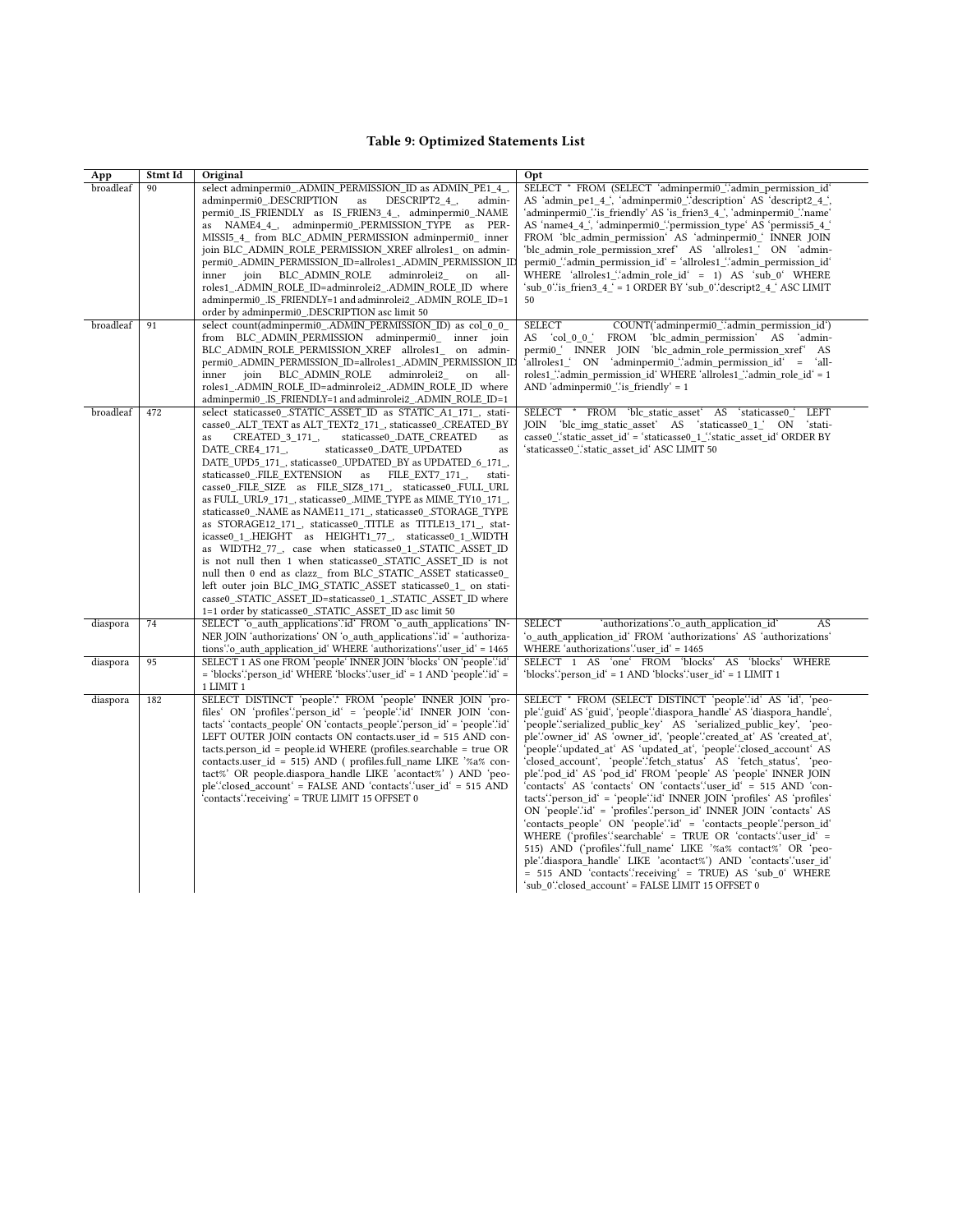| diaspora | 202 | SELECT COUNT(DISTINCT 'contacts'.id') FROM 'contacts' LEFT<br>OUTER JOIN 'people' ON 'people' id' = 'contacts' person_id' LEFT<br>OUTER JOIN 'profiles' ON 'profiles' person id' = 'people' id' INNER<br>JOIN 'aspect_memberships' ON 'aspect_memberships' 'aspect_id' =<br>250 AND 'aspect_memberships'.contact_id' = 'contacts'.id' WHERE<br>'contacts'.'user id' = 332                                        | SELECT COUNT('contacts'.id') FROM 'contacts' AS 'contacts' INNER<br>JOIN 'aspect_memberships' AS 'aspect_memberships' ON 'contacts'.id'<br>= 'aspect memberships'.'contact id' WHERE 'contacts'.'user id' = 332<br>AND 'aspect_memberships'.'aspect_id' = $250$                                                                                                                                                                                                                                                                                                                                                                                                                                                                                                                                                                                                                                                                                                                                                                                                                                                                                                                     |
|----------|-----|------------------------------------------------------------------------------------------------------------------------------------------------------------------------------------------------------------------------------------------------------------------------------------------------------------------------------------------------------------------------------------------------------------------|-------------------------------------------------------------------------------------------------------------------------------------------------------------------------------------------------------------------------------------------------------------------------------------------------------------------------------------------------------------------------------------------------------------------------------------------------------------------------------------------------------------------------------------------------------------------------------------------------------------------------------------------------------------------------------------------------------------------------------------------------------------------------------------------------------------------------------------------------------------------------------------------------------------------------------------------------------------------------------------------------------------------------------------------------------------------------------------------------------------------------------------------------------------------------------------|
| diaspora | 208 | SELECT COUNT(*) FROM 'tags' INNER JOIN 'tag_followings' ON<br>'tags'.'id' = 'tag_followings'.'tag_id' WHERE 'tag_followings'.'user_id'<br>$= 1$                                                                                                                                                                                                                                                                  | SELECT COUNT(*) FROM 'tag_followings' AS 'tag_followings'<br>WHERE 'tag followings' 'user $id' = 1$                                                                                                                                                                                                                                                                                                                                                                                                                                                                                                                                                                                                                                                                                                                                                                                                                                                                                                                                                                                                                                                                                 |
| diaspora | 293 | <b>SELECT</b><br>$COUNT(*)$<br><b>FROM</b><br>'contacts'<br><b>INNER</b><br>'contacts'.'id'<br>'aspect_memberships'<br>JOIN<br>ON<br>$\equiv$<br>'aspect_memberships'.'contact_id'<br>WHERE<br>ʻas-<br>pect_memberships".aspect_id' = 3                                                                                                                                                                          | SELECT COUNT(*) FROM<br>'aspect memberships' AS<br>`as-<br>pect_memberships'<br>WHERE<br>'aspect_memberships'.'aspect_id'<br>$=$ 3                                                                                                                                                                                                                                                                                                                                                                                                                                                                                                                                                                                                                                                                                                                                                                                                                                                                                                                                                                                                                                                  |
| diaspora | 295 | SELECT COUNT(DISTINCT 'contacts'.id') FROM 'contacts' LEFT<br>OUTER JOIN 'people' ON 'people' id' = 'contacts' person_id' LEFT<br>OUTER JOIN 'profiles' ON 'profiles' person id' = 'people' id' WHERE<br>'contacts'.'user id' = 1945                                                                                                                                                                             | SELECT COUNT('contacts':id') FROM 'contacts' AS 'contacts' WHERE<br>'contacts'.'user_id' = 1945                                                                                                                                                                                                                                                                                                                                                                                                                                                                                                                                                                                                                                                                                                                                                                                                                                                                                                                                                                                                                                                                                     |
| diaspora | 299 | SELECT COUNT(DISTINCT 'people'.id') FROM 'people' INNER JOIN<br>'profiles' ON 'profiles'.'person_id' = 'people'.'id' LEFT OUTER JOIN<br>contacts ON contacts.user id = 452 AND contacts.person id = people.id<br>WHERE (profiles.searchable = true OR contacts.user_id = 452) AND (<br>profiles.full_name LIKE '%closed%' OR people.diaspora_handle LIKE<br>'closed%' ) AND 'people'.'closed_account' = FALSE    | SELECT COUNT(DISTINCT 'people'.id') FROM 'people' AS 'peo-<br>ple' INNER JOIN 'profiles' AS 'profiles' ON 'people'.'id' = 'pro-<br>files"person_id' INNER JOIN 'contacts' AS 'contacts' ON 'con-<br>tacts":user_id' = 452 AND 'contacts":person_id' = 'people":id' WHERE<br>('profiles'.'searchable' = TRUE OR 'contacts'.'user_id' = 452) AND ('pro-<br>files".full_name" LIKE '%closed%' OR 'people".diaspora_handle" LIKE<br>'closed%') AND 'people':'closed_account' = FALSE                                                                                                                                                                                                                                                                                                                                                                                                                                                                                                                                                                                                                                                                                                    |
| diaspora | 301 | SELECT COUNT(*) FROM 'people' INNER JOIN 'conversa-<br>tion visibilities ON 'people' id = 'conversation visibilities' person id t<br>WHERE 'conversation_visibilities'.'conversation_id' = 239                                                                                                                                                                                                                   | SELECT COUNT(*) FROM 'conversation_visibilities' AS 'conversa-<br>tion_visibilities' WHERE 'conversation_visibilities'.conversation_id' =<br>239                                                                                                                                                                                                                                                                                                                                                                                                                                                                                                                                                                                                                                                                                                                                                                                                                                                                                                                                                                                                                                    |
| diaspora | 355 | SELECT COUNT(*) FROM 'people' INNER JOIN 'profiles' ON 'pro-<br>files "person id" = "people" id " INNER JOIN 'taggings' ON 'tag-<br>gings''taggable $id' = 'profiles'':id' AND 'taggings'':taggable type' =$<br>'Profile' AND 'taggings'.'context' = 'tags' INNER JOIN 'tags' ON<br>'tags'.'id' = 'taggings'.'tag_id' WHERE 'tags'.'name' = 'cats' AND (pro-<br>files.searchable IS TRUE)                        | SELECT COUNT(*) FROM 'profiles' AS 'profiles' INNER JOIN 'taggings'<br>AS 'taggings' ON 'profiles' id' = 'taggings' taggable_id' INNER JOIN<br>'tags' AS 'tags' ON 'taggings'.'tag_id' = 'tags'.'id' WHERE 'tags'.'name' =<br>'cats' AND 'taggings'.'taggable_type' = 'Profile' AND 'taggings'.'context'<br>= 'tags' AND 'profiles'.'searchable' = TRUE                                                                                                                                                                                                                                                                                                                                                                                                                                                                                                                                                                                                                                                                                                                                                                                                                             |
| diaspora | 399 | SELECT people.id FROM 'people' INNER JOIN 'roles' ON<br>'roles''person id' = 'people''id' WHERE 'roles''name' = 'spot-<br>light'                                                                                                                                                                                                                                                                                 | SELECT 'roles'.'person_id' AS 'person_id' FROM 'roles' AS 'roles'<br>WHERE 'roles'.'name' = 'spotlight'                                                                                                                                                                                                                                                                                                                                                                                                                                                                                                                                                                                                                                                                                                                                                                                                                                                                                                                                                                                                                                                                             |
| diaspora | 442 | SELECT 1 AS one FROM 'people' INNER JOIN 'conversa-<br>tion visibilities ON 'people' id = 'conversation visibilities' person id t<br>WHERE 'conversation_visibilities'.conversation_id' = 98 AND 'peo-<br>$ple'$ : $id' = 3$ LIMIT 1                                                                                                                                                                             | SELECT 1 AS 'one' FROM 'conversation_visibilities' AS 'conversa-<br>tion visibilities' WHERE 'conversation visibilities' 'person id' = 3<br>AND 'conversation_visibilities'.conversation_id' = 98 LIMIT 1                                                                                                                                                                                                                                                                                                                                                                                                                                                                                                                                                                                                                                                                                                                                                                                                                                                                                                                                                                           |
| diaspora | 443 | SELECT DISTINCT 'posts'.* FROM 'posts' LEFT OUTER JOIN par-<br>ticipations ON participations.target id = posts.id AND participa-<br>tions.target_type = 'Post' WHERE ('participations' 'author_id' = 1047<br>OR 'posts' author_id' = 1047) AND (posts.interacted_at < $2020-04-28$<br>06:05:28') AND 'posts'.'type' IN ('StatusMessage', 'Reshare') ORDER<br>BY posts.interacted_at DESC, posts.id DESC LIMIT 15 | SELECT DISTINCT 'posts'id' AS 'id', 'posts' author id' AS 'author id',<br>'posts'.'public' AS 'public', 'posts'.'guid' AS 'guid', 'posts'.'type' AS<br>'type', 'posts'.'text' AS 'text', 'posts'.'created_at' AS 'created_at',<br>'posts'.'updated_at' AS 'updated_at', 'posts'.'provider_display_name'<br>AS 'provider_display_name', 'posts'.root_guid' AS 'root_guid',<br>'posts'.'likes_count' AS 'likes_count', 'posts'.'comments_count'<br>AS<br>'comments count',<br>'posts'.'o_embed_cache_id'<br>AS<br>'o_embed_cache_id', 'posts'.'reshares_count' AS 'reshares_count',<br>'posts'.'interacted at' AS 'interacted at', 'posts'.'tweet id' AS<br>'tweet_id', 'posts'.'open_graph_cache_id' AS 'open_graph_cache_id',<br>'posts'.'tumblr_ids' AS 'tumblr_ids' FROM 'posts' AS 'posts' INNER<br>JOIN 'participations' AS 'participations' ON 'participations' target id'<br>= 'posts'.'id' AND 'participations'.'target_type' = 'Post' WHERE<br>('participations' author_id' = $1047$ OR 'posts' author_id' = $1047$ ) AND<br>'posts'.'type' IN (?) AND 'posts'.'interacted_at' < '2020-04-28 06:05:28'<br>ORDER BY 'posts'.'interacted_at' DESC, 'posts'.'id' DESC LIMIT 15 |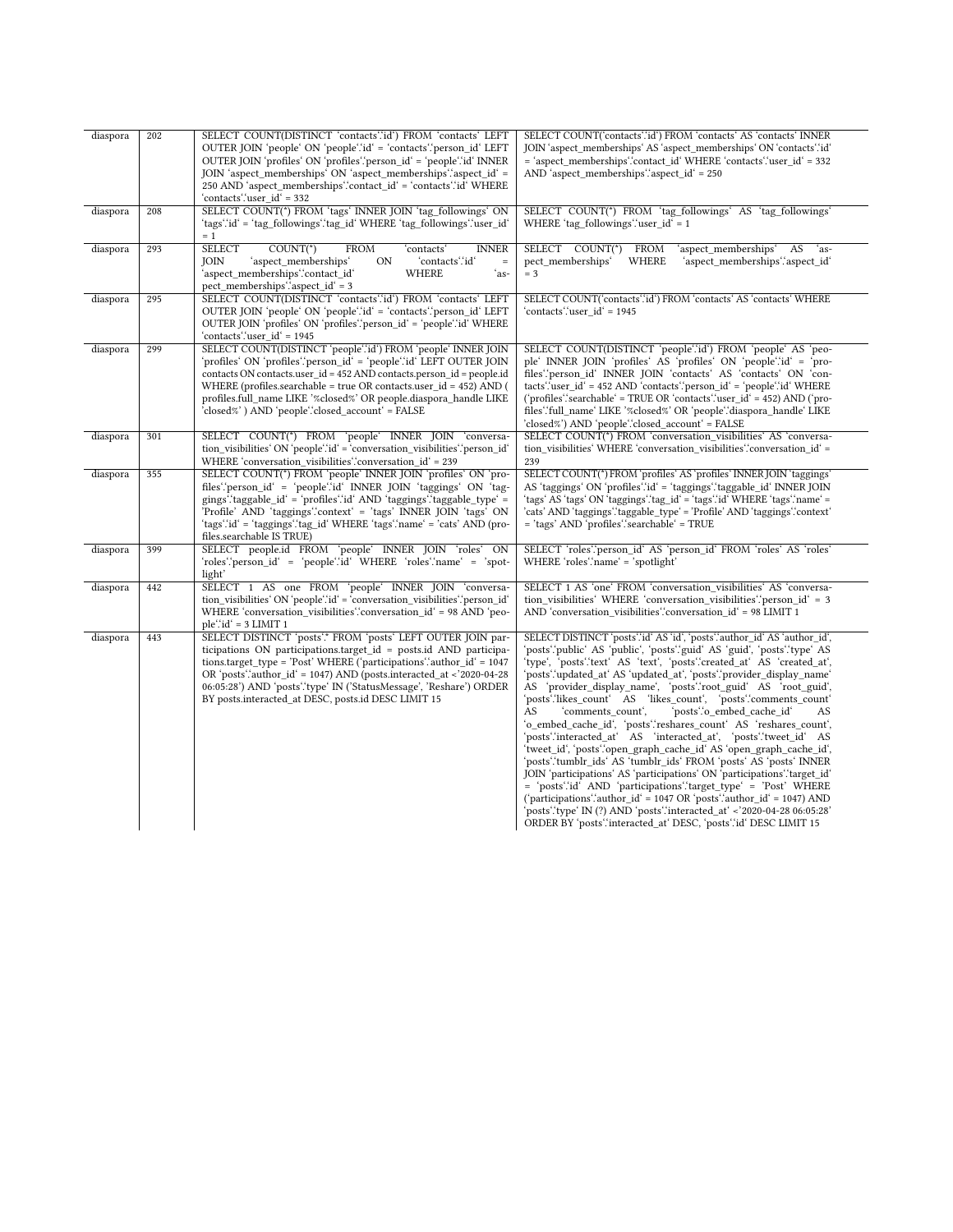| diaspora | 444 | SELECT DISTINCT 'posts'.* FROM 'posts' LEFT OUTER JOIN par-<br>ticipations ON participations.target_id = posts.id AND participa-<br>tions.target_type = 'Post' WHERE ('participations'.'author_id' = 1047<br>OR 'posts' author id' = $1047$ ) AND (posts.interacted at < 2020-<br>04-28 06:05:28') AND 'posts' type' IN ('StatusMessage', 'Reshare')<br>AND (posts.interacted_at <'2021-04-28T06:05:27.000Z') ORDER BY<br>posts.interacted_at DESC, posts.id DESC LIMIT 15                               | SELECT DISTINCT 'posts'.'id' AS 'id', 'posts'.'author_id' AS 'author_id',<br>'posts'.'public' AS 'public', 'posts'.'guid' AS 'guid', 'posts'.'type' AS<br>'type', 'posts'.'text' AS 'text', 'posts'.'created_at' AS 'created_at',<br>'posts'.'updated at' AS 'updated at', 'posts'.'provider display name'<br>AS 'provider display name', 'posts' root guid' AS 'root guid',<br>'posts'.'likes_count' AS 'likes_count', 'posts'.'comments_count'<br>AS<br>'comments count',<br>'posts'.'o_embed_cache_id'<br>AS<br>'o_embed_cache_id', 'posts'.'reshares_count' AS 'reshares_count',<br>'posts'.'interacted_at' AS 'interacted_at', 'posts'.'tweet_id' AS<br>'tweet_id', 'posts'.'open_graph_cache_id' AS 'open_graph_cache_id',<br>'posts'.'tumblr_ids' AS 'tumblr_ids' FROM 'posts' AS 'posts' INNER<br>JOIN 'participations' AS 'participations' ON 'participations' target id'<br>= 'posts'.'id' AND 'participations'.'target_type' = 'Post' WHERE<br>('participations'.'author_id' = $1047$ OR 'posts'.'author_id' = $1047$ )<br>AND 'posts' type' IN (?) AND 'posts' interacted_at' <'2021-04-<br>28T06:05:27.000Z' AND 'posts'.interacted_at' <'2020-04-28 06:05:28'<br>ORDER BY 'posts':interacted_at' DESC, 'posts':id' DESC LIMIT 15                              |
|----------|-----|----------------------------------------------------------------------------------------------------------------------------------------------------------------------------------------------------------------------------------------------------------------------------------------------------------------------------------------------------------------------------------------------------------------------------------------------------------------------------------------------------------|-----------------------------------------------------------------------------------------------------------------------------------------------------------------------------------------------------------------------------------------------------------------------------------------------------------------------------------------------------------------------------------------------------------------------------------------------------------------------------------------------------------------------------------------------------------------------------------------------------------------------------------------------------------------------------------------------------------------------------------------------------------------------------------------------------------------------------------------------------------------------------------------------------------------------------------------------------------------------------------------------------------------------------------------------------------------------------------------------------------------------------------------------------------------------------------------------------------------------------------------------------------------------------|
| diaspora | 453 | SELECT DISTINCT 'posts'.* FROM 'posts' LEFT OUTER JOIN par-<br>ticipations ON participations.target_id = posts.id AND participa-<br>tions.target_type = 'Post' WHERE ('participations'.'author_id' = 1069<br>OR 'posts' author_id' = 1069) AND (posts.interacted_at <'2020-<br>04-28 06:05:33') AND 'posts'.'type' IN ('StatusMessage', 'Reshare')<br>AND 'posts'.'public' = TRUE AND (posts.interacted_at <'2021-04-<br>28T06:05:32.000Z') ORDER BY posts.interacted_at DESC, posts.id DESC<br>LIMIT 15 | SELECT DISTINCT 'posts'id' AS 'id', 'posts' author id' AS 'author id',<br>'posts'.'public' AS 'public', 'posts'.'guid' AS 'guid', 'posts'.'type' AS<br>'type', 'posts'.'text' AS 'text', 'posts'.'created_at' AS 'created_at',<br>'posts'.'updated_at' AS 'updated_at', 'posts'.'provider_display_name'<br>AS 'provider_display_name', 'posts'.root_guid' AS 'root_guid',<br>'posts'.'likes_count' AS 'likes_count', 'posts'.'comments_count'<br>AS<br>'comments_count',<br>'posts'.'o_embed_cache_id'<br>AS<br>'o_embed_cache_id', 'posts'.'reshares_count' AS 'reshares_count',<br>'posts'.'interacted at' AS 'interacted at', 'posts'.'tweet id' AS<br>'tweet_id', 'posts'.'open_graph_cache_id' AS 'open_graph_cache_id',<br>'posts'.'tumblr ids' AS 'tumblr ids' FROM 'posts' AS 'posts'<br>INNER JOIN 'participations' AS 'participations' ON 'participa-<br>tions".target_id' = 'posts".id' AND 'participations".target_type' = 'Post'<br>WHERE ('participations' author id' = 1069 OR 'posts' author id'<br>$= 1069$ AND 'posts'.'type' IN (?) AND 'posts'.'public' $=$<br>TRUE AND 'posts'.'interacted_at' < '2021-04-28T06:05:32.000Z'<br>AND 'posts'.'interacted_at' <'2020-04-28 06:05:33' ORDER BY<br>'posts'.'interacted_at' DESC, 'posts'.'id' DESC LIMIT 15 |
| diaspora | 460 | SELECT DISTINCT people.id FROM 'people' INNER JOIN 'contacts' ON<br>'contacts'.'person_id' = 'people'.'id' INNER JOIN 'aspect_memberships'<br>ON 'aspect memberships': contact id' = 'contacts' id' WHERE 1=0                                                                                                                                                                                                                                                                                            | SELECT DISTINCT 'contacts'.'person_id' AS 'person_id' FROM<br>'contacts' AS 'contacts' INNER JOIN 'aspect_memberships'<br>AS<br>'contacts'.'id'<br>'aspect memberships'<br>0N<br>$=$<br>ʻas-<br>pect memberships".contact id"                                                                                                                                                                                                                                                                                                                                                                                                                                                                                                                                                                                                                                                                                                                                                                                                                                                                                                                                                                                                                                               |
| diaspora | 551 | SELECT COUNT(*) FROM 'users' INNER JOIN 'people' ON<br>'people'.'owner_id' = 'users'.'id' INNER JOIN 'profiles' ON 'pro-<br>files "person id' = 'people' id' WHERE 'profiles "birthday' >'2007-04-<br>29'                                                                                                                                                                                                                                                                                                | SELECT COUNT(*) FROM 'profiles' AS 'profiles' WHERE 'pro-<br>files'.'birthday' >'2007-04-29'                                                                                                                                                                                                                                                                                                                                                                                                                                                                                                                                                                                                                                                                                                                                                                                                                                                                                                                                                                                                                                                                                                                                                                                |
| diaspora | 574 | SELECT 'people'.* FROM 'people' INNER JOIN 'profiles' ON 'pro-<br>files "person id" = "people" id" LEFT OUTER JOIN contacts ON con-<br>tacts.user_id = 1 AND contacts.person_id = people.id WHERE (pro-<br>files.full_name LIKE '%korth%' OR people.diaspora_handle LIKE 'ko-<br>rth%') AND (profiles.searchable = true OR contacts.user $id = 1$ ) AND<br>'people'.'closed account' = FALSE ORDER BY contacts.user id IS NULL,<br>profiles.last_name ASC, profiles.first_name ASC LIMIT 15              | <b>SELECT</b><br>'people'.'id'<br>'id',<br>'people'.'guid'<br>AS<br>AS<br>'guid',<br>'people'.'diaspora handle'<br>AS<br>'diaspora handle',<br>`peo-<br>ple"serialized public key"<br>AS<br>'serialized_public_key',<br>`peo-<br>ple''owner_id' AS 'owner_id', 'people''created_at' AS 'created_at',<br>'people'.'updated at' AS 'updated at', 'people'.'closed account' AS<br>'closed_account', 'people'.'fetch_status' AS 'fetch_status', 'peo-<br>ple"pod_id' AS 'pod_id' FROM 'people' AS 'people' INNER JOIN<br>'profiles' AS 'profiles' ON 'people'.'id' = 'profiles'.'person_id' INNER<br>JOIN 'contacts' AS 'contacts' ON 'contacts' user_id' = 1 AND<br>'contacts'.'person_id' = 'people'.'id' WHERE ('profiles'.'searchable'<br>= TRUE OR 'contacts'.'user_id' = 1) AND ('profiles'.'full_name'<br>LIKE '%korth%' OR 'people'.'diaspora handle' LIKE 'korth%') AND<br>'people'.'closed_account' = FALSE ORDER BY 'contacts'.'user_id' IS<br>NULL, 'profiles'.'last name' ASC, 'profiles'.'first name' ASC LIMIT 15                                                                                                                                                                                                                                                |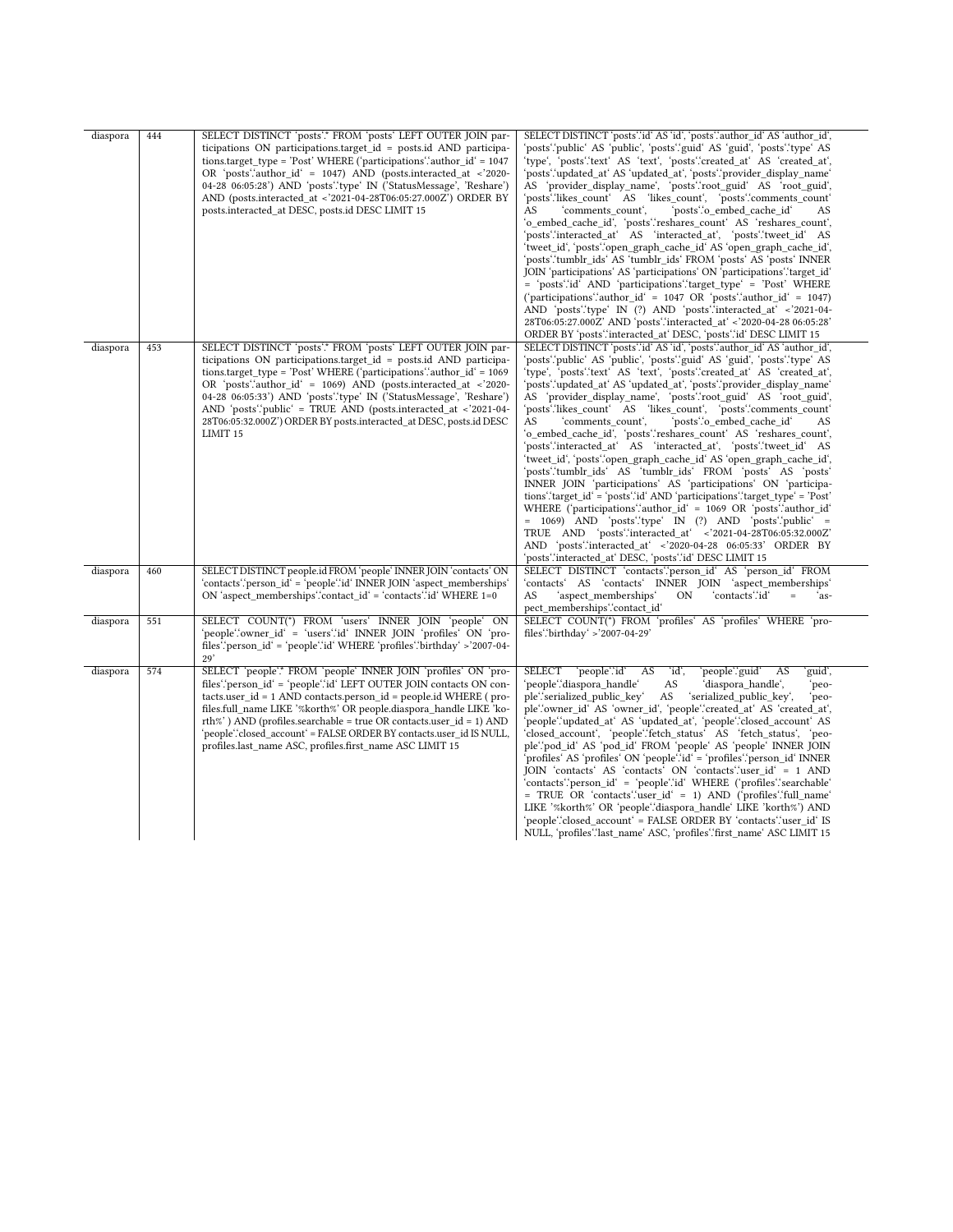| diaspora | 577 | SELECT COUNT(DISTINCT 'people'.'id') FROM 'people' WHERE                       | SELECT COUNT(DISTINCT 'sub 0"id') FROM 'people' AS                                                                       |
|----------|-----|--------------------------------------------------------------------------------|--------------------------------------------------------------------------------------------------------------------------|
|          |     | 'people'.'id' IN (SELECT 'people'.'id' FROM 'people' INNER JOIN                | 'people' INNER JOIN (SELECT 'people_0_0'.'id' AS 'id', 'peo-                                                             |
|          |     | 'contacts' ON 'contacts'.'person id' = 'people'.'id' INNER JOIN                | ple 0 0" guid" AS 'guid', 'people 0 0" diaspora handle<br><b>AS</b>                                                      |
|          |     | 'aspect memberships'<br>ON<br>'aspect memberships'.'contact id'                | 'diaspora handle', 'people 0 0''serialized public key' AS<br>'seri-                                                      |
|          |     | = 'contacts'.id' WHERE 'people'.id' IN (SELECT 'people'.id'                    | alized public key', 'people 0 0''owner id' AS 'owner id', 'peo-                                                          |
|          |     | FROM 'people' INNER JOIN 'profiles' ON 'profiles' person_id'                   | ple 0 0"created at AS 'created at', 'people 0 0" updated at AS                                                           |
|          |     | = 'people'.'id' INNER JOIN 'contacts' 'contacts people' ON                     | 'updated at', 'people 0 0'.'closed account' AS 'closed account',                                                         |
|          |     | 'contacts_people'.'person_id' = 'people'.'id' INNER JOIN 'as-                  | 'people 0 0'.'fetch status' AS 'fetch status', 'people 0 0'.'pod id'                                                     |
|          |     | pect memberships' ON 'aspect memberships'.contact id'                          | AS 'pod_id', 'contacts'.'id' AS 'id_0', 'contacts'.'user_id' AS 'user_id',                                               |
|          |     | 'contacts people'.'id' LEFT OUTER JOIN contacts ON contacts.user id            | 'contacts'.'person id' AS 'person id', 'contacts'.'created at' AS                                                        |
|          |     | $=$ 488 AND contacts person $id = people.id WHERE$ (profiles searchable        | 'created at 0', 'contacts'.'updated at AS 'updated at 0', 'con-                                                          |
|          |     | = true OR contacts.user id = 488) AND ( profiles.full name                     | tacts".sharing' AS 'sharing', 'contacts".receiving' AS 'receiving',                                                      |
|          |     | LIKE '%my% aspect% contact%' OR people.diaspora handle LIKE                    | 'aspect_memberships'.'id' AS 'id_1', 'aspect_memberships'.'aspect_id'                                                    |
|          |     | 'myaspectcontact%') AND 'people'.'closed account' = FALSE AND                  | AS 'aspect id', 'aspect memberships''contact id' AS 'con-                                                                |
|          |     | 'contacts' user id' = 488 AND 'aspect memberships' aspect id' = 321)           | tact id', 'aspect_memberships'.'created_at' AS 'created_at_1',                                                           |
|          |     | AND 'contacts'.'user_id' = 488 AND 'aspect_memberships'.'aspect_id'<br>$= 322$ | 'aspect memberships'.'updated at' AS 'updated at 1' FROM<br>'people' AS 'people 0 0' INNER JOIN 'contacts' AS 'contacts' |
|          |     |                                                                                | ON 'people 0 0''id' = 'contacts''person id' INNER JOIN 'as-                                                              |
|          |     |                                                                                | pect memberships' AS 'aspect memberships' ON 'contacts'id'                                                               |
|          |     |                                                                                | = 'aspect_memberships'.'contact_id' WHERE 'people_0_0'.'id' IN                                                           |
|          |     |                                                                                | (SELECT 'people 1''id' AS 'id' FROM 'people' AS 'people 1'                                                               |
|          |     |                                                                                | INNER JOIN 'profiles' AS 'profiles' $ON$ 'people $1$ " $id' = 'pro$ -                                                    |
|          |     |                                                                                | files" person id INNER JOIN 'contacts' AS 'contacts people'                                                              |
|          |     |                                                                                | ON 'people 1'.'id' = 'contacts people'.'person id' INNER JOIN                                                            |
|          |     |                                                                                | 'aspect memberships' AS 'aspect memberships 0' ON 'con-                                                                  |
|          |     |                                                                                | tacts people"id" = "aspect memberships 0":contact id" INNER                                                              |
|          |     |                                                                                | JOIN 'contacts' AS 'contacts 0' ON 'contacts 0''user id' = 488                                                           |
|          |     |                                                                                | AND 'contacts $0$ " person id = 'people $1$ " id WHERE ('pro-                                                            |
|          |     |                                                                                | files" searchable" = TRUE OR "contacts 0" user id" = 488) AND                                                            |
|          |     |                                                                                | ('profiles'.'full name' LIKE '%my% aspect% contact%' OR 'peo-                                                            |
|          |     |                                                                                | ple 1"diaspora handle' LIKE 'myaspectcontact%') AND 'peo-                                                                |
|          |     |                                                                                | ple 1"closed account' = FALSE AND 'contacts 0" user id' = 488 AND                                                        |
|          |     |                                                                                | 'aspect memberships 0"aspect id' = 321) AND 'contacts" user id                                                           |
|          |     |                                                                                | $=$ 488 AND 'aspect memberships' aspect id' $=$ 322) AS 'sub 0' ON                                                       |
|          |     |                                                                                | 'people'.'id' = 'sub 0'.'id'                                                                                             |
|          |     |                                                                                |                                                                                                                          |
|          |     |                                                                                |                                                                                                                          |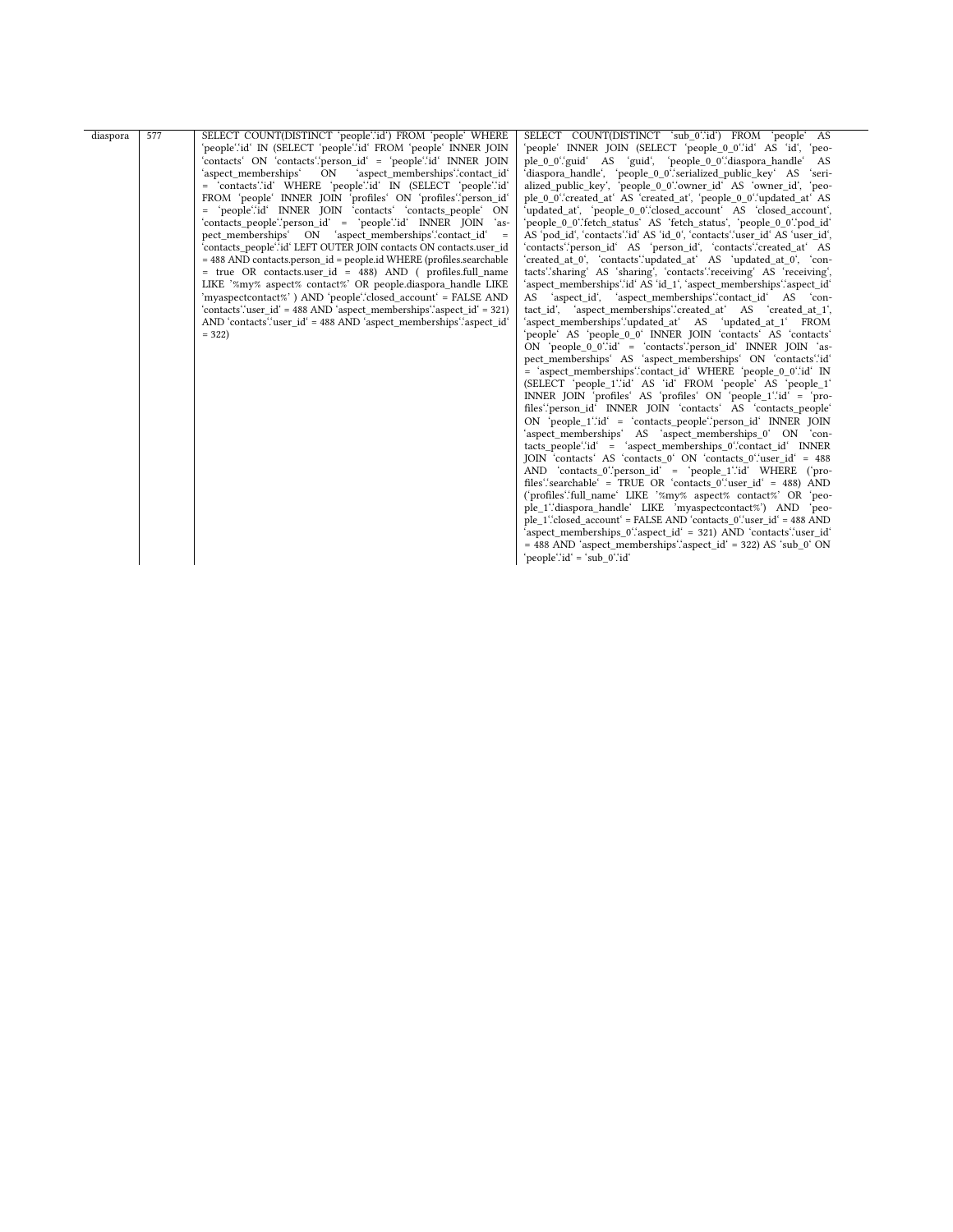| diaspora  | 583 | SELECT 'people'.* FROM 'people' INNER JOIN 'profiles' ON 'pro-                  | 'id',<br>'people'.'guid'<br>SELECT<br>'people'.'id'<br>AS<br>AS<br>'guid', |
|-----------|-----|---------------------------------------------------------------------------------|----------------------------------------------------------------------------|
|           |     | files''person_id' = 'people''id' LEFT OUTER JOIN contacts ON con-               | 'people'.'diaspora_handle'<br>AS<br>'diaspora_handle',<br>peo-             |
|           |     | tacts.user_id = 1 AND contacts.person_id = people.id WHERE (pro-                | ple"serialized_public_key"<br>AS<br>'serialized_public_key',<br>`peo-      |
|           |     | files.full_name LIKE '%korth%' OR people.diaspora_handle LIKE 'ko-              | ple''owner_id' AS 'owner_id', 'people''created_at' AS 'created_at',        |
|           |     | rth%') AND (profiles.searchable = true OR contacts.user $id = 1$ ) AND          | 'people'.'updated_at' AS 'updated_at', 'people'.'closed_account' AS        |
|           |     | 'people'.'closed_account' = FALSE ORDER BY contacts.user_id            IS NULL, | 'closed_account', 'people'.'fetch_status' AS 'fetch_status', 'peo-         |
|           |     | profiles.last name ASC, profiles.first name ASC LIMIT 15 OFFSET 0               | ple''pod id' AS 'pod id' FROM 'people' AS 'people' INNER JOIN              |
|           |     |                                                                                 | 'profiles' AS 'profiles' ON 'people'.'id' = 'profiles'.'person id' INNER   |
|           |     |                                                                                 |                                                                            |
|           |     |                                                                                 | JOIN 'contacts' AS 'contacts' ON 'contacts' user_id' = 1 AND               |
|           |     |                                                                                 | 'contacts'.'person_id' = 'people'.'id' WHERE ('profiles'.'searchable'      |
|           |     |                                                                                 | = TRUE OR 'contacts' user id' = 1) AND ('profiles' full name'              |
|           |     |                                                                                 | LIKE '%korth%' OR 'people'.'diaspora_handle' LIKE 'korth%') AND            |
|           |     |                                                                                 | 'people'.'closed_account' = FALSE ORDER BY 'contacts'.'user_id' IS         |
|           |     |                                                                                 | NULL, 'profiles'.'last_name' ASC, 'profiles'.'first_name' ASC LIMIT 15     |
|           |     |                                                                                 | OFFSET 0                                                                   |
| diaspora  | 585 | SELECT COUNT(DISTINCT 'people'.id') FROM 'people' INNER JOIN                    | SELECT COUNT(DISTINCT 'people'.id') FROM 'people' AS 'people'              |
|           |     | 'profiles' ON 'profiles'.'person_id' = 'people'.'id' INNER JOIN 'con-           | INNER JOIN 'contacts' AS 'contacts' ON 'contacts' user_id' = 491 AND       |
|           |     |                                                                                 |                                                                            |
|           |     | tacts' 'contacts_people' ON 'contacts_people'.'person_id' = 'people'.'id'       | 'contacts'.'person_id' = 'people'.'id' INNER JOIN 'contacts' AS 'con-      |
|           |     | LEFT OUTER JOIN contacts ON contacts.user_id = 491 AND con-                     | tacts_people' ON 'people' id' = 'contacts_people' person_id' INNER         |
|           |     | tacts.person_id = people.id WHERE (profiles.searchable = true OR                | JOIN 'profiles' AS 'profiles' ON 'people' id' = 'profiles' person_id'      |
|           |     | contacts.user_id = 491) AND ( profiles.full_name LIKE '%a% con-                 | WHERE ('profiles''searchable' = TRUE OR 'contacts''user_id' =              |
|           |     | tact%' OR people.diaspora_handle LIKE 'acontact%' ) AND 'peo-                   | 491) AND ('profiles'.'full_name' LIKE '%a% contact%' OR 'peo-              |
|           |     | ple'.'closed_account' = FALSE AND 'contacts'.'user_id' = 491                    | ple''diaspora_handle' LIKE 'acontact%') AND 'people''closed_account'       |
|           |     |                                                                                 | $=$ FALSE AND 'contacts' user_id' $=$ 491                                  |
| discourse | 58  | SELECT "groups"."id" FROM "groups" INNER JOIN "invited_groups"                  | SELECT<br>"invited_groups"."group_id"<br>"group_id"<br>AS                  |
|           |     | ON "groups"."id" = "invited_groups"."group_id" WHERE "in-                       | FROM "invited groups" AS "invited groups" WHERE "in-                       |
|           |     |                                                                                 |                                                                            |
|           |     | vited_groups"."invite_id" = 1318                                                | vited_groups"."invite_id" = 1318                                           |
| discourse | 118 | SELECT "groups"."id" FROM "groups" INNER JOIN "category groups"                 | SELECT "category_groups"."group_id" AS<br><b>FROM</b><br>"group_id"        |
|           |     | ON "groups"."id" = "category_groups"."group_id" WHERE "cate-                    | "category_groups" AS "category_groups"<br>WHERE<br>"cate-                  |
|           |     | gory_groups"."category_id" = 3086                                               | gory_groups"."category_id" = 3086                                          |
| discourse | 123 | SELECT distinct categories.id FROM "categories" INNER JOIN "cate-               | SELECT DISTINCT "category_groups"."category_id" AS "category_id"           |
|           |     | gory_groups" ON "categories"."id" = "category_groups"."category_id"             | FROM "category_groups" AS "category_groups" INNER JOIN                     |
|           |     | INNER JOIN "groups" ON "category_groups"."group_id" = "groups"."id"             | "group_users" AS "group_users" ON "category_groups"."group_id" =           |
|           |     | INNER JOIN "group_users" ON "groups"."id" = "group_users"."group_id"            | "group_users"."group_id" WHERE "group_users"."user_id" = 86                |
|           |     | WHERE "group_users"."user_id" = 86                                              |                                                                            |
| discourse | 181 | SELECT "tag_users"."user_id" FROM "tag_users" INNER JOIN "tags" ON              | SELECT "tag_users"."user_id" AS "user_id" FROM "tag_users"                 |
|           |     |                                                                                 |                                                                            |
|           |     | "tag_users"."tag_id" = "tags"."id" INNER JOIN "topic_tags" ON "tags"."id"       | AS "tag_users" INNER JOIN "topic_tags" AS "topic_tags"                     |
|           |     | = "topic_tags"."tag_id" WHERE "topic_tags"."topic_id" = 15596 AND               | ON<br>"tag_users"."tag_id"<br>$\equiv$<br>"topic_tags"."tag_id"<br>WHERE   |
|           |     | "tag_users"."notification_level" = 4                                            | "topic_tags"."topic_id" = 15596 AND "tag_users"."notification_level" = 4   |
| discourse | 276 | SELECT "users"."id" FROM "users" INNER JOIN "ignored_users"                     | SELECT "ignored_users"."ignored_user_id" AS "ignored_user_id"              |
|           |     | ON "users"."id" = "ignored_users"."ignored_user_id" WHERE "ig-                  | "ignored users" AS "ignored users" WHERE<br>FROM<br>"ig-                   |
|           |     | nored_users"."user_id" = 155                                                    | $nored$ _users"."user_id" = 155                                            |
| discourse | 373 | SELECT "users"."id" FROM "users" INNER JOIN "group users" ON                    | SELECT "group_users"."user_id" AS "user_id" FROM "group_users" AS          |
|           |     | "users"."id" = "group_users"."user_id" WHERE "group_users"."group_id"           | "group_users" WHERE "group_users"."group_id" = 2                           |
|           |     | $= 2$                                                                           |                                                                            |
| discourse | 449 | SELECT "parent_theme_id" FROM "themes" INNER JOIN                               | "child_themes"."parent_theme_id"<br><b>SELECT</b><br>AS<br>"par-           |
|           |     |                                                                                 |                                                                            |
|           |     | "child_themes" ON "child_themes"."child_theme_id" = "themes"."id"               | ent_theme_id" FROM "child_themes" AS "child_themes" WHERE                  |
|           |     | INNER JOIN "themes"<br>"parent_themes_themes" ON "par-                          | "child_themes"."child_theme_id" = 1017                                     |
|           |     | ent_themes_themes"."id"<br>"child_themes"."parent_theme_id"<br>$=$              |                                                                            |
|           |     | WHERE "themes"." $id$ " = 1017                                                  |                                                                            |
| discourse | 456 | SELECT "theme fields".* FROM "theme fields" INNER JOIN "up-                     | SELECT * FROM "theme_fields" AS "theme_fields" WHERE                       |
|           |     | loads" ON "uploads"."id" = "theme fields"."upload id" WHERE                     | "theme fields"."type $id$ " = 2 AND "theme fields"."theme $id$ " = 1017    |
|           |     | "theme fields"."theme $id$ " = 1017 AND "theme fields"."type $id$ " = 2         |                                                                            |
| discourse | 624 | SELECT "groups"."id" FROM "groups" INNER JOIN "group_users"                     | SELECT "group users"."group id" AS "group id" FROM "group users"           |
|           |     | "group_users"."group_id"<br>WHERE<br>ON<br>"groups"."id"<br>$=$                 | AS "group_users" WHERE "group_users"."user_id" = 247                       |
|           |     | "group_users"."user_id" = 247                                                   |                                                                            |
|           |     |                                                                                 |                                                                            |
| discourse | 660 | SELECT COUNT(*) FROM "categories" INNER JOIN "category_groups"                  | SELECT COUNT(*) FROM "category_groups" AS "category_groups"                |
|           |     | ON "categories"."id" = "category_groups"."category_id" WHERE "cate-             | WHERE "category groups"."group id" = 2378                                  |
|           |     | gory groups"."group $id$ " = 2378                                               |                                                                            |
| discourse | 833 | SELECT COUNT(*) FROM "users" INNER JOIN "group_users" ON                        | SELECT COUNT(*) FROM "group_users" AS "group_users" WHERE                  |
|           |     | "users"."id" = "group_users"."user_id" WHERE "group_users"."group_id"           | "group users"."group id" = 2397                                            |
|           |     | $= 2397$                                                                        |                                                                            |
| discourse | 932 | SELECT "group_users"."group_id" FROM "group_users" WHERE                        | SELECT "group_users"."group_id" AS "group_id" FROM "group_users"           |
|           |     | "group_users"."group_id" IN (SELECT<br>"groups"."id"<br><b>FROM</b>             | AS "group_users" WHERE "group_users"."user_id" = 762 AND                   |
|           |     | "groups" WHERE (groups.id >0) ORDER BY name ASC) AND                            | "group_users"."group_id" >0                                                |
|           |     |                                                                                 |                                                                            |
|           |     | "group_users"."user_id" = 762                                                   |                                                                            |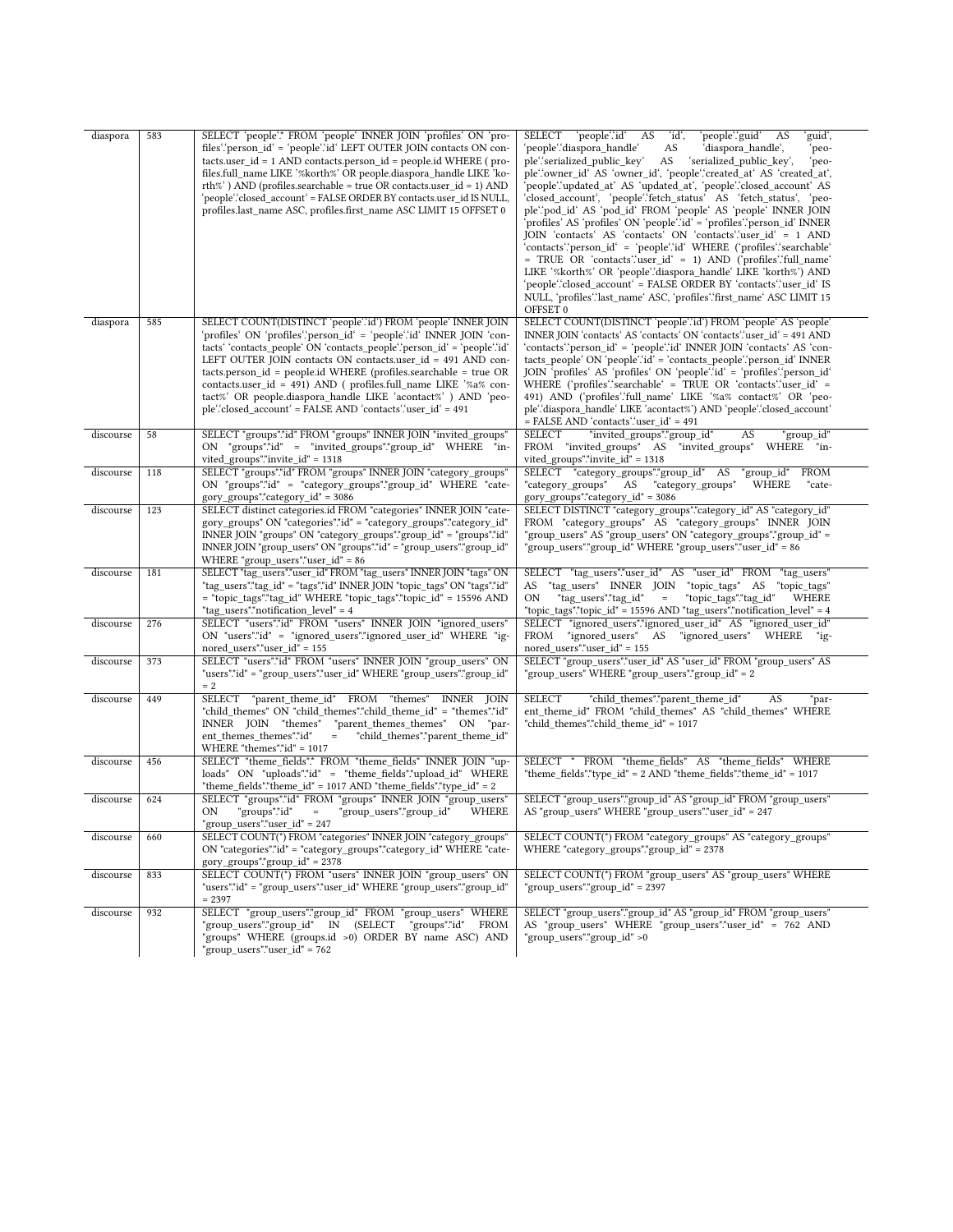| discourse | 933 | SELECT "group_users"."group_id" FROM "group_users" WHERE                                                                                                                                                                                                                                                                                                                                                                                                                                                                                                                                                                                                                                                                                                                                                                                                                                                          | SELECT "group_users"."group_id" AS "group_id" FROM "group_users"                                                                                                                                                                                                                                                                                                                                                                                                                                                                                                                                                                                                                                                                                                                                                                                                                                                                                                                                                                                                                                                                                                                                                                                                                                                                                                                                                                                                                                                                                                                                                                                                                                                                                                                                                                                                                                                                                                                                                                                                                                                                                                                                                                                          |
|-----------|-----|-------------------------------------------------------------------------------------------------------------------------------------------------------------------------------------------------------------------------------------------------------------------------------------------------------------------------------------------------------------------------------------------------------------------------------------------------------------------------------------------------------------------------------------------------------------------------------------------------------------------------------------------------------------------------------------------------------------------------------------------------------------------------------------------------------------------------------------------------------------------------------------------------------------------|-----------------------------------------------------------------------------------------------------------------------------------------------------------------------------------------------------------------------------------------------------------------------------------------------------------------------------------------------------------------------------------------------------------------------------------------------------------------------------------------------------------------------------------------------------------------------------------------------------------------------------------------------------------------------------------------------------------------------------------------------------------------------------------------------------------------------------------------------------------------------------------------------------------------------------------------------------------------------------------------------------------------------------------------------------------------------------------------------------------------------------------------------------------------------------------------------------------------------------------------------------------------------------------------------------------------------------------------------------------------------------------------------------------------------------------------------------------------------------------------------------------------------------------------------------------------------------------------------------------------------------------------------------------------------------------------------------------------------------------------------------------------------------------------------------------------------------------------------------------------------------------------------------------------------------------------------------------------------------------------------------------------------------------------------------------------------------------------------------------------------------------------------------------------------------------------------------------------------------------------------------------|
|           |     | "group_users"."group_id" IN (SELECT "groups"."id" FROM<br>"groups" WHERE (groups.id >0) ORDER BY name ASC) AND                                                                                                                                                                                                                                                                                                                                                                                                                                                                                                                                                                                                                                                                                                                                                                                                    | AS "group_users" WHERE "group_users"."user_id" = 762 AND<br>"group_users"."owner" = TRUE AND "group_users"."group_id" >0                                                                                                                                                                                                                                                                                                                                                                                                                                                                                                                                                                                                                                                                                                                                                                                                                                                                                                                                                                                                                                                                                                                                                                                                                                                                                                                                                                                                                                                                                                                                                                                                                                                                                                                                                                                                                                                                                                                                                                                                                                                                                                                                  |
|           |     | "group users"."user id" = 762 AND "group users"."owner" = TRUE                                                                                                                                                                                                                                                                                                                                                                                                                                                                                                                                                                                                                                                                                                                                                                                                                                                    |                                                                                                                                                                                                                                                                                                                                                                                                                                                                                                                                                                                                                                                                                                                                                                                                                                                                                                                                                                                                                                                                                                                                                                                                                                                                                                                                                                                                                                                                                                                                                                                                                                                                                                                                                                                                                                                                                                                                                                                                                                                                                                                                                                                                                                                           |
| discourse | 940 | SELECT "group users"."group id" FROM "group users" WHERE<br>"group_users"."group_id" IN (SELECT "groups"."id" FROM "groups"<br>LEFT JOIN group users gu ON gu.group id = groups.id WHERE<br>(groups.id >0) AND (gu.user_id = 779) AND (gu.owner) ORDER BY<br>name ASC) AND "group_users"."user_id" = 779                                                                                                                                                                                                                                                                                                                                                                                                                                                                                                                                                                                                          | "group users"."group id" AS<br>"group id" FROM<br><b>SELECT</b><br>"group users" AS "group users" INNER JOIN "group users" AS<br>"gu" ON "group users"."group id" = "gu"."group id" WHERE<br>"group users"."group id" >0 AND "gu"."owner" = TRUE AND<br>"group users"."user id" = 779                                                                                                                                                                                                                                                                                                                                                                                                                                                                                                                                                                                                                                                                                                                                                                                                                                                                                                                                                                                                                                                                                                                                                                                                                                                                                                                                                                                                                                                                                                                                                                                                                                                                                                                                                                                                                                                                                                                                                                     |
|           |     |                                                                                                                                                                                                                                                                                                                                                                                                                                                                                                                                                                                                                                                                                                                                                                                                                                                                                                                   |                                                                                                                                                                                                                                                                                                                                                                                                                                                                                                                                                                                                                                                                                                                                                                                                                                                                                                                                                                                                                                                                                                                                                                                                                                                                                                                                                                                                                                                                                                                                                                                                                                                                                                                                                                                                                                                                                                                                                                                                                                                                                                                                                                                                                                                           |
| discourse | 941 | SELECT "group users"."group id" FROM "group users" WHERE<br>"group users"."group id" IN (SELECT "groups"."id" FROM "groups"<br>LEFT JOIN group users gu ON gu.group id = groups.id WHERE<br>(groups.id >0) AND (gu.user_id = 779) AND (gu.owner) OR-<br>DER BY name ASC) AND "group users"."user id" = 779 AND<br>"group users"."owner" = TRUE                                                                                                                                                                                                                                                                                                                                                                                                                                                                                                                                                                    | SELECT "group users"."group id" AS "group id" FROM "group users"<br>AS "group users" INNER JOIN "group users" AS "gu" ON<br>"group users"."group id" = "gu"."group id" WHERE "gu"."group id"<br>$>0$ AND "group users"."user id" = 779 AND "group users"."owner" =<br><b>TRUE</b>                                                                                                                                                                                                                                                                                                                                                                                                                                                                                                                                                                                                                                                                                                                                                                                                                                                                                                                                                                                                                                                                                                                                                                                                                                                                                                                                                                                                                                                                                                                                                                                                                                                                                                                                                                                                                                                                                                                                                                         |
| discourse | 944 | SELECT "group_users"."group_id" FROM "group_users" WHERE<br>"group_users"."group_id" IN (SELECT "groups"."id" FROM "groups"<br>LEFT JOIN group_users gu ON gu.group_id = groups.id WHERE<br>(groups.id >0) AND (gu.user_id = 779) ORDER BY name ASC) AND<br>"group users"."user id" = 779                                                                                                                                                                                                                                                                                                                                                                                                                                                                                                                                                                                                                         | SELECT "group_users"."group_id" AS "group_id" FROM "group_users"<br>AS "gu" INNER JOIN "group_users" AS "group_users" ON<br>"gu"."group_id" = "group_users"."group_id" WHERE "gu"."group_id" >0<br>AND "group_users"."user_id" = 779                                                                                                                                                                                                                                                                                                                                                                                                                                                                                                                                                                                                                                                                                                                                                                                                                                                                                                                                                                                                                                                                                                                                                                                                                                                                                                                                                                                                                                                                                                                                                                                                                                                                                                                                                                                                                                                                                                                                                                                                                      |
| discourse | 945 | SELECT "group users"."group id" FROM "group users" WHERE<br>"group users"."group id" IN (SELECT "groups"."id" FROM "groups"<br>LEFT JOIN group users gu ON gugroup id = groups.id WHERE<br>(groups.id >0) AND (gu.user_id = 779) ORDER BY name ASC) AND<br>"group_users"."user_id" = 779 AND "group_users"."owner" = TRUE                                                                                                                                                                                                                                                                                                                                                                                                                                                                                                                                                                                         | SELECT "group users"."group id" AS "group id" FROM "group users"<br>AS "group users" INNER JOIN "group users" AS "gu" ON<br>"group users"."group id" = "gu"."group id" WHERE "gu"."group id" > 0<br>AND "group users"."owner" = TRUE AND "group users"."user id" =<br>779                                                                                                                                                                                                                                                                                                                                                                                                                                                                                                                                                                                                                                                                                                                                                                                                                                                                                                                                                                                                                                                                                                                                                                                                                                                                                                                                                                                                                                                                                                                                                                                                                                                                                                                                                                                                                                                                                                                                                                                 |
| discourse | 952 | SELECT "group users"."group id" FROM "group users" WHERE<br>"group users"."group id" IN (SELECT "groups"."id" FROM "groups"<br>WHERE (groups.id >0) AND (groups.id IN (SELECT id FROM groups<br>WHERE visibility level = 0 UNION ALL SELECT id FROM groups<br>WHERE visibility level = 1 AND 761 IS NOT NULL UNION ALL SE-<br>LECT g.id FROM groups g JOIN group_users gu ON gu.group_id = g.id<br>AND gu.user_id = 761 WHERE g.visibility_level = 2 UNION ALL SE-<br>LECT g.id FROM groups g LEFT JOIN group_users gu ON gu.group_id<br>= g.id AND gu.user_id = 761 AND gu.owner WHERE g.visibility_level<br>= 3 AND (gu.id IS NOT NULL OR FALSE) UNION ALL SELECT g.id<br>FROM groups g JOIN group_users gu ON gu.group_id = g.id AND<br>gu.user $id = 761$ AND gu.owner WHERE g.visibility $level = 4$ ) AND<br>(automatic IS FALSE OR groups.id = 2) ORDER BY name DESC) AND<br>"group users"."user id" = 761 | SELECT "group users"."group id" AS<br>"group id" FROM (SE-<br>LECT "g"."id" AS "id", "g"."name" AS<br>"name", "g"."created at"<br>AS<br>"created at",<br>"g"."updated at"<br>AS<br>"updated at",<br>"g"."automatic"<br>"automatic",<br>"g"."user_count"<br>AS<br>AS<br>"user count",<br>"g"."automatic_membership_email_domains"<br>"automatic membership email domains",<br>AS<br>"g"."automatic_membership_retroactive"<br>AS<br>"auto-<br>matic_membership_retroactive", "g"."primary_group" AS<br>"pri-<br>mary_group", "g"."title" AS "title", "g"."grant_trust_level" AS<br>"grant_trust_level", "g"."incoming_email" AS "incoming_email",<br>"g"."has messages" AS "has messages", "g"."flair url" AS "flair url",<br>"g"."flair bg color" AS "flair bg color", "g"."flair color" AS "flair color",<br>"g"."bio raw" AS "bio raw", "g"."bio cooked" AS "bio cooked",<br>"g"."allow membership requests" AS "allow membership requests",<br>"g"."full name" AS "full name", "g"."default notification level"<br>AS "default notification level", "g"."visibility level" AS "visibil-<br>ity_level", "g"."public_exit" AS "public_exit", "g"."public_admission"<br>"public admission",<br>"g"."membership request template"<br>AS<br>"membership_request_template",<br>"g"."messageable_level"<br>AS<br>AS "messageable_level", "g"."mentionable_level" AS "mention-<br>able level",<br>"g"."publish_read_state"<br>AS "publish_read_state",<br>"g"."members_visibility_level"<br>AS<br>"members_visibility_level",<br>"gu"."id" AS "id_0", "gu"."group_id" AS "group_id", "gu"."user_id" AS<br>"user_id", "gu"."created_at" AS "created_at_0", "gu"."updated at" AS<br>"updated_at_0", "gu"."owner" AS "owner", "gu"."notification_level"<br>AS "notification level" FROM "groups" AS "g" INNER JOIN<br>"group users" AS "gu" ON "g"."id" = "gu"."group id" WHERE<br>"g"."visibility level" = 4) AS "sub 0 0" INNER JOIN "groups" AS<br>"groups" ON "sub 0 0"."id" = "groups"."id" INNER JOIN "group users"<br>AS "group_users" ON "sub_0_0"."id" = "group_users"."group_id"<br>WHERE "sub_0_0"."owner" = TRUE AND "group_users"."group_id" >0<br>AND (NOT "groups"."automatic" = TRUE OR "groups"."id" = 2) AND<br>"group_users"."user_id" = $761$ |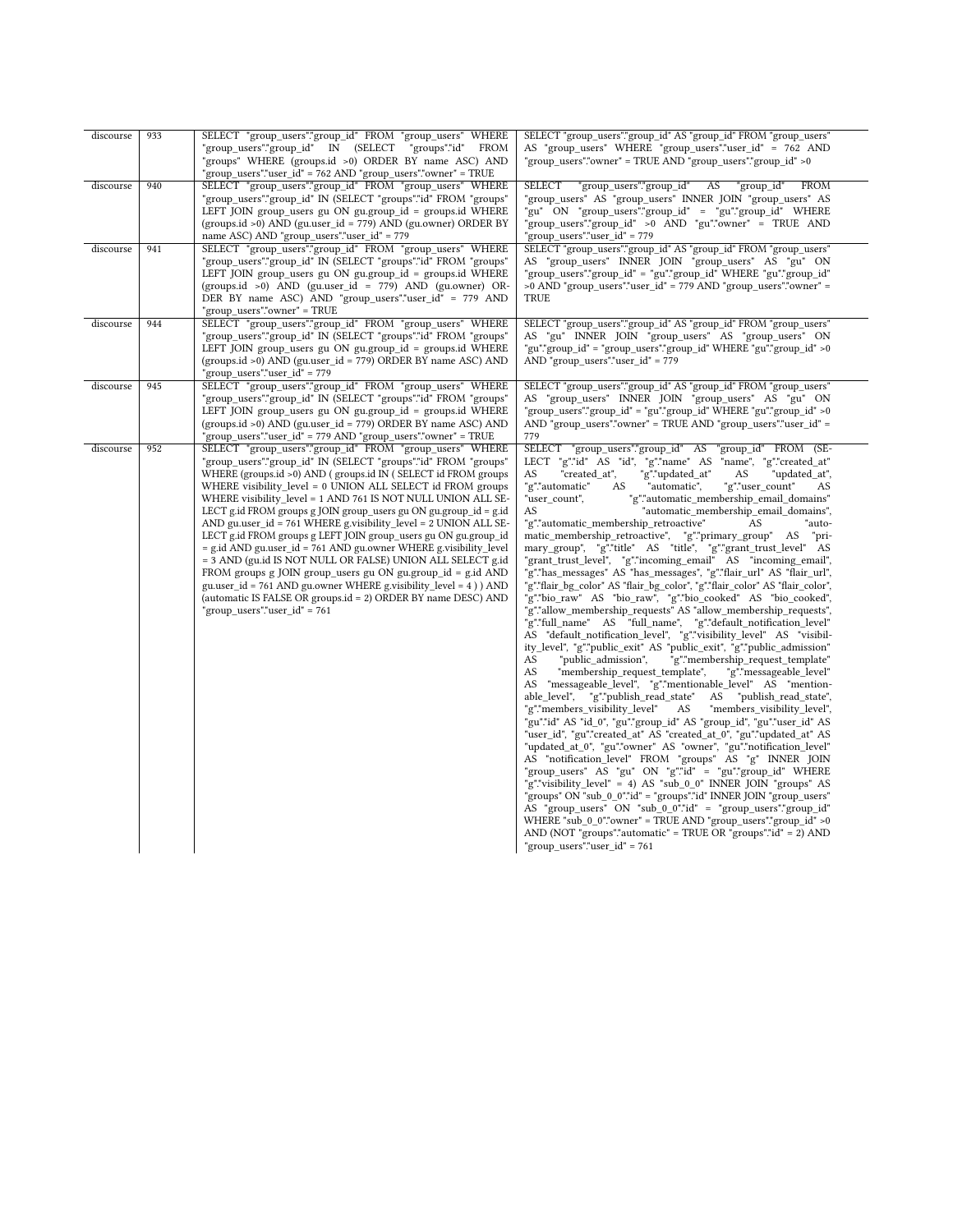| discourse<br>discourse | 959<br>992 | SELECT "group_users"."group_id" FROM "group_users" WHERE<br>"group_users"."group_id" IN (SELECT "groups"."id" FROM "groups"<br>WHERE (groups.id >0) AND (groups.id IN (SELECT id FROM groups<br>WHERE visibility_level = 0 UNION ALL SELECT id FROM groups<br>WHERE visibility_level = 1 AND 761 IS NOT NULL UNION ALL SE-<br>LECT g.id FROM groups g JOIN group_users gu ON gu.group_id = g.id<br>AND gu.user id = 761 WHERE g.visibility level = 2 UNION ALL SE-<br>LECT g.id FROM groups g LEFT JOIN group_users gu ON gu.group_id<br>= g.id AND gu.user_id = 761 AND gu.owner WHERE g.visibility_level<br>= 3 AND (gu.id IS NOT NULL OR FALSE) UNION ALL SELECT g.id<br>FROM groups g JOIN group_users gu ON gu.group_id = g.id AND<br>gu.user_id = 761 AND gu.owner WHERE g.visibility_level = 4 ) ) AND<br>(automatic IS FALSE OR groups.id = 2) ORDER BY name ASC) AND<br>"group users"."user id" = 761<br>SELECT "group_users"."group_id" FROM "group_users" WHERE | SELECT "group_users"."group_id" AS "group_id" FROM "groups"<br>AS "groups" INNER JOIN (SELECT "g"."id" AS "id", "g"."name"<br>AS "name", "g"."created_at" AS "created_at", "g"."updated_at" AS<br>"updated_at", "g"."automatic" AS "automatic", "g"."user_count"<br>AS<br>"user count",<br>"g"."automatic_membership_email_domains"<br>AS<br>"automatic_membership_email_domains",<br>"g"."automatic membership retroactive"<br>"auto-<br>matic_membership_retroactive", "g"."primary_group" AS<br>"pri-<br>mary_group", "g"."title" AS "title", "g"."grant_trust_level" AS<br>"grant_trust_level", "g"."incoming_email" AS "incoming_email",<br>"g"."has_messages" AS "has_messages", "g"."flair_url" AS "flair_url",<br>"g"."flair_bg_color" AS "flair_bg_color", "g"."flair_color" AS "flair_color",<br>"g"."bio_raw" AS "bio_raw", "g"."bio_cooked" AS "bio_cooked",<br>"g"."allow_membership_requests" AS "allow_membership_requests",<br>"g"."full_name" AS "full_name", "g"."default_notification_level"<br>AS "default_notification_level", "g"."visibility_level" AS "visibil-<br>ity_level", "g"."public_exit" AS "public_exit", "g"."public_admission"<br>AS<br>"public_admission",<br>"g"."membership_request_template"<br>AS<br>"membership_request_template",<br>"g"."messageable_level"<br>"messageable_level", "g"."mentionable_level" AS "mention-<br>AS<br>able_level", "g"."publish_read_state" AS "publish_read_state",<br>"g"."members_visibility_level" AS "members_visibility_level", "gu"."id"<br>AS "id_0", "gu"."group_id" AS "group_id", "gu"."user_id" AS "user_id",<br>"gu"."created_at" AS "created_at_0", "gu"."updated_at" AS "up-<br>dated_at_0", "gu"."owner" AS "owner", "gu"."notification_level" AS "no-<br>tification level" FROM "groups" AS "g" INNER JOIN "group users" AS<br>"gu" ON "g"."id" = "gu"."group_id" WHERE "g"."visibility_level" = 4) AS<br>"sub_0_0" ON "groups"."id" = "sub_0_0"."id" INNER JOIN "group_users"<br>AS "group_users" ON "groups"."id" = "group_users"."group_id" WHERE<br>"group_users"."group_id" >0 AND "sub_0_0"."owner" = TRUE AND<br>(NOT "groups"."automatic" = TRUE OR "groups"."id" = 2) AND<br>"group_users"."user_id" = 761<br>SELECT "group_users"."group_id" AS "group_id" FROM "group_users" |
|------------------------|------------|----------------------------------------------------------------------------------------------------------------------------------------------------------------------------------------------------------------------------------------------------------------------------------------------------------------------------------------------------------------------------------------------------------------------------------------------------------------------------------------------------------------------------------------------------------------------------------------------------------------------------------------------------------------------------------------------------------------------------------------------------------------------------------------------------------------------------------------------------------------------------------------------------------------------------------------------------------------------------|---------------------------------------------------------------------------------------------------------------------------------------------------------------------------------------------------------------------------------------------------------------------------------------------------------------------------------------------------------------------------------------------------------------------------------------------------------------------------------------------------------------------------------------------------------------------------------------------------------------------------------------------------------------------------------------------------------------------------------------------------------------------------------------------------------------------------------------------------------------------------------------------------------------------------------------------------------------------------------------------------------------------------------------------------------------------------------------------------------------------------------------------------------------------------------------------------------------------------------------------------------------------------------------------------------------------------------------------------------------------------------------------------------------------------------------------------------------------------------------------------------------------------------------------------------------------------------------------------------------------------------------------------------------------------------------------------------------------------------------------------------------------------------------------------------------------------------------------------------------------------------------------------------------------------------------------------------------------------------------------------------------------------------------------------------------------------------------------------------------------------------------------------------------------------------------------------------------------------------------------------------------------------------|
|                        |            | "group_users"."group_id" IN (SELECT "groups"."id" FROM "groups"<br>LEFT JOIN group users gu ON gugroup id = groups.id WHERE<br>(groups.id $>0$ ) AND (groups.id $>0$ ) AND (gu.user_id = 780) ORDER<br>BY name ASC) AND "group_users"."user_id" = $762$                                                                                                                                                                                                                                                                                                                                                                                                                                                                                                                                                                                                                                                                                                                    | AS "group users" INNER JOIN "group users" AS "gu" ON<br>"group users"."group id" = "gu"."group id" WHERE "gu"."user id" =<br>780 AND "group_users"."user_id" = 762 AND "group_users"."group_id"<br>>0                                                                                                                                                                                                                                                                                                                                                                                                                                                                                                                                                                                                                                                                                                                                                                                                                                                                                                                                                                                                                                                                                                                                                                                                                                                                                                                                                                                                                                                                                                                                                                                                                                                                                                                                                                                                                                                                                                                                                                                                                                                                           |
| discourse              | 993        | SELECT "group_users"."group_id" FROM "group_users" WHERE<br>"group_users"."group_id" IN (SELECT "groups"."id" FROM "groups"<br>LEFT JOIN group_users gu ON gu.group_id = groups.id WHERE<br>(groups.id >0) AND (groups.id >0) AND (gu.user_id = 780) OR-<br>DER BY name ASC) AND "group_users"."user_id" = 762 AND<br>"group users"."owner" = TRUE                                                                                                                                                                                                                                                                                                                                                                                                                                                                                                                                                                                                                         | SELECT "group_users"."group_id" AS "group_id" FROM "group_users"<br>AS "gu" INNER JOIN "group_users" AS "group_users" ON<br>"gu"."group_id" = "group_users"."group_id" WHERE "gu"."group_id"<br>>0 AND "gu"."user_id" = 780 AND "group_users"."user_id" = 762 AND<br>"group_users"."owner" = TRUE                                                                                                                                                                                                                                                                                                                                                                                                                                                                                                                                                                                                                                                                                                                                                                                                                                                                                                                                                                                                                                                                                                                                                                                                                                                                                                                                                                                                                                                                                                                                                                                                                                                                                                                                                                                                                                                                                                                                                                               |
| discourse              | 1006       | SELECT COUNT(*) FROM "users" INNER JOIN "group_users" ON<br>"users"."id" = "group_users"."user_id" WHERE "group_users"."group_id"<br>$= 2564$ AND (users.id $>0$ )                                                                                                                                                                                                                                                                                                                                                                                                                                                                                                                                                                                                                                                                                                                                                                                                         | SELECT COUNT(*) FROM "group_users" AS "group_users" WHERE<br>"group_users"."user_id" >0 AND "group_users"."group_id" = 2564                                                                                                                                                                                                                                                                                                                                                                                                                                                                                                                                                                                                                                                                                                                                                                                                                                                                                                                                                                                                                                                                                                                                                                                                                                                                                                                                                                                                                                                                                                                                                                                                                                                                                                                                                                                                                                                                                                                                                                                                                                                                                                                                                     |
| discourse              | 1008       | SELECT users.*, user_options.timezone, group_users.created_at<br>as added_at FROM "users" INNER JOIN "group_users" ON<br>"users"."id" = "group_users"."user_id"            INNER JOIN "user_options"    ON<br>"user_options"."user_id" = "users"."id" WHERE "group_users"."group_id"<br>= 2564 AND (users.id >0) AND (group_users.owner) ORDER BY<br>last_seen_at DESC NULLS LAST, "users"."username_lower" DESC                                                                                                                                                                                                                                                                                                                                                                                                                                                                                                                                                           | SELECT "users"."id" AS "id", "users"."username" AS "username",<br>"users"."created_at" AS "created_at", "users"."updated_at" AS "up-<br>dated at", "users"."name" AS "name", "users"."seen notification id" AS<br>"seen notification id", "users"."last posted at" AS "last posted at",<br>"users"."password hash" AS "password hash", "users"."salt" AS "salt",<br>"users"."active" AS "active", "users"."username_lower" AS "user-<br>name_lower", "users"."last_seen_at" AS "last_seen_at", "users"."admin"<br>"admin", "users"."last emailed at" AS "last emailed at",<br>AS<br>"users"."trust_level" AS "trust_level", "users"."approved" AS<br>"approved", "users"."approved_by_id" AS "approved_by_id",<br>"users"."approved_at" AS "approved_at", "users"."previous_visit_at"<br>AS<br>AS<br>"sus-<br>pended at",<br>"users"."suspended till"<br>AS<br>"suspended till",<br>"users"."date_of_birth" AS "date_of_birth", "users"."views" AS<br>"views", "users"."flag_level" AS "flag_level", "users"."ip_address" AS<br>"ip_address", "users"."moderator" AS "moderator", "users"."title" AS<br>"title", "users"."uploaded_avatar_id" AS "uploaded_avatar_id",<br>"users"."locale"<br>"locale",<br>"users"."primary_group_id"<br>AS<br>"primary_group_id",<br>"users"."registration_ip_address"<br>AS<br>"registration_ip_address",<br>"users"."staged" AS "staged",<br>AS<br>"users"."first seen at" AS "first seen at", "users"."silenced till"<br>"silenced till",<br>"users"."group_locked_trust_level"<br>AS<br>AS<br>"group locked trust level",<br>"users"."manual_locked_trust_level"<br>AS "manual locked trust level", "users"."secure identifier" AS<br>"secure identifier", "user options"."timezone" AS "timezone",<br>"group_users"."created_at" AS "added_at" FROM "user_options"<br>AS "user options" INNER JOIN "users" AS "users" ON<br>"user options"."user id" = "users"."id" INNER JOIN "group users"<br>AS "group_users" ON "users"."id" = "group_users"."user_id" WHERE<br>"user_options"."user_id" >0 AND "group_users"."owner" = TRUE AND<br>"group users"."group id" = 2564 ORDER BY "last seen at" DESC,<br>"users"."username lower" DESC                                                                                                    |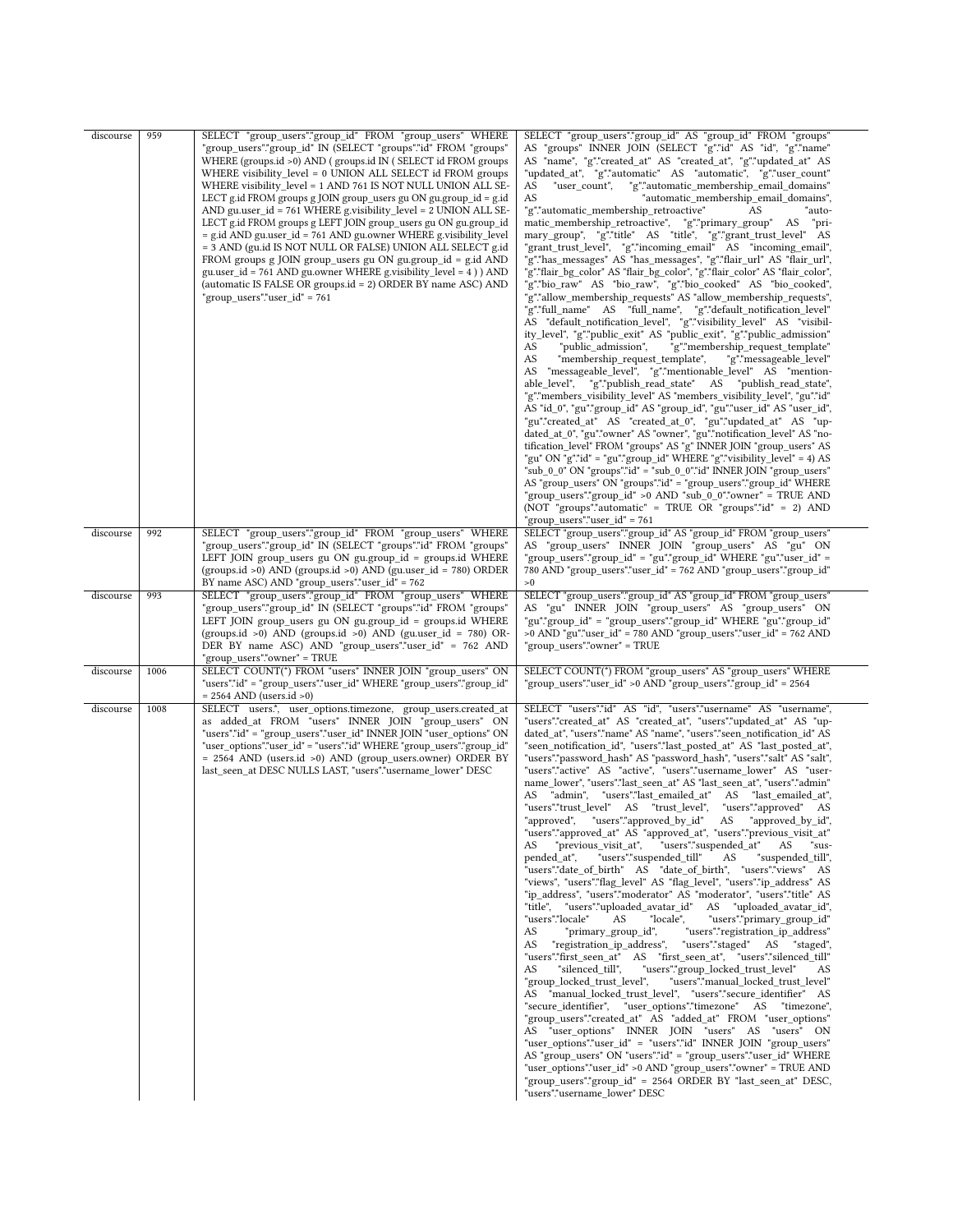| discourse | 1010 | SELECT users.*, user_options.timezone, group_users.created_at<br>as added at FROM "users" INNER JOIN "group users" ON<br>"users"."id" = "group users"."user id" INNER JOIN "user options" ON<br>"user options"."user id" = "users"."id" WHERE "group users"."group id"<br>= 2564 AND (users.id >0) AND (group_users.owner) ORDER BY<br>last_seen_at ASC NULLS LAST, "users"."username_lower" ASC     | SELECT "users"."id" AS "id", "users"."username" AS "username",<br>"users"."created at" AS "created at", "users"."updated at" AS "up-<br>dated at", "users"."name" AS "name", "users"."seen notification id" AS<br>"seen_notification_id", "users"."last_posted_at" AS "last_posted_at",<br>"users"."password_hash" AS "password_hash", "users"."salt" AS "salt",<br>"users"."active" AS "active", "users"."username_lower" AS "user-<br>name lower", "users"."last seen at" AS "last seen at", "users"."admin"<br>AS "admin", "users"."last_emailed_at" AS "last_emailed_at",<br>"users"."trust level"<br>AS "trust level",<br>"users"."approved"<br>AS<br>"users"."approved_by_id"<br>"approved",<br>AS<br>"approved_by_id",<br>"users"."approved_at" AS "approved_at", "users"."previous_visit_at"<br>"users"."suspended at"<br>"previous visit at",<br>AS<br>AS.<br>"sus-<br>"users"."suspended_till"<br>pended at",<br>AS<br>"suspended_till",<br>"users"."date_of_birth" AS "date_of_birth", "users"."views" AS<br>"views", "users"."flag_level" AS "flag_level", "users"."ip_address" AS<br>"ip address", "users"."moderator" AS "moderator", "users"."title" AS<br>"title", "users"."uploaded avatar id" AS "uploaded avatar id",<br>"users"."locale"<br>"locale",<br>"users"."primary group id"<br>AS<br>AS<br>"primary group id",<br>"users"."registration ip address"<br>AS<br>"registration_ip_address",<br>"users"."staged" AS "staged",<br>AS "first_seen_at", "users"."silenced_till"<br>"users"."first seen at"<br>"silenced till",<br>"users"."group_locked_trust_level"<br>AS<br>AS<br>"group locked trust level",<br>"users"."manual locked trust level"<br>AS "manual_locked_trust_level", "users"."secure_identifier" AS<br>"user_options"."timezone" AS "timezone",<br>"secure identifier",<br>"group_users"."created_at" AS "added_at" FROM "user_options"<br>AS "user_options" INNER JOIN "group_users" AS "group_users"<br>ON "user_options"."user_id" = "group_users"."user_id" INNER JOIN<br>"users" AS "users" ON "group_users"."user_id" = "users"."id" WHERE<br>"group_users"."owner" = TRUE AND "group_users"."group_id" =<br>2564 AND "users"."id" >0 ORDER BY "users"."last_seen_at" ASC,<br>"users"."username_lower" ASC |
|-----------|------|------------------------------------------------------------------------------------------------------------------------------------------------------------------------------------------------------------------------------------------------------------------------------------------------------------------------------------------------------------------------------------------------------|-----------------------------------------------------------------------------------------------------------------------------------------------------------------------------------------------------------------------------------------------------------------------------------------------------------------------------------------------------------------------------------------------------------------------------------------------------------------------------------------------------------------------------------------------------------------------------------------------------------------------------------------------------------------------------------------------------------------------------------------------------------------------------------------------------------------------------------------------------------------------------------------------------------------------------------------------------------------------------------------------------------------------------------------------------------------------------------------------------------------------------------------------------------------------------------------------------------------------------------------------------------------------------------------------------------------------------------------------------------------------------------------------------------------------------------------------------------------------------------------------------------------------------------------------------------------------------------------------------------------------------------------------------------------------------------------------------------------------------------------------------------------------------------------------------------------------------------------------------------------------------------------------------------------------------------------------------------------------------------------------------------------------------------------------------------------------------------------------------------------------------------------------------------------------------------------------------------------------------------------------------------|
| discourse | 1012 | SELECT users.*, user_options.timezone, group_users.created_at<br>as added_at FROM "users" INNER JOIN "group_users" ON<br>"users"."id" = "group_users"."user_id" INNER JOIN "user_options" ON<br>"user_options"."user_id" = "users"."id" WHERE "group_users"."group_id"<br>= 2564 AND (users.id >0) AND (group_users.owner) ORDER BY<br>last_posted_at DESC NULLS LAST, "users"."username_lower" DESC | SELECT "users"."id" AS "id", "users"."username" AS "username",<br>"users"."created_at" AS "created_at", "users"."updated_at" AS "up-<br>dated_at", "users"."name" AS "name", "users"."seen_notification_id" AS<br>"seen_notification_id",            "users"."last_posted_at" AS "last_posted_at",<br>"users"."password_hash" AS "password_hash", "users"."salt" AS "salt",<br>"users"."active" AS "active", "users"."username_lower" AS "user-<br>name lower", "users"."last seen at" AS "last seen at", "users"."admin"<br>"admin", "users"."last emailed at"<br>AS "last emailed at",<br>AS<br>"users"."trust level" AS "trust level",<br>"users"."approved"<br>AS<br>"approved",<br>"users"."approved by id"<br>AS<br>"approved by id",<br>"users"."approved at" AS "approved at", "users"."previous visit at"<br>"previous visit at",<br>"users"."suspended at"<br>AS<br>AS<br>"sus-<br>pended at",<br>"users"."suspended_till"<br>AS<br>"suspended till",<br>"views", "users"."flag level" AS "flag level", "users"."ip address" AS<br>"ip_address", "users"."moderator" AS "moderator", "users"."title" AS<br>"title",<br>"users"."uploaded_avatar_id"<br>AS "uploaded_avatar_id",<br>"users"."locale"<br>AS<br>"locale",<br>"users"."primary group id"<br>AS<br>"users"."registration_ip_address"<br>"primary_group_id",<br>AS<br>"registration_ip_address",<br>"users"."staged" AS "staged",<br>"users"."group_locked_trust_level"<br>AS<br>"silenced till",<br>AS.<br>"group_locked_trust_level",<br>"users"."manual_locked_trust_level"<br>AS "manual_locked_trust_level", "users"."secure_identifier" AS<br>"secure identifier", "user options"."timezone" AS<br>"timezone",<br>"group users"."created at" AS "added at" FROM "user options" AS<br>"user_options" INNER JOIN "group_users" AS "group_users" ON<br>"user_options"."user_id" = "group_users"."user_id" INNER JOIN "users"<br>AS "users" ON "group_users"."user_id" = "users"."id" WHERE "users"."id"<br>>0 AND "group users"."owner" = TRUE AND "group users"."group id"<br>= 2564 ORDER BY "last_posted_at" DESC, "users"."username_lower"<br>DESC                                                                                                                             |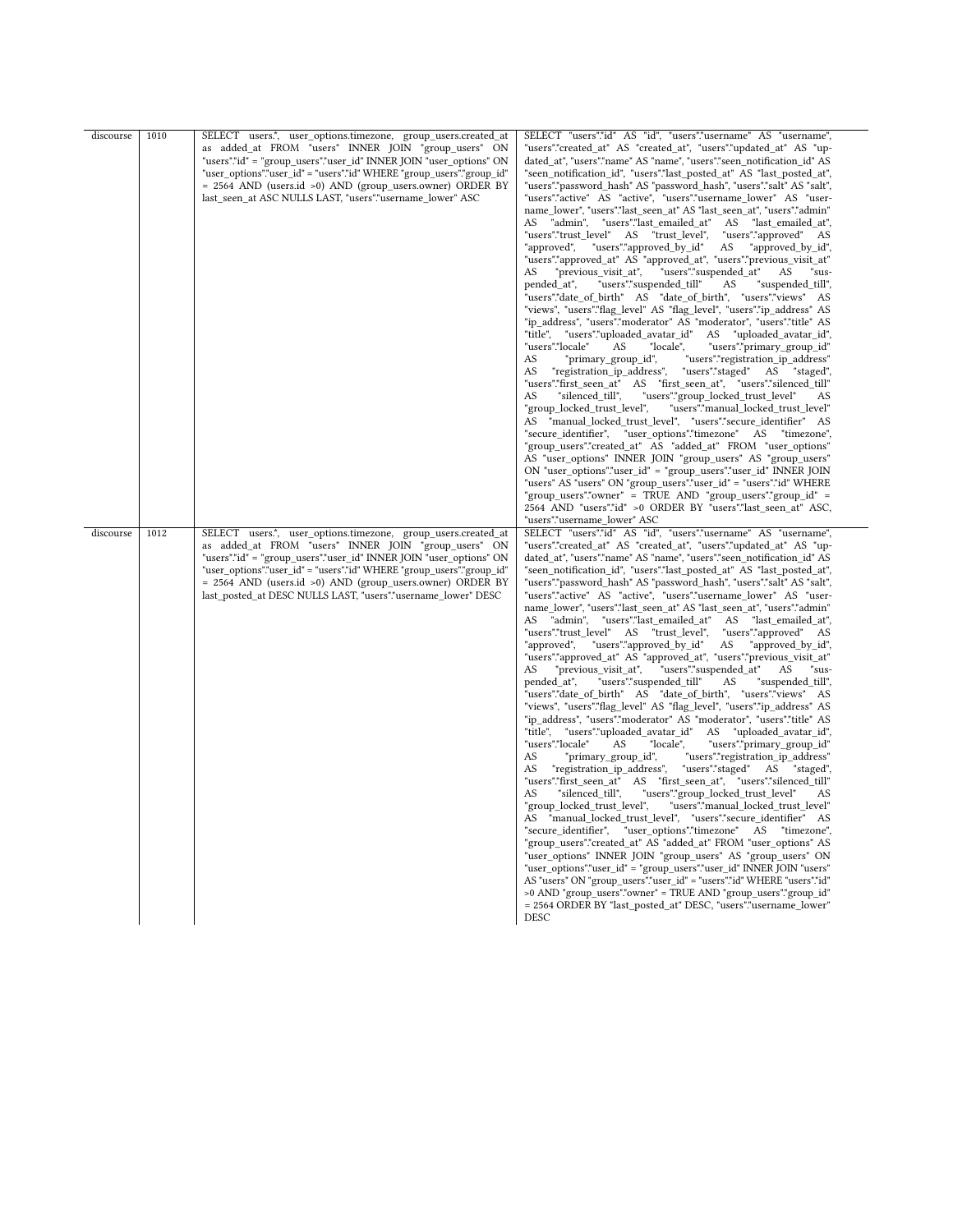| discourse | 1015 | SELECT users.*, user_options.timezone, group_users.created_at<br>as added_at FROM "users" INNER JOIN "group_users" ON<br>"users"."id" = "group_users"."user_id" INNER JOIN "user_options" ON<br>"user_options"."user_id" = "users"."id" WHERE "group_users"."group_id"<br>= 2565 AND (users.id >0) AND (group_users.owner) ORDER BY<br>"users"."username_lower" ASC                               | SELECT "users"."id" AS "id", "users"."username" AS "username",<br>"users"."created_at" AS "created_at", "users"."updated_at" AS "up-<br>dated_at", "users"."name" AS "name", "users"."seen_notification_id" AS<br>"seen notification id", "users"."last posted at" AS "last posted at",<br>"users"."password hash" AS "password hash", "users"."salt" AS "salt",<br>"users"."active" AS "active", "users"."username_lower" AS "user-<br>name lower", "users"."last seen at" AS "last seen at", "users"."admin"<br>"admin", "users"."last_emailed_at" AS "last_emailed_at",<br>AS<br>"users"."trust_level" AS "trust_level",<br>"users"."approved" AS<br>"approved",<br>"users"."approved_by_id"<br>AS<br>"approved_by_id",<br>"users"."approved_at" AS "approved_at", "users"."previous_visit_at"<br>"previous visit at",<br>"users"."suspended_at"<br>AS<br>AS<br>"sus-<br>pended at",<br>"users"."suspended till"<br>AS<br>"suspended till",<br>"users"."date of birth" AS "date of birth", "users"."views" AS<br>"views", "users"."flag level" AS "flag level", "users"."ip address" AS<br>"ip_address", "users"."moderator" AS "moderator", "users"."title" AS<br>"title", "users"."uploaded avatar id" AS "uploaded avatar id",<br>"users"."locale"<br>"locale",<br>"users"."primary_group_id"<br>AS<br>"users"."registration_ip_address"<br>AS<br>'primary_group_id",<br>"registration_ip_address",<br>"users"."staged" AS "staged",<br>AS<br>"users"."first_seen_at"<br>AS "first_seen_at", "users"."silenced_till"<br>"silenced till",<br>"users"."group locked trust level"<br>AS<br>AS<br>"users"."manual locked trust level"<br>"group locked trust level",<br>"manual locked trust level", "users"."secure identifier" AS<br>AS<br>"group_users"."created_at" AS "added_at" FROM "user_options"<br>AS "user options" INNER JOIN "group users" AS "group users"<br>ON "user_options"."user_id" = "group_users"."user_id" INNER<br>JOIN "users" AS "users" ON "user_options"."user_id" = "users"."id"<br>WHERE "users"."id" >0 AND "group_users"."owner" = TRUE AND<br>"group_users"."group_id" = 2565 ORDER BY "users"."username_lower"<br>ASC                                  |
|-----------|------|---------------------------------------------------------------------------------------------------------------------------------------------------------------------------------------------------------------------------------------------------------------------------------------------------------------------------------------------------------------------------------------------------|--------------------------------------------------------------------------------------------------------------------------------------------------------------------------------------------------------------------------------------------------------------------------------------------------------------------------------------------------------------------------------------------------------------------------------------------------------------------------------------------------------------------------------------------------------------------------------------------------------------------------------------------------------------------------------------------------------------------------------------------------------------------------------------------------------------------------------------------------------------------------------------------------------------------------------------------------------------------------------------------------------------------------------------------------------------------------------------------------------------------------------------------------------------------------------------------------------------------------------------------------------------------------------------------------------------------------------------------------------------------------------------------------------------------------------------------------------------------------------------------------------------------------------------------------------------------------------------------------------------------------------------------------------------------------------------------------------------------------------------------------------------------------------------------------------------------------------------------------------------------------------------------------------------------------------------------------------------------------------------------------------------------------------------------------------------------------------------------------------------------------------------------------------------------------------------------|
| discourse | 1044 | SELECT users.*, user_options.timezone, group_users.created_at<br>as added at FROM "users" INNER JOIN "group users" ON<br>"users"."id" = "group users"."user id" INNER JOIN "user options" ON<br>"user_options"."user_id" = "users"."id" WHERE "group_users"."group_id"<br>= 2574 AND (users.id >0) AND (group_users.owner) ORDER BY<br>group_users.created_at DESC, "users"."username_lower" DESC | SELECT "users"."id" AS "id", "users"."username" AS "username",<br>"users"."created at" AS "created at", "users"."updated at" AS "up-<br>dated at", "users"."name" AS "name", "users"."seen notification id" AS<br>"seen_notification_id", "users"."last_posted_at" AS "last_posted_at",<br>"users"."password hash" AS "password hash", "users"."salt" AS "salt",<br>"users"."active" AS "active", "users"."username_lower" AS "user-<br>name_lower", "users"."last_seen_at" AS "last_seen_at", "users"."admin"<br>"admin", "users"."last_emailed_at" AS "last_emailed_at",<br>AS<br>"users"."trust_level" AS "trust_level",<br>"users"."approved" AS<br>"approved",<br>"users"."approved_by_id"<br>AS<br>"approved by id",<br>"users"."approved_at" AS "approved_at", "users"."previous_visit_at"<br>"previous_visit_at",<br>"users"."suspended at"<br>AS<br>AS<br>"sus-<br>"users"."suspended_till"<br>pended at",<br>AS<br>"suspended till",<br>"users"."date_of_birth" AS "date_of_birth", "users"."views" AS<br>"views", "users"."flag level" AS "flag level", "users"."ip address" AS<br>"ip_address", "users"."moderator" AS "moderator", "users"."title" AS<br>"title",<br>"users"."uploaded_avatar_id"<br>AS "uploaded_avatar_id",<br>"users"."locale"<br>"locale",<br>"users"."primary_group_id"<br>AS<br>AS<br>"primary_group_id",<br>"users"."registration_ip_address"<br>"users"."staged" AS "staged",<br>AS<br>"registration ip address",<br>"users"."first_seen_at" AS "first_seen_at", "users"."silenced_till"<br>"silenced till",<br>"users"."group locked trust level"<br>AS<br>AS<br>"group locked trust level",<br>"users"."manual locked trust level"<br>AS "manual_locked_trust_level", "users"."secure_identifier" AS<br>"group_users"."created_at" AS "added_at" FROM "user_options"<br>AS "user_options" INNER JOIN "group_users" AS "group_users"<br>ON "user_options"."user_id" = "group_users"."user_id" INNER JOIN<br>"users" AS "users" ON "group_users"."user_id" = "users"."id" WHERE<br>"group users"."owner" = TRUE AND "group users"."group id" = 2574<br>AND "users"."id" >0 ORDER BY "group_users"."created_at" DESC,<br>"users"."username lower" DESC |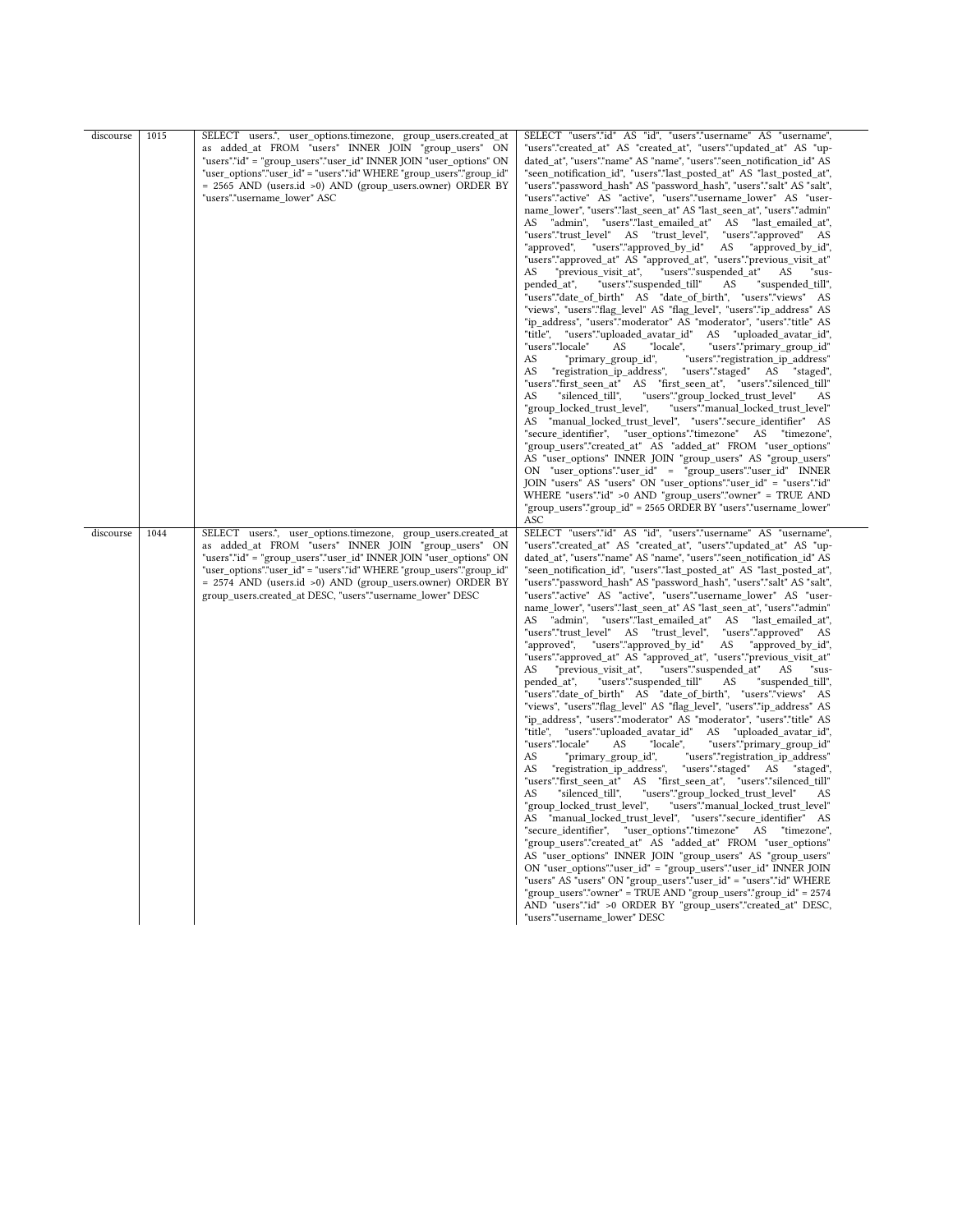| discourse | 1048 | SELECT COUNT(*) FROM (SELECT 1 AS one FROM "group histories"<br>"group_histories"."group_id" = 2576 ORDER BY<br>WHERE<br>group histories.created at DESC LIMIT 25 OFFSET 0) sub-<br>query for count                                                                                                                                                                                                                                                                                         | SELECT COUNT(*) FROM (SELECT 1 AS "one" FROM "group histories"<br>AS "group_histories" WHERE "group_histories"."group_id" = 2576<br>LIMIT 25 OFFSET 0) AS "subquery for count"                                                                                                                                                                                                                                                                                                                                                                                                                                                                                                                                                                                                                                                                                                                                                                                                                                                                                                                                                                                                                                                                                                                                                                                                                                                                                                                                                                                                                                                                                                                                                                                                                                                                                                                                                                                                                                                                                                                                                                                                                                                                                                                                                                                                                                                                                                                                                                                                                                                                                                                                                                                      |
|-----------|------|---------------------------------------------------------------------------------------------------------------------------------------------------------------------------------------------------------------------------------------------------------------------------------------------------------------------------------------------------------------------------------------------------------------------------------------------------------------------------------------------|---------------------------------------------------------------------------------------------------------------------------------------------------------------------------------------------------------------------------------------------------------------------------------------------------------------------------------------------------------------------------------------------------------------------------------------------------------------------------------------------------------------------------------------------------------------------------------------------------------------------------------------------------------------------------------------------------------------------------------------------------------------------------------------------------------------------------------------------------------------------------------------------------------------------------------------------------------------------------------------------------------------------------------------------------------------------------------------------------------------------------------------------------------------------------------------------------------------------------------------------------------------------------------------------------------------------------------------------------------------------------------------------------------------------------------------------------------------------------------------------------------------------------------------------------------------------------------------------------------------------------------------------------------------------------------------------------------------------------------------------------------------------------------------------------------------------------------------------------------------------------------------------------------------------------------------------------------------------------------------------------------------------------------------------------------------------------------------------------------------------------------------------------------------------------------------------------------------------------------------------------------------------------------------------------------------------------------------------------------------------------------------------------------------------------------------------------------------------------------------------------------------------------------------------------------------------------------------------------------------------------------------------------------------------------------------------------------------------------------------------------------------------|
| discourse | 1052 | SELECT COUNT(*) FROM (SELECT 1 AS one FROM<br>"group_histories" WHERE "group_histories"."group_id" = 2578 AND<br>"group histories"."action" = 2 ORDER BY group histories.created at<br>DESC LIMIT 25 OFFSET 0) subquery_for_count                                                                                                                                                                                                                                                           | SELECT COUNT(*) FROM (SELECT 1 AS "one" FROM "group histories"<br>AS "group_histories" WHERE "group_histories"."group_id" = 2578<br>AND "group histories"."action" = 2 LIMIT 25 OFFSET 0) AS "sub-<br>query for count"                                                                                                                                                                                                                                                                                                                                                                                                                                                                                                                                                                                                                                                                                                                                                                                                                                                                                                                                                                                                                                                                                                                                                                                                                                                                                                                                                                                                                                                                                                                                                                                                                                                                                                                                                                                                                                                                                                                                                                                                                                                                                                                                                                                                                                                                                                                                                                                                                                                                                                                                              |
| discourse | 1178 | SELECT distinct "posts"."id", "posts"."post_number" FROM (SELECT<br>"posts".* FROM "posts" INNER JOIN "users" ON "users"."id" =<br>"posts"."user id" WHERE ("posts"."deleted at" IS NOT NULL) AND<br>"posts"."topic $id$ " = 15986 AND (posts.user $id$ = 915 OR post type<br>IN $(1,2,3)$ ) AND (posts.post_type = 1) AND (post_number >1) OR-<br>DER BY percent rank asc, sort order asc LIMIT 2) posts WHERE<br>("posts"."deleted at" IS NOT NULL) ORDER BY "posts"."post number"<br>ASC | SELECT "posts"."id" AS "id", "posts"."post number" AS "post number"<br>FROM "posts" AS "posts" WHERE ("posts"."user id" = 915 OR<br>"posts"."post_type" IN (\$1)) AND "posts"."topic_id" = 15986 AND<br>"posts"."post_type" = 1 AND NOT "posts"."deleted_at" IS NULL AND<br>"posts"."post_number" >1 AND NOT "posts"."deleted_at" IS NULL OR-<br>DER BY "posts"."post_number" ASC LIMIT 2                                                                                                                                                                                                                                                                                                                                                                                                                                                                                                                                                                                                                                                                                                                                                                                                                                                                                                                                                                                                                                                                                                                                                                                                                                                                                                                                                                                                                                                                                                                                                                                                                                                                                                                                                                                                                                                                                                                                                                                                                                                                                                                                                                                                                                                                                                                                                                           |
| discourse | 1181 | SELECT "posts"."id" FROM (SELECT "posts".* FROM "posts" IN-<br>NER JOIN "users" ON "users"."id" = "posts"."user id" WHERE<br>("posts"."deleted at" IS NOT NULL) AND "posts"."topic id" = 15986<br>AND "posts"."post type" IN $(1, 2, 3)$ AND (posts.post type = 1) AND<br>(post_number >1) AND (COALESCE(users.trust_level,0) >= 2) OR-<br>DER BY percent rank asc, sort order asc LIMIT 99) posts WHERE<br>("posts"."deleted at" IS NOT NULL) ORDER BY "posts"."post number"<br>ASC        | "posts 0"."id" AS "id" FROM (SELECT "posts"."id"<br>SELECT<br>AS "id", "posts"."user id" AS "user id", "posts"."topic id" AS<br>"topic id", "posts"."post number" AS "post number", "posts"."raw"<br>AS "raw", "posts"."cooked" AS "cooked", "posts"."created at"<br>"created at",<br>"posts"."updated_at"<br>"updated at",<br>AS<br>AS<br>"posts"."reply to post number"<br>AS<br>"reply_to_post_number",<br>"posts"."reply_count"<br>AS "reply count",<br>"posts"."quote count"<br>"posts"."deleted at"<br>"quote count",<br>AS<br>"deleted at",<br>AS<br>"posts"."off topic count" AS "off topic count", "posts"."like count" AS<br>"like count", "posts"."incoming link count" AS "incoming link count",<br>"posts"."bookmark_count" AS "bookmark_count", "posts"."avg_time"<br>AS "avg_time", "posts"."score" AS "score", "posts"."reads" AS "reads",<br>"posts"."post_type" AS "post_type", "posts"."sort_order" AS "sort_order",<br>"posts"."last editor id" AS "last editor id", "posts"."hidden" AS<br>"hidden",<br>"posts"."hidden_reason_id" AS "hidden_reason_id",<br>"posts"."notify moderators count" AS "notify moderators count",<br>"posts"."spam_count" AS "spam_count", "posts"."illegal_count" AS "ille-<br>gal_count", "posts"."inappropriate_count" AS "inappropriate_count",<br>"posts"."last_version_at" AS "last_version_at", "posts"."user_deleted"<br>AS "user_deleted", "posts"."reply_to_user_id" AS "reply_to_user_id",<br>"posts"."percent_rank" AS "percent_rank", "posts"."notify_user_count"<br>AS "notify user count", "posts"."like score" AS "like score",<br>"posts"."deleted by id" AS "deleted by id", "posts"."edit reason" AS<br>"edit_reason", "posts"."word_count" AS "word_count", "posts"."version"<br>AS "version", "posts"."cook_method" AS "cook_method", "posts"."wiki"<br>AS "wiki", "posts"."baked at" AS "baked at", "posts"."baked version"<br>"baked version",<br>"posts"."hidden at"<br>AS<br>"hidden at",<br>AS<br>"posts"."self_edits" AS "self_edits", "posts"."reply_quoted" AS "re-<br>ply_quoted", "posts"."via_email" AS "via_email", "posts"."raw_email"<br>AS "raw email", "posts"."public version" AS "public version",<br>"posts"."action code" AS "action code", "posts"."image url" AS "im-<br>age url", "posts"."locked by id" AS "locked by id" FROM "posts" AS<br>"posts" INNER JOIN "users" AS "users" ON "posts"."user_id" = "users"."id"<br>WHERE COALESCE("users"."trust level", $0$ ) >= 2) AS "posts $0$ " WHERE<br>"posts 0"."topic id" = 15986 AND "posts 0"."post type" = 1 AND<br>"posts 0"."post type" IN (\$1) AND NOT "posts 0"."deleted at" IS NULL<br>AND "posts_0"."post_number" >1 AND NOT "posts_0"."deleted_at" IS<br>NULL ORDER BY "posts 0"."post number" ASC LIMIT 99 |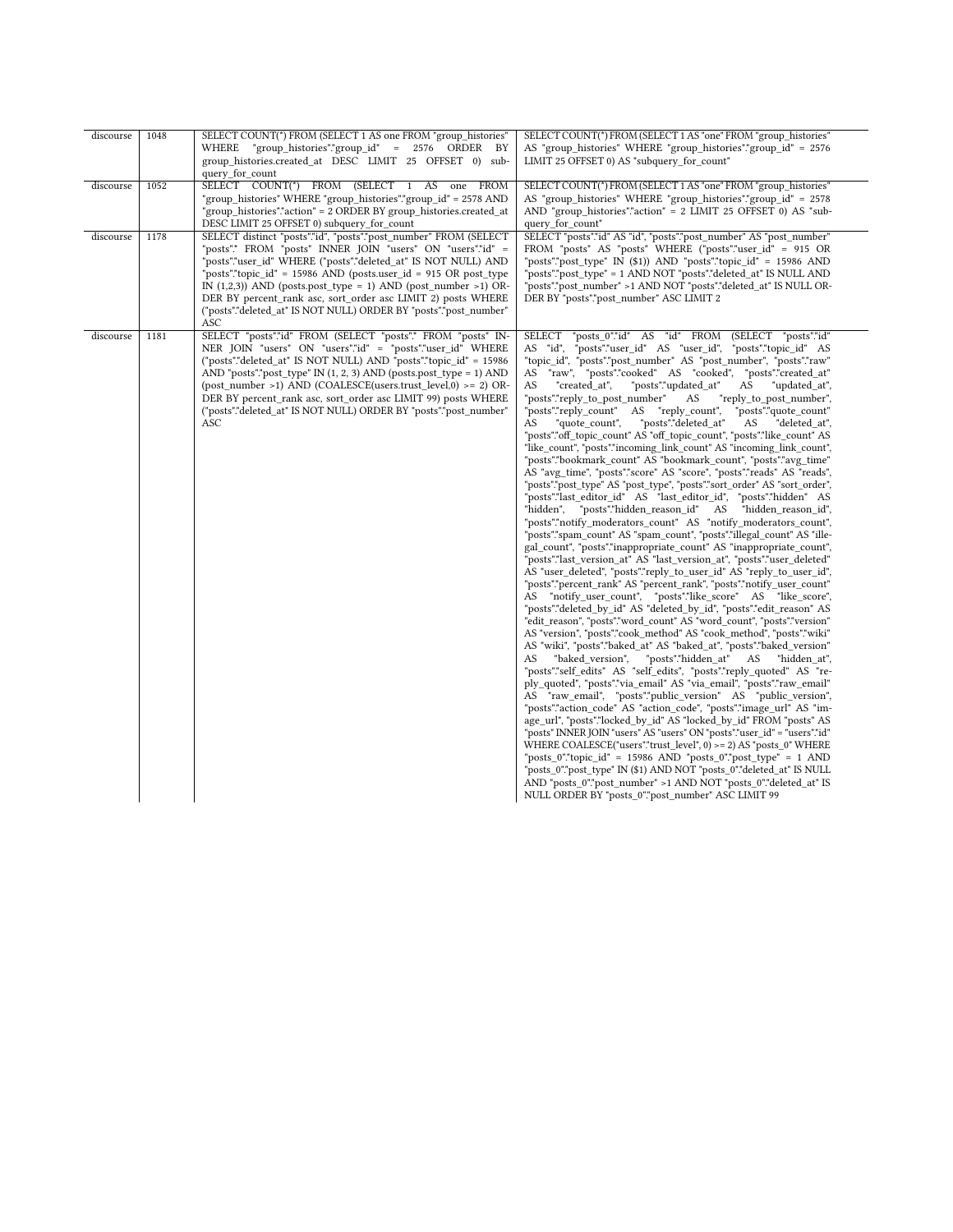| discourse | 1214 | SELECT "posts"."id" FROM (SELECT "posts".* FROM "posts" IN-<br>NER JOIN "users" ON "users"."id" = "posts"."user_id" WHERE<br>("posts"."deleted_at" IS NOT NULL) AND "posts"."topic_id" = 15986 AND<br>$(possuser_id = 915 OR post_type IN (1,2,3)) AND (posts.post_type =$<br>1) AND (post_number >1) ORDER BY percent_rank asc, sort_order asc<br>LIMIT 5) posts WHERE ("posts"."deleted_at" IS NOT NULL) ORDER BY<br>"posts"."post_number" ASC                                                                                                                                                                                                                                                                                                                                                                                                                                                         | SELECT "posts"."id" AS "id" FROM "posts" AS "posts" WHERE<br>("posts"."user_id" = 915 OR "posts"."post_type" IN (\$1)) AND<br>"posts"."topic id" = 15986 AND "posts"."post type" = 1 AND NOT<br>"posts"."deleted at" IS NULL AND "posts"."post number" >1 AND NOT<br>"posts"."deleted_at" IS NULL ORDER BY "posts"."post_number" ASC<br>LIMIT <sub>5</sub>                                                                                                                                                                                                                                                                                                                                                                                                                                                                                                                                                                                                                                                                                                                                                                                                                                                                                                                                                                                                                                                                                                                                                                                                                                                                                                                                                                                                                                                                                                                                                                                                                                                                                                                                                                                                                                                                                                                                                                                                                                                                                                                                                                                                                                                                                                                                                                                                                                                                                                                                                                                                                                                                                                                                                                                                                                                                                                                                                                                                                                                                                                                                                                                                                                                                                                                                                                                                                                                                                                                                                                                                                                                                                                                                                                                                                                                                                      |
|-----------|------|----------------------------------------------------------------------------------------------------------------------------------------------------------------------------------------------------------------------------------------------------------------------------------------------------------------------------------------------------------------------------------------------------------------------------------------------------------------------------------------------------------------------------------------------------------------------------------------------------------------------------------------------------------------------------------------------------------------------------------------------------------------------------------------------------------------------------------------------------------------------------------------------------------|-------------------------------------------------------------------------------------------------------------------------------------------------------------------------------------------------------------------------------------------------------------------------------------------------------------------------------------------------------------------------------------------------------------------------------------------------------------------------------------------------------------------------------------------------------------------------------------------------------------------------------------------------------------------------------------------------------------------------------------------------------------------------------------------------------------------------------------------------------------------------------------------------------------------------------------------------------------------------------------------------------------------------------------------------------------------------------------------------------------------------------------------------------------------------------------------------------------------------------------------------------------------------------------------------------------------------------------------------------------------------------------------------------------------------------------------------------------------------------------------------------------------------------------------------------------------------------------------------------------------------------------------------------------------------------------------------------------------------------------------------------------------------------------------------------------------------------------------------------------------------------------------------------------------------------------------------------------------------------------------------------------------------------------------------------------------------------------------------------------------------------------------------------------------------------------------------------------------------------------------------------------------------------------------------------------------------------------------------------------------------------------------------------------------------------------------------------------------------------------------------------------------------------------------------------------------------------------------------------------------------------------------------------------------------------------------------------------------------------------------------------------------------------------------------------------------------------------------------------------------------------------------------------------------------------------------------------------------------------------------------------------------------------------------------------------------------------------------------------------------------------------------------------------------------------------------------------------------------------------------------------------------------------------------------------------------------------------------------------------------------------------------------------------------------------------------------------------------------------------------------------------------------------------------------------------------------------------------------------------------------------------------------------------------------------------------------------------------------------------------------------------------------------------------------------------------------------------------------------------------------------------------------------------------------------------------------------------------------------------------------------------------------------------------------------------------------------------------------------------------------------------------------------------------------------------------------------------------------------------------------|
| discourse | 1291 | SELECT DISTINCT "parent theme id" FROM "themes" INNER<br>JOIN "child themes" ON "child themes"."child theme id" =<br>"themes"."id" INNER JOIN "themes" "parent_themes_themes"<br>ON "parent_themes_themes"."id" = "child_themes"."parent_theme_id"<br>WHERE "themes"."id" IN (1029, 1028)                                                                                                                                                                                                                                                                                                                                                                                                                                                                                                                                                                                                                | SELECT DISTINCT "child_themes"."parent_theme_id" AS "par-<br>ent_theme_id" FROM "child_themes" AS "child_themes" WHERE<br>"child_themes"."child_theme_id" IN (\$1)                                                                                                                                                                                                                                                                                                                                                                                                                                                                                                                                                                                                                                                                                                                                                                                                                                                                                                                                                                                                                                                                                                                                                                                                                                                                                                                                                                                                                                                                                                                                                                                                                                                                                                                                                                                                                                                                                                                                                                                                                                                                                                                                                                                                                                                                                                                                                                                                                                                                                                                                                                                                                                                                                                                                                                                                                                                                                                                                                                                                                                                                                                                                                                                                                                                                                                                                                                                                                                                                                                                                                                                                                                                                                                                                                                                                                                                                                                                                                                                                                                                                              |
| discourse | 1666 | SELECT "users"."id" FROM "users" LEFT JOIN user_options ON<br>user_options.user_id = users.id LEFT JOIN muted_users ON<br>muted users.user id = users.id AND muted users.muted user id<br>= 1342 LEFT JOIN ignored_users ON ignored_users.user_id =<br>users.id AND ignored users.ignored user id = 1342 WHERE<br>(user_options.user_id IS NOT NULL) AND ((user_options.user_id<br>IN (1343) AND NOT user_options.allow_private_messages) OR<br>muted_users.user_id IN (1343) OR ignored_users.user_id IN (1343) )                                                                                                                                                                                                                                                                                                                                                                                       | SELECT "users"."id" AS "id" FROM "users" AS "users" INNER JOIN<br>"muted_users" AS "muted_users" ON "muted_users"."user_id" =<br>"users"."id" AND "muted users"."muted user id" = 1342 INNER JOIN<br>"ignored_users" AS "ignored_users" ON "ignored_users"."user_id"<br>= "users"."id" AND "ignored users"."ignored user id" = 1342 IN-<br>NER JOIN "user options" AS "user options" ON "users"."id" =<br>"user_options"."user_id" WHERE NOT "user_options"."user_id"<br>IS NULL AND ("user_options"."user_id" IN (\$1) AND<br>NOT "user_options"."allow_private_messages" = TRUE OR<br>"muted_users"."user_id" IN (\$1) OR "ignored_users"."user id" IN<br>( \$1)                                                                                                                                                                                                                                                                                                                                                                                                                                                                                                                                                                                                                                                                                                                                                                                                                                                                                                                                                                                                                                                                                                                                                                                                                                                                                                                                                                                                                                                                                                                                                                                                                                                                                                                                                                                                                                                                                                                                                                                                                                                                                                                                                                                                                                                                                                                                                                                                                                                                                                                                                                                                                                                                                                                                                                                                                                                                                                                                                                                                                                                                                                                                                                                                                                                                                                                                                                                                                                                                                                                                                                              |
| discourse | 1957 | SELECT "user_emails"."email" FROM "users" INNER JOIN<br>"topic_allowed_users" ON "users"."id" = "topic_allowed_users"."user_id"<br>INNER JOIN "user emails" ON "user emails"."user id" = "users"."id"<br>WHERE "topic allowed users"."topic id" = 16471                                                                                                                                                                                                                                                                                                                                                                                                                                                                                                                                                                                                                                                  | SELECT "user_emails"."email" AS "email" FROM "topic_allowed_users"<br>AS "topic allowed users" INNER JOIN "user emails" AS "user emails"<br>ON "topic allowed users"."user id" = "user emails"."user id" WHERE<br>"topic allowed users"."topic id" = 16471                                                                                                                                                                                                                                                                                                                                                                                                                                                                                                                                                                                                                                                                                                                                                                                                                                                                                                                                                                                                                                                                                                                                                                                                                                                                                                                                                                                                                                                                                                                                                                                                                                                                                                                                                                                                                                                                                                                                                                                                                                                                                                                                                                                                                                                                                                                                                                                                                                                                                                                                                                                                                                                                                                                                                                                                                                                                                                                                                                                                                                                                                                                                                                                                                                                                                                                                                                                                                                                                                                                                                                                                                                                                                                                                                                                                                                                                                                                                                                                      |
| discourse | 2239 | SELECT "groups"."name" FROM "groups" INNER JOIN "cate-<br>gory_groups" ON "groups"."id" = "category_groups"."group_id"<br>WHERE "category_groups"."category_id" = 3276 AND (groups.id >0)<br>AND (groups.id IN (SELECT id FROM groups WHERE visibility_level<br>= 0 UNION ALL SELECT id FROM groups WHERE visibility_level = 1<br>AND 2112 IS NOT NULL UNION ALL SELECT g.id FROM groups g<br>JOIN group_users gu ON gu.group_id = g.id AND gu.user_id = 2112<br>WHERE g.visibility_level = 2 UNION ALL SELECT g.id FROM groups<br>g LEFT JOIN group_users gu ON gu.group_id = g.id AND gu.user_id =<br>2112 AND gu.owner WHERE g.visibility_level = 3 AND (gu.id IS NOT<br>NULL OR FALSE) UNION ALL SELECT g.id FROM groups g JOIN<br>group_users gu ON gu.group_id = g.id AND gu.user_id = 2112 AND<br>gu.owner WHERE g.visibility_level = 4 ) ) AND "groups"."automatic" =<br>FALSE ORDER BY name ASC | SELECT "sub_1"."group_id" AS "name" FROM (SELECT "gu"."id" AS<br>"id", "gu"."group id" AS "group id", "gu"."user id" AS "user id",<br>"gu"."created_at" AS "created_at", "gu"."updated_at" AS "up-<br>dated_at", "gu"."owner" AS "owner", "gu"."notification_level" AS<br>"notification_level", "g"."id" AS "id_0", "g"."name" AS "name",<br>"g"."created_at" AS "created_at_0", "g"."updated_at" AS "up-<br>dated at 0", "g"."automatic" AS "automatic", "g"."user count"<br>AS<br>"user count",<br>"g"."automatic_membership_email_domains"<br>AS<br>"automatic_membership_email_domains",<br>"g"."automatic_membership_retroactive"<br>AS<br>"auto-<br>matic_membership_retroactive", "g"."primary_group" AS<br>"pri-<br>mary_group", "g"."title" AS "title", "g"."grant_trust_level" AS<br>"grant_trust_level", "g"."incoming_email" AS "incoming_email",<br>"g"."has_messages" AS "has_messages", "g"."flair_url" AS "flair_url",<br>"g"."flair_bg_color" AS "flair_bg_color", "g"."flair_color" AS "flair_color",<br>"g"."bio_raw" AS "bio_raw", "g"."bio_cooked" AS "bio_cooked",<br>"g"."allow_membership_requests" AS "allow_membership_requests",<br>"g"."full_name" AS "full_name", "g"."default_notification_level"<br>AS "default_notification_level", "g"."visibility_level" AS "visibil-<br>ity_level", "g"."public_exit" AS "public_exit", "g"."public_admission"<br>AS<br>"public_admission",<br>"g"."membership_request_template"<br>"membership_request_template",<br>"g"."messageable_level"<br>AS<br>AS "messageable_level", "g"."mentionable_level" AS "mention-<br>able level", "g"."publish read state" AS "publish read state",<br>"g"."members_visibility_level" AS "members_visibility_level" FROM<br>"group_users" AS "gu" INNER JOIN "groups" AS "g" ON "gu"."group_id"<br>= "g"."id" WHERE "g"."visibility_level" = 4) AS "sub_1" INNER<br>JOIN (SELECT "groups"."id" AS "id", "groups"."name" AS "name",<br>"groups"."created_at" AS "created_at", "groups"."updated_at" AS "up-<br>dated at", "groups"."automatic" AS "automatic", "groups"."user count"<br>AS "user count", "groups"."automatic membership email domains"<br>"automatic membership email domains",<br>AS<br>"groups"."automatic membership retroactive"<br>AS<br>"auto-<br>matic membership retroactive",<br>"groups"."primary_group"<br>AS<br>"primary_group", "groups"."title" AS "title", "groups"."grant_trust_level"<br>AS "grant trust level",<br>"groups"."incoming_email" AS "in-<br>coming_email", "groups"."has_messages" AS "has_messages",<br>"groups"."flair url"<br>"flair url",<br>"groups"."flair bg color"<br>AS<br>AS "flair bg color",<br>"groups"."flair color" AS "flair color",<br>"groups"."bio_raw" AS "bio_raw", "groups"."bio_cooked" AS<br>"groups"."allow membership requests" AS<br>"bio cooked",<br>"al-<br>low membership requests", "groups"."full name" AS "full name",<br>"groups"."default notification level" AS "default notification level",<br>"groups"."visibility_level" AS "visibility_level", "groups"."public_exit"<br>"public exit",<br>"groups"."public_admission"<br>AS<br>AS<br>"pub-<br>lic admission",<br>"groups"."membership_request_template"<br>AS<br>"membership request template",<br>"groups"."messageable level"<br>"messageable level",<br>"groups"."mentionable level"<br>AS<br>AS<br>"mentionable level",<br>"groups"."publish_read_state"<br>AS<br>"pub-<br>lish read state",<br>"groups"."members visibility level"<br>AS<br>"members visibility level", "category groups"."id"<br>"id $0$ ",<br>AS<br>"category_groups"."category_id"<br>AS<br>"category id",<br>"cate-<br>gory_groups"."group_id" AS "group_id", "category_groups"."created_at"<br>AS "created at 0", "category groups"."updated at" AS "updated at 0",<br>"category groups"."permission_type" AS "permission_type" FROM<br>"groups" AS "groups" INNER JOIN "category groups" AS "cate-<br>gory groups" ON "groups"."id" = "category groups"."group id" WHERE<br>"category_groups"."category_id" = 3276) AS "sub_0" ON "sub_1"."id_0"<br>$=$ "sub 0"."id" WHERE "sub 0"."id" >0 AND "sub 1"."user id" = 2112<br>AND "sub 1"."owner" = TRUE AND "sub 0"."automatic" = FALSE<br>ORDER BY "sub_1"."group_id" ASC |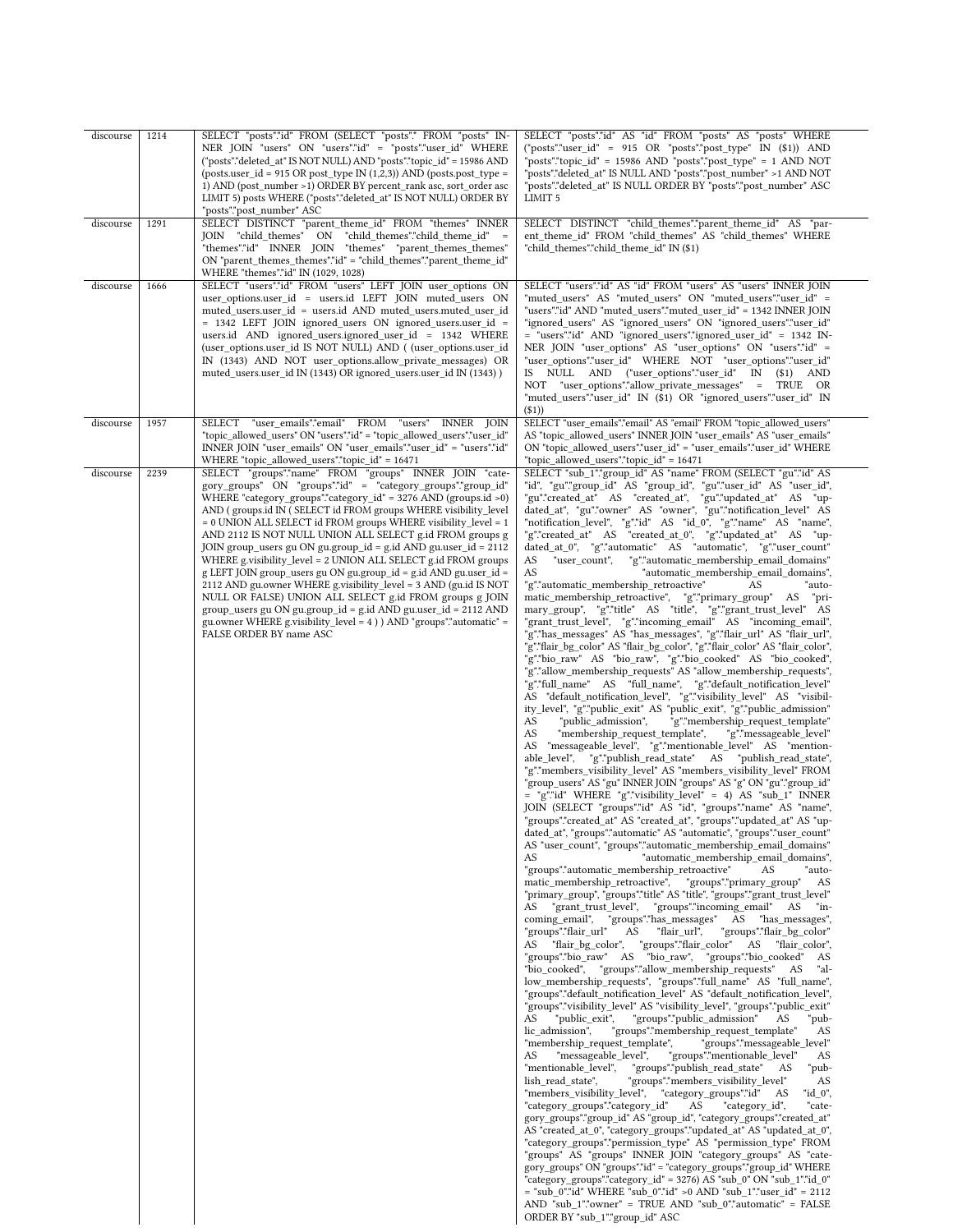| discourse | 2407 | SELECT DISTINCT "parent theme id" FROM "themes" INNER<br>JOIN "child themes" ON "child themes"."child theme id"<br>"themes"."id" INNER JOIN "themes" "parent themes themes"                                                                                                                                                                                                                                                                                                                                                                                                                                                                 | SELECT DISTINCT "child_themes"."parent_theme_id" AS<br>"par-<br>ent theme id" FROM "child themes" AS "child themes"                                                                                                                                                                                                                                                                                                                                                                                                                                                                                                                                                                                                                                                                        |
|-----------|------|---------------------------------------------------------------------------------------------------------------------------------------------------------------------------------------------------------------------------------------------------------------------------------------------------------------------------------------------------------------------------------------------------------------------------------------------------------------------------------------------------------------------------------------------------------------------------------------------------------------------------------------------|--------------------------------------------------------------------------------------------------------------------------------------------------------------------------------------------------------------------------------------------------------------------------------------------------------------------------------------------------------------------------------------------------------------------------------------------------------------------------------------------------------------------------------------------------------------------------------------------------------------------------------------------------------------------------------------------------------------------------------------------------------------------------------------------|
|           |      | ON "parent themes themes"."id" = "child themes"."parent theme id"<br>WHERE $1=0$                                                                                                                                                                                                                                                                                                                                                                                                                                                                                                                                                            |                                                                                                                                                                                                                                                                                                                                                                                                                                                                                                                                                                                                                                                                                                                                                                                            |
| discourse | 2832 | SELECT distinct "categories"."name" FROM "categories" INNER JOIN<br>"category_tag_groups"<br>ON "category_tag_groups"."category_id"<br>"categories"."id"<br>"tag groups"<br><b>INNER</b><br>JOIN<br>ON<br>"tag_groups"."id"<br>"category_tag_groups"."tag_group_id"<br>$=$<br>"tag group memberships"<br>INNER<br>JOIN<br>ΟN<br>"tag group memberships"."tag group id"<br>"tag groups"."id"<br>$=$<br>INNER JOIN "tags" ON "tags"."id" = "tag group memberships"."tag id"<br>WHERE "categories"."id" IN (1, 3398, 3399, 3402) AND "tags"."id" = 1771                                                                                        | <b>SELECT</b><br><b>DISTINCT</b><br>"categories"."name"<br>AS<br>"name"<br>FROM "categories"<br>"categories" INNER<br><b>JOIN</b><br>AS<br>"cat-<br>egory tag groups"<br>"category_tag_groups"<br><b>ON</b><br>AS<br>"cat-<br>egories"."id"<br>"category_tag_groups"."category_id"<br>$\equiv$<br><b>INNER</b><br>JOIN<br>"tag group memberships"<br>AS<br>"tag group memberships" ON "category tag groups"."tag group id"<br>"tag group memberships"."tag group id"<br>WHERE<br>"tag_group_memberships"."tag_id" = 1771 AND "categories"."id"<br>IN $(31)$                                                                                                                                                                                                                                |
| discourse | 3131 | SELECT "notifications".* FROM "notifications" LEFT JOIN topics ON<br>notifications.topic id = topics.id WHERE "notifications"."user id" =<br>5191 AND (topics.id IS NULL OR topics.deleted at IS NOT NULL)<br>ORDER BY notifications.created at desc LIMIT 3                                                                                                                                                                                                                                                                                                                                                                                | SELECT * FROM (SELECT "notifications"."id" AS "id", "noti-<br>fications"."notification type" AS "notification type",<br>"notifica-<br>tions"."user id" AS "user id", "notifications"."data" AS "data",<br>"notifications"."read" AS "read", "notifications"."created at" AS<br>"created_at", "notifications"."updated_at" AS "updated_at", "notifi-<br>cations"."topic id" AS "topic id", "notifications"."post number" AS<br>"post_number", "notifications"."post_action_id" AS "post_action_id"<br>FROM "notifications" AS "notifications" INNER JOIN "topics" AS<br>"topics" ON "notifications"."topic id" = "topics"."id" WHERE "topics"."id"<br>IS NULL OR NOT "topics"."deleted at" IS NULL) AS "sub 0" WHERE<br>"sub 0"."user id" = 5191 ORDER BY "sub 0"."created at" DESC LIMIT 3 |
| discourse | 3685 | SELECT COUNT(post actions.id) FROM "post actions" INNER<br>JOIN "posts" ON "posts"."id" = "post actions"."post id" AND<br>("posts"."deleted at" IS NOT NULL) LEFT JOIN bookmarks<br>ON bookmarks.post_id = post_actions.post_id AND book-<br>marks.user id = post actions.user id INNER JOIN topics ON<br>topics.id = posts.topic_id WHERE ("post_actions"."deleted_at" IS<br>NOT NULL) AND "post actions"."post action type id" = 1 AND<br>"post actions"."deleted at" IS NOT NULL AND (bookmarks.id IS<br>NULL)                                                                                                                           | SELECT<br>COUNT("post actions"."id")<br>FROM<br>"post actions"<br>"post actions" INNER JOIN "posts" AS "posts" ON<br>AS<br>"posts"."id" LEFT JOIN<br>"post actions"."post id" =<br>"book-<br>"bookmarks"<br>"post_actions"."post_id"<br>marks"<br>AS<br>ON<br>"bookmarks"."post id" AND "post actions"."user id" = "book-<br>marks"."user id" WHERE NOT "posts"."deleted at" IS NULL AND<br>"post actions"."post action type id" = 1 AND "bookmarks"."id" IS<br>NULL AND NOT "post actions"."deleted at" IS NULL                                                                                                                                                                                                                                                                           |
| discourse | 3689 | SELECT post actions.id, post actions.post id,<br>posts.topic id,<br>post actions.user id FROM "post actions"<br><b>INNER</b><br>JOIN<br>= "post actions"."post id"<br>"posts" ON<br>"posts"."id"<br>AND<br>("posts"."deleted at" IS NOT NULL) LEFT JOIN bookmarks<br>ON bookmarks.post_id = post_actions.post_id AND book-<br>marks.user id = post actions.user id INNER JOIN topics ON<br>topics.id = posts.topic_id WHERE ("post_actions"."deleted_at" IS<br>NOT NULL) AND "post actions"."post action type id" = 1 AND<br>"post actions"."deleted at" IS NOT NULL AND (bookmarks.id IS<br>NULL) ORDER BY "post actions"."id" ASC LIMIT 1 | SELECT "post actions"."id" AS "id", "post actions"."post id" AS<br>"post_id", "posts"."topic_id" AS "topic_id", "post_actions"."user_id"<br>AS "user id" FROM "post actions" AS "post actions" INNER JOIN<br>"posts" AS "posts" ON "post actions"."post id" = "posts"."id" LEFT<br>JOIN "bookmarks" AS "bookmarks" ON "post actions"."post id"<br>= "bookmarks"."post_id" AND "post_actions"."user_id" = "book-<br>marks"."user id" WHERE NOT "posts"."deleted at" IS NULL AND<br>"post actions"."post action type id" = 1 AND "bookmarks"."id" IS<br>NULL AND NOT "post_actions"."deleted_at" IS NULL ORDER BY<br>"post actions"."id" ASC LIMIT 1                                                                                                                                         |
| discourse | 3690 | SELECT COUNT(DISTINCT "directory_items"."id") FROM "direc-<br>tory items" LEFT OUTER JOIN "users" ON "users"."id" = "di-<br>rectory items"."user id" LEFT OUTER JOIN "group users" ON<br>"group users"."user id" = "users"."id" LEFT OUTER JOIN "groups" ON<br>"groups"."id" = "group users"."group id" LEFT OUTER JOIN "user stats"<br>ON "user stats"."user id" = "directory items"."user id" WHERE "direc-<br>tory items"."period type" = $1$ AND "groups"."id" = 2898                                                                                                                                                                   | SELECT COUNT(DISTINCT<br>"directory items"."id")<br><b>FROM</b><br>'group_users" AS "group_users" INNER JOIN "directory_items"<br>AS "directory items" ON "group users"."user id" = "direc-<br>tory items"."user id" WHERE "group users"."group id" = 2898<br>AND "directory items"."period type" = $1$                                                                                                                                                                                                                                                                                                                                                                                                                                                                                    |
| discourse | 3691 | SELECT DISTINCT directory items.likes received AS alias 0, "di-<br>rectory items"."id" FROM "directory items" LEFT OUTER JOIN<br>"users" ON "users"."id" = "directory_items"."user_id" LEFT OUTER<br>JOIN "group users" ON "group users"."user id" = "users"."id" LEFT<br>OUTER JOIN "groups" ON "groups"."id" = "group_users"."group_id"<br>LEFT OUTER JOIN "user stats" ON "user stats"."user id" = "direc-<br>tory items"."user id" WHERE "directory items"."period type" = 1 AND<br>"groups"."id" = 2898 ORDER BY directory items.likes received DESC<br>LIMIT 50 OFFSET 0                                                              | SELECT DISTINCT "directory items"."likes received" AS "alias 0",<br>"directory items"."id" AS "id" FROM "group users" AS "group users"<br>INNER JOIN "directory items" AS "directory items"<br>ON<br>"group users"."user id" = "directory items"."user id" WHERE<br>"group users"."group id" = 2898 AND "directory items"."period type"<br>= 1 ORDER BY "directory items"."likes received" DESC LIMIT 50<br>OFFSET 0                                                                                                                                                                                                                                                                                                                                                                       |
| discourse | 5044 | SELECT "categories"."id" FROM "categories" INNER JOIN "cate-<br>gory search data" ON "category search data"."category id" = "cat-<br>egories"."id" WHERE (category_search_data.locale != 'fr' OR cate-<br>gory search data.version != 3) ORDER BY categories.id asc LIMIT<br>500                                                                                                                                                                                                                                                                                                                                                            | SELECT "category_search_data"."category_id" AS "category_id" FROM<br>"category search data" AS "category search data" WHERE "cate-<br>gory_search_data"."locale" <>'fr' OR "category_search_data"."version"<br><>3 ORDER BY "category search data"."category id" ASC LIMIT 500                                                                                                                                                                                                                                                                                                                                                                                                                                                                                                             |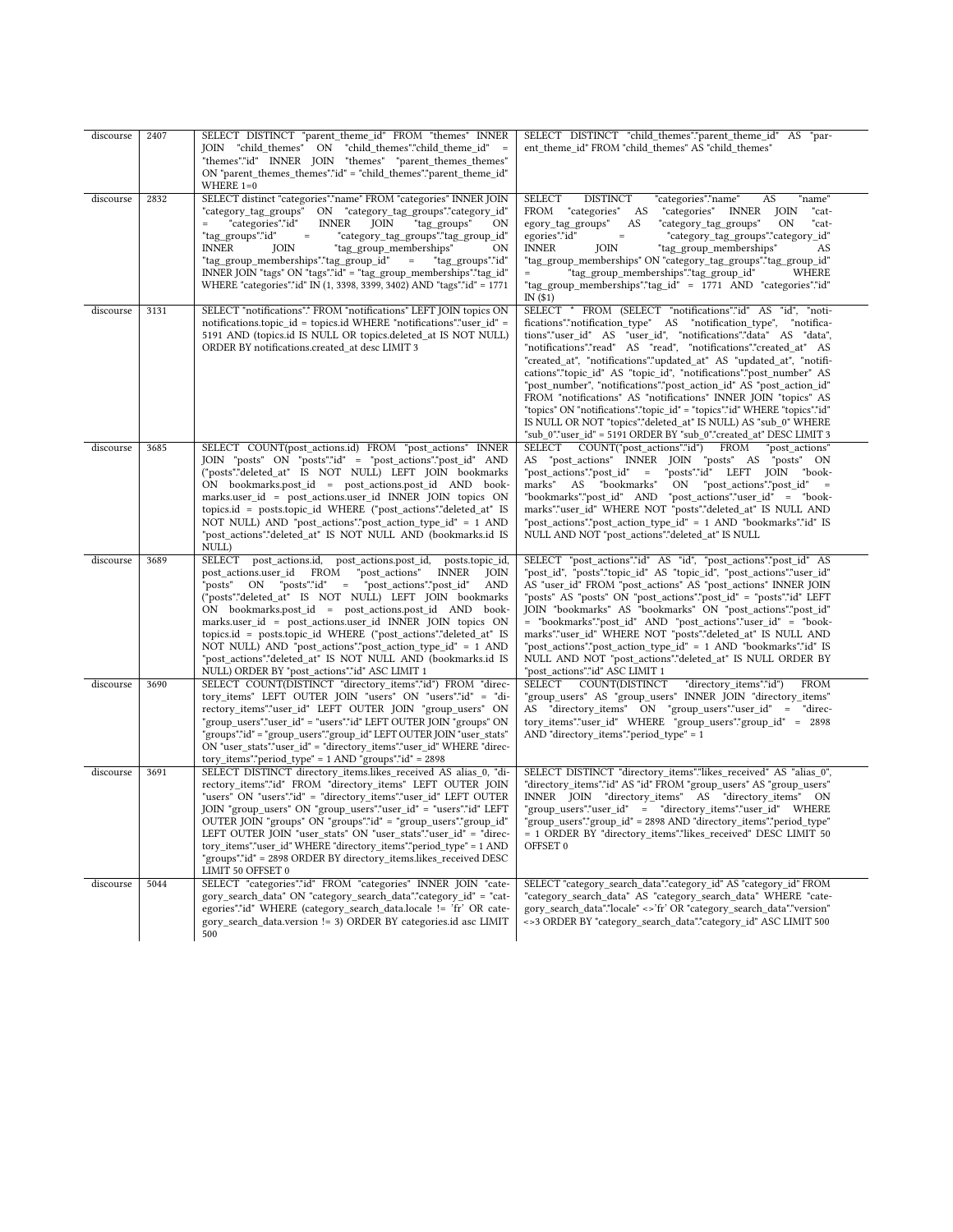| discourse      | 5189 | SELECT directory_items.likes_received AS<br>"direc-<br>alias 0,<br>tory items"."id" FROM "directory items" LEFT OUTER JOIN<br>"users" ON "users"."id" = "directory_items"."user_id" LEFT OUTER<br>JOIN "group users" ON "group users"."user id" = "users"."id" WHERE<br>"directory_items"."period_type" = 1 AND "group_users"."group_id"<br>= 2898 ORDER BY directory_items.likes_received DESC LIMIT 50<br>OFFSET 0                                                                                                        | SELECT "directory_items"."likes_received" AS "alias_0", "direc-<br>tory_items"."id" AS "id" FROM "group_users" AS "group_users"<br>INNER JOIN "directory_items" AS "directory_items" ON<br>"group users"."user id" = "directory items"."user id" WHERE<br>"group_users"."group_id" = 2898 AND "directory_items"."period_type"<br>= 1 ORDER BY "directory_items"."likes_received" DESC LIMIT 50<br>OFFSET 0                                                                                                                                                   |
|----------------|------|-----------------------------------------------------------------------------------------------------------------------------------------------------------------------------------------------------------------------------------------------------------------------------------------------------------------------------------------------------------------------------------------------------------------------------------------------------------------------------------------------------------------------------|--------------------------------------------------------------------------------------------------------------------------------------------------------------------------------------------------------------------------------------------------------------------------------------------------------------------------------------------------------------------------------------------------------------------------------------------------------------------------------------------------------------------------------------------------------------|
| eladmin        | 28   | select role0_.id as id1_16_, role0_.create_time as create_t2_16_,<br>role0 .data scope as data sco3 16, role0 .level as level4 16,<br>role0_name as name5_16_, role0_.remark as remark6_16_from role<br>role0_left outer join users_roles users1_ on role0_id=users1_.role_id<br>left outer join user user2_ on users1_.user_id=user2_.id where<br>user $2$ .id=1                                                                                                                                                           | SELECT 'role0_'.'id' AS 'id1_16_', 'role0_'.'create_time' AS 'cre-<br>ate t2 16 ', 'role0 ''data scope' AS 'data sco3 16 ', 'role0 ''level' AS<br>'level4_16_', 'role0_'.'name' AS 'name5_16_', 'role0_'.'remark' AS 're-<br>mark6_16_'FROM 'role' AS 'role0_' INNER JOIN 'users_roles' AS<br>'users1_' ON 'role0_'.'id' = 'users1_'.'role_id' WHERE 'users1_'.'user_id'<br>$= 1$                                                                                                                                                                            |
| eladmin        | 58   | select user0 .id as id1 20, user0 .create time as create t2 20,<br>user0 .dept id as dept_id9_20_, user0_.email as email3_20_,<br>user0_enabled as enabled4_20_, user0_job_id as job_id10_20_,<br>user0_.last_password_reset_time as last_pas5_20_, user0_.password<br>as password6_20_, user0_phone as phone7_20_, user0_avatar_id<br>as avatar_11_20_, user0_.username as username8_20_ from user<br>user0_left outer join dept dept1_ on user0_dept_id=dept1_id where<br>dept1_id in (2) order by user0_id desc limit 10 | SELECT 'user0 "id' AS 'id1 20 ', 'user0 "create time' AS 'cre-<br>ate_t2_20_', 'user0_'.'dept_id' AS 'dept_id9_20_', 'user0_'.'email' AS<br>'email3_20_', 'user0_'.'enabled' AS 'enabled4_20_', 'user0_'.'job_id' AS<br>'job_id10_20_', 'user0_'.'last_password_reset_time' AS 'last_pas5_20_',<br>'user0 "password' AS 'password6 20 ', 'user0 "phone' AS<br>'phone7_20_', 'user0_'.'avatar_id' AS 'avatar_11_20_', 'user0_'.'username'<br>AS 'username8_20_' FROM 'user' AS 'user0_' WHERE 'user0_' dept_id'<br>IN (?) ORDER BY 'user0_'.id' DESC LIMIT 10 |
| fatfreecrm 16  |      | SELECT 'groups' id' FROM 'groups' INNER JOIN 'groups_users'<br>'groups_users'.'group_id'<br>ON<br>`groups∵id`<br>$\equiv$<br>WHERE<br>'groups_users'.'user_id' = 3056                                                                                                                                                                                                                                                                                                                                                       | SELECT 'groups_users''group_id' AS 'group_id' FROM 'groups_users'<br>AS 'groups_users' WHERE 'groups_users' user_id' = 3056                                                                                                                                                                                                                                                                                                                                                                                                                                  |
| fatfreecrm 99  |      | SELECT COUNT(*) FROM 'groups' INNER JOIN 'groups_users'<br>ON<br>'groups'.'id'<br>'groups_users'.'group_id'<br>WHERE<br>$\quad =$<br>'groups_users'.'user_id' = 1086                                                                                                                                                                                                                                                                                                                                                        | SELECT COUNT(*) FROM 'groups_users' AS 'groups_users' WHERE<br>'groups users'.'user id' = 1086                                                                                                                                                                                                                                                                                                                                                                                                                                                               |
| fatfreecrm 141 |      | SELECT DISTINCT 'opportunities':id' FROM 'opportunities'<br>INNER JOIN 'contact opportunities' ON 'opportunities'id'<br>'contact_opportunities'.'opportunity_id'<br>WHERE<br>`con-<br>tact_opportunities''.contact_id' = 2076 ORDER BY opportunities.id<br><b>DESC</b>                                                                                                                                                                                                                                                      | SELECT DISTINCT 'contact opportunities' opportunity id AS 'oppor-<br>tunity_id'FROM 'contact_opportunities' AS 'contact_opportunities'<br>WHERE 'contact_opportunities':contact_id' = 2076 ORDER BY 'con-<br>tact_opportunities'.'opportunity_id' DESC                                                                                                                                                                                                                                                                                                       |
| fatfreecrm 155 |      | SELECT DISTINCT<br>'opportunities'.'id'<br><b>FROM</b><br>'opportuni-<br>ties' INNER JOIN 'account opportunities' ON<br>'opportuni-<br>ties"d' = 'account_opportunities".opportunity_id' WHERE 'ac-<br>count_opportunities':\account_id\ldmg = 1106 ORDER BY opportunities.id<br>DESC                                                                                                                                                                                                                                       | SELECT<br><b>DISTINCT</b><br>'account opportunities'.'opportunity id'<br>AS<br>'opportunity_id' FROM 'account_opportunities' AS 'ac-<br>count_opportunities' WHERE 'account_opportunities'.'account_id' =<br>1106 ORDER BY 'account_opportunities'.'opportunity_id' DESC                                                                                                                                                                                                                                                                                     |
| fatfreecrm 156 |      | SELECT DISTINCT 'contacts' id 'FROM 'contacts' INNER JOIN 'ac-<br>count_contacts' ON 'contacts' id' = 'account_contacts' contact_id'<br>WHERE 'account_contacts' account_id' = $1106$                                                                                                                                                                                                                                                                                                                                       | SELECT DISTINCT 'account_contacts'.'contact_id' AS 'contact_id'<br>FROM 'account_contacts' AS 'account_contacts' WHERE 'ac-<br>count_contacts".account_id' = 1106                                                                                                                                                                                                                                                                                                                                                                                            |
| fatfreecrm 191 |      | SELECT DISTINCT 'contacts"id'<br><b>FROM</b><br>'contacts'<br>IN-<br>NER<br>JOIN<br>ON<br>'contacts'.'id'<br>'contact_opportunities'<br>WHERE<br>$\!=$<br>'contact_opportunities'.'contact_id'<br>`con-<br>tact_opportunities''opportunity_id' = 1128 ORDER BY contacts.id<br>DESC                                                                                                                                                                                                                                          | SELECT DISTINCT 'contact_opportunities'.'contact_id' AS 'contact_id'<br>FROM 'contact_opportunities' AS 'contact_opportunities' WHERE<br>'contact_opportunities'.'opportunity_id' = 1128 ORDER BY 'con-<br>tact_opportunities".contact_id' DESC                                                                                                                                                                                                                                                                                                              |
| gitlab         | 808  | SELECT MIN(users.id) FROM "users" INNER JOIN "identities" ON "iden-<br>tities"."user_id" = "users"."id" WHERE (identities.provider LIKE 'ldap%')<br>/*application:test,controller:application_settings,action:usage_data,corre                                                                                                                                                                                                                                                                                              | SELECT MIN("identities"."user_id") FROM "identities" AS "identities"<br>WHERE "identities"."provider" LIKE 'ldap%'<br>/*tion_id:6a0c0fa1ca2505711e59296537dcdff3                                                                                                                                                                                                                                                                                                                                                                                             |
| gitlab         | 809  | <b>SELECT</b><br>MAX(users.id)<br><b>FROM</b><br>"users"<br><b>INNER</b><br>JOIN<br>"identities"."user id"<br>"identities"<br>ON<br>$\quad =$<br>WHERE<br>'ldap%')<br>"users"."id"<br>(identities.provider<br>LIKE<br>/*application:test,controller:application_settings,action:usage_data,correlation_id:6a0c0fa1ca2505711e59296537dcdff3*/                                                                                                                                                                                | SELECT MAX("identities"."user id") FROM "identities" AS "identities"<br>WHERE "identities"."provider" LIKE 'ldap%'                                                                                                                                                                                                                                                                                                                                                                                                                                           |
| gitlab         | 810  | SELECT COUNT(users.id) FROM "users" INNER JOIN "iden-<br>tities" ON "identities"."user_id" = "users"."id" WHERE (identi-<br>ties.provider LIKE 'ldap%') AND "users"."id" BETWEEN \$1 AND \$2<br>*application:test,controller:application_settings,action:usage_data,corre ation_id:6a0c0fa1ca2505711e59296537dcdff3*/                                                                                                                                                                                                       | SELECT COUNT("identities"."user id") FROM "identities" AS "identi-<br>ties" WHERE "identities"."user_id" BETWEEN \$1 AND \$2 AND "identi-<br>ties"."provider" LIKE 'ldap%'                                                                                                                                                                                                                                                                                                                                                                                   |
| homeland       | 12   | SELECT "users"."id" FROM "users" INNER JOIN "actions" ON "users"."id"<br>= "actions"."user_id" WHERE "actions"."target_id" = \$1 AND "ac-<br>tions"."action_type" = $$2$ AND "actions"."target_type" = $$3$ AND "ac-<br>tions"."user_type" = $$4$ AND "actions"."user_type" = $$5$                                                                                                                                                                                                                                          | SELECT "actions"."user_id" AS "user_id" FROM "actions" AS "actions"<br>WHERE "actions"."user_type" = \$5 AND "actions"."user_type" = \$4 AND<br>"actions"."target_type" = \$3 AND "actions"."target_id" = \$1 AND "ac-<br>tions"."action_type" = $$2$                                                                                                                                                                                                                                                                                                        |
| homeland   72  |      | SELECT "nodes"."id" FROM "nodes" INNER JOIN "actions" ON<br>"nodes"."id" = "actions"."target id" WHERE "actions"."user id" = \$1 AND<br>"actions"."action_type" = \$2 AND "actions"."target_type" = \$3 AND "ac-<br>tions"."user type" = $$4$ AND "actions"."target type" = $$5$                                                                                                                                                                                                                                            | SELECT "actions"."target id" AS "target id" FROM "actions" AS "ac-<br>tions" WHERE "actions"."user_type" = \$4 AND "actions"."user_id" =<br>$$1$ AND "actions"."target type" = \$5 AND "actions"."target type" = \$3<br>AND "actions"." action_type" = $$2$                                                                                                                                                                                                                                                                                                  |
| homeland       | 73   | SELECT "users"."id" FROM "users" INNER JOIN "actions" ON "users"."id"<br>= "actions"."target id" WHERE "actions"."user id" = \$1 AND "ac-<br>tions"."action_type" = $$2$ AND "actions"."target_type" = $$3$ AND "ac-<br>$tions$ "."user_type" = \$4 AND "actions"."target_type" = \$5                                                                                                                                                                                                                                       | SELECT "actions"."target id" AS "target id" FROM "actions" AS "ac-<br>tions" WHERE "actions"."user type" = $$4$ AND "actions"."user id" =<br>\$1 AND "actions"."target_type" = \$5 AND "actions"."target_type" = \$3<br>AND "actions"." action type" = $$2$                                                                                                                                                                                                                                                                                                  |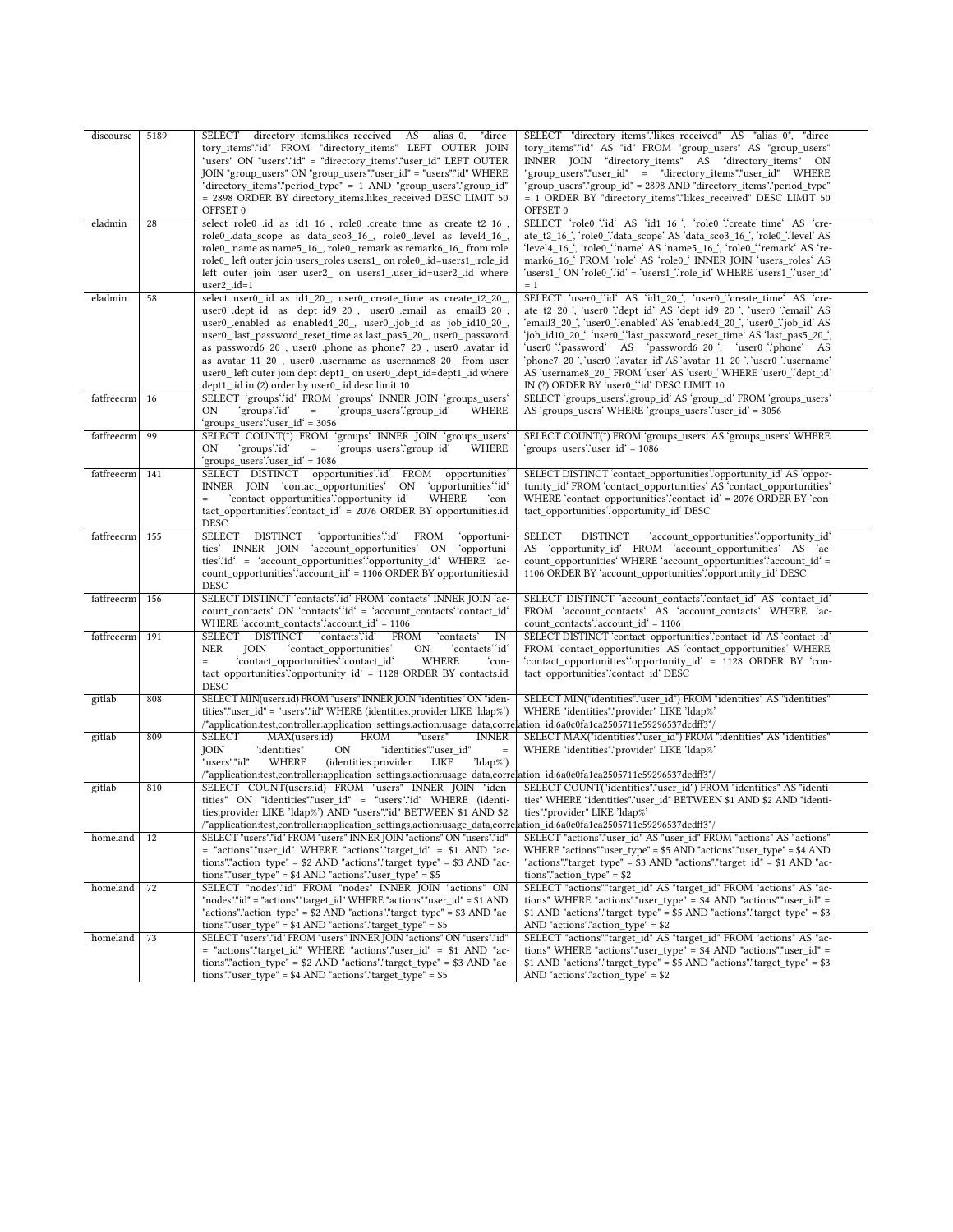| homeland | 79  | SELECT "users"."id" FROM "users" INNER JOIN "team users" ON                                                                                                                                                                                                                                                                                                                                                                                                                                                                                                                                                                                                                                                                                                                                                                                                                                                                                                                                                                                                                                                                                                                                                                                                                                                                                                                                                                                                                                                                                                                                                                                                                                                                                                                                                                                                                                                                                                                                                                                                                                                                                                                                                                                                                                                                                                                                                                                                                                                                                                                                                                                                                                                                                                                                                                                                                                                                                                                                                                                                                                                                                                                                                                                                                                                                                                                                                                                                                                                                                                                                                                                                                                                                                                                                                                                                                                                                                                                                                                                                                                                                                                                                                                                                                                           | SELECT "team_users"."user_id" AS "user_id" FROM "team_users" AS                                                                                                                                                                                                                                                                                                                                                                                                                                                                                                                                                                                                                                                                                                                                                                                                                                                                                                                                                                                                                                                                                                                                                                                                                                                                                                                                                                                                                                                                                                                                                                                                                                                                                                                                                                                                                                                                                                                                                                                                                                                                                                                                                                                                                                                                                                                                                                                                                                                                                                                                                                                                                                                                                                                                                                                                                                                                                                                                                                                                                                                                                                                                                                                                                                                                                                                                                                                                                                                                                                                                                                                                                                                                                                                                                                                                                                                                                                                                                                                                                                                                                                                                                                                                                                                                                                                                                                                                                                                                                                                                                                                                                                                                                   |
|----------|-----|-------------------------------------------------------------------------------------------------------------------------------------------------------------------------------------------------------------------------------------------------------------------------------------------------------------------------------------------------------------------------------------------------------------------------------------------------------------------------------------------------------------------------------------------------------------------------------------------------------------------------------------------------------------------------------------------------------------------------------------------------------------------------------------------------------------------------------------------------------------------------------------------------------------------------------------------------------------------------------------------------------------------------------------------------------------------------------------------------------------------------------------------------------------------------------------------------------------------------------------------------------------------------------------------------------------------------------------------------------------------------------------------------------------------------------------------------------------------------------------------------------------------------------------------------------------------------------------------------------------------------------------------------------------------------------------------------------------------------------------------------------------------------------------------------------------------------------------------------------------------------------------------------------------------------------------------------------------------------------------------------------------------------------------------------------------------------------------------------------------------------------------------------------------------------------------------------------------------------------------------------------------------------------------------------------------------------------------------------------------------------------------------------------------------------------------------------------------------------------------------------------------------------------------------------------------------------------------------------------------------------------------------------------------------------------------------------------------------------------------------------------------------------------------------------------------------------------------------------------------------------------------------------------------------------------------------------------------------------------------------------------------------------------------------------------------------------------------------------------------------------------------------------------------------------------------------------------------------------------------------------------------------------------------------------------------------------------------------------------------------------------------------------------------------------------------------------------------------------------------------------------------------------------------------------------------------------------------------------------------------------------------------------------------------------------------------------------------------------------------------------------------------------------------------------------------------------------------------------------------------------------------------------------------------------------------------------------------------------------------------------------------------------------------------------------------------------------------------------------------------------------------------------------------------------------------------------------------------------------------------------------------------------------------------------------|---------------------------------------------------------------------------------------------------------------------------------------------------------------------------------------------------------------------------------------------------------------------------------------------------------------------------------------------------------------------------------------------------------------------------------------------------------------------------------------------------------------------------------------------------------------------------------------------------------------------------------------------------------------------------------------------------------------------------------------------------------------------------------------------------------------------------------------------------------------------------------------------------------------------------------------------------------------------------------------------------------------------------------------------------------------------------------------------------------------------------------------------------------------------------------------------------------------------------------------------------------------------------------------------------------------------------------------------------------------------------------------------------------------------------------------------------------------------------------------------------------------------------------------------------------------------------------------------------------------------------------------------------------------------------------------------------------------------------------------------------------------------------------------------------------------------------------------------------------------------------------------------------------------------------------------------------------------------------------------------------------------------------------------------------------------------------------------------------------------------------------------------------------------------------------------------------------------------------------------------------------------------------------------------------------------------------------------------------------------------------------------------------------------------------------------------------------------------------------------------------------------------------------------------------------------------------------------------------------------------------------------------------------------------------------------------------------------------------------------------------------------------------------------------------------------------------------------------------------------------------------------------------------------------------------------------------------------------------------------------------------------------------------------------------------------------------------------------------------------------------------------------------------------------------------------------------------------------------------------------------------------------------------------------------------------------------------------------------------------------------------------------------------------------------------------------------------------------------------------------------------------------------------------------------------------------------------------------------------------------------------------------------------------------------------------------------------------------------------------------------------------------------------------------------------------------------------------------------------------------------------------------------------------------------------------------------------------------------------------------------------------------------------------------------------------------------------------------------------------------------------------------------------------------------------------------------------------------------------------------------------------------------------------------------------------------------------------------------------------------------------------------------------------------------------------------------------------------------------------------------------------------------------------------------------------------------------------------------------------------------------------------------------------------------------------------------------------------------------------------------|
| lobsters | 134 | "users"."id" = "team_users"."user_id" WHERE "team_users"."team_id" =<br>1<br>SELECT 'stories' id' FROM 'stories' INNER JOIN 'taggings' ON 'tag-<br>gings'.'story_id' = 'stories'.'id' INNER JOIN 'tags' ON 'tags'.'id' = 'tag-<br>gings''tag_id' INNER JOIN 'users' ON 'users''id' = 'stories''user_id'<br>WHERE 'stories' merged story id' IS NULL AND 'stories' is expired'<br>= FALSE AND 'tags'.'tag' IN ('tag1', 'tag2') GROUP BY stories.id HAV-<br>$ING (COUNT(stories.id) = 2)$                                                                                                                                                                                                                                                                                                                                                                                                                                                                                                                                                                                                                                                                                                                                                                                                                                                                                                                                                                                                                                                                                                                                                                                                                                                                                                                                                                                                                                                                                                                                                                                                                                                                                                                                                                                                                                                                                                                                                                                                                                                                                                                                                                                                                                                                                                                                                                                                                                                                                                                                                                                                                                                                                                                                                                                                                                                                                                                                                                                                                                                                                                                                                                                                                                                                                                                                                                                                                                                                                                                                                                                                                                                                                                                                                                                                               | "team users" WHERE "team users"."team id" = 1<br>SELECT 'stories'.'id' AS 'id' FROM 'stories' AS 'stories' INNER JOIN<br>'taggings' AS 'taggings' ON 'stories'.'id' = 'taggings'.'story_id' IN-<br>NER JOIN 'tags' AS 'tags' ON 'taggings' 'tag_id' = 'tags' 'id' WHERE<br>'tags'.'tag' IN (?) AND 'stories'.'merged_story_id' IS NULL AND 'sto-<br>ries''is_expired' = FALSE                                                                                                                                                                                                                                                                                                                                                                                                                                                                                                                                                                                                                                                                                                                                                                                                                                                                                                                                                                                                                                                                                                                                                                                                                                                                                                                                                                                                                                                                                                                                                                                                                                                                                                                                                                                                                                                                                                                                                                                                                                                                                                                                                                                                                                                                                                                                                                                                                                                                                                                                                                                                                                                                                                                                                                                                                                                                                                                                                                                                                                                                                                                                                                                                                                                                                                                                                                                                                                                                                                                                                                                                                                                                                                                                                                                                                                                                                                                                                                                                                                                                                                                                                                                                                                                                                                                                                                     |
| redmine  | 182 | SELECT DISTINCT 'projects'.* FROM 'projects' LEFT JOIN projects<br>child ON projects. Ift <= child. Ift AND projects. rgt >= child. rgt WHERE<br>(projects.status <> 9) AND (child.id IN (1957)) ORDER BY projects.lft<br>ASC                                                                                                                                                                                                                                                                                                                                                                                                                                                                                                                                                                                                                                                                                                                                                                                                                                                                                                                                                                                                                                                                                                                                                                                                                                                                                                                                                                                                                                                                                                                                                                                                                                                                                                                                                                                                                                                                                                                                                                                                                                                                                                                                                                                                                                                                                                                                                                                                                                                                                                                                                                                                                                                                                                                                                                                                                                                                                                                                                                                                                                                                                                                                                                                                                                                                                                                                                                                                                                                                                                                                                                                                                                                                                                                                                                                                                                                                                                                                                                                                                                                                         | SELECT * FROM<br>(SELECT DISTINCT<br>'projects'.'id' AS<br>'projects'.'name'<br>'id',<br>AS<br>'name',<br>'projects'.'description'<br>AS<br>'projects'.'homepage'<br>'description',<br>AS<br>'homepage',<br>'projects'.'is_public'<br>'is_public',<br>'projects'.'parent_id'<br>AS<br>'parent_id',<br>'projects'.'created_on'<br>created on.<br>AS<br>AS<br>'projects'.'updated_on' AS 'updated_on',<br>'projects'.'identifier'<br>AS 'identifier', 'projects' status' AS 'status', 'projects' lft' AS<br>'lft', 'projects'.'rgt' AS 'rgt', 'projects'.'inherit_members' AS 'in-<br>herit_members', 'projects'.'default_version_id' AS 'default_version_id',<br>'projects'.'default assigned to id' AS 'default assigned to id'<br>FROM 'projects' AS 'projects' INNER JOIN 'projects' AS 'child' ON<br>'projects'.'lft' <= 'child'.'lft' AND 'projects'.'rgt' >= 'child'.'rgt' WHERE<br>'projects' status' <>9) AS 'sub 0' WHERE 'sub 0' id' IN (?) ORDER BY<br>'sub 0'.'Ift' ASC                                                                                                                                                                                                                                                                                                                                                                                                                                                                                                                                                                                                                                                                                                                                                                                                                                                                                                                                                                                                                                                                                                                                                                                                                                                                                                                                                                                                                                                                                                                                                                                                                                                                                                                                                                                                                                                                                                                                                                                                                                                                                                                                                                                                                                                                                                                                                                                                                                                                                                                                                                                                                                                                                                                                                                                                                                                                                                                                                                                                                                                                                                                                                                                                                                                                                                                                                                                                                                                                                                                                                                                                                                                                                                                                                                |
| redmine  | 207 | SELECT 'issues'id' AS t0_r0, 'issues''tracker_id' AS t0_r1,<br>'issues''project id' AS t0 r2, 'issues''subject' AS t0 r3, 'is-<br>sues":description" AS t0_r4, 'issues":due_date' AS t0_r5, 'is-<br>sues":category_id" AS t0_r6, 'issues":status_id" AS t0_r7, 'is-<br>sues"assigned_to_id' AS t0_r8, 'issues"priority_id' AS t0_r9,<br>'issues'.'fixed_version_id' AS t0_r10, 'issues'.'author_id' AS t0_r11,<br>'issues'.'lock_version' AS t0_r12, 'issues'.'created_on' AS t0_r13,<br>'issues'.'updated_on' AS t0_r14, 'issues'.'start_date' AS t0_r15, 'is-<br>sues"done_ratio' AS t0_r16, 'issues"estimated_hours' AS t0_r17,<br>'issues'.'parent id' AS t0 r18, 'issues'.'root id' AS t0 r19, 'issues'.'Ift'<br>AS t0 r20, 'issues'.'rgt' AS t0 r21, 'issues'.'is private' AS t0 r22,<br>'issues'.'closed_on' AS t0_r23, 'issue_statuses'.'id' AS t1_r0, 'is-<br>sue_statuses'.'name' AS t1_r1, 'issue_statuses'.'is_closed' AS t1_r2,<br>'issue_statuses''position' AS t1_r3, 'issue_statuses''default_done_ratio'<br>AS t1_r4, 'projects'.id' AS t2_r0, 'projects'.'name' AS t2_r1,<br>'projects'.'description' AS t2_r2,<br>'projects'.'homepage'<br>AS<br>t2_r3, 'projects' is_public' AS t2_r4, 'projects' parent_id' AS<br>t2_r5, 'projects'.'created_on' AS t2_r6, 'projects'.'updated_on'<br>AS t2_r7, 'projects'.identifier' AS t2_r8, 'projects'.status'<br>AS t2_r9, 'projects'.'Ift' AS t2_r10, 'projects'.'rgt' AS t2_r11,<br>'projects'.'inherit_members' AS t2_r12, 'projects'.'default_version_id'<br>AS t2_r13, 'projects'.'default_assigned_to_id' AS t2_r14, 'users'.'id'<br>AS t3_r0, 'users'.'login' AS t3_r1, 'users'.'hashed_password' AS<br>t3_r2, 'users'.'firstname' AS t3_r3, 'users'.'lastname' AS t3_r4,<br>'users'.'admin' AS t3_r5, 'users'.'status' AS t3_r6, 'users'.'last_login_on'<br>AS t3_r7, 'users'.'language' AS t3_r8, 'users'.'auth_source_id'<br>AS t3 r9, 'users' created on AS t3 r10, 'users' updated on AS<br>t3_r11, 'users'.'type' AS t3_r12, 'users'.'identity_url' AS t3_r13,<br>'users'.'mail_notification' AS t3_r14, 'users'.'salt' AS t3_r15,<br>'users'.'must_change_passwd' AS t3_r16, 'users'.'passwd_changed_on'<br>AS t3_r17, 'trackers'.id' AS t4_r0, 'trackers'.'name' AS t4_r1,<br>'trackers'.'description' AS t4_r2, 'trackers'.'is_in_chlog' AS t4_r3,<br>'trackers''position' AS t4_r4, 'trackers''is_in_roadmap' AS t4_r5,<br>'trackers'.'fields_bits' AS t4_r6, 'trackers'.'default_status_id' AS<br>t4 r7, 'enumerations' id' AS t5 r0, 'enumerations' name' AS t5 r1,<br>'enumerations''position' AS t5_r2, 'enumerations''s default' AS t5_r3,<br>'enumerations' type' AS t5 r4, 'enumerations' active' AS t5 r5, 'enu-<br>merations''project_id' AS t5_r6, 'enumerations''parent_id' AS t5_r7,<br>'enumerations''position_name' AS t5_r8, 'issue_categories''id' AS<br>t6_r0, 'issue_categories'.'project_id' AS t6_r1, 'issue_categories'.'name'<br>AS t6_r2, 'issue_categories' assigned_to_id' AS t6_r3, 'versions' id'<br>AS t7_r0, 'versions'.'project_id' AS t7_r1, 'versions'.'name' AS t7_r2,<br>'versions'.'description' AS t7_r3, 'versions'.'effective_date' AS t7_r4,<br>'versions'.'created on' AS t7 r5, 'versions'.'updated on' AS t7 r6,<br>'versions'.'wiki_page_title' AS t7_r7, 'versions'.'status' AS t7_r8,<br>'versions'.'sharing' AS t7 r9 FROM 'issues' INNER JOIN 'projects'<br>ON 'projects' id' = 'issues' project_id' INNER JOIN 'issue_statuses'<br>ON 'issue_statuses' \cd' = 'issues' \csubstatus_id' LEFT OUTER JOIN<br>'users' ON 'users' id' = 'issues' assigned_to_id' LEFT OUTER JOIN<br>'trackers' ON 'trackers'.'id' = 'issues'.'tracker  id' LEFT OUTER JOIN<br>'enumerations' ON 'enumerations' d' = 'issues' priority_id' AND<br>'enumerations''type' IN ('IssuePriority') LEFT OUTER JOIN 'is-<br>sue_categories' ON 'issue_categories' id' = 'issues' category_id' LEFT<br>OUTER JOIN 'versions' ON 'versions' id' = 'issues' fixed_version_id'<br>WHERE (projects.status <> 9 AND EXISTS (SELECT 1 AS one FROM<br>enabled_modules em WHERE em.project_id = projects.id AND<br>em.name='issue_tracking')) AND ((issues.status_id IN (SELECT id<br>FROM issue_statuses WHERE is_closed=FALSE)) AND projects.id =<br>1957) ORDER BY projects. Ift ASC, issues.id ASC LIMIT 500 | SELECT * FROM (SELECT 'issues'.'id' AS 't0_r0', 'issues'.'tracker_id'<br>AS 't0_r1', 'issues''project_id' AS 't0_r2', 'issues''subject' AS<br>'t0_r3', 'issues'.'description' AS 't0_r4', 'issues'.'due_date' AS<br>'t0 r5', 'issues':category id' AS 't0 r6', 'issues':status id' AS<br>'t0_r7', 'issues'.'assigned_to_id' AS 't0_r8', 'issues'.'priority_id' AS<br>'t0 r9', 'issues'.'fixed version id' AS 't0 r10', 'issues'.'author id' AS<br>'t0 r11', 'issues'.'lock version' AS 't0 r12', 'issues'.'created on' AS<br>'t0_r13', 'issues'.'updated_on' AS 't0_r14', 'issues'.'start_date' AS<br>'t0_r15', 'issues'.'done_ratio' AS 't0_r16', 'issues'.'estimated_hours'<br>AS 't0_r17', 'issues'.'parent_id' AS 't0_r18', 'issues'.'root_id' AS<br>'t0 r19', 'issues'.'Ift' AS 't0 r20', 'issues'.'rgt' AS 't0 r21', 'is-<br>sues"is_private" AS 't0_r22', 'issues":closed_on' AS 't0_r23',<br>'issue_statuses'.id' AS 't1_r0', 'issue_statuses'.'name' AS 't1_r1',<br>'issue_statuses'.'is_closed' AS 't1_r2', 'issue_statuses'.'position' AS<br>'t1 r3', 'issue statuses' default done ratio AS 't1 r4', 'projects' id<br>AS 't2_r0', 'projects'.'name' AS 't2_r1', 'projects'.'description' AS<br>'t2_r2', 'projects'.'homepage' AS 't2_r3', 'projects'.'is_public' AS<br>'t2_r4', 'projects'.'parent_id' AS 't2_r5', 'projects'.'created_on' AS<br>'t2_r6', 'projects'.'updated_on' AS 't2_r7', 'projects'.'identifier'<br>AS 't2_r8', 'projects'.'status' AS 't2_r9', 'projects'.'lft' AS<br>'t2_r10', 'projects'.'rgt' AS 't2_r11', 'projects'.'inherit_members'<br>'t2 $r12'$ ,<br>'projects''default_version_id'<br>AS<br>'t2 r13',<br>AS<br>'projects'.'default_assigned_to_id' AS 't2_r14', 'users'.'id' AS<br>'t3_r0', 'users'.'login' AS 't3_r1', 'users'.'hashed_password' AS 't3_r2',<br>'users'.'firstname' AS 't3_r3', 'users'.'lastname' AS 't3_r4', 'users'.'admin'<br>AS 't3_r5', 'users'.'status' AS 't3_r6', 'users'.'last_login_on' AS<br>'t3 r7', 'users'.'language' AS 't3 r8', 'users'.'auth source id' AS<br>'t3_r9', 'users'.'created_on' AS 't3_r10', 'users'.'updated_on' AS<br>'t3_r11', 'users'.'type' AS 't3_r12', 'users'.'identity_url' AS 't3_r13',<br>'users'.'mail_notification' AS 't3_r14', 'users'.'salt' AS 't3_r15',<br>'users'.'must_change_passwd' AS 't3_r16', 'users'.'passwd_changed_on'<br>AS 't3 r17', 'trackers'.id' AS 't4 r0', 'trackers'.'name' AS 't4 r1',<br>'trackers'.'description' AS 't4 r2', 'trackers'.'is in chlog' AS 't4 r3',<br>'trackers''position' AS 't4_r4', 'trackers''is_in_roadmap' AS 't4_r5',<br>'trackers'.'fields_bits' AS 't4_r6', 'trackers'.'default_status_id' AS 't4_r7',<br>'enumerations' id AS 't5 r0', 'enumerations' name AS 't5 r1', 'enu-<br>merations" position AS 't5_r2', 'enumerations" is_default AS 't5_r3',<br>'enumerations'.'type' AS 't5_r4', 'enumerations'.'active' AS 't5_r5',<br>'enumerations''project_id' AS 't5_r6', 'enumerations''parent_id'<br>AS 't5_r7', 'enumerations''position_name' AS 't5_r8', 'is-<br>sue_categories''id' AS 't6_r0', 'issue_categories''project_id' AS 't6_r1',<br>'issue_categories''name' AS 't6_r2', 'issue_categories''assigned_to_id'<br>AS 't6 r3', 'versions' id AS 't7 r0', 'versions' project id AS 't7 r1',<br>'versions".name' AS 't7_r2', 'versions".description' AS 't7_r3',<br>'versions'.'effective_date' AS 't7_r4', 'versions'.'created_on' AS<br>'t7_r5', 'versions'.'updated_on' AS 't7_r6', 'versions'.'wiki_page_title'<br>AS 't7 r7', 'versions'.'status' AS 't7 r8', 'versions'.'sharing' AS<br>'t7 r9' FROM 'issues' AS 'issues' INNER JOIN 'issue statuses' AS<br>'issue_statuses' ON 'issues'.'status_id' = 'issue_statuses'.'id' LEFT<br>JOIN 'enumerations' AS 'enumerations' ON 'enumerations'.id'<br>= 'issues'.'priority_id' AND 'enumerations'.'type' IN (?) INNER<br>JOIN 'versions' AS 'versions' ON 'issues'.'fixed_version_id' = 'ver-<br>sions'id' INNER JOIN 'issue_categories' AS 'issue_categories' ON<br>'issues'.'category_id' = 'issue_categories'.'id' INNER JOIN 'users' AS<br>'users' ON 'issues'.'assigned_to_id' = 'users'.'id' INNER JOIN 'trackers'<br>AS 'trackers' ON 'issues''tracker_id' = 'trackers''id' INNER JOIN<br>'projects' AS 'projects' ON 'issues' project_id' = 'projects' id' WHERE<br>EXISTS (SELECT 1 AS 'one' FROM 'enabled_modules' AS 'em' WHERE<br>'em'.'project_id' = 'projects'.'id' AND 'em'.'name' = 'issue_tracking')<br>AND 'projects' status' <>9) AS 'sub_0' WHERE 'sub_0' $t0_r^2 = 1957$<br>AND 'sub_0'.'t0_r7' IN (SELECT 'issue_statuses'.'id' AS 'id' FROM<br>'issue statuses' AS 'issue statuses' WHERE 'issue statuses' is closed'<br>$=$ FALSE) ORDER BY 'sub_0'.'t2_r10' ASC, 'sub_0'.'t0_r0' ASC LIMIT<br>500 |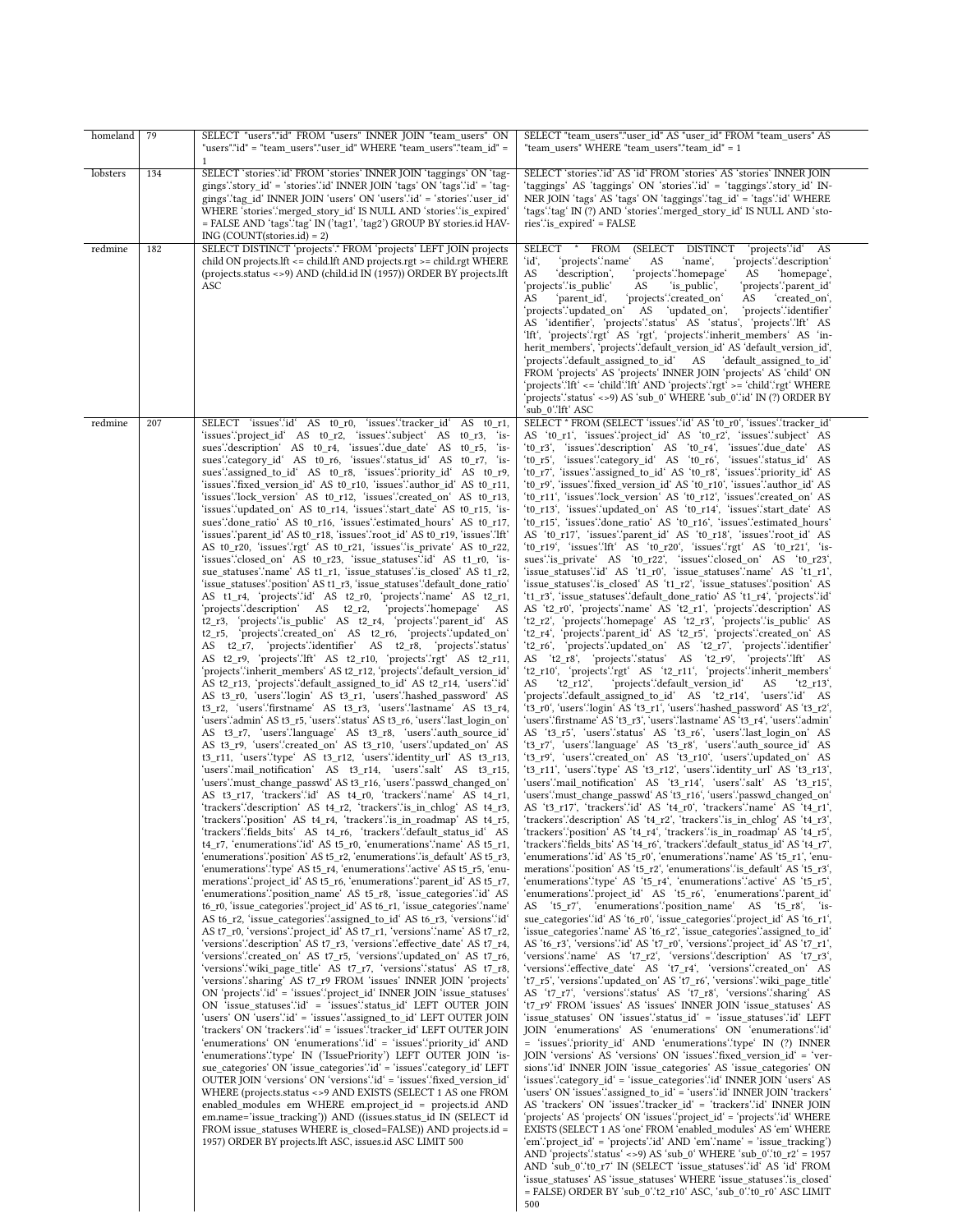| redmine | 216 | SELECT 'custom fields'.'id', role id FROM 'custom fields' INNER<br>JOIN 'custom_fields_roles' ON 'custom_fields_roles'.'custom_field_id'<br>= 'custom fields'.id' INNER JOIN 'roles' ON 'roles'.id' = 'cus-<br>tom fields roles" role id WHERE 'custom fields" type 'IN ('IssueCus-<br>tomField') AND 'custom_fields'.'visible' = FALSE                                                                                                                                                                                                                                                                                                                                                                                                                                                                                                                                                  | SELECT 'custom fields'.'id' AS 'id', 'custom fields roles'.'role id' AS<br>'role_id' FROM 'custom_fields' AS 'custom_fields' INNER JOIN 'cus-<br>tom fields roles' AS 'custom fields roles' ON 'custom fields'.id' =<br>'custom fields roles'.'custom field id' WHERE 'custom fields'.'visible'<br>= FALSE AND 'custom_fields'.'type' IN (?)                                                                                                                                                                                                                                                                                                                                                                                                                                                                                                                                                                                                                                                                                                                                                                                                                                                                                                                                                                                                  |
|---------|-----|------------------------------------------------------------------------------------------------------------------------------------------------------------------------------------------------------------------------------------------------------------------------------------------------------------------------------------------------------------------------------------------------------------------------------------------------------------------------------------------------------------------------------------------------------------------------------------------------------------------------------------------------------------------------------------------------------------------------------------------------------------------------------------------------------------------------------------------------------------------------------------------|-----------------------------------------------------------------------------------------------------------------------------------------------------------------------------------------------------------------------------------------------------------------------------------------------------------------------------------------------------------------------------------------------------------------------------------------------------------------------------------------------------------------------------------------------------------------------------------------------------------------------------------------------------------------------------------------------------------------------------------------------------------------------------------------------------------------------------------------------------------------------------------------------------------------------------------------------------------------------------------------------------------------------------------------------------------------------------------------------------------------------------------------------------------------------------------------------------------------------------------------------------------------------------------------------------------------------------------------------|
| redmine | 240 | SELECT SUM('issues':estimated hours') FROM 'issues' INNER JOIN<br>'projects' ON 'projects'.id' = 'issues'.'project_id' INNER JOIN 'is-<br>sue_statuses' ON 'issue_statuses' id' = 'issues' status_id' WHERE<br>(((projects.status <> 9 AND EXISTS (SELECT 1 AS one FROM<br>enabled_modules em WHERE em.project_id = projects.id AND<br>em.name='issue_tracking')) AND (((projects.is_public = TRUE AND<br>projects.id NOT IN (SELECT project id FROM members WHERE<br>user_id IN $(6,13)$ )) AND $((issues.is\_private = FALSE)))))$                                                                                                                                                                                                                                                                                                                                                     | SELECT SUM('issues''estimated hours') FROM 'projects' AS 'projects'<br>INNER JOIN 'issues' AS 'issues' ON 'projects' id' = 'issues' 'project_id'<br>WHERE NOT 'issues'.'project_id' IN (SELECT 'project_id' FROM<br>'members' WHERE 'user id' IN (?)) AND EXISTS (SELECT 1 AS<br>'one' FROM 'enabled_modules' AS 'em' WHERE 'em'.'project_id'<br>= 'issues'.'project id' AND 'em'.'name' = 'issue tracking') AND<br>'projects'.'status' <>9 AND 'projects'.'is public' = TRUE AND 'is-<br>sues" is_private' = FALSE                                                                                                                                                                                                                                                                                                                                                                                                                                                                                                                                                                                                                                                                                                                                                                                                                           |
| redmine | 252 | SELECT SUM(time entries.hours) FROM 'issues' INNER JOIN 'projects'<br>ON 'projects' id' = 'issues' project id' INNER JOIN 'issue statuses'<br>ON 'issue statuses' id ' = 'issues' status id ' INNER JOIN 'time entries'<br>ON 'time_entries'.'issue_id' = 'issues'.'id' WHERE (((projects.status<br><>9 AND EXISTS (SELECT 1 AS one FROM enabled modules em<br>WHERE em.project id = projects.id AND em.name='issue tracking'))<br>AND (((projects.is_public = TRUE AND projects.id NOT IN (SELECT<br>project_id FROM members WHERE user_id IN (6,13))) AND ((is-<br>sues.is $private = FALSE))()$ )) $AND$ (((projects.status <>9 $AND$ EXISTS<br>(SELECT 1 AS one FROM enabled_modules em WHERE em.project_id<br>= projects.id AND em.name='time_tracking')) AND ((projects.is_public<br>= TRUE AND projects.id NOT IN (SELECT project_id FROM members<br>WHERE user_id IN (6,13)))))) | SELECT SUM('time entries'.'hours') FROM 'issues' AS 'issues'<br>INNER JOIN 'time entries' AS 'time entries' ON 'issues'.id' =<br>'time entries'.'issue id' INNER JOIN 'projects' AS 'projects' ON 'is-<br>sues''project_id' = 'projects'.'id' WHERE EXISTS (SELECT 1 AS<br>'one' FROM 'enabled_modules' AS 'em' WHERE 'em'.'project_id'<br>= 'issues''project id' AND 'em''name' = 'issue tracking') AND<br>EXISTS (SELECT 1 AS 'one' FROM 'enabled modules' AS 'em'<br>WHERE 'em''project_id' = 'issues''project_id' AND 'em''name' =<br>'time tracking') AND NOT 'issues'.'project id' IN (SELECT 'project id'<br>FROM 'members' WHERE 'user_id' IN (?)) AND 'issues' is_private' =<br>FALSE AND 'projects' is_public' = TRUE AND 'projects' status' <>9                                                                                                                                                                                                                                                                                                                                                                                                                                                                                                                                                                                    |
| redmine | 284 | SELECT 1 AS one FROM 'trackers' INNER JOIN 'projects trackers'<br>ON 'trackers'.'id' =<br>'projects trackers'.'tracker id' WHERE<br>'projects_trackers'.'project_id' = 1 LIMIT 1                                                                                                                                                                                                                                                                                                                                                                                                                                                                                                                                                                                                                                                                                                         | SELECT 1 AS 'one' FROM 'projects trackers' AS 'projects trackers'<br>WHERE 'projects trackers' 'project $id' = 1$ LIMIT 1                                                                                                                                                                                                                                                                                                                                                                                                                                                                                                                                                                                                                                                                                                                                                                                                                                                                                                                                                                                                                                                                                                                                                                                                                     |
| redmine | 323 | SELECT 'roles'.id' FROM 'roles' INNER JOIN 'custom fields roles'<br>ON 'roles'.'id' = 'custom fields roles'.'role id' WHERE 'cus-<br>tom fields roles' custom field $id' = 1$                                                                                                                                                                                                                                                                                                                                                                                                                                                                                                                                                                                                                                                                                                            | 'custom fields roles".role id' AS<br>SELECT<br>'role id'<br><b>FROM</b><br>'custom fields roles' AS 'custom fields roles' WHERE 'cus-<br>tom fields roles" custom field $id' = 1$                                                                                                                                                                                                                                                                                                                                                                                                                                                                                                                                                                                                                                                                                                                                                                                                                                                                                                                                                                                                                                                                                                                                                             |
| redmine | 324 | 'trackers'.'id'<br><b>SELECT</b><br><b>FROM</b><br>'trackers'<br><b>INNER</b><br>'custom fields trackers'<br>'trackers'.'id'<br><b>JOIN</b><br>0N<br>$\equiv$<br>'custom fields trackers'.'tracker id'<br>WHERE<br>ʻcus-<br>tom_fields_trackers".custom_field_id' = 1                                                                                                                                                                                                                                                                                                                                                                                                                                                                                                                                                                                                                    | SELECT 'custom_fields_trackers'.'tracker_id' AS 'tracker_id' FROM<br>'custom fields trackers' AS 'custom fields trackers' WHERE 'cus-<br>tom fields trackers'.'custom field id' = 1                                                                                                                                                                                                                                                                                                                                                                                                                                                                                                                                                                                                                                                                                                                                                                                                                                                                                                                                                                                                                                                                                                                                                           |
| redmine | 325 | <b>SELECT</b><br>'projects'.'id'<br><b>INNER</b><br><b>FROM</b><br>projects'<br><b>IOIN</b><br>'projects'.'id'<br>'custom_fields_projects'<br>ON<br>$\equiv$<br>'custom_fields_projects'.'project_id'<br>WHERE<br>'cus-<br>tom_fields_projects'.'custom_field_id' = 1                                                                                                                                                                                                                                                                                                                                                                                                                                                                                                                                                                                                                    | SELECT 'custom fields projects'.'project id' AS 'project id' FROM<br>'custom_fields_projects' AS 'custom_fields_projects' WHERE 'cus-<br>tom_fields_projects".custom_field_id' = 1                                                                                                                                                                                                                                                                                                                                                                                                                                                                                                                                                                                                                                                                                                                                                                                                                                                                                                                                                                                                                                                                                                                                                            |
| redmine | 341 | SELECT 'issues'.id' FROM 'issues' INNER JOIN 'changesets_issues'<br>ON 'issues' id' = 'changesets issues' issue id' WHERE 'change-<br>sets_issues'.'changeset_id' = 339                                                                                                                                                                                                                                                                                                                                                                                                                                                                                                                                                                                                                                                                                                                  | <b>FROM</b><br>SELECT 'changesets issues' issue id'<br>AS<br>'issue id'<br>'changesets issues' AS 'changesets issues'<br>WHERE 'change-<br>sets_issues":changeset_id" = 339                                                                                                                                                                                                                                                                                                                                                                                                                                                                                                                                                                                                                                                                                                                                                                                                                                                                                                                                                                                                                                                                                                                                                                   |
| redmine | 344 | SELECT 'issues'.* FROM 'issues' INNER JOIN 'projects' ON 'projects'.id'<br>= 'issues'.'project id' INNER JOIN 'versions' ON 'versions'.'id' = 'is-<br>sues".fixed version id WHERE (issues.fixed version id IS NOT NULL<br>AND issues.project id <>versions.project id AND versions.sharing<br><>'system') AND (versions.project_id IN (1969) OR issues.project_id<br>IN(1969)                                                                                                                                                                                                                                                                                                                                                                                                                                                                                                           | SELECT 'issues'.id' AS 'id', 'issues'.'tracker id' AS 'tracker id',<br>'issues''project_id' AS 'project_id', 'issues''subject' AS 'sub-<br>ject', 'issues''description' AS 'description', 'issues''due date' AS<br>'due date', 'issues'.'category id' AS 'category id', 'issues'.'status id'<br>AS 'status id', 'issues' assigned to id' AS 'assigned to id', 'is-<br>sues" priority id'<br>'priority_id',<br>'issues'.'fixed version id'<br>AS<br>AS 'fixed_version_id', 'issues'.'author_id' AS 'author_id', 'is-<br>sues"lock version"<br>AS<br>'lock version',<br>'issues":created on'<br>AS 'created on', 'issues' updated on' AS 'updated on', 'is-<br>sues".'start_date' AS 'start_date', 'issues".'done_ratio' AS 'done_ratio',<br>'issues'.'estimated_hours' AS 'estimated_hours', 'issues'.'parent_id'<br>AS 'parent_id', 'issues'.'root_id' AS 'root_id', 'issues'.'lft' AS<br>'lft', 'issues'.'rgt' AS 'rgt', 'issues'.'is private' AS 'is private', 'is-<br>sues":closed on' AS 'closed on' FROM 'issues' AS 'issues' INNER JOIN<br>'versions' AS 'versions' ON 'issues'.'fixed version id' = 'versions'.'id'<br>WHERE 'versions' 'sharing' <> 'system' AND ('versions' 'project_id'<br>IN (?) OR 'issues''project id' IN (?)) AND 'issues''project id'<br><>'versions'.'project_id' AND NOT 'issues'.'fixed_version_id' IS NULL |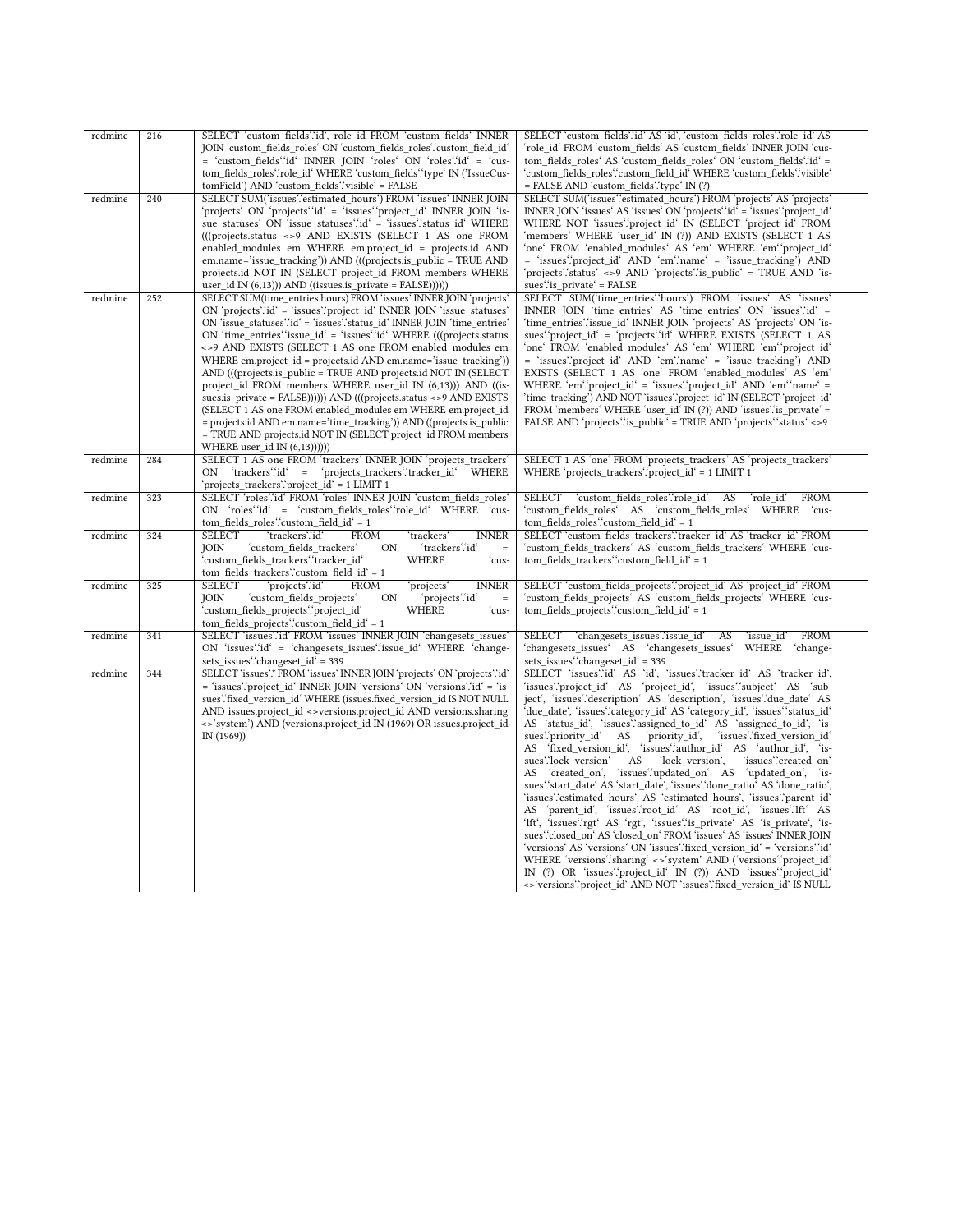| redmine | 345 | SELECT 1 AS one FROM 'roles' INNER JOIN 'member_roles'<br>= 'member_roles'.'role_id' WHERE<br>ON roles"id"<br>`mem-<br>ber_roles".member_id' = 1088 LIMIT 1                                                                                                                                                                                                                                                                                                                                                                                                                                                                                                                                                                                                                                                                                                                                                                                                                                                                                                                                                               | SELECT 1 AS 'one' FROM 'member_roles' AS 'member_roles' WHERE<br>'member_roles'.'member_id' = 1088 LIMIT 1                                                                                                                                                                                                                                                                                                                                                                                                                                                                                                                                                                                                                                                                                                                                                                                                                                                                                                                                                                                                                                                                                                                                                                                                                                                                                                                                                                                                                                                                                                                                                                                                         |
|---------|-----|---------------------------------------------------------------------------------------------------------------------------------------------------------------------------------------------------------------------------------------------------------------------------------------------------------------------------------------------------------------------------------------------------------------------------------------------------------------------------------------------------------------------------------------------------------------------------------------------------------------------------------------------------------------------------------------------------------------------------------------------------------------------------------------------------------------------------------------------------------------------------------------------------------------------------------------------------------------------------------------------------------------------------------------------------------------------------------------------------------------------------|--------------------------------------------------------------------------------------------------------------------------------------------------------------------------------------------------------------------------------------------------------------------------------------------------------------------------------------------------------------------------------------------------------------------------------------------------------------------------------------------------------------------------------------------------------------------------------------------------------------------------------------------------------------------------------------------------------------------------------------------------------------------------------------------------------------------------------------------------------------------------------------------------------------------------------------------------------------------------------------------------------------------------------------------------------------------------------------------------------------------------------------------------------------------------------------------------------------------------------------------------------------------------------------------------------------------------------------------------------------------------------------------------------------------------------------------------------------------------------------------------------------------------------------------------------------------------------------------------------------------------------------------------------------------------------------------------------------------|
| redmine | 396 | SELECT 'queries'.* FROM 'queries' LEFT OUTER JOIN projects ON<br>queries.project_id = projects.id WHERE 'queries'.'type' IN ('TimeEn-<br>tryQuery') AND (queries.project_id IS NULL OR (projects.status <>9<br>AND EXISTS (SELECT 1 AS one FROM enabled_modules em WHERE<br>em.project_id = projects.id AND em.name='time_tracking')))<br>AND (queries.visibility $\lt$ >0 OR queries.user_id = 1) AND<br>('queries''project_id' = 1 OR 'queries''project_id' IS NULL) OR-<br>DER BY 'queries' 'name' ASC, 'queries' 'id' ASC                                                                                                                                                                                                                                                                                                                                                                                                                                                                                                                                                                                             | SELECT * FROM (SELECT 'queries' id' AS 'id', 'queries' project id'<br>AS 'project_id', 'queries' name' AS 'name', 'queries' filters' AS<br>'filters', 'queries'.'user_id' AS 'user_id', 'queries'.'column_names'<br>AS 'column_names', 'queries'.'sort_criteria' AS 'sort_criteria',<br>'queries'.'group_by' AS 'group_by', 'queries'.'type' AS 'type',<br>'queries'.'visibility' AS 'visibility', 'queries'.'options' AS 'options'<br>FROM 'queries' AS 'queries' INNER JOIN 'projects' AS 'projects'<br>ON 'queries' 'project_id' = 'projects' id' WHERE 'queries' 'project_id'<br>IS NULL OR 'projects' status' <> 9 AND EXISTS (SELECT 1 AS<br>'one' FROM 'enabled_modules' AS 'em' WHERE 'em'.'project_id' =<br>'projects'.'id' AND 'em'.'name' = 'time_tracking'))            AS 'sub_0'    WHERE<br>('sub $0$ "visibility' <> 0 OR 'sub $0$ "user id' = 1) AND 'sub $0$ "type"<br>IN (?) AND ('sub $0$ " project id' = 1 OR 'sub $0$ " project id' IS NULL)<br>ORDER BY 'sub_0'.'name' ASC, 'sub_0'.'id' ASC                                                                                                                                                                                                                                                                                                                                                                                                                                                                                                                                                                                                                                                                                                |
| redmine | 401 | SELECT 'queries'.* FROM 'queries' LEFT OUTER JOIN projects<br>ON queries.project_id = projects.id WHERE 'queries'.type' IN ('Is-<br>sueQuery') AND (queries.project_id IS NULL OR (((projects.status<br><>9 AND EXISTS (SELECT 1 AS one FROM enabled_modules em<br>WHERE em.project_id = projects.id AND em.name='issue_tracking'))<br>AND ((projects.is_public = TRUE AND projects.id NOT IN (SELECT)<br>project_id FROM members WHERE user_id IN (2,12))) OR projects.id<br>IN $(1,5)$ OR projects.id IN $(2)$ )))) AND (queries.visibility = 2 OR<br>(queries.visibility = 1 AND queries.id IN (SELECT DISTINCT q.id)<br>FROM queries q INNER JOIN queries_roles qr on $qr.query_id = q_id$<br>INNER JOIN member_roles mr ON mr.role_id = qr.role_id INNER<br>JOIN members m ON m.id = mr.member_id AND m.user_id = 2<br>INNER JOIN projects p ON p.id = m.project_id AND p.status <>9<br>WHERE q.project_id IS NULL OR q.project_id = m.project_id)) OR<br>queries.user_id = 2) AND 'queries'.'project_id' IS NULL ORDER BY<br>'queries'.'name' ASC, 'queries'.'id' ASC                                               | SELECT * FROM (SELECT 'queries' id' AS 'id', 'queries' 'project_id'<br>AS 'project_id', 'queries' name' AS 'name', 'queries' filters' AS<br>'filters', 'queries' user_id' AS 'user_id', 'queries' column_names'<br>AS 'column_names', 'queries'.'sort_criteria' AS 'sort_criteria',<br>'queries'.'group_by' AS 'group_by', 'queries'.'type' AS 'type',<br>'queries'.'visibility' AS 'visibility', 'queries'.'options' AS 'op-<br>tions' FROM 'projects' AS 'projects' INNER JOIN 'queries'<br>AS 'queries' ON 'projects' id' = 'queries' project id' WHERE<br>'queries'.'project_id' IS NULL OR 'projects'.'status' <>9 AND EXISTS<br>(SELECT 1 AS 'one' FROM 'enabled modules' AS 'em' WHERE<br>'em'.'project_id' = 'projects'.'id' AND 'em'.'name' = 'issue_tracking')<br>AND ('projects' is_public' = TRUE AND NOT 'projects' id' IN (SELECT<br>'project_id' FROM 'members' WHERE 'user_id' IN (?)) OR 'projects'.'id'<br>IN (?) OR 'projects' id' IN (?))) AS 'sub_0' WHERE 'sub_0' project_id'<br>IS NULL AND $(\text{sub}_0'.\text{visible}) = 2 \text{ OR } \text{sub}_0'.\text{visible} = 1 \text{ AND}$<br>'sub_0'.'id' IN (SELECT DISTINCT 'q'.'id' FROM 'queries' AS 'q' INNER<br>JOIN 'queries roles' AS 'qr' ON 'qr' 'query id' = 'q' id' INNER JOIN<br>'member_roles' AS 'mr' ON 'mr'.'role_id' = 'qr'.'role_id' INNER JOIN<br>'members' AS 'm' ON 'm'.'id' = 'mr'.'member_id'                INNER JOIN 'projects'<br>AS 'p' ON 'p' id' = 'm' project_id' WHERE ('q' project_id' IS NULL OR<br>'q'.'project_id` = 'm'.'project_id')        AND 'm'.'user_id` = 2      AND 'p'.'status'<br><>9) OR 'sub_0'.'user_id' = 2) AND 'sub_0'.'type' IN (?) ORDER BY<br>ʻsub_0ʻ.`name' ASC, 'sub_0ʻ.`id' ASC |
| redmine | 440 | SELECT COUNT(*) FROM 'issues' INNER JOIN 'projects' ON<br>'projects'.'id' = 'issues'.'project_id' INNER JOIN 'issue_statuses' ON<br>'issue_statuses'.id' = 'issues'.'status_id' WHERE (((projects.status<br><>9 AND EXISTS (SELECT 1 AS one FROM enabled_modules em<br>WHERE em.project_id = projects.id AND em.name='issue_tracking'))<br>AND (((projects.is_public = TRUE AND projects.id NOT IN (SE-<br>LECT project_id FROM members WHERE user_id IN $(2,12)$ )<br>AND ((issues.is_private = FALSE OR issues.author_id = $2$ OR is-<br>sues.assigned_to_id IN $(2)$ ))) OR (projects.id IN $(1,5)$ AND $(1=1)$ ) OR<br>(projects.id IN (2) AND ((issues.is private = FALSE OR issues.author id<br>$= 2$ OR issues assigned to id IN (2))))))) AND ((issues status id IN<br>(SELECT id FROM issue_statuses WHERE is_closed=FALSE)) AND<br>projects. If $t = 1$ AND projects. rgt $\leq 10$ )                                                                                                                                                                                                                           | SELECT COUNT(*) FROM 'issues' AS 'issues' INNER JOIN 'projects'<br>AS 'projects' ON 'issues''project_id' = 'projects''id' WHERE EX-<br>ISTS (SELECT 1 AS 'one' FROM 'enabled_modules' AS 'em'<br>WHERE 'em'.'project_id' = 'issues'.'project_id' AND 'em'.'name' = 'is-<br>sue_tracking') AND 'issues'.'status_id' IN (SELECT 'issue_statuses'.'id'<br>AS 'id' FROM 'issue_statuses' AS 'issue_statuses' WHERE 'is-<br>sue_statuses' \cdosed' = FALSE) AND 'projects' status' <>9 AND<br>'projects'.'rgt' <= 10 AND 'projects'.'lft' >= 1 AND ('projects'.'is_public'<br>= TRUE AND NOT 'projects' id' IN (SELECT 'project_id' FROM 'mem-<br>bers' WHERE 'user id' IN (?)) AND ('issues' is private' = FALSE OR 'is-<br>sues": author_id' = $2$ OR 'issues": assigned_to_id' IN (?)) OR 'projects' id'<br>IN (?) OR 'projects' id ' IN (?) AND ('issues' is private' = FALSE OR<br>'issues'.'author_id' = $2$ OR 'issues'.'assigned_to_id' IN (?)))                                                                                                                                                                                                                                                                                                                                                                                                                                                                                                                                                                                                                                                                                                                                                                |
| redmine | 442 | SELECT 'queries'.* FROM 'queries' LEFT OUTER JOIN projects<br>ON queries.project id = projects.id WHERE 'queries' type' IN ('Is-<br>sueQuery') AND (queries.project_id IS NULL OR (((projects.status<br><>9 AND EXISTS (SELECT 1 AS one FROM enabled modules em<br>WHERE em.project_id = projects.id AND em.name='issue_tracking'))<br>AND ((projects.is public = TRUE AND projects.id NOT IN (SE-<br>LECT project_id FROM members WHERE user_id IN (2,12))) OR<br>projects.id IN $(1,5)$ OR projects.id IN $(2)$ )))) AND (queries.visibility<br>= 2 OR (queries.visibility = 1 AND queries.id IN (SELECT DIS-<br>TINCT q.id FROM queries q INNER JOIN queries roles qr on<br>qr.query_id = q.id INNER JOIN member_roles mr ON mr.role_id<br>= qr.role_id INNER JOIN members m ON m.id = mr.member_id<br>AND m.user_id = $2$ INNER JOIN projects $p$ ON $p$ .id = m.project_id<br>AND p.status <> 9 WHERE q.project_id IS NULL OR q.project_id =<br>m.project id)) OR queries user $id = 2$ ) AND ('queries' project $id' =$<br>1 OR 'queries' 'project_id' IS NULL) ORDER BY 'queries' name' ASC,<br>'queries'.'id' ASC | SELECT * FROM (SELECT 'queries' id' AS 'id', 'queries' 'project_id'<br>AS 'project_id', 'queries'.'name' AS 'name', 'queries'.'filters' AS<br>'filters', 'queries'.'user id' AS 'user id', 'queries'.'column names<br>AS 'column names', 'queries' sort criteria' AS 'sort criteria',<br>'queries".group_by' AS 'group_by', 'queries".type' AS 'type',<br>'queries'.'visibility' AS 'visibility', 'queries'.'options' AS 'op-<br>tions' FROM 'queries' AS 'queries' INNER JOIN 'projects'<br>AS 'projects' ON 'queries' project id' = 'projects' id' WHERE<br>'queries'.'project_id' IS NULL OR 'projects'.'status' <>9 AND EXISTS<br>(SELECT 1 AS 'one' FROM 'enabled_modules' AS 'em' WHERE<br>'em'.'project_id' = 'projects'.'id' AND 'em'.'name' = 'issue_tracking')<br>AND ('projects' ' is public' = TRUE AND NOT 'projects' id' IN (SELECT<br>'project_id' FROM 'members' WHERE 'user_id' IN (?)) OR 'projects' id'<br>IN (?) OR 'projects' $id' \in N$ (?))) AS 'sub 0' WHERE ('sub 0' visibility'<br>$= 2$ OR 'sub_0": visibility' $= 1$ AND 'sub_0": id ' IN (SELECT DISTINCT<br>'q'.'id' FROM 'queries' AS 'q' INNER JOIN 'queries_roles' AS 'qr'<br>ON 'qr''query_id' = 'q''id' INNER JOIN 'member_roles' AS 'mr'<br>ON 'mr' role_id' = 'qr' role_id' INNER JOIN 'members' AS 'm' ON<br>'m''id' = 'mr''member id' INNER JOIN 'projects' AS 'p' ON 'p''id' =<br>'m'.'project_id' WHERE ('q'.'project_id' IS NULL OR 'q'.'project_id'<br>$=$ 'm'.'project_id') AND 'm'.'user_id' = 2 AND 'p'.'status' <>9) OR<br>'sub_0'.'user_id' = 2) AND 'sub_0'.'type' IN (?) AND ('sub_0'.'project_id'<br>= 1 OR 'sub_0'.'project_id' IS NULL) ORDER BY 'sub_0'.'name' ASC,<br>ʻsub 0ʻʻidʻ ASC                      |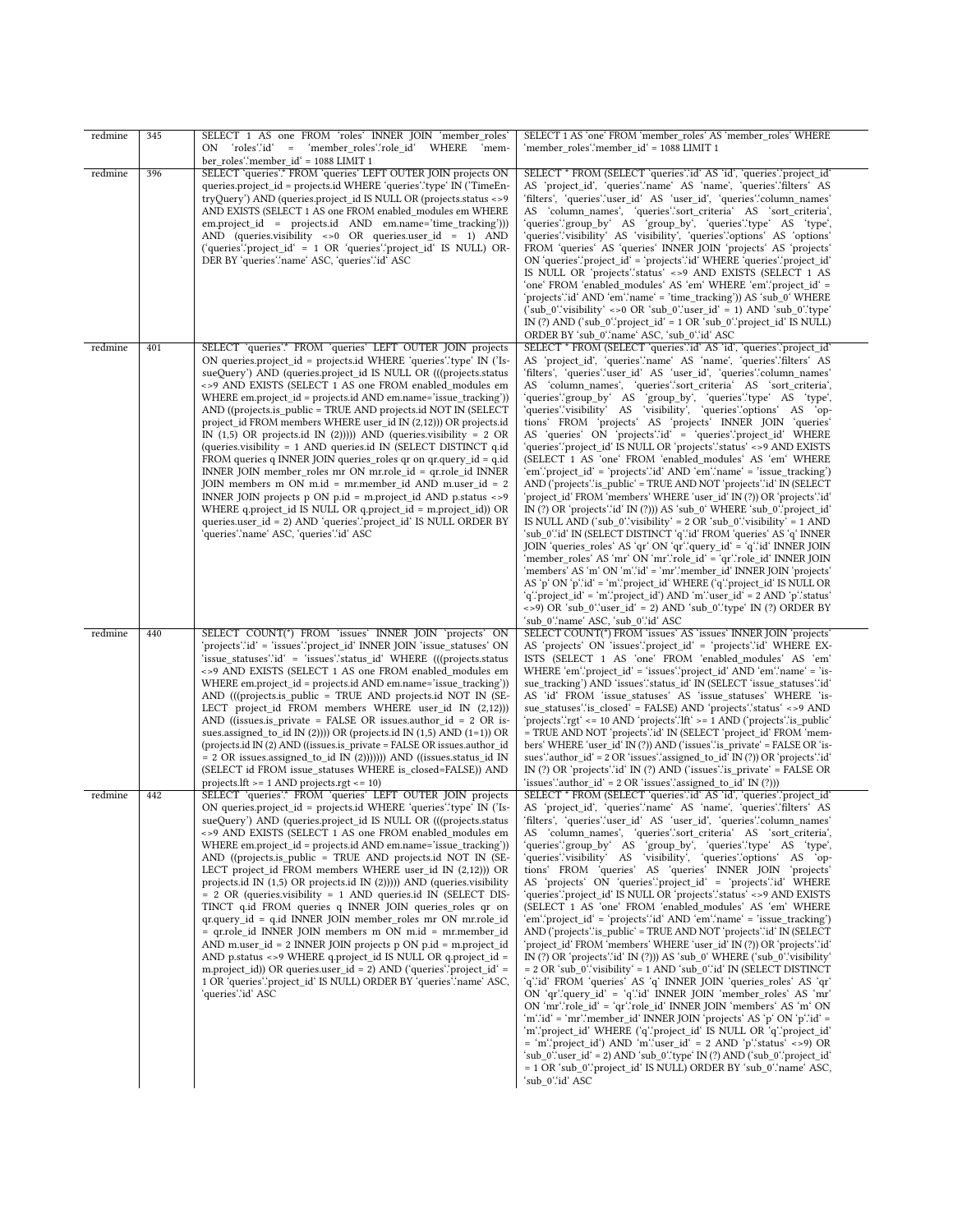| redmine | 482 | SELECT 'issues'id' AS t0_r0, 'issues''tracker_id' AS t0_r1,                                                                         | SELECT 'issues'id' AS 't0_r0', 'issues'.'tracker_id' AS 't0_r1',                                                                               |
|---------|-----|-------------------------------------------------------------------------------------------------------------------------------------|------------------------------------------------------------------------------------------------------------------------------------------------|
|         |     | 'issues''project_id' AS t0_r2, 'issues''subject' AS t0_r3, 'is-                                                                     | 'issues''project_id' AS 't0_r2', 'issues''subject' AS 't0_r3', 'is-                                                                            |
|         |     | sues''description' AS t0_r4, 'issues''due_date' AS t0_r5, 'is-                                                                      | sues description AS 't0_r4', 'issues due_date' AS 't0_r5', 'is-                                                                                |
|         |     | sues":category_id' AS t0_r6, 'issues":status_id' AS t0_r7, 'is-                                                                     | sues":category id' AS 't0 r6', 'issues":status id' AS 't0 r7', 'is-                                                                            |
|         |     | sues"assigned_to_id" AS t0_r8, 'issues":priority_id" AS t0_r9,                                                                      | sues "assigned_to_id" AS 't0_r8', 'issues "priority_id" AS 't0_r9',                                                                            |
|         |     | 'issues'.'fixed_version_id' AS t0_r10, 'issues'.'author_id' AS t0_r11,                                                              | 'issues'.'fixed_version_id' AS 't0_r10', 'issues'.'author_id' AS                                                                               |
|         |     | 'issues'.'lock version' AS t0 r12, 'issues'.'created on' AS t0 r13,                                                                 | 't0_r11', 'issues'.'lock_version' AS 't0_r12', 'issues'.'created_on' AS                                                                        |
|         |     | 'issues''updated_on' AS t0_r14, 'issues''start_date' AS t0_r15, 'is-                                                                | 't0_r13', 'issues'.'updated_on' AS 't0_r14', 'issues'.'start_date' AS                                                                          |
|         |     | sues" done ratio AS t0 r16, 'issues" estimated hours AS t0 r17,                                                                     | 't0_r15', 'issues''done_ratio' AS 't0_r16', 'issues''estimated_hours'                                                                          |
|         |     | 'issues'.'parent_id' AS t0_r18, 'issues'.'root_id' AS t0_r19, 'issues'.'lft'                                                        | AS 't0_r17', 'issues'.'parent_id' AS 't0_r18', 'issues'.'root_id' AS                                                                           |
|         |     | AS t0_r20, 'issues'.'rgt' AS t0_r21, 'issues'.'is_private' AS t0_r22,                                                               | 't0_r19', 'issues'.'lft' AS 't0_r20', 'issues'.'rgt' AS 't0_r21', 'is-                                                                         |
|         |     | 'issues''closed_on' AS t0_r23, 'issue_statuses''id' AS t1_r0, 'is-                                                                  | sues" is_private' AS 't0_r22', 'issues" closed_on' AS 't0_r23',                                                                                |
|         |     | sue_statuses".name' AS t1_r1, 'issue_statuses".is_closed' AS t1_r2,                                                                 | 'issue_statuses'.'id' AS 't1_r0', 'issue_statuses'.'name' AS 't1_r1',                                                                          |
|         |     | 'issue statuses''position' AS t1 r3, 'issue statuses''default done ratio'                                                           | 'issue_statuses'.'is_closed' AS 't1_r2', 'issue_statuses'.'position' AS                                                                        |
|         |     | AS t1_r4, 'projects' id AS t2_r0, 'projects' name AS t2_r1,                                                                         | 't1 r3', 'issue statuses'.'default done ratio' AS 't1 r4', 'projects'.'id'                                                                     |
|         |     | 'projects'.'description' AS t2_r2,<br>'projects'.'homepage'<br>AS                                                                   | AS 't2_r0', 'projects'.'name' AS 't2_r1', 'projects'.'description' AS                                                                          |
|         |     |                                                                                                                                     |                                                                                                                                                |
|         |     | t2_r3, 'projects' is_public' AS t2_r4, 'projects' parent_id' AS<br>t2 r5, 'projects'.'created on' AS t2 r6, 'projects'.'updated on' | 't2_r2', 'projects'.'homepage' AS 't2_r3', 'projects'.'is_public' AS<br>'t2_r4', 'projects'.'parent_id' AS 't2_r5', 'projects'.'created_on' AS |
|         |     | AS t2_r7, 'projects'.'identifier' AS t2_r8, 'projects'.'status'                                                                     | 't2_r6', 'projects'.'updated_on' AS 't2_r7', 'projects'.'identifier'                                                                           |
|         |     |                                                                                                                                     | AS 't2_r8', 'projects' status' AS 't2_r9', 'projects' lft' AS                                                                                  |
|         |     | AS t2_r9, 'projects'.'lft' AS t2_r10, 'projects'.'rgt' AS t2_r11,                                                                   | 't2_r10', 'projects'.'rgt' AS 't2_r11', 'projects'.'inherit_members'                                                                           |
|         |     | 'projects'.'inherit_members' AS t2_r12, 'projects'.'default_version_id'                                                             | 't2 $r12'$ ,<br>'projects'.'default_version_id'<br>AS                                                                                          |
|         |     | AS t2_r13, 'projects'.'default_assigned_to_id' AS t2_r14 FROM 'issues'                                                              | AS<br>`t2 r13`,                                                                                                                                |
|         |     | INNER JOIN 'projects' ON 'projects' id' = 'issues' project_id' INNER                                                                | 'projects'.'default_assigned_to_id' AS 't2_r14' FROM 'issues'                                                                                  |
|         |     | JOIN 'issue_statuses' ON 'issue_statuses' id' = 'issues' status_id'                                                                 | AS 'issues' INNER JOIN 'issue_statuses' AS 'issue_statuses' ON                                                                                 |
|         |     | WHERE (((projects.status <> 9 AND EXISTS (SELECT 1 AS one                                                                           | 'issues''status_id' = 'issue_statuses''id' INNER JOIN 'projects' AS                                                                            |
|         |     | FROM enabled_modules em WHERE em.project_id = projects.id                                                                           | 'projects' ON 'issues'.'project_id' = 'projects'.'id' WHERE EXISTS                                                                             |
|         |     | AND em.name='issue tracking')) AND (((projects.is public = TRUE                                                                     | (SELECT 1 AS 'one' FROM 'enabled_modules' AS 'em' WHERE                                                                                        |
|         |     | AND projects.id NOT IN (SELECT project_id FROM members                                                                              | 'em'.'project id' = 'projects'.'id' AND 'em'.'name' = 'issue tracking')                                                                        |
|         |     | WHERE user_id IN $(6,13)$ ) AND $((issues.is\_private = FALSE))))$                                                                  | AND 'projects' status' <> 9 AND 'projects' rgt' <= 10 AND 'projects' lft'                                                                      |
|         |     | AND ((issues.status id IN (SELECT id FROM issue statuses WHERE                                                                      | >= 1 AND 'projects' is public' = TRUE AND 'issues' status id' IN                                                                               |
|         |     | is closed=FALSE)) AND (issues.subject IN $('d')$ ) AND projects. If $t = 1$                                                         | (SELECT 'issue_statuses''id' AS 'id' FROM 'issue_statuses' AS                                                                                  |
|         |     | AND projects.rgt <= 10) ORDER BY issues.id DESC LIMIT 500                                                                           | 'issue_statuses' WHERE 'issue_statuses'.'is_closed' = FALSE)                  AND                                                              |
|         |     |                                                                                                                                     | 'issues'.'subject' IN (?) AND 'issues'.'is_private' = FALSE ORDER BY                                                                           |
|         |     |                                                                                                                                     | `issues`.`id` DESC LIMIT 500                                                                                                                   |
| redmine | 517 | SELECT 'users'.'id' FROM 'users' INNER JOIN 'watchers' ON 'users'.'id'                                                              | SELECT 'watchers' user id' AS 'user id' FROM 'watchers' AS 'watch-                                                                             |
|         |     | = 'watchers'.'user_id' WHERE 'watchers'.'watchable_id' = 1 AND                                                                      | ers' WHERE 'watchers'.'watchable_type' = 'Issue' AND 'watch-                                                                                   |
|         |     | 'watchers'.'watchable_type' = 'Issue'                                                                                               | ers''watchable $id' = 1$                                                                                                                       |
| redmine | 524 | SELECT COUNT(*) FROM 'issues' INNER JOIN 'projects' ON                                                                              | SELECT COUNT(*) FROM 'projects' AS 'projects' INNER JOIN 'is-                                                                                  |
|         |     | 'projects'.'id' = 'issues'.'project_id' INNER JOIN 'issue_statuses' ON                                                              | sues' AS 'issues' ON 'projects' id' = 'issues' project_id' WHERE                                                                               |
|         |     | 'issue_statuses'.'id' = 'issues'.'status_id' WHERE (((projects.status <>9                                                           | NOT 'projects' id' IN (SELECT 'project_id' FROM 'members' WHERE                                                                                |
|         |     | AND EXISTS (SELECT 1 AS one FROM enabled_modules em WHERE                                                                           | 'user_id' IN (?)) AND EXISTS (SELECT 1 AS 'one' FROM 'en-                                                                                      |
|         |     | em.project_id = projects.id AND em.name='issue_tracking')) AND                                                                      | abled modules' AS 'em' WHERE 'em' project id' = 'projects' id'                                                                                 |
|         |     | (((projects.is_public = TRUE AND projects.id NOT IN (SELECT)                                                                        | AND 'em'.'name' = 'issue_tracking') AND 'projects'.'status' <>9 AND                                                                            |
|         |     |                                                                                                                                     |                                                                                                                                                |
|         |     |                                                                                                                                     |                                                                                                                                                |
|         |     | project_id FROM members WHERE user_id IN (6,13))) AND ((is-                                                                         | 'projects'.'is_public' = TRUE AND 'issues'.'updated_on' >'2014-01-02                                                                           |
|         |     | sues.is_private = $FALSE$ }}}}) AND (issues.updated_on >'2014-01-02<br>19:59:59')                                                   | $19:59:59'$ AND 'issues' is private' = FALSE                                                                                                   |
|         | 540 |                                                                                                                                     |                                                                                                                                                |
| redmine |     | SELECT 'issues'id' AS t0_r0, 'issues''tracker_id' AS t0_r1,                                                                         | SELECT * FROM 'issues' AS 'issues' INNER JOIN 'issue statuses' AS                                                                              |
|         |     | 'issues''project_id' AS t0_r2, 'issues''subject' AS t0_r3, 'is-                                                                     | 'issue_statuses' ON 'issues'.'status_id' = 'issue_statuses'.'id' INNER                                                                         |
|         |     | sues''description' AS t0_r4, 'issues''due_date' AS t0_r5, 'is-                                                                      | JOIN 'projects' AS 'projects' ON 'issues' project_id' = 'projects' id'                                                                         |
|         |     | sues":category id' AS t0 r6, "issues":status id' AS t0 r7, "is-                                                                     | WHERE NOT 'projects' id' IN (SELECT 'project_id' FROM 'mem-                                                                                    |
|         |     | sues"assigned_to_id" AS t0_r8, 'issues":priority_id" AS t0_r9,                                                                      | bers' WHERE 'user_id' IN (?)) AND 'issues''status_id' IN (SE-                                                                                  |
|         |     | 'issues'.'fixed_version_id' AS t0_r10, 'issues'.'author_id' AS t0_r11,                                                              | LECT 'issue_statuses''id' AS 'id' FROM 'issue_statuses' AS 'is-                                                                                |
|         |     | 'issues'.'lock_version' AS t0_r12, 'issues'.'created_on' AS t0_r13,                                                                 | sue_statuses' WHERE 'issue_statuses' is_closed' = FALSE) AND<br>EXISTS (SELECT 1 AS 'one' FROM 'enabled modules' AS 'em'                       |
|         |     | 'issues'.'updated_on' AS t0_r14, 'issues'.'start_date' AS t0_r15, 'is-                                                              |                                                                                                                                                |
|         |     | sues"done_ratio' AS t0_r16, 'issues":estimated_hours' AS t0_r17,                                                                    | WHERE 'em'.'project_id' = 'issues'.'project_id' AND 'em'.'name' = 'is-                                                                         |
|         |     | 'issues''parent_id' AS t0_r18, 'issues''root_id' AS t0_r19, 'issues''lft'                                                           | sue_tracking') AND 'projects' status' <>9 AND 'projects' is_public'<br>= TRUE AND 'issues' is private' = FALSE AND 'issues' id' IN (SE-        |
|         |     | AS t0_r20, 'issues'.'rgt' AS t0_r21, 'issues'.'is_private' AS t0_r22,                                                               | LECT 'issues'.'id' AS 'id' FROM 'issues' AS 'issues' LEFT JOIN 'cus-                                                                           |
|         |     | 'issues''closed on AS t0 r23, 'issue statuses''id AS t1 r0, 'is-                                                                    |                                                                                                                                                |
|         |     | sue_statuses".name' AS t1_r1, 'issue_statuses".is_closed' AS t1_r2,                                                                 | tom values' AS 'custom_values' ON 'custom_values'.'customized_type'                                                                            |
|         |     | 'issue_statuses''.position' AS t1_r3, 'issue_statuses'.'default_done_ratio'                                                         | = 'Issue' AND 'custom_values'.'customized_id' = 'issues'.'id' AND                                                                              |
|         |     | AS t1 r4, 'projects'.id' AS t2 r0, 'projects'.'name' AS t2 r1,                                                                      | 'custom_values'.'custom_field_id' = 1 WHERE 'issues'.'tracker_id' IN                                                                           |
|         |     | 'projects'.'description' AS t2_r2,<br>'projects'.'homepage'<br>AS                                                                   | (SELECT 'custom fields trackers'.'tracker id' AS 'tracker id' FROM                                                                             |
|         |     | t2_r3, 'projects' is_public' AS t2_r4, 'projects' parent_id' AS                                                                     | 'custom fields trackers' AS 'custom fields trackers' WHERE 'cus-                                                                               |
|         |     | t2 r5, 'projects'.'created on' AS t2 r6, 'projects'.'updated on'                                                                    | tom_fields_trackers'.'custom_field_id' = 1) AND (EXISTS (SELECT 1                                                                              |
|         |     | AS t2_r7, 'projects'.'identifier' AS t2_r8, 'projects'.'status'                                                                     | FROM 'custom fields' AS 'ifa' WHERE 'ifa' is for all' = TRUE AND                                                                               |
|         |     | AS t2_r9, 'projects'.'Ift' AS t2_r10, 'projects'.'rgt' AS t2_r11,                                                                   | 'ifa''id' = 1) OR 'issues''project id' IN (SELECT 'project id' FROM                                                                            |
|         |     | 'projects'.'inherit members' AS t2 r12, 'projects'.'default version id'                                                             | 'custom fields projects' WHERE 'custom field id' = 1)) AND 'cus-                                                                               |
|         |     | AS t2 r13, 'projects' default assigned to id' AS t2 r14 FROM 'issues'                                                               | tom_values'.'value' IN (?)) ORDER BY 'issues'.'id' DESC LIMIT 25 OFF-                                                                          |
|         |     | INNER JOIN 'projects' ON 'projects' id' = 'issues' project id'                                                                      | SET <sub>0</sub>                                                                                                                               |
|         |     | INNER JOIN 'issue_statuses' ON 'issue_statuses'.'id' = 'is-                                                                         |                                                                                                                                                |
|         |     | sues"status_id' WHERE (((projects.status <> 9 AND EXISTS                                                                            |                                                                                                                                                |
|         |     | (SELECT 1 AS one FROM enabled modules em WHERE                                                                                      |                                                                                                                                                |
|         |     | em.project id = projects.id AND em.name='issue tracking'))                                                                          |                                                                                                                                                |
|         |     | AND (((projects.is_public = TRUE AND projects.id NOT IN (SE-                                                                        |                                                                                                                                                |
|         |     | LECT project_id FROM members WHERE user_id IN (6,13)))                                                                              |                                                                                                                                                |
|         |     | AND ((issues.is_private = FALSE)))))) AND ((issues.status_id IN                                                                     |                                                                                                                                                |
|         |     | (SELECT id FROM issue statuses WHERE is closed=FALSE))                                                                              |                                                                                                                                                |
|         |     | AND issues.id IN (SELECT issues.id FROM issues LEFT OUTER                                                                           |                                                                                                                                                |
|         |     | JOIN custom_values ON custom_values.customized_type='Issue'                                                                         |                                                                                                                                                |
|         |     | custom values.customized id=issues.id<br>AND<br>AND<br>cus-                                                                         |                                                                                                                                                |
|         |     | tom values.custom field id=1<br>WHERE<br>(custom values.value                                                                       |                                                                                                                                                |
|         |     | IN $('MySQL')$ ) AND $(((1=1)$ AND (issues.tracker_id IN (SELECT                                                                    |                                                                                                                                                |
|         |     | tracker id FROM custom fields trackers WHERE custom field id                                                                        |                                                                                                                                                |
|         |     | = 1)) AND (EXISTS (SELECT 1 FROM custom_fields ifa WHERE                                                                            |                                                                                                                                                |
|         |     | ifa.is for all = TRUE AND ifa.id = $1)$ OR issues.project id IN (SELECT                                                             |                                                                                                                                                |
|         |     | project_id FROM custom_fields_projects WHERE custom_field_id =<br>1)))))) ORDER BY issues.id DESC LIMIT 25 OFFSET 0                 |                                                                                                                                                |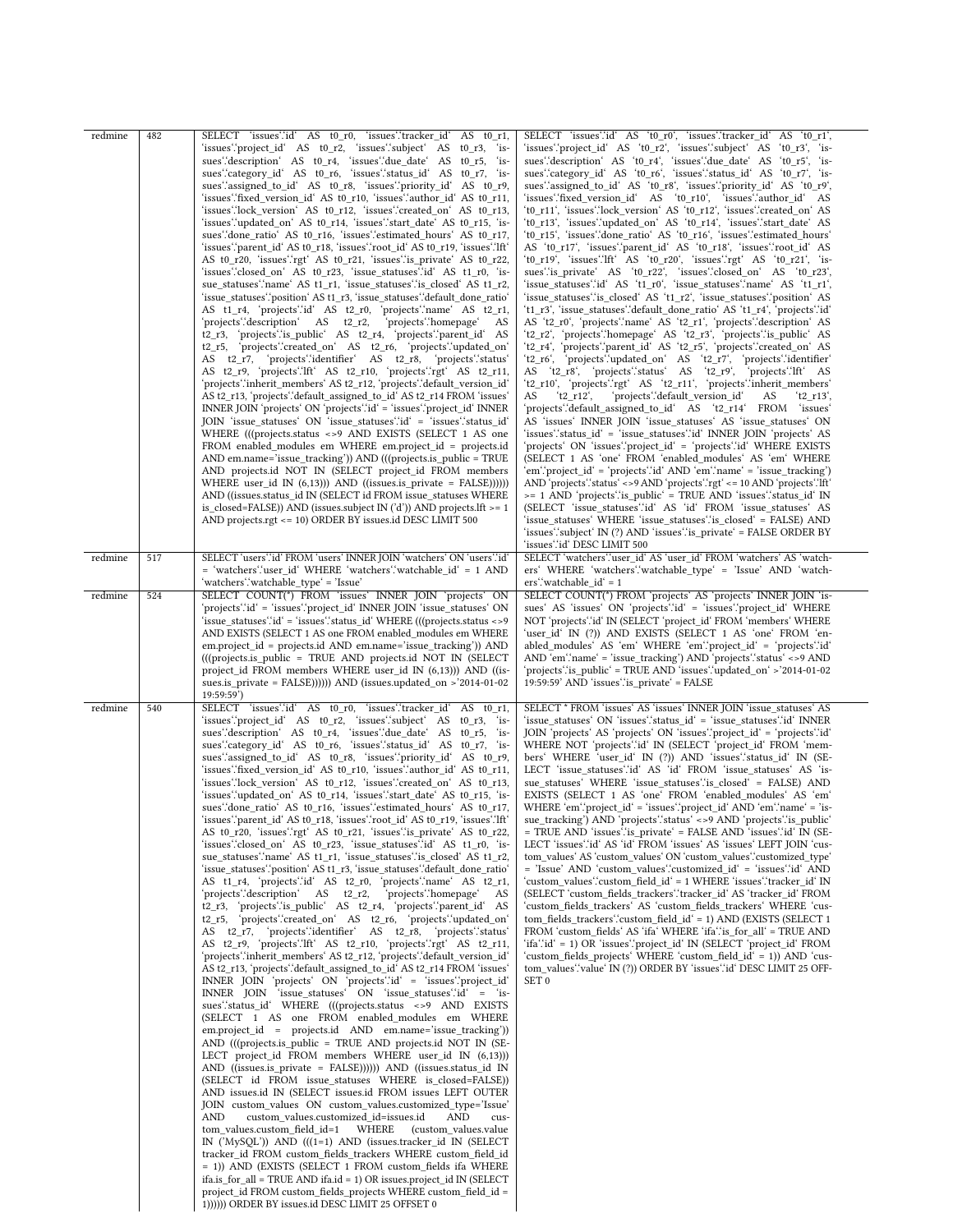| redmine | 548 | SELECT 'issues":id' AS t0 r0, 'issues":tracker id' AS t0 r1,<br>'issues":project_id' AS t0_r2, 'issues":subject' AS t0 r3, 'is-<br>sues"description" AS t0_r4, "issues"due_date" AS t0_r5, "is-<br>sues":category id' AS t0 r6, "issues":status id' AS t0 r7, "is-<br>sues" assigned to id' AS t0 r8, "issues" priority id' AS t0 r9,<br>'issues''fixed version id' AS t0 r10, 'issues''author id' AS t0 r11,<br>'issues'.'lock version' AS t0 r12, 'issues'.'created on' AS t0 r13,<br>'issues''updated on' AS t0 r14, 'issues''start date' AS t0 r15, 'is-<br>sues" done ratio" AS t0 r16, "issues" estimated hours' AS t0 r17,<br>'issues''parent id' AS t0 r18, 'issues''root id' AS t0 r19, 'issues'.'lft'<br>AS t0 r20, 'issues":rgt' AS t0 r21, 'issues": is private' AS t0 r22,<br>'issues": closed on AS t0 r23, 'issue statuses": id AS t1 r0, 'is-<br>sue statuses".name" AS t1 r1, "issue statuses".is closed" AS t1 r2,<br>'issue statuses":position' AS t1 r3, 'issue statuses":default done ratio'<br>AS t1_r4, 'projects'.id' AS t2_r0, 'projects'.name' AS t2 r1,<br>'projects'.'description' AS t2 r2, 'projects'.'homepage' AS<br>t2 r3, 'projects' is public' AS t2 r4, 'projects' parent id' AS<br>t2 r5, 'projects' created on AS t2 r6, 'projects' updated on<br>AS t2 r7, 'projects'.'identifier' AS t2 r8, 'projects'.'status'<br>AS t2 r9, 'projects'.'Ift' AS t2 r10, 'projects'.'rgt' AS t2 r11,<br>'projects'.'inherit members' AS t2 r12, 'projects'.'default version id'<br>AS t2 r13, 'projects' default assigned to id' AS t2 r14 FROM 'issues'<br>INNER JOIN 'projects' ON 'projects' id' = 'issues' project id' INNER<br>JOIN 'issue statuses' ON 'issue statuses' id' = 'issues' status id'<br>WHERE (((projects.status <> 9 AND EXISTS (SELECT 1 AS one<br>FROM enabled modules em WHERE em.project id = projects.id<br>AND em.name='issue tracking')) AND (((projects.is public = TRUE<br>AND projects.id NOT IN (SELECT project id FROM members<br>WHERE user id IN $(3,12)$ )) AND ((issues.is private = FALSE OR<br>issues author $id = 3 \text{ OR}$ issues assigned to $id \text{ IN } (3))$ ) OR (projects id<br>IN (1) AND ((issues.is private = FALSE OR issues.author $id = 3$ OR<br>issues.assigned to id IN (3))))))) AND ((issues.status id IN (SELECT id<br>FROM issue statuses WHERE is closed=FALSE))) ORDER BY issues.id<br>DESC LIMIT 500 | SELECT 'issues'id' AS 't0 r0', 'issues'.'tracker id' AS 't0 r1',<br>'issues''project id' AS 't0 r2', 'issues''subject' AS 't0 r3', 'is-<br>sues"description' AS 't0_r4', 'issues"due_date' AS 't0_r5', 'is-<br>sues":category id' AS 't0 r6', 'issues":status id' AS 't0 r7', 'is-<br>sues "assigned to id" AS 't0 r8', 'issues "priority id" AS 't0 r9',<br>'issues''fixed version id' AS 't0 r10', 'issues''author id' AS<br>'t0 r11', 'issues'.'lock version' AS 't0 r12', 'issues'.'created on' AS<br>'t0 r13', 'issues'.'updated on' AS 't0 r14', 'issues'.'start date' AS<br>'t0 r15', 'issues'.'done ratio' AS 't0 r16', 'issues'.'estimated hours'<br>AS 't0 r17', 'issues'.'parent id' AS 't0 r18', 'issues'.'root id' AS<br>'t0 r19', 'issues'.'Ift' AS 't0 r20', 'issues'.'rgt' AS 't0 r21', 'is-<br>sues"is_private' AS 't0_r22', 'issues":closed_on' AS 't0_r23',<br>'issue statuses'.'id' AS 't1 r0', 'issue statuses'.'name' AS 't1 r1',<br>'issue statuses'.'is closed' AS 't1 r2', 'issue statuses'.'position' AS<br>'t1 r3', 'issue statuses' default done ratio' AS 't1 r4', 'projects' id'<br>AS 't2 r0', 'projects'.'name' AS 't2 r1', 'projects'.'description' AS<br>'t2 r2', 'projects'.'homepage' AS 't2 r3', 'projects'.'is public' AS<br>'t2_r4', 'projects'.'parent_id' AS 't2_r5', 'projects'.'created_on' AS<br>'t2 r6', 'projects'.'updated_on' AS 't2_r7', 'projects'.'identifier'<br>AS 't2 r8', 'projects'.'status' AS 't2 r9', 'projects'.'lft' AS<br>'t2_r10', 'projects'.'rgt' AS 't2_r11', 'projects'.'inherit members'<br>'projects':default version id'<br>AS<br>'t2 $r12'$ ,<br>AS<br>'t2 $r13'$ .<br>'projects'.'default assigned to id' AS 't2 r14' FROM 'issues' AS 'issues'<br>INNER JOIN 'issue statuses' AS 'issue statuses' ON 'issues' status id'<br>= 'issue statuses' id 'INNER JOIN 'projects' AS 'projects' ON 'is-<br>sues''project id' = 'projects''d' WHERE ('projects'' is public' = TRUE<br>AND NOT 'projects' id' IN (SELECT 'project id' FROM 'members'<br>WHERE 'user id' IN (?)) AND ('issues' is private' = FALSE OR 'is-<br>sues" author $id' = 3 \text{ OR } 'issues''$ assigned to $id' \text{ IN } (?) \text{ OR } 'projects''$ ; $id'$<br>IN $(?)$ AND ('issues'' is private' = FALSE OR 'issues' author id' =<br>3 OR 'issues' assigned to id' IN (?))) AND EXISTS (SELECT 1 AS<br>'one' FROM 'enabled modules' AS 'em' WHERE 'em' project id'<br>= 'issues'.'project id' AND 'em'.'name' = 'issue tracking') AND<br>'issues'.'status id' IN (SELECT 'issue statuses'.'id' AS 'id' FROM<br>'issue statuses' AS 'issue statuses' WHERE 'issue statuses' is closed'<br>= FALSE) AND 'projects' status' <>9 ORDER BY 'issues' id 'DESC<br>LIMIT 500 |
|---------|-----|--------------------------------------------------------------------------------------------------------------------------------------------------------------------------------------------------------------------------------------------------------------------------------------------------------------------------------------------------------------------------------------------------------------------------------------------------------------------------------------------------------------------------------------------------------------------------------------------------------------------------------------------------------------------------------------------------------------------------------------------------------------------------------------------------------------------------------------------------------------------------------------------------------------------------------------------------------------------------------------------------------------------------------------------------------------------------------------------------------------------------------------------------------------------------------------------------------------------------------------------------------------------------------------------------------------------------------------------------------------------------------------------------------------------------------------------------------------------------------------------------------------------------------------------------------------------------------------------------------------------------------------------------------------------------------------------------------------------------------------------------------------------------------------------------------------------------------------------------------------------------------------------------------------------------------------------------------------------------------------------------------------------------------------------------------------------------------------------------------------------------------------------------------------------------------------------------------------------------------------------------------------------------------------------------------------------------------------------------------------------------------------------------|----------------------------------------------------------------------------------------------------------------------------------------------------------------------------------------------------------------------------------------------------------------------------------------------------------------------------------------------------------------------------------------------------------------------------------------------------------------------------------------------------------------------------------------------------------------------------------------------------------------------------------------------------------------------------------------------------------------------------------------------------------------------------------------------------------------------------------------------------------------------------------------------------------------------------------------------------------------------------------------------------------------------------------------------------------------------------------------------------------------------------------------------------------------------------------------------------------------------------------------------------------------------------------------------------------------------------------------------------------------------------------------------------------------------------------------------------------------------------------------------------------------------------------------------------------------------------------------------------------------------------------------------------------------------------------------------------------------------------------------------------------------------------------------------------------------------------------------------------------------------------------------------------------------------------------------------------------------------------------------------------------------------------------------------------------------------------------------------------------------------------------------------------------------------------------------------------------------------------------------------------------------------------------------------------------------------------------------------------------------------------------------------------------------------------------------------------------------------------------------------------------------------------------------------------------------------------------------------------------------------------------------------------------------------------------------------------------------------|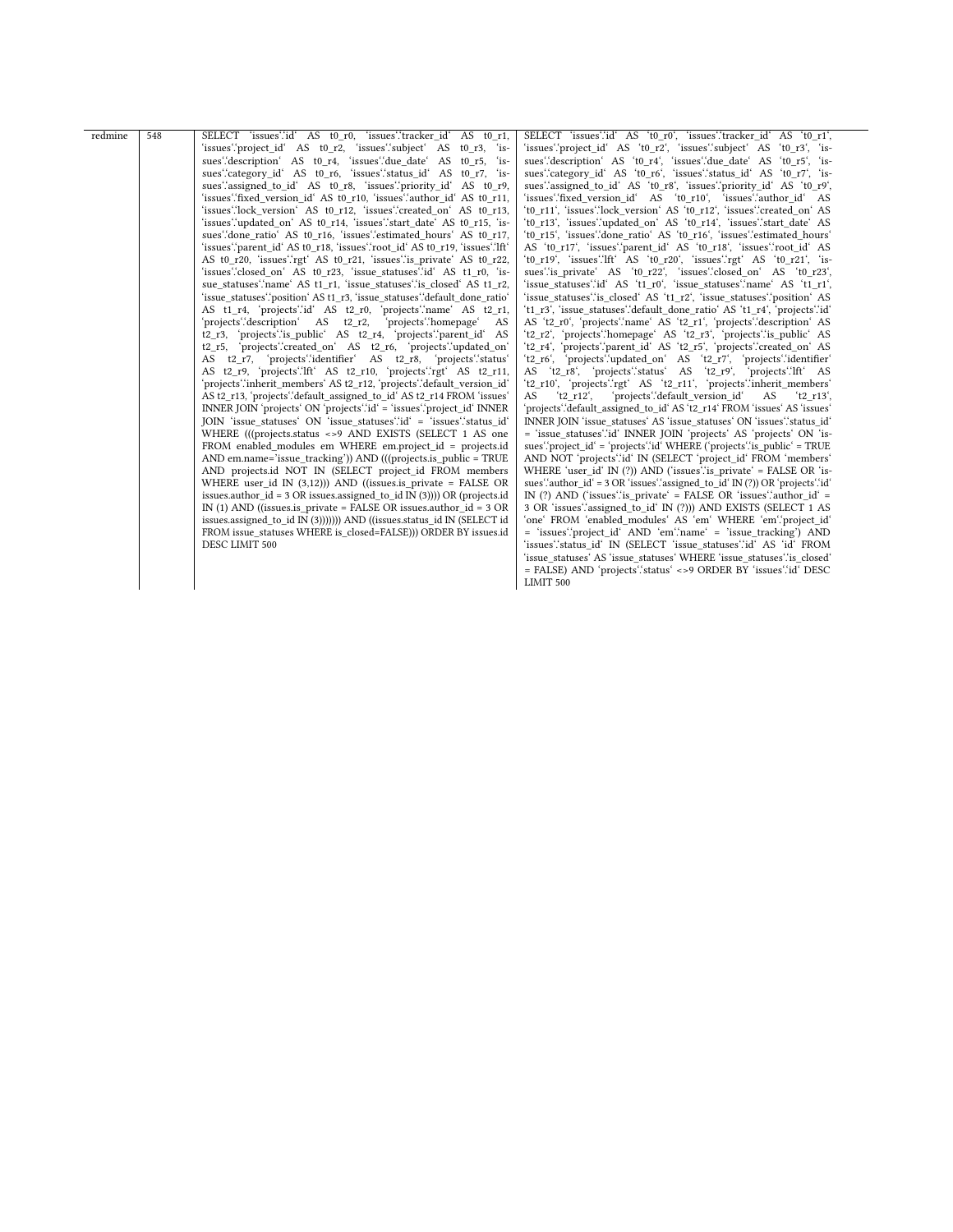| redmine<br>redmine | 599<br>612 | SELECT COUNT(*) AS count_all, 'issues':category_id' AS is-<br>sues_category_id FROM 'issues' INNER JOIN 'projects' ON<br>'projects'.'id' = 'issues'.'project_id' INNER JOIN 'issue_statuses' ON<br>'issue statuses''d' = 'issues''status id' WHERE (((projects.status)<br><>9 AND EXISTS (SELECT 1 AS one FROM enabled modules em<br>WHERE em.project id = projects.id AND em.name='issue tracking'))<br>AND (((projects.is public = TRUE AND projects.id NOT IN (SE-<br>LECT project_id FROM members WHERE user_id IN (6,13))) AND<br>$((issues.is private = FALSE))))$ $AND ((issues.status id IN (SELECT$<br>id FROM issue_statuses WHERE is_closed=FALSE))) GROUP BY<br>'issues':category id'<br>SELECT SUM(time entries.hours) FROM 'issues' INNER JOIN 'projects'                                                                                                                                       | SELECT COUNT(*) AS 'count_all', 'issues'.'category_id' AS 'is-<br>sues_category_id' FROM 'issues' AS 'issues' INNER JOIN 'projects'<br>AS 'projects' ON 'issues'.'project_id' = 'projects'.'id' WHERE EX-<br>ISTS (SELECT 1 AS 'one' FROM 'enabled modules' AS 'em' WHERE<br>'em''project id' = 'projects''d' AND 'em''name' = 'issue tracking')<br>AND NOT 'issues'.'project_id' IN (SELECT 'project_id' FROM 'mem-<br>bers' WHERE 'user id' IN (?)) AND 'issues' status id' IN (SELECT<br>'issue_statuses'.'id' AS 'id' FROM 'issue_statuses' AS 'issue_statuses'<br>WHERE 'issue statuses' is closed' = FALSE) AND 'projects' status'<br><>9 AND 'projects' is_public' = TRUE AND 'issues' is_private' = FALSE<br>GROUP BY 'issues' category id'<br>SELECT SUM('time entries'.'hours') FROM 'issues' AS 'issues'                                                                                                                                         |
|--------------------|------------|---------------------------------------------------------------------------------------------------------------------------------------------------------------------------------------------------------------------------------------------------------------------------------------------------------------------------------------------------------------------------------------------------------------------------------------------------------------------------------------------------------------------------------------------------------------------------------------------------------------------------------------------------------------------------------------------------------------------------------------------------------------------------------------------------------------------------------------------------------------------------------------------------------------|-------------------------------------------------------------------------------------------------------------------------------------------------------------------------------------------------------------------------------------------------------------------------------------------------------------------------------------------------------------------------------------------------------------------------------------------------------------------------------------------------------------------------------------------------------------------------------------------------------------------------------------------------------------------------------------------------------------------------------------------------------------------------------------------------------------------------------------------------------------------------------------------------------------------------------------------------------------|
|                    |            | ON 'projects' Id' = 'issues' 'project_id' INNER JOIN 'issue_statuses'<br>ON 'issue statuses' id ' = 'issues' status id ' INNER JOIN 'time entries'<br>$ON$ 'time entries' issue $id' = 'issues'$ id' WHERE (((projects.status)<br><>9 AND EXISTS (SELECT 1 AS one FROM enabled modules em<br>WHERE em.project id = projects.id AND em.name='issue tracking'))<br>AND (((projects.is_public = TRUE AND projects.id NOT IN (SE-<br>LECT project id FROM members WHERE user id IN $(6,13)$ ) AND<br>((issues.is_private = FALSE))))) AND ((issues.status_id IN (SE-<br>LECT id FROM issue_statuses WHERE is_closed=FALSE))) AND<br>(((projects.status <> 9 AND EXISTS (SELECT 1 AS one FROM<br>enabled modules em WHERE em.project id = projects.id AND<br>em.name='time_tracking')) AND ((projects.is_public = TRUE_AND<br>projects.id NOT IN (SELECT project_id FROM members WHERE<br>user id IN $(6,13))$ ))) | INNER JOIN 'time_entries' AS 'time_entries' ON 'issues'.id' =<br>'time entries' issue id INNER JOIN 'projects' AS 'projects' ON<br>'issues''project id' = 'projects'.'id' WHERE NOT 'projects'.'id' IN<br>(SELECT 'project id' FROM 'members' WHERE 'user id' IN (?))<br>AND EXISTS (SELECT 1 AS 'one' FROM 'enabled modules' AS<br>'em' WHERE 'em'.'project_id' = 'issues'.'project_id' AND 'em'.'name'<br>= 'time tracking') AND EXISTS (SELECT 1 AS 'one' FROM 'en-<br>abled_modules' AS 'em' WHERE 'em'.'project_id' = 'issues'.'project_id'<br>AND 'em'.'name' = 'issue_tracking') AND 'issues'.'status_id' IN (SE-<br>LECT 'issue statuses'.id' AS 'id' FROM 'issue statuses' AS 'is-<br>sue statuses' WHERE 'issue statuses''is closed' = FALSE) AND 'is-<br>sues" is private = FALSE AND 'projects" is public = TRUE AND<br>'projects'.'status' <>9                                                                                                 |
| redmine            | 619        | SELECT 'queries'.* FROM 'queries' LEFT OUTER JOIN projects ON<br>queries.project_id = projects.id WHERE 'queries' type' IN ('Issue-<br>Query') AND (queries.project_id IS NULL OR (projects.status <>9<br>AND EXISTS (SELECT 1 AS one FROM enabled modules em WHERE<br>em.project_id = projects.id AND em.name='issue_tracking'))) AND<br>(queries.visibility <> 0 OR queries.user $id = 1$ ) AND 'queries' 'project $id'$<br>IS NULL ORDER BY 'queries' name' ASC, 'queries' id' ASC                                                                                                                                                                                                                                                                                                                                                                                                                         | SELECT 'queries' id AS 'id', 'queries' project id AS 'project id',<br>'queries'.'name'<br>AS<br>'name',<br>'queries'.'filters' AS<br>`filters`,<br>'queries'.'user_id' AS 'user_id', 'queries'.'column_names' AS<br>'column names',<br>'queries'.'sort criteria'<br>AS<br>'sort criteria',<br>'queries'.'group_by' AS 'group_by', 'queries'.'type' AS 'type',<br>'queries'.'visibility' AS 'visibility', 'queries'.'options' AS 'options'<br>FROM 'queries' AS 'queries' INNER JOIN 'projects' AS 'projects'<br>ON 'queries' project id' = 'projects' id' WHERE 'projects' id' IS<br>NULL AND ('queries''project id' IS NULL OR 'projects''status' <>9<br>AND EXISTS (SELECT 1 AS 'one' FROM 'enabled_modules' AS<br>'em' WHERE 'em'.'project_id' = 'projects'.'id' AND 'em'.'name' =<br>'issue_tracking')) AND ('queries'.'visibility' <>0 OR 'queries'.'user_id'<br>= 1) AND 'queries'.'type' IN (?) ORDER BY 'queries'.'name' ASC,<br>'queries'.'id' ASC |
| redmine            | 620        | SELECT COUNT(*) FROM 'issues' INNER JOIN 'projects' ON<br>'projects' id' = 'issues' project id' INNER JOIN 'issue statuses' ON<br>'issue statuses' id = 'issues' status id WHERE (((projects.status<br><>9 AND EXISTS (SELECT 1 AS one FROM enabled_modules em<br>WHERE em.project id = projects.id AND em.name='issue tracking'))<br>AND (((projects.is public = TRUE AND projects.id NOT IN (SE-<br>LECT project id FROM members WHERE user id IN $(3,12)$ )<br>AND ((issues.is_private = FALSE OR issues.author_id = 3 OR<br>issues.assigned_to_id IN (3)))) OR (projects.id IN (1) AND<br>((issues.is private = FALSE OR issues.author $id = 3$ OR is-<br>sues.assigned to id IN (3)))))) AND ((issues.status id IN (SELECT id<br>FROM issue statuses WHERE is closed=FALSE)))                                                                                                                            | SELECT COUNT(*) FROM 'projects' AS 'projects' INNER JOIN 'is-<br>sues' AS 'issues' ON 'projects' id' = 'issues' project_id' WHERE<br>EXISTS (SELECT 1 AS 'one' FROM 'enabled modules' AS 'em'<br>WHERE 'em' 'project id' = 'issues' 'project id' AND 'em' 'name' = 'is-<br>sue tracking') AND 'issues' status id ' IN (SELECT 'issue statuses' id '<br>AS 'id' FROM 'issue statuses' AS 'issue statuses' WHERE 'is-<br>sue_statuses" is_closed = FALSE) AND 'projects" status ' <> 9 AND<br>('projects'.'is_public' = TRUE AND NOT 'projects'.'id' IN (SE-<br>LECT 'project_id' FROM 'members' WHERE 'user_id' IN (?)) AND<br>('issues'' is private' = FALSE OR 'issues' 'author $id' = 3$ OR 'is-<br>sues" assigned to id M (?)) OR 'projects" id N (?) AND ('is-<br>sues" is_private" = FALSE OR 'issues" author_id' = 3 OR 'is-<br>sues".assigned_to_id' IN (?)))                                                                                        |
| redmine            | 623        | SELECT COUNT(*) FROM 'issues' INNER JOIN 'projects' ON<br>'projects'.'id' = 'issues'.'project_id' INNER JOIN 'issue_statuses' ON<br>'issue_statuses'.'id' = 'issues'.'status_id' WHERE (((projects.status<br><>9 AND EXISTS (SELECT 1 AS one FROM enabled_modules em<br>WHERE em.project $id =$ projects.id AND em.name='issue tracking')<br>AND (((projects.is public = TRUE AND projects.id NOT IN (SE-<br>LECT project id FROM members WHERE user id IN (898,12)))<br>AND ((issues.is private = FALSE OR issues.author $id = 898$ OR is-<br>sues.assigned_to_id IN (898))))))) AND ((issues.status_id IN (SELECT<br>id FROM issue statuses WHERE is closed=FALSE)))                                                                                                                                                                                                                                        | SELECT COUNT(*) FROM 'issues' AS 'issues' INNER JOIN 'projects'<br>AS 'projects' ON 'issues''project_id' = 'projects''id' WHERE EX-<br>ISTS (SELECT 1 AS 'one' FROM 'enabled_modules' AS 'em'<br>WHERE 'em'.'project_id' = 'issues'.'project_id' AND 'em'.'name' = 'is-<br>sue_tracking') AND NOT 'projects'.'id' IN (SELECT 'project_id' FROM<br>'members' WHERE 'user id' IN (?)) AND 'issues' 'status id' IN (SELECT<br>'issue statuses'.'id' AS 'id' FROM 'issue statuses' AS 'issue statuses'<br>WHERE 'issue statuses' is closed' = FALSE) AND 'projects' status'<br><>9 AND 'projects' is_public' = TRUE AND ('issues' is_private' =<br>FALSE OR 'issues' author $id' = 898$ OR 'issues' assigned to $id'$ IN<br>(?)                                                                                                                                                                                                                                 |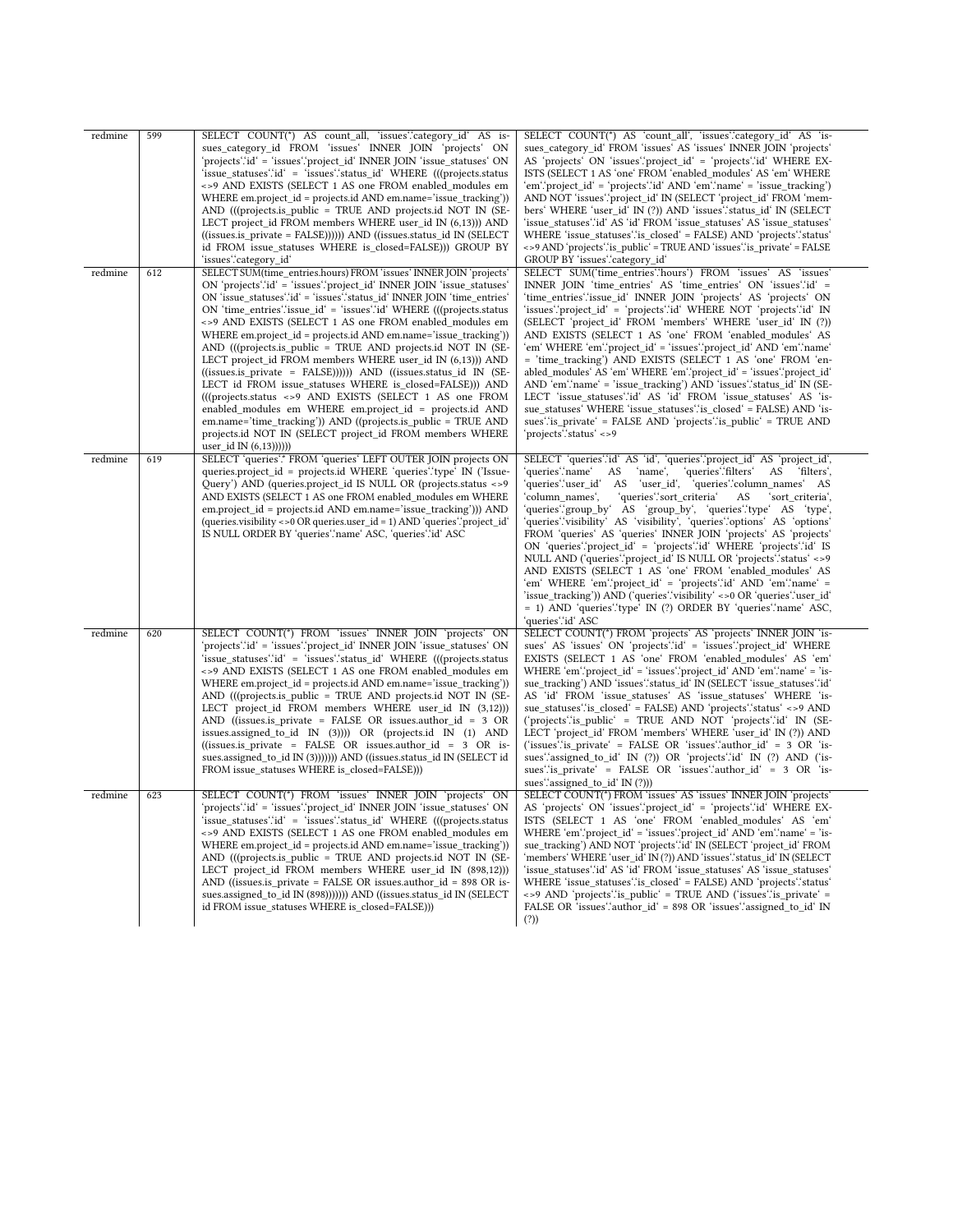| redmine | 625 | SELECT 'queries'.* FROM 'queries' LEFT OUTER JOIN projects<br>ON queries.project id = projects.id WHERE 'queries' type' IN ('Is-<br>sueQuery') AND (queries.project_id IS NULL OR (((projects.status<br><>9 AND EXISTS (SELECT 1 AS one FROM enabled modules em<br>WHERE em.project id = projects.id AND em.name='issue tracking'))<br>AND ((projects.is_public = TRUE AND projects.id NOT IN (SE-<br>LECT project_id FROM members WHERE user_id IN (898,12)))))))<br>AND (queries.visibility = $2$ OR queries.user id = 898) AND<br>'queries'.'project_id' IS NULL ORDER BY 'queries'.'name' ASC,<br>'queries'∴id' ASC                                                                                                                                                                                                                                                                                                                                                                                                                                                                                                                                                                                                                                                                                                                                                                                                                                                                                                                                                                                                                                                                                                                                                                                                                                                                                                                                                                                                                                                                                                                                                                                                                                                                                                                                                                                                                                 | SELECT 'queries'.'id' AS 'id', 'queries'.'project_id' AS 'project_id',<br>'queries'.'name'<br>AS<br>'name',<br>'queries'.'filters' AS<br>'filters',<br>'queries'.'user_id' AS 'user_id', 'queries'.'column_names' AS<br>'column names',<br>'queries'.'sort criteria'<br>AS<br>'sort criteria',<br>'queries''group by AS 'group by', 'queries''type AS 'type',<br>'queries'.'visibility' AS 'visibility', 'queries'.'options' AS 'options'<br>FROM 'queries' AS 'queries' INNER JOIN 'projects' AS 'projects'<br>ON 'queries' 'project_id' = 'projects' id 'WHERE 'queries' 'project_id'<br>IS NULL AND ('queries''visibility' = $2$ OR 'queries''user_id' = 898)<br>AND 'queries'.'type' IN (?) AND ('queries'.'project_id' IS NULL<br>OR 'projects' status' <> 9 AND EXISTS (SELECT 1 AS 'one' FROM<br>'enabled_modules' AS 'em' WHERE 'em'.'project_id' = 'projects'.'id'<br>AND 'em'.'name' = 'issue tracking') AND ('projects' is public' = TRUE<br>AND NOT 'projects' id' IN (SELECT 'project_id' FROM 'members'<br>WHERE 'user id' IN (?)))) ORDER BY 'queries' name' ASC, 'queries' id'<br>ASC                                                                                                                                                                                                                                                                                                                                                                                                                                                                                                                                                                                                                                                                                                                                                                                                                                                                                                                                                                                                                                                                                                                                                                                                                                                                                                                                                                                                                                                                                                                                                    |
|---------|-----|---------------------------------------------------------------------------------------------------------------------------------------------------------------------------------------------------------------------------------------------------------------------------------------------------------------------------------------------------------------------------------------------------------------------------------------------------------------------------------------------------------------------------------------------------------------------------------------------------------------------------------------------------------------------------------------------------------------------------------------------------------------------------------------------------------------------------------------------------------------------------------------------------------------------------------------------------------------------------------------------------------------------------------------------------------------------------------------------------------------------------------------------------------------------------------------------------------------------------------------------------------------------------------------------------------------------------------------------------------------------------------------------------------------------------------------------------------------------------------------------------------------------------------------------------------------------------------------------------------------------------------------------------------------------------------------------------------------------------------------------------------------------------------------------------------------------------------------------------------------------------------------------------------------------------------------------------------------------------------------------------------------------------------------------------------------------------------------------------------------------------------------------------------------------------------------------------------------------------------------------------------------------------------------------------------------------------------------------------------------------------------------------------------------------------------------------------------|----------------------------------------------------------------------------------------------------------------------------------------------------------------------------------------------------------------------------------------------------------------------------------------------------------------------------------------------------------------------------------------------------------------------------------------------------------------------------------------------------------------------------------------------------------------------------------------------------------------------------------------------------------------------------------------------------------------------------------------------------------------------------------------------------------------------------------------------------------------------------------------------------------------------------------------------------------------------------------------------------------------------------------------------------------------------------------------------------------------------------------------------------------------------------------------------------------------------------------------------------------------------------------------------------------------------------------------------------------------------------------------------------------------------------------------------------------------------------------------------------------------------------------------------------------------------------------------------------------------------------------------------------------------------------------------------------------------------------------------------------------------------------------------------------------------------------------------------------------------------------------------------------------------------------------------------------------------------------------------------------------------------------------------------------------------------------------------------------------------------------------------------------------------------------------------------------------------------------------------------------------------------------------------------------------------------------------------------------------------------------------------------------------------------------------------------------------------------------------------------------------------------------------------------------------------------------------------------------------------------------------------------------------|
| redmine | 629 | SELECT COUNT(*) FROM 'issues' INNER JOIN 'projects' ON<br>'projects'.'id' = 'issues'.'project_id' INNER JOIN 'issue_statuses' ON<br>'issue_statuses'.'id' = 'issues'.'status_id' WHERE (projects.status <>9<br>AND EXISTS (SELECT 1 AS one FROM enabled modules em WHERE<br>em.project id = projects.id AND em.name='issue tracking')) AND<br>(issues.project id IN (SELECT projects.id FROM projects LEFT OUTER<br>JOIN custom_values ON custom_values.customized_type='Project'<br>AND<br>custom values.customized id=projects.id<br>AND<br>cus-<br>tom_values.custom_field_id=1279 WHERE (custom_values.value IN<br>$('Foo'))$ AND $(1=1))$                                                                                                                                                                                                                                                                                                                                                                                                                                                                                                                                                                                                                                                                                                                                                                                                                                                                                                                                                                                                                                                                                                                                                                                                                                                                                                                                                                                                                                                                                                                                                                                                                                                                                                                                                                                                          | SELECT COUNT(*) FROM 'issues' AS 'issues' INNER JOIN<br>'projects' AS 'projects' ON 'issues'.'project_id' = 'projects'.'id'<br>'projects'.'status'<br>WHERE<br>$\lt$ >9<br>AND<br>'issues'.'project id'<br>IN (SELECT 'projects_0"id' AS 'id' FROM 'projects' AS<br>'projects_0' INNER JOIN 'custom_values' AS 'custom_values'<br>ON 'custom values':customized type' = 'Project' AND<br>`cus-<br>tom values":customized id"<br>'projects_0".id"<br>$\equiv$<br><b>AND</b><br>'cus-<br>tom values":custom field id' = 1279 WHERE 'custom values":value<br>IN (?) AND EXISTS (SELECT 1 AS 'one' FROM 'enabled_modules' AS<br>'em' WHERE 'em' 'project id' = 'projects 0' id' AND 'em' 'name' =<br>'issue tracking'))                                                                                                                                                                                                                                                                                                                                                                                                                                                                                                                                                                                                                                                                                                                                                                                                                                                                                                                                                                                                                                                                                                                                                                                                                                                                                                                                                                                                                                                                                                                                                                                                                                                                                                                                                                                                                                                                                                                                      |
| redmine | 633 | SELECT 'issues'id' AS to ro, 'issues' tracker id'<br>AS $t0$ r1,<br>'issues":project_id' AS t0_r2, 'issues":subject' AS t0_r3, 'is-<br>sues"description" AS t0_r4, 'issues"due_date' AS t0_r5, 'is-<br>sues":category id' AS t0 r6, "issues":status id' AS t0 r7, "is-<br>sues".assigned_to_id' AS t0_r8, 'issues".priority_id' AS t0_r9,<br>'issues''fixed_version_id' AS t0_r10, 'issues''author_id' AS t0_r11,<br>'issues'.'lock version' AS t0 r12, 'issues'.'created on' AS t0 r13,<br>'issues'.'updated on' AS t0 r14, 'issues'.'start date' AS t0 r15, 'is-<br>sues"done_ratio' AS t0_r16, 'issues":estimated_hours' AS t0_r17,<br>'issues''parent id' AS t0 r18, 'issues''root id' AS t0 r19, 'issues''lft'<br>AS t0 r20, 'issues'.'rgt' AS t0 r21, 'issues'.'is private' AS t0 r22,<br>'issues''.closed_on' AS t0_r23, 'issue_statuses'.'id' AS t1_r0, 'is-<br>sue statuses 'name' AS t1 r1, 'issue statuses 'is closed' AS t1 r2,<br>'issue_statuses''.position' AS t1_r3, 'issue_statuses'.'default_done_ratio'<br>AS t1 r4, 'trackers'.id' AS t2 r0, 'trackers'.'name' AS t2 r1,<br>'trackers'.'description' AS t2_r2, 'trackers'.'is_in_chlog' AS t2_r3,<br>'trackers'.'position' AS t2 r4, 'trackers'.'is in roadmap' AS t2 r5,<br>'trackers'.'fields_bits' AS t2_r6, 'trackers'.'default_status_id' AS<br>t2 r7, 'enumerations' id' AS t3 r0, 'enumerations' name' AS t3 r1,<br>'enumerations''position' AS t3 r2, 'enumerations''is default' AS<br>t3 r3, 'enumerations' type' AS t3 r4, 'enumerations' active' AS t3 r5,<br>'enumerations''project_id' AS t3_r6, 'enumerations''parent_id' AS<br>t3_r7, 'enumerations' 'position_name' AS t3_r8 FROM 'issues' INNER<br>JOIN 'projects' ON 'projects' id' = 'issues' 'project id' LEFT OUTER<br>JOIN 'issue_statuses' ON 'issue_statuses' id' = 'issues' status_id'<br>LEFT OUTER JOIN 'trackers' ON 'trackers' id' = 'issues' tracker id'<br>LEFT OUTER JOIN 'enumerations' ON 'enumerations' id' = 'is-<br>sues": priority id AND 'enumerations": type IN ('IssuePriority')<br>WHERE 'issues'.'fixed_version_id' = $2$ AND (((projects.status <>9<br>AND EXISTS (SELECT 1 AS one FROM enabled modules em<br>WHERE em.project_id = projects.id AND em.name='issue_tracking'))<br>AND (((projects.is public = TRUE AND projects.id NOT IN (SE-<br>LECT project_id FROM members WHERE user_id IN (6,13))) AND<br>((issues.is private = FALSE)))))) ORDER BY trackers.position, issues.id | SELECT * FROM (SELECT 'issues' id' AS 't0 r0', 'issues' tracker id'<br>AS 't0_r1', 'issues''project_id' AS 't0_r2', 'issues''subject' AS<br>'t0_r3', 'issues'.'description' AS 't0_r4', 'issues'.'due_date' AS<br>'t0_r5', 'issues'.'category_id' AS 't0_r6', 'issues'.'status id' AS<br>'t0_r7', 'issues'.'assigned_to_id' AS 't0_r8', 'issues'.'priority_id' AS<br>'t0_r9', 'issues'.'fixed_version_id' AS 't0_r10', 'issues'.'author_id' AS<br>'t0 r11', 'issues'.'lock version' AS 't0 r12', 'issues'.'created on' AS<br>'t0 r13', 'issues'.'updated on' AS 't0 r14', 'issues'.'start date' AS<br>'t0_r15', 'issues'.'done_ratio' AS 't0_r16', 'issues'.'estimated_hours'<br>AS 't0 r17', 'issues''parent id AS 't0 r18', 'issues''root id AS<br>'t0 r19', 'issues'.'lft' AS 't0 r20', 'issues'.'rgt' AS 't0 r21', 'is-<br>sues"is_private" AS 't0_r22', 'issues":closed_on' AS 't0_r23',<br>'issue statuses'id' AS 't1 r0', 'issue statuses''name' AS 't1 r1',<br>'issue_statuses''is_closed' AS 't1_r2', 'issue_statuses''position' AS<br>'t1 r3', 'issue statuses'.'default done ratio' AS 't1 r4', 'trackers'.'id'<br>AS 't2 r0', 'trackers'.'name' AS 't2 r1', 'trackers'.'description' AS<br>'t2 r2', 'trackers'.'is in chlog' AS 't2 r3', 'trackers'.'position' AS 't2 r4',<br>'trackers'.'is_in_roadmap' AS 't2_r5', 'trackers'.'fields_bits' AS 't2_r6',<br>'trackers'.'default_status_id' AS 't2_r7', 'enumerations'.'id' AS 't3_r0',<br>'enumerations'.'name' AS 't3_r1', 'enumerations'.'position' AS 't3_r2',<br>'enumerations' is default AS 't3 r3', 'enumerations' type AS 't3 r4',<br>'enumerations''active' AS 't3_r5', 'enumerations''project_id' AS 't3_r6',<br>'enumerations''parent_id' AS 't3_r7', 'enumerations''position_name'<br>AS 't3 r8' FROM 'issues' AS 'issues' LEFT JOIN 'enumerations' AS<br>'enumerations' ON 'enumerations' id' = 'issues' priority_id' AND<br>'enumerations'.'type' IN (?) INNER JOIN 'trackers' AS 'trackers' ON<br>'issues''tracker id' = 'trackers''id' INNER JOIN 'issue statuses' AS<br>'issue statuses' ON 'issues'.'status id' = 'issue statuses'.'id' INNER<br>JOIN 'projects' AS 'projects' ON 'issues' project id' = 'projects' id'<br>WHERE EXISTS (SELECT 1 AS 'one' FROM 'enabled modules'<br>AS 'em' WHERE 'em' 'project_id' = 'projects' id' AND 'em' 'name'<br>= 'issue_tracking') AND NOT 'issues'.'project_id' IN (SELECT<br>'project_id' FROM 'members' WHERE 'user_id' IN (?)) AND<br>'projects'.'status' <>9 AND 'projects'.'is public' = TRUE) AS 'sub 0'<br>WHERE 'sub $0$ ''t0 $r22'$ = FALSE AND 'sub $0$ ''t0 $r10'$ = 2 ORDER BY<br>'sub_0'.'t2_r4', 'sub_0'.'t0_r0' |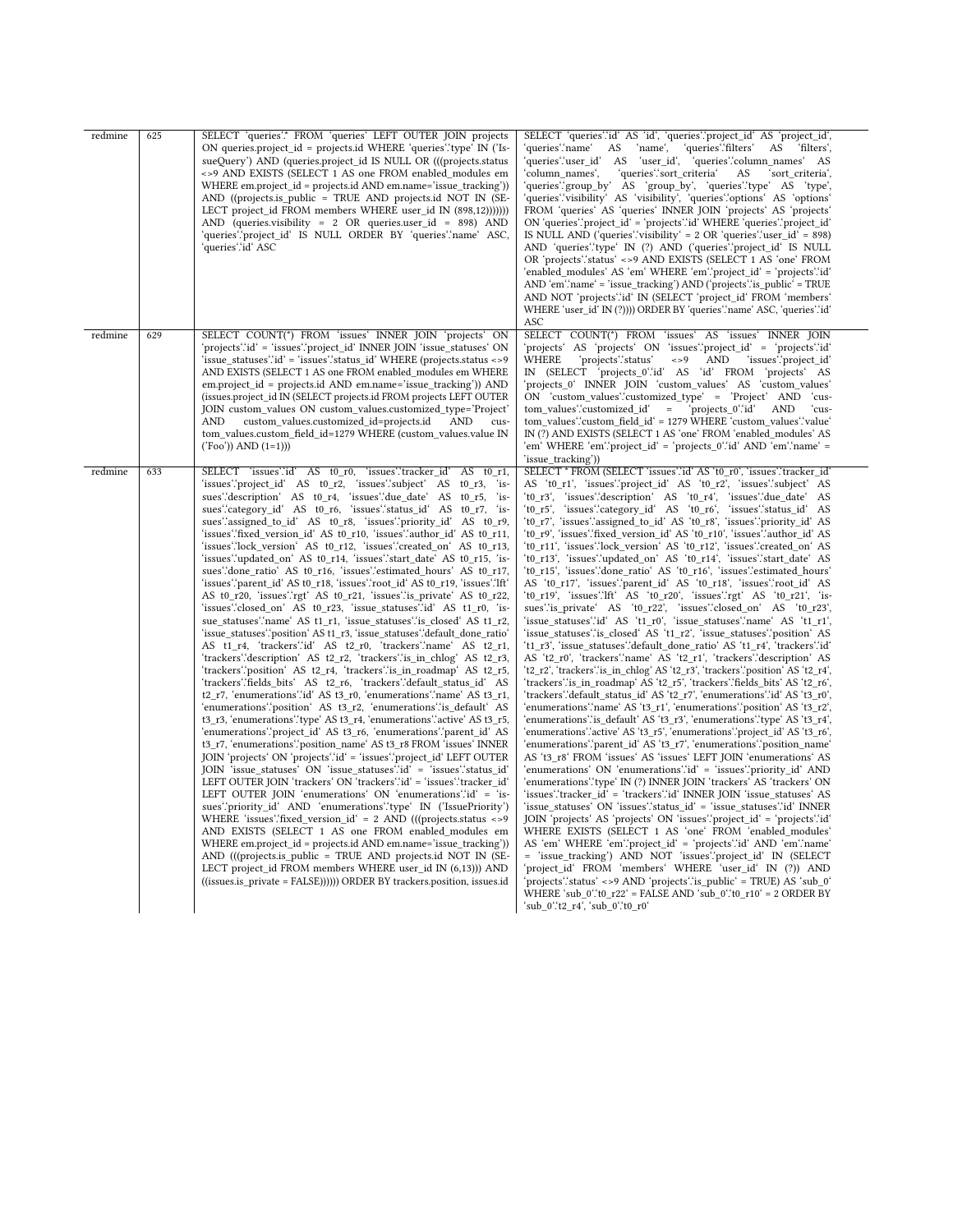| redmine | 643 | SELECT COUNT(*) FROM 'issues' INNER JOIN 'projects' ON<br>'projects'.'id' = 'issues'.'project id' INNER JOIN 'issue statuses' ON<br>'issue statuses'.'id' = 'issues'.'status id' WHERE (((projects.status <>9)<br>AND EXISTS (SELECT 1 AS one FROM enabled modules em WHERE<br>em.project_id = projects.id AND em.name='issue_tracking')) AND<br>(((projects.is public = TRUE AND projects.id NOT IN (SELECT)<br>project id FROM members WHERE user id IN (6,13))) AND ((is-<br>sues.is_private = $FALSE$ )))))) AND (projects.lft >= 1 AND projects.rgt<br>$= 10$                                                                                                                                                                                                                                                                                                                                                                                                                                                                                                                                                                                                                                                        | SELECT COUNT(*) FROM 'issues' AS 'issues' INNER JOIN 'projects'<br>AS 'projects' ON 'issues' project id' = 'projects' id' WHERE NOT 'is-<br>sues": project id 'IN (SELECT 'project id 'FROM 'members' WHERE<br>'user id' IN (?)) AND EXISTS (SELECT 1 AS 'one' FROM 'en-<br>abled_modules' AS 'em' WHERE 'em' 'project_id' = 'issues' 'project_id'<br>AND 'em' name' = 'issue tracking') AND 'projects' status' <>9 AND<br>'projects'.'rgt' <= 10 AND 'projects'.'lft' >= 1 AND 'projects'.'is public'<br>= TRUE AND 'issues' is_private' = FALSE                                                                                                                                                                                                                                                                                                                                                                                                                                                                                                                                                                                                                                                                                                                            |
|---------|-----|---------------------------------------------------------------------------------------------------------------------------------------------------------------------------------------------------------------------------------------------------------------------------------------------------------------------------------------------------------------------------------------------------------------------------------------------------------------------------------------------------------------------------------------------------------------------------------------------------------------------------------------------------------------------------------------------------------------------------------------------------------------------------------------------------------------------------------------------------------------------------------------------------------------------------------------------------------------------------------------------------------------------------------------------------------------------------------------------------------------------------------------------------------------------------------------------------------------------------|------------------------------------------------------------------------------------------------------------------------------------------------------------------------------------------------------------------------------------------------------------------------------------------------------------------------------------------------------------------------------------------------------------------------------------------------------------------------------------------------------------------------------------------------------------------------------------------------------------------------------------------------------------------------------------------------------------------------------------------------------------------------------------------------------------------------------------------------------------------------------------------------------------------------------------------------------------------------------------------------------------------------------------------------------------------------------------------------------------------------------------------------------------------------------------------------------------------------------------------------------------------------------|
| redmine | 658 | SELECT COUNT(*) FROM 'issues' INNER JOIN 'projects' ON<br>'projects'.'id' = 'issues'.'project id' INNER JOIN 'issue statuses' ON<br>'issue statuses'.id' = 'issues'.'status id' WHERE (((projects.status<br><>9 AND EXISTS (SELECT 1 AS one FROM enabled_modules em<br>WHERE em.project_id = projects.id AND em.name='issue_tracking'))<br>AND (((projects.is public = TRUE AND projects.id NOT IN (SE-<br>LECT project_id FROM members WHERE user_id IN (6,13))) AND<br>$((isuses.is private = FALSE))))$ AND $((isuses.status id IN (SE-$<br>LECT id FROM issue statuses WHERE is closed=FALSE)) AND (is-<br>sues.start_date >'2011-10-11 23:59:59.999999' AND issues.start_date<br><= '2011-10-12 23:59:59.999999'))                                                                                                                                                                                                                                                                                                                                                                                                                                                                                                   | SELECT COUNT(*) FROM 'projects' AS 'projects' INNER JOIN 'is-<br>sues' AS 'issues' ON 'projects' id' = 'issues' project id' WHERE EX-<br>ISTS (SELECT 1 AS 'one' FROM 'enabled modules' AS 'em' WHERE<br>'em'.'project_id' = 'projects'.'id' AND 'em'.'name' = 'issue_tracking')<br>AND NOT 'projects' id ' IN (SELECT 'project_id FROM 'members'<br>WHERE 'user id' IN (?)) AND 'issues' status id' IN (SELECT 'is-<br>sue statuses' id AS 'id FROM 'issue statuses' AS 'issue statuses'<br>WHERE 'issue statuses' is closed' = FALSE) AND 'projects' status'<br><>9 AND 'projects' is public' = TRUE AND 'issues' start date' <=<br>'2011-10-12 23:59:59.999999' AND 'issues'.'start date' >'2011-10-11<br>23:59:59.999999' AND 'issues' is_private' = FALSE                                                                                                                                                                                                                                                                                                                                                                                                                                                                                                               |
| redmine | 670 | SELECT COUNT(*) FROM 'issues' INNER JOIN 'projects' ON<br>'projects'.'id' = 'issues'.'project id' INNER JOIN 'issue statuses' ON<br>'issue statuses'.id' = 'issues'.'status id' WHERE (((projects.status<br><>9 AND EXISTS (SELECT 1 AS one FROM enabled_modules em<br>WHERE em.project_id = projects.id AND em.name='issue_tracking'))<br>AND (((projects.is public = TRUE AND projects.id NOT IN (SE-<br>LECT project_id FROM members WHERE user_id IN $(6,13)$ )<br>AND ((issues.is_private = FALSE)))))) AND ((issues.status_id IN<br>(SELECT id FROM issue statuses WHERE is closed=FALSE)) AND<br>issues.id NOT IN (SELECT issues.id FROM issues LEFT OUTER<br>JOIN custom_values ON custom_values.customized_type='Issue'<br><b>AND</b><br>custom values.customized id=issues.id<br>AND<br>cus-<br>tom values.custom field id=1<br>WHERE<br>(custom values.value)<br>IN $('c')$ ) AND $(((1=1)$ AND (issues.tracker id IN (SELECT tracker id<br>FROM custom_fields_trackers WHERE custom_field_id = 1)) AND<br>(EXISTS (SELECT 1 FROM custom fields if a WHERE if a.is for all =<br>TRUE AND ifa.id = 1) OR issues.project id IN (SELECT project id<br>FROM custom_fields_projects WHERE custom_field_id = 1)))))) | SELECT COUNT(*) FROM 'projects' AS 'projects' INNER JOIN<br>'issues' AS 'issues' ON 'projects' id' = 'issues' project id' WHERE<br>NOT 'projects' id IN (SELECT 'project_id FROM 'members'<br>WHERE 'user_id' IN (?)) AND EXISTS (SELECT 1 AS 'one'<br>FROM 'enabled_modules' AS 'em' WHERE 'em'.'project_id' =<br>'issues''project id AND 'em''name' = 'issue tracking') AND<br>'issues'.'status_id' IN (SELECT 'issue_statuses'.'id' AS 'id' FROM<br>'issue statuses' AS 'issue statuses' WHERE 'issue statuses' is closed'<br>= FALSE) AND 'projects' status' <>9 AND 'projects' is public'<br>= TRUE AND 'issues' is private' = FALSE AND NOT 'is-<br>sues"id" IN (SELECT 'issues"id" FROM 'issues' LEFT JOIN<br>'custom values' ON 'custom values'.'customized type' = 'Issue'<br>AND 'custom_values'.'customized_id' = 'issues'.'id' AND 'cus-<br>tom values''custom field id' = 1 WHERE 'custom values''value'<br>IN (?) AND ('issues''tracker id' IN (SELECT 'tracker id' FROM<br>'custom fields trackers' WHERE 'custom field id' = 1) AND (EXISTS<br>(SELECT 1 FROM 'custom fields' AS 'ifa' WHERE 'ifa'' is for all '<br>TRUE AND 'ifa''id' = 1) OR 'issues''project id' IN (SELECT 'project id'<br>FROM 'custom_fields_projects' WHERE 'custom_field_id' = 1)))) |
| redmine | 680 | SELECT COUNT(*) FROM 'issues' INNER JOIN 'projects' ON<br>'projects'.'id' = 'issues'.'project_id' INNER JOIN 'issue_statuses' ON<br>'issue statuses'.id' = 'issues'.'status id' WHERE (((projects.status)<br><>9 AND EXISTS (SELECT 1 AS one FROM enabled modules em<br>WHERE em.project_id = projects.id AND em.name='issue_tracking'))<br>AND (((projects.is_public = TRUE AND projects.id NOT IN (SE-<br>LECT project id FROM members WHERE user id IN (6,13))) AND<br>((issues.is private = FALSE))))) AND ((issues.status id IN (SE-<br>LECT id FROM issue statuses WHERE is closed=FALSE)) AND (is-<br>sues.estimated_hours IS NOT NULL))                                                                                                                                                                                                                                                                                                                                                                                                                                                                                                                                                                           | SELECT COUNT(*) FROM 'issues' AS 'issues' INNER JOIN 'projects'<br>AS 'projects' ON 'issues''project_id' = 'projects''id' WHERE EX-<br>ISTS (SELECT 1 AS 'one' FROM 'enabled modules' AS 'em'<br>WHERE 'em' 'project id' = 'issues' 'project id' AND 'em' 'name' = 'is-<br>sue_tracking') AND NOT 'issues'.'project_id' IN (SELECT 'project_id'<br>FROM 'members' WHERE 'user_id' IN (?)) AND 'issues' status_id'<br>IN (SELECT 'issue statuses' id AS 'id FROM 'issue statuses' AS<br>'issue statuses' WHERE 'issue statuses'.'is closed' = FALSE) AND<br>'projects'.'status' <>9 AND 'projects'.'is public' = TRUE AND 'is-<br>sues''is_private' = FALSE AND NOT 'issues''estimated_hours' IS NULL                                                                                                                                                                                                                                                                                                                                                                                                                                                                                                                                                                         |
| redmine | 706 | SELECT SUM('issues'.'estimated hours') FROM 'issues' INNER<br>JOIN 'projects' ON 'projects' id' = 'issues' project id' WHERE<br>(((projects.status <> 9 AND EXISTS (SELECT 1 AS one FROM<br>enabled_modules em WHERE em.project_id = projects.id AND<br>em.name='issue_tracking')) AND (((projects.is_public = TRUE AND<br>projects.id NOT IN (SELECT project_id FROM members WHERE<br>user_id IN $(2,12)$ )) AND ((issues.is_private = FALSE OR issues.author_id<br>$= 2$ OR issues assigned to id IN (2))) OR (projects id IN (1,5)<br>AND $(1=1)$ ) OR (projects.id IN $(2)$ AND ((issues.is private = FALSE)<br>OR issues author $id = 2$ OR issues assigned to id IN (2)))))) AND<br>$((\text{projects.id} = 1 \text{ OR} (\text{projects.lft} > 1 \text{ AND} \text{ projects.rgt} < 10)))$                                                                                                                                                                                                                                                                                                                                                                                                                         | SELECT SUM('issues''estimated hours') FROM 'projects' AS 'projects'<br>INNER JOIN 'issues' AS 'issues' ON 'projects' id' = 'issues' project id'<br>WHERE EXISTS (SELECT 1 AS 'one' FROM 'enabled modules' AS<br>'em' WHERE 'em' 'project id' = 'issues' 'project id' AND 'em ' name' =<br>'issue_tracking') AND 'projects'.'status' <>9 AND ('projects'.'is_public'<br>= TRUE AND NOT 'projects' id ' IN (SELECT 'project id 'FROM 'mem-<br>bers' WHERE 'user_id' IN (?)) AND ('issues' is_private' = FALSE<br>OR 'issues' author id' = $2$ OR 'issues' assigned to id' IN (?)) OR<br>'projects'.'id' IN (?) OR 'projects'.'id' IN (?) AND ('issues'.'is_private' =<br>FALSE OR 'issues' author $id' = 2$ OR 'issues' assigned to $id' \in \mathbb{N}$ (?)))<br>AND ('projects' id' = $1$ OR 'projects' lft' > $1$ AND 'projects' rgt' < $10$ )                                                                                                                                                                                                                                                                                                                                                                                                                              |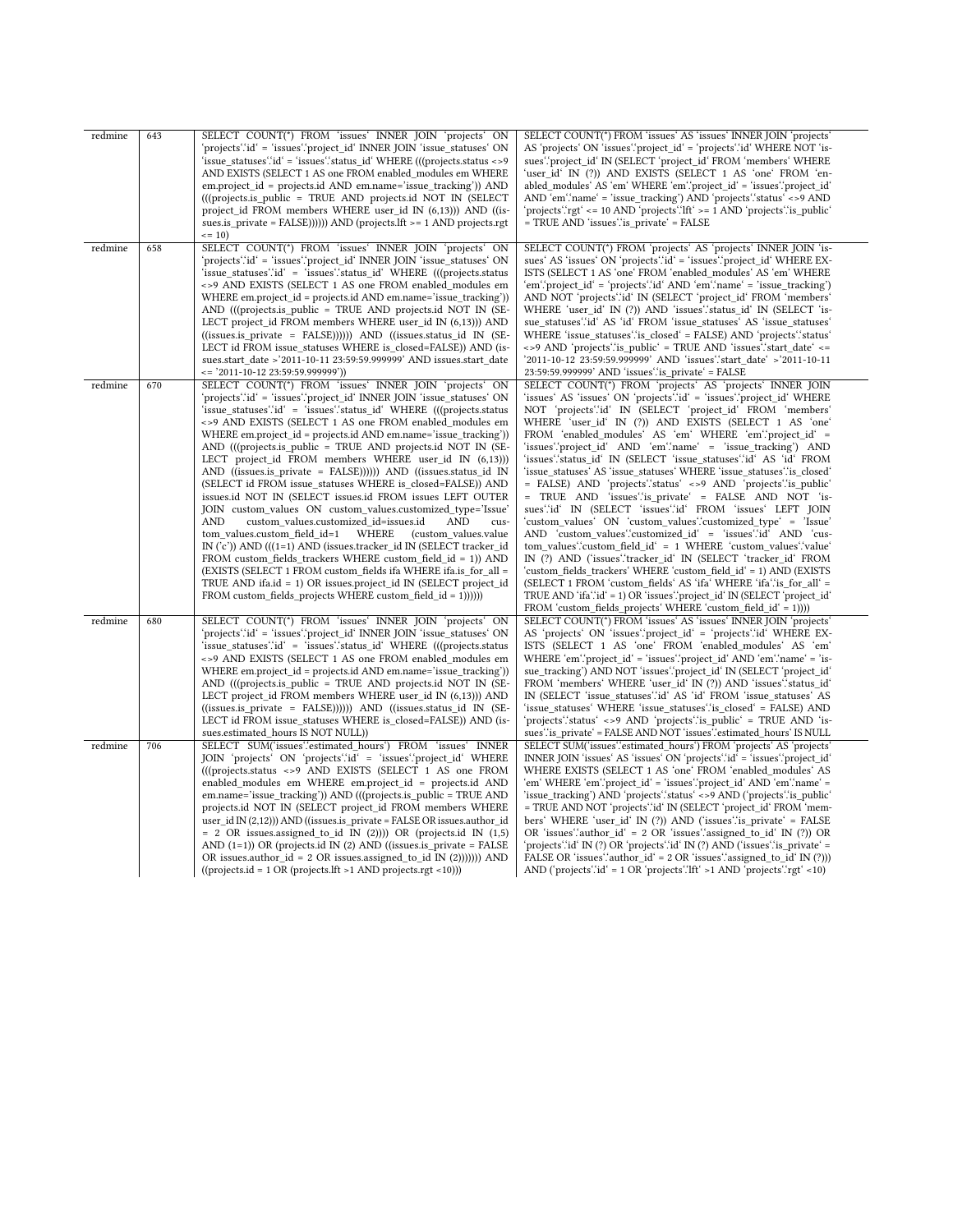| redmine | 712 | SELECT 'issues'id' AS t0 r0, 'issues' tracker id' AS t0 r1,               | SELECT * FROM (SELECT 'issues' id' AS 't0 r0', 'issues' tracker id'            |
|---------|-----|---------------------------------------------------------------------------|--------------------------------------------------------------------------------|
|         |     | 'issues''project_id' AS t0_r2, 'issues''subject' AS t0_r3, 'is-           | AS 't0 r1', 'issues''project id' AS 't0 r2', 'issues''subject' AS              |
|         |     | sues description AS to r4, 'issues due date' AS to r5, 'is-               | 't0 r3', 'issues'.'description' AS 't0 r4', 'issues'.'due date' AS             |
|         |     | sues":category id' AS t0 r6, "issues":status id' AS t0 r7, "is-           | 't0 r5', 'issues':category id' AS 't0 r6', 'issues':status id' AS              |
|         |     | sues" assigned to id' AS t0 r8, "issues" priority id' AS t0 r9,           | 't0_r7', 'issues'.'assigned_to_id' AS 't0_r8', 'issues'.'priority id' AS       |
|         |     | 'issues'.'fixed version id' AS t0 r10, 'issues'.'author id' AS t0 r11,    | 't0 r9', 'issues'.'fixed version id' AS 't0 r10', 'issues'.'author id' AS      |
|         |     | 'issues'.'lock version' AS t0 r12, 'issues'.'created on' AS t0 r13,       | 't0 r11', 'issues'.'lock version' AS 't0 r12', 'issues'.'created on' AS        |
|         |     | 'issues'.'updated on' AS t0 r14, 'issues'.'start date' AS t0 r15, 'is-    | 't0 r13', 'issues'.'updated on' AS 't0 r14', 'issues'.'start date' AS          |
|         |     | sues" done ratio" AS t0 r16, "issues" estimated hours" AS t0 r17,         | 't0 r15', 'issues''done ratio' AS 't0 r16', 'issues''estimated hours'          |
|         |     | 'issues''parent id' AS t0 r18, 'issues''root id' AS t0 r19, 'issues''lft' | AS 't0 r17', 'issues' parent id' AS 't0 r18', 'issues' root id' AS             |
|         |     | AS t0 r20, 'issues":rgt' AS t0 r21, 'issues": is private' AS t0 r22,      | 't0 r19', 'issues'.'Ift' AS 't0 r20', 'issues'.'rgt' AS 't0 r21', 'is-         |
|         |     | 'issues":closed on AS t0 r23, 'issue statuses":id AS t1 r0, 'is-          | sues" is private" AS 't0 r22', 'issues":closed on' AS 't0 r23',                |
|         |     | sue statuses 'name' AS t1 r1, 'issue statuses 'is closed' AS t1 r2,       | 'issue statuses'.'id' AS 't1 r0', 'issue statuses'.'name' AS 't1 r1',          |
|         |     | 'issue statuses''position' AS t1 r3, 'issue statuses''default done ratio' | 'issue statuses''s closed' AS 't1 r2', 'issue statuses''position' AS           |
|         |     | AS t1 r4, 'trackers'.id' AS t2 r0, 'trackers'.name' AS t2 r1,             | 't1 r3', 'issue statuses'.'default done ratio' AS 't1 r4', 'trackers'.'id'     |
|         |     | 'trackers'.'description' AS t2 r2, 'trackers'.'is in chlog' AS t2 r3,     | AS 't2 r0', 'trackers'.'name' AS 't2_r1', 'trackers'.'description' AS          |
|         |     | 'trackers'.'position' AS t2 r4, 'trackers'.'is in roadmap' AS t2 r5,      | 't2 r2', 'trackers' is in chlog' AS 't2 r3', 'trackers' 'position' AS 't2 r4', |
|         |     | 'trackers'.'fields bits' AS t2 r6, 'trackers'.'default status id' AS      | 'trackers'.'is in roadmap' AS 't2 r5', 'trackers'.'fields bits' AS 't2 r6',    |
|         |     | t2 r7, 'enumerations' id' AS t3 r0, 'enumerations' name' AS t3 r1,        | 'trackers'.'default_status_id' AS 't2_r7', 'enumerations'.'id' AS 't3_r0',     |
|         |     | 'enumerations'.'position' AS t3 r2, 'enumerations'.'is default' AS        | 'enumerations''name' AS 't3 r1', 'enumerations''position' AS 't3 r2',          |
|         |     | t3 r3, 'enumerations' type' AS t3 r4, 'enumerations' active' AS t3 r5,    | 'enumerations' is default' AS 't3 r3', 'enumerations' type' AS 't3 r4',        |
|         |     | 'enumerations''project id' AS t3 r6, 'enumerations''parent id' AS         | 'enumerations" active' AS 't3_r5', 'enumerations" project_id' AS 't3_r6',      |
|         |     | t3 r7, 'enumerations' position name' AS t3 r8 FROM 'issues' INNER         | 'enumerations''parent id' AS 't3 r7', 'enumerations''position name'            |
|         |     | JOIN 'projects' ON 'projects' id' = 'issues' 'project id' LEFT OUTER      | AS 't3 r8' FROM 'issues' AS 'issues' LEFT JOIN 'enumerations' AS               |
|         |     | JOIN 'issue statuses' ON 'issue statuses' id' = 'issues' status id'       | 'enumerations' ON 'enumerations'.'id' = 'issues'.'priority_id' AND             |
|         |     | LEFT OUTER JOIN 'trackers' ON 'trackers' id' = 'issues' tracker id'       | 'enumerations'.'type' IN (?) INNER JOIN 'issue statuses' AS 'is-               |
|         |     | LEFT OUTER JOIN 'enumerations' ON 'enumerations' id' = 'is-               | sue statuses' ON 'issues' status id' = 'issue statuses' id' INNER JOIN         |
|         |     | sues", priority id AND 'enumerations" type IN ('IssuePriority')           | 'trackers' AS 'trackers' ON 'issues'.'tracker id' = 'trackers'.'id' INNER      |
|         |     | WHERE 'issues' fixed version $id' = 4$ AND (((projects.status <>9)        | JOIN 'projects' AS 'projects' ON 'issues' project id' = 'projects' id'         |
|         |     | AND EXISTS (SELECT 1 AS one FROM enabled modules em                       | WHERE EXISTS (SELECT 1 AS 'one' FROM 'enabled modules' AS                      |
|         |     | WHERE em.project id = projects.id AND em.name='issue tracking'))          | 'em' WHERE 'em'.'project id' = 'projects'.'id' AND 'em'.'name' =               |
|         |     | AND (((projects.is public = TRUE AND projects.id NOT IN (SE-              | 'issue tracking') AND NOT 'projects'.'id' IN (SELECT 'project id'              |
|         |     | LECT project_id FROM members WHERE user id IN (7,12)))                    | FROM 'members' WHERE 'user id' IN (?)) AND 'projects' status' <>9              |
|         |     | AND ((issues.is private = FALSE OR issues.author id = $7$ OR              | AND 'projects' is public' = TRUE) AS 'sub $0'$ WHERE ('sub $0'$ to r22'        |
|         |     | issues.assigned to id IN (7))))))) ORDER BY trackers.position, issues.id  | = FALSE OR 'sub $0$ ''t0 $r11'$ = 7 OR 'sub $0$ ''t0 $r8'$ IN (?)) AND         |
|         |     |                                                                           | 'sub $0$ ''t0 $r10' = 4$ ORDER BY 'sub $0$ ''t2 $r4'$ , 'sub $0$ ''t0 $r0'$    |
|         |     |                                                                           |                                                                                |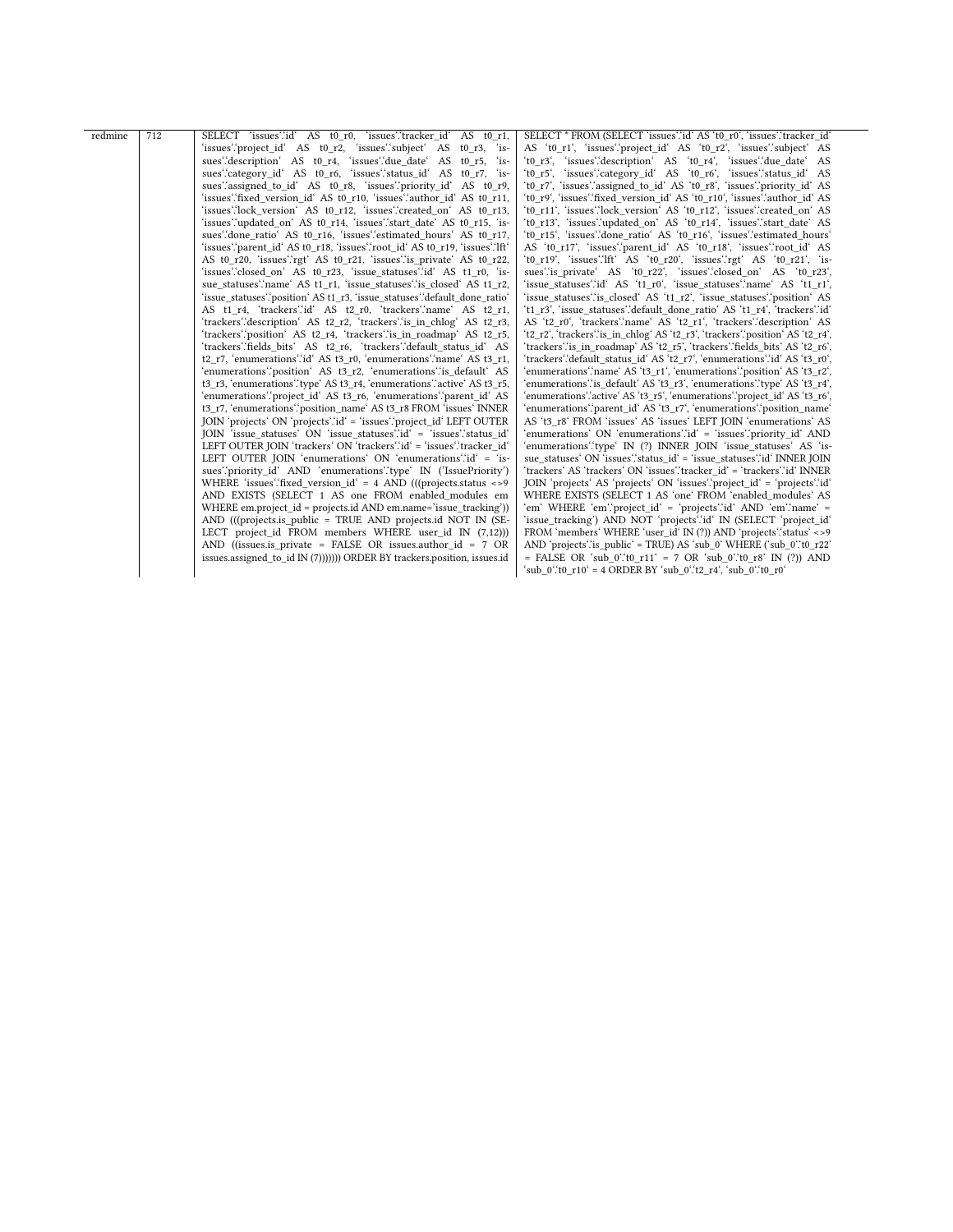| redmine | 715 | SELECT SUM(COALESCE(estimated hours, 2.0) * 100) FROM 'issues'<br>INNER JOIN 'projects' ON 'projects' id' = 'issues' project id' IN-<br>NER JOIN 'issue statuses' ON 'issue statuses' id' = 'issues' status id'<br>WHERE 'issues' fixed version $id' = 4$ AND (((projects.status <>9)<br>AND EXISTS (SELECT 1 AS one FROM enabled_modules em<br>WHERE em.project_id = projects.id AND em.name='issue_tracking'))<br>$AND$ (((projects.is_public = TRUE AND projects.id NOT IN (SE-<br>LECT project_id FROM members WHERE user_id IN $(7,12)$ )<br>AND ((issues.is_private = FALSE OR issues.author_id = $7$ OR is-<br>sues.assigned_to_id IN (7)))))) AND 'issue_statuses' is_closed' = TRUE                                                                                                                                                                                                                                                                                                                                                                                                                                                                                                                                                                                                                                                                                                                                                                                                                                                                                                                                                                                                                                                                                                                                                                                                                                                                                                                                                                                                                                                                                                                                                                                                 | SELECT SUM(COALESCE('issues':estimated_hours', 2.0) * 100) FROM<br>'issues' AS 'issues' INNER JOIN 'issue_statuses' AS 'issue_statuses'<br>ON 'issues' status id = 'issue statuses' id INNER JOIN 'projects'<br>AS 'projects' ON 'issues' project_id' = 'projects' id' WHERE NOT 'is-<br>sues''project_id' IN (SELECT 'project_id' FROM 'members' WHERE<br>'user_id' IN (?)) AND EXISTS (SELECT 1 AS 'one' FROM 'en-<br>abled_modules' AS 'em' WHERE 'em'.'project_id' = 'projects'.'id'<br>AND 'em'.'name' = 'issue_tracking') AND 'projects'.'status' <>9 AND<br>'projects'.'is_public' = TRUE AND ('issues'.'is_private' = FALSE OR<br>'issues'.'author_id' = $7 \text{ OR } '$ issues'.'assigned_to_id' IN (?)) AND 'is-<br>sues''fixed_version_id' = 4 AND 'issue_statuses''is_closed' = TRUE                                                                                                                                                                                                                                                                                                                                                                                                                                                                                                                                                                                                                                                                                                                                                                                                                                                                                                                                                                                                                                                                                                                                                                                                                                                                                                                                                                                                                                                                                                                                                                                                                                                                   |
|---------|-----|----------------------------------------------------------------------------------------------------------------------------------------------------------------------------------------------------------------------------------------------------------------------------------------------------------------------------------------------------------------------------------------------------------------------------------------------------------------------------------------------------------------------------------------------------------------------------------------------------------------------------------------------------------------------------------------------------------------------------------------------------------------------------------------------------------------------------------------------------------------------------------------------------------------------------------------------------------------------------------------------------------------------------------------------------------------------------------------------------------------------------------------------------------------------------------------------------------------------------------------------------------------------------------------------------------------------------------------------------------------------------------------------------------------------------------------------------------------------------------------------------------------------------------------------------------------------------------------------------------------------------------------------------------------------------------------------------------------------------------------------------------------------------------------------------------------------------------------------------------------------------------------------------------------------------------------------------------------------------------------------------------------------------------------------------------------------------------------------------------------------------------------------------------------------------------------------------------------------------------------------------------------------------------------------|----------------------------------------------------------------------------------------------------------------------------------------------------------------------------------------------------------------------------------------------------------------------------------------------------------------------------------------------------------------------------------------------------------------------------------------------------------------------------------------------------------------------------------------------------------------------------------------------------------------------------------------------------------------------------------------------------------------------------------------------------------------------------------------------------------------------------------------------------------------------------------------------------------------------------------------------------------------------------------------------------------------------------------------------------------------------------------------------------------------------------------------------------------------------------------------------------------------------------------------------------------------------------------------------------------------------------------------------------------------------------------------------------------------------------------------------------------------------------------------------------------------------------------------------------------------------------------------------------------------------------------------------------------------------------------------------------------------------------------------------------------------------------------------------------------------------------------------------------------------------------------------------------------------------------------------------------------------------------------------------------------------------------------------------------------------------------------------------------------------------------------------------------------------------------------------------------------------------------------------------------------------------------------------------------------------------------------------------------------------------------------------------------------------------------------------------------------------------|
| redmine | 748 | SELECT COUNT(*) FROM 'issues' INNER JOIN 'projects' ON<br>'projects'.'id' = 'issues'.'project_id' INNER JOIN 'issue_statuses' ON<br>'issue statuses'.'id' = 'issues'.'status id' WHERE (((projects.status <>9)<br>AND EXISTS (SELECT 1 AS one FROM enabled modules em WHERE<br>em.project id = projects.id AND em.name='issue tracking')) AND<br>(((projects.is_public = TRUE AND projects.id NOT IN (SELECT)<br>project_id_FROM_members_WHERE_user_id_IN_(6,13)))_AND_((is-<br>sues.is_private = FALSE)))))) AND (projects.status IN ('1'))                                                                                                                                                                                                                                                                                                                                                                                                                                                                                                                                                                                                                                                                                                                                                                                                                                                                                                                                                                                                                                                                                                                                                                                                                                                                                                                                                                                                                                                                                                                                                                                                                                                                                                                                                 | SELECT COUNT(*) FROM 'projects' AS 'projects' INNER JOIN 'is-<br>sues' AS 'issues' ON 'projects' id' = 'issues' 'project_id' WHERE<br>EXISTS (SELECT 1 AS 'one' FROM 'enabled_modules' AS 'em'<br>WHERE 'em'.'project_id' = 'issues'.'project_id' AND 'em'.'name' = 'is-<br>sue_tracking') AND 'projects' status' IN (?) AND 'projects' status' <>9<br>AND 'projects' is public' = TRUE AND NOT 'projects' id' IN (SE-<br>LECT 'project_id' FROM 'members' WHERE 'user_id' IN (?)) AND<br>'issues'.'is_private' = FALSE                                                                                                                                                                                                                                                                                                                                                                                                                                                                                                                                                                                                                                                                                                                                                                                                                                                                                                                                                                                                                                                                                                                                                                                                                                                                                                                                                                                                                                                                                                                                                                                                                                                                                                                                                                                                                                                                                                                                              |
| redmine | 808 | SELECT 'versions'.* FROM 'versions' INNER JOIN 'projects' ON<br>'projects'.'id' = 'versions'.'project_id' WHERE (projects.lft >= 6 AND<br>projects.rgt $\leq$ 7 AND projects.status $\leq$ 9) AND (((projects.status<br><>9 AND EXISTS (SELECT 1 AS one FROM enabled_modules em<br>WHERE em.project id = projects.id AND em.name='issue tracking'))<br>AND ((projects.is_public = TRUE AND projects.id NOT IN (SELECT<br>project id FROM members WHERE user id IN (6,13))))))                                                                                                                                                                                                                                                                                                                                                                                                                                                                                                                                                                                                                                                                                                                                                                                                                                                                                                                                                                                                                                                                                                                                                                                                                                                                                                                                                                                                                                                                                                                                                                                                                                                                                                                                                                                                                | SELECT 'versions' id' AS 'id', 'versions' project_id' AS 'project_id',<br>'versions''name' AS 'name', 'versions''description' AS 'description',<br>'versions'.'effective_date' AS 'effective_date', 'versions'.'created_on'<br>AS 'created_on', 'versions'.'updated_on' AS 'updated_on', 'ver-<br>sions" wiki page title AS 'wiki page title', 'versions" status<br>AS 'status', 'versions'.'sharing' AS 'sharing' FROM 'projects' AS<br>'projects' INNER JOIN 'versions' AS 'versions' ON 'projects'.id'<br>= 'versions'.'project_id' WHERE EXISTS (SELECT 1 AS 'one'<br>FROM 'enabled_modules' AS 'em' WHERE 'em'.'project_id' =<br>'versions''project_id' AND 'em''name' = 'issue_tracking') AND<br>'projects'.'rgt' <= 7 AND 'projects'.'lft' >= 6 AND 'projects'.'is_public'<br>= TRUE AND NOT 'projects'.'id' IN (SELECT 'project_id' FROM<br>'members' WHERE 'user id' IN (?)) AND 'projects' status' <>9                                                                                                                                                                                                                                                                                                                                                                                                                                                                                                                                                                                                                                                                                                                                                                                                                                                                                                                                                                                                                                                                                                                                                                                                                                                                                                                                                                                                                                                                                                                                                     |
| redmine | 810 | SELECT 'issues'id' AS t0_r0, 'issues''tracker_id' AS t0_r1,<br>'issues''project_id' AS t0_r2, 'issues''subject' AS t0_r3, 'is-<br>sues''description' AS t0_r4, 'issues''due_date' AS t0_r5, 'is-<br>sues':category_id' AS t0_r6, 'issues':status_id' AS t0_r7, 'is-<br>sues "assigned_to_id" AS t0_r8, 'issues "priority_id" AS t0_r9,<br>'issues'.'fixed_version_id' AS t0_r10, 'issues'.'author_id' AS t0_r11,<br>'issues'.'lock_version' AS t0_r12, 'issues'.'created_on' AS t0_r13,<br>'issues'.'updated_on' AS t0_r14, 'issues'.'start_date' AS t0_r15, 'is-<br>sues done_ratio AS t0_r16, 'issues 'estimated_hours' AS t0_r17,<br>'issues'.'parent_id' AS t0_r18, 'issues'.'root_id' AS t0_r19, 'issues'.'lft'<br>AS t0_r20, 'issues":rgt' AS t0_r21, 'issues":is_private' AS t0_r22,<br>'issues'.'closed_on' AS t0_r23, 'issue_statuses'.'id' AS t1_r0, 'is-<br>sue_statuses'.'name' AS t1_r1, 'issue_statuses'.'is_closed' AS t1_r2,<br>'issue_statuses''.position' AS t1_r3, 'issue_statuses'.'default_done_ratio'<br>AS t1_r4, 'trackers'.id' AS t2_r0, 'trackers'.'name' AS t2_r1,<br>'trackers'.'description' AS t2_r2, 'trackers'.'is_in_chlog' AS t2_r3,<br>'trackers'.'position' AS t2_r4, 'trackers'.'is_in_roadmap' AS t2_r5,<br>'trackers'.'fields_bits' AS t2_r6, 'trackers'.'default_status_id' AS<br>t2_r7, 'enumerations' id' AS t3_r0, 'enumerations' name' AS t3_r1,<br>'enumerations''position' AS t3_r2, 'enumerations''is_default' AS<br>$t3_r3$ , 'enumerations' type' AS $t3_r4$ , 'enumerations' active' AS $t3_r5$ ,<br>'enumerations''project_id' AS t3_r6, 'enumerations''parent_id' AS<br>t3 r7, 'enumerations' position name' AS t3 r8 FROM 'issues' INNER<br>JOIN 'projects' ON 'projects' id' = 'issues' 'project_id' LEFT OUTER<br>JOIN 'issue_statuses' ON 'issue_statuses' id' = 'issues' status_id'<br>LEFT OUTER JOIN 'trackers' ON 'trackers' id' = 'issues' tracker id'<br>LEFT OUTER JOIN 'enumerations' ON 'enumerations' id' = 'is-<br>sues''priority_id' AND 'enumerations''type' IN ('IssuePriority')<br>WHERE 'issues' fixed version id' = 3 AND (projects.status <> 9 AND<br>EXISTS (SELECT 1 AS one FROM enabled modules em WHERE<br>em.project_id = projects.id AND em.name='issue_tracking')) ORDER<br>BY trackers.position, issues.id | SELECT 'issues'id' AS 't0_r0', 'issues''tracker_id' AS 't0_r1',<br>'issues''project id' AS 't0 r2', 'issues''subject' AS 't0 r3', 'is-<br>sues description AS 't0 r4', 'issues due date' AS 't0 r5', 'is-<br>sues''category_id' AS 't0_r6', 'issues''status_id' AS 't0_r7', 'is-<br>sues"assigned_to_id' AS 't0_r8', 'issues"priority_id' AS 't0_r9',<br>'issues'.'fixed_version_id' AS 't0_r10', 'issues'.'author_id' AS<br>'t0_r11', 'issues'.'lock_version' AS 't0_r12', 'issues'.'created_on' AS<br>'t0_r13', 'issues'.'updated_on' AS 't0_r14', 'issues'.'start_date' AS<br>'t0_r15', 'issues''done_ratio' AS 't0_r16', 'issues''estimated_hours'<br>AS 't0_r17', 'issues''parent_id' AS 't0_r18', 'issues''root_id' AS<br>'t0_r19', 'issues'.'lft' AS 't0_r20', 'issues'.'rgt' AS 't0_r21', 'is-<br>sues" is private AS 't0_r22', 'issues" closed on AS 't0_r23',<br>'issue_statuses'.id' AS 't1_r0', 'issue_statuses'.'name' AS 't1_r1',<br>'issue_statuses''is_closed' AS 't1_r2', 'issue_statuses''position' AS<br>'t1_r3', 'issue_statuses'.'default_done_ratio' AS 't1_r4', 'trackers'.'id'<br>AS 't2_r0', 'trackers'.'name' AS 't2_r1', 'trackers'.'description' AS<br>'t2_r2', 'trackers'.is_in_chlog' AS 't2_r3', 'trackers'.'position' AS 't2_r4',<br>'trackers'.'is_in_roadmap' AS 't2_r5', 'trackers'.'fields_bits' AS 't2_r6',<br>'trackers'.'default_status_id' AS 't2_r7', 'enumerations'.'id' AS 't3_r0',<br>'enumerations''name' AS 't3_r1', 'enumerations''position' AS 't3_r2',<br>'enumerations'.'is_default' AS 't3_r3', 'enumerations'.'type' AS 't3_r4',<br>'enumerations'.'active' AS 't3_r5', 'enumerations'.'project_id' AS 't3_r6',<br>'enumerations''parent_id' AS 't3_r7', 'enumerations''position_name'<br>AS 't3_r8' FROM 'issues' AS 'issues' LEFT JOIN 'enumerations' AS<br>'enumerations' ON 'enumerations' id' = 'issues' priority id' AND<br>'enumerations'.'type' IN (?) INNER JOIN 'trackers' AS 'trackers'<br>ON 'issues' tracker id' = 'trackers' id' INNER JOIN 'issue statuses'<br>AS 'issue_statuses' ON 'issues''status_id' = 'issue_statuses''id'<br>INNER JOIN 'projects' AS 'projects' ON 'issues'.'project_id' =<br>'projects'.'id' WHERE EXISTS (SELECT 1 AS 'one' FROM 'en-<br>abled modules' AS 'em' WHERE 'em' 'project id' = 'issues' 'project id'<br>AND 'em'.'name' = 'issue_tracking') AND 'projects'.'status' <>9<br>AND 'issues'.'fixed version id' = 3 ORDER BY 'trackers'.'position',<br>'issues"id |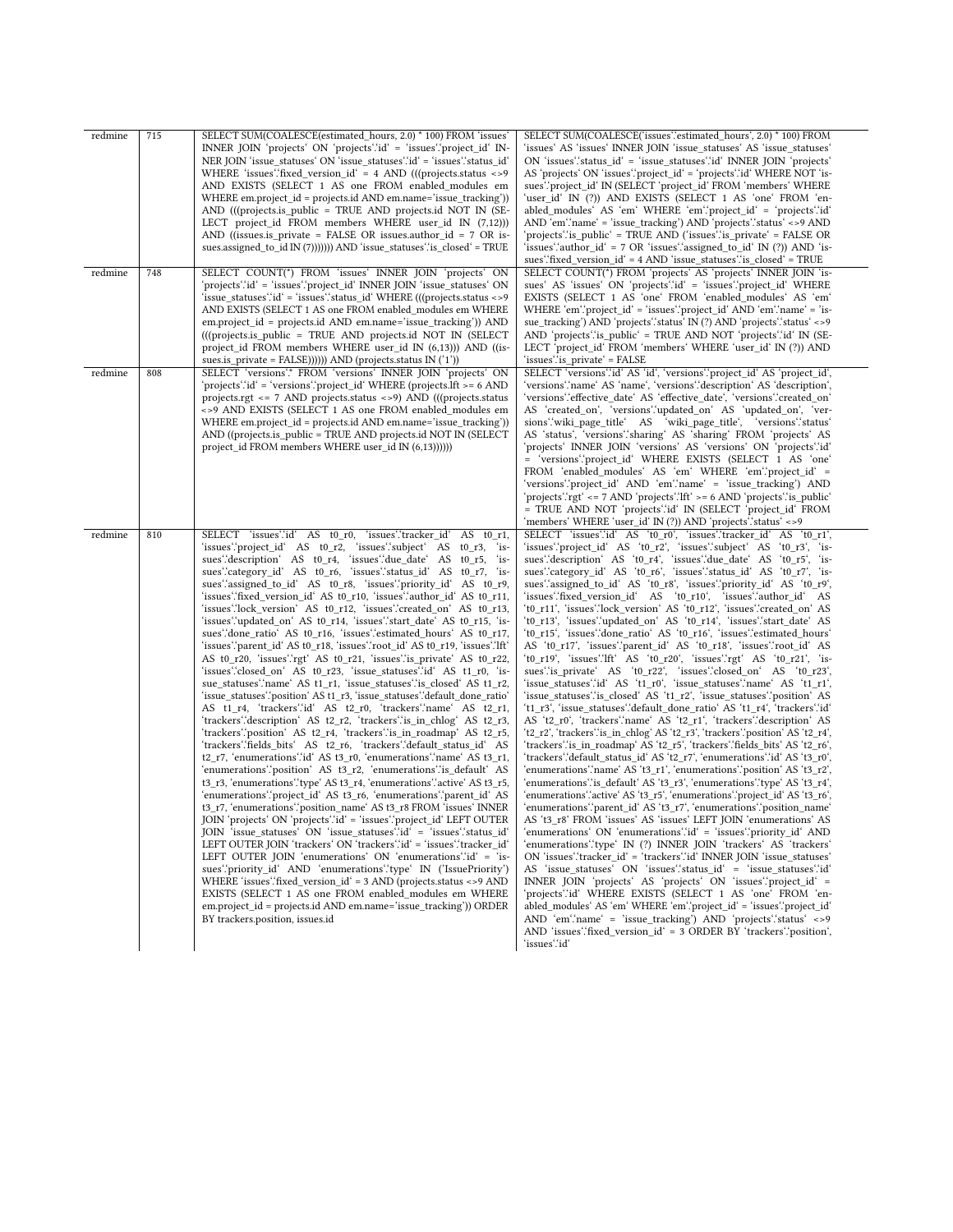| redmine | 869  | SELECT 'roles':id' FROM 'roles' INNER JOIN 'roles_managed_roles'<br>ON 'roles' id' = 'roles_managed_roles' managed_role_id' WHERE<br>'roles_managed_roles'.'role_id' = 2                                                                                                                                                                                                                                                                                                                                                                                                                                                                                                                                                                                                                                                                                                                                                                                                                                                                                                         | SELECT 'roles_managed_roles'.'managed_role_id'<br>AS<br>`man-<br>aged_role_id`FROM `roles_managed_roles`AS `roles_managed_roles`<br>WHERE 'roles_managed_roles'.'role_id' = 2                                                                                                                                                                                                                                                                                                                                                                                                                                                                                                                                                                                                                                                                                                                                                                                                                                                                                                                                                                                                                                                                                           |
|---------|------|----------------------------------------------------------------------------------------------------------------------------------------------------------------------------------------------------------------------------------------------------------------------------------------------------------------------------------------------------------------------------------------------------------------------------------------------------------------------------------------------------------------------------------------------------------------------------------------------------------------------------------------------------------------------------------------------------------------------------------------------------------------------------------------------------------------------------------------------------------------------------------------------------------------------------------------------------------------------------------------------------------------------------------------------------------------------------------|-------------------------------------------------------------------------------------------------------------------------------------------------------------------------------------------------------------------------------------------------------------------------------------------------------------------------------------------------------------------------------------------------------------------------------------------------------------------------------------------------------------------------------------------------------------------------------------------------------------------------------------------------------------------------------------------------------------------------------------------------------------------------------------------------------------------------------------------------------------------------------------------------------------------------------------------------------------------------------------------------------------------------------------------------------------------------------------------------------------------------------------------------------------------------------------------------------------------------------------------------------------------------|
| redmine | 918  | SELECT 'issues''id' FROM 'issues' INNER JOIN 'projects' ON<br>'projects'.'id' = 'issues'.'project_id' INNER JOIN 'issue_statuses' ON<br>'issue_statuses'.'id' = 'issues'.'status_id' WHERE (((projects.status <>9<br>AND EXISTS (SELECT 1 AS one FROM enabled_modules em WHERE<br>em.project_id = projects.id AND em.name='issue_tracking')) AND<br>(((projects.is_public = TRUE AND projects.id NOT IN (SELECT<br>project_id_FROM_members_WHERE_user_id_IN_(6,13)))_AND_((is-<br>sues.is_private = FALSE)))))) AND ((issues.tracker_id IN ('1')) AND<br>projects. If t >= 1 AND projects. rgt <= 10) ORDER BY issues. id DESC<br>LIMIT 501                                                                                                                                                                                                                                                                                                                                                                                                                                      | SELECT 'issues' id' AS 'id' FROM 'projects' AS 'projects' INNER JOIN<br>'issues' AS 'issues' ON 'projects' id' = 'issues' project_id' WHERE<br>NOT 'issues'.'project_id' IN (SELECT 'project_id' FROM 'members'<br>WHERE 'user_id' IN (?)) AND EXISTS (SELECT 1 AS 'one' FROM<br>'enabled_modules' AS 'em' WHERE 'em'.'project_id' = 'projects'.'id'<br>AND 'em'.'name' = 'issue_tracking') AND 'projects'.'status' <>9 AND<br>'projects'.'rgt' <= 10 AND 'projects'.'lft' >= 1 AND 'projects'.'is_public'<br>= TRUE AND 'issues''tracker_id' IN (?) AND 'issues''is_private' =<br>FALSE ORDER BY 'issues' id' DESC LIMIT 501                                                                                                                                                                                                                                                                                                                                                                                                                                                                                                                                                                                                                                           |
| redmine | 992  | SELECT 'issues'.* FROM 'issues' INNER JOIN 'projects' ON 'projects'.'id'<br>= 'issues'.'project_id' INNER JOIN 'versions' ON 'versions'.'id' = 'is-<br>sues'.'fixed_version_id' WHERE (issues.fixed_version_id IS NOT NULL<br>AND issues.project_id <>versions.project_id AND versions.sharing<br><>'system') AND (issues.fixed_version_id = 7)                                                                                                                                                                                                                                                                                                                                                                                                                                                                                                                                                                                                                                                                                                                                  | SELECT 'issues':id' AS 'id', 'issues':'tracker_id' AS 'tracker_id',<br>'issues''project_id' AS 'project_id', 'issues''subject' AS 'sub-<br>ject', 'issues''description' AS 'description', 'issues''due_date' AS<br>'due_date', 'issues'.'category_id' AS 'category_id', 'issues'.'status_id'<br>AS 'status id', 'issues' assigned to id' AS 'assigned to id', 'is-<br>sues".priority_id AS<br>'priority_id',<br>'issues'.'fixed_version_id'<br>AS 'fixed_version_id', 'issues''author_id' AS 'author_id', 'is-<br>AS<br>'lock_version',<br>'issues":created_on'<br>sues'.lock_version'<br>AS 'created_on', 'issues'.'updated_on' AS 'updated_on', 'is-<br>sues" start_date' AS 'start_date', 'issues" done_ratio' AS 'done_ratio',<br>'issues''estimated_hours' AS 'estimated_hours', 'issues''parent_id'<br>AS 'parent_id', 'issues''root_id' AS 'root_id', 'issues'.'lft' AS<br>'lft', 'issues'.'rgt' AS 'rgt', 'issues'.'is_private' AS 'is_private', 'is-<br>sues":closed_on' AS 'closed_on' FROM 'versions' AS 'versions' INNER<br>JOIN 'issues' AS 'issues' ON 'versions' id' = 'issues' fixed version id'<br>WHERE NOT 'versions' id' IS NULL AND 'versions' id' = 7 AND<br>'versions''sharing' <>'system' AND 'issues''project id' <>'ver-<br>sions" project_id |
| redmine | 1050 | SELECT 'issues'id' FROM 'issues' INNER JOIN 'projects' ON<br>'projects'.'id' = 'issues'.'project id' INNER JOIN 'issue statuses' ON<br>'issue_statuses'.'id' = 'issues'.'status_id' WHERE (((projects.status<br><>9 AND EXISTS (SELECT 1 AS one FROM enabled_modules em<br>WHERE em.project_id = projects.id AND em.name='issue_tracking'))<br>AND (((projects.is_public = TRUE AND projects.id NOT IN (SE-<br>LECT project_id FROM members WHERE user_id IN (6,13))) AND<br>((issues.is_private = FALSE)))))) AND (issues.id IN (1,7)) ORDER<br>BY COALESCE((SELECT SUM(estimated_hours) FROM issues sub-<br>tasks WHERE ((projects.status <>9 AND EXISTS (SELECT 1 AS one<br>FROM enabled_modules em WHERE em.project_id = projects.id AND<br>em.name='issue_tracking')) AND (((projects.is_public = TRUE AND<br>projects.id NOT IN (SELECT project_id FROM members WHERE<br>user_id IN (6,13))) AND ((subtasks.is_private = FALSE))))) AND sub-<br>tasks.root_id = issues.root_id AND subtasks.lft >= issues.lft AND sub-<br>tasks.rgt <= issues.rgt), 0) ASC, issues.id DESC | SELECT 'issues''id' AS 'id' FROM 'projects' AS 'projects' INNER<br>JOIN 'issues' AS 'issues' ON 'projects' id' = 'issues' project_id'<br>WHERE NOT 'projects' id' IN (SELECT 'project_id' FROM 'mem-<br>bers' WHERE 'user_id' IN (?)) AND EXISTS (SELECT 1 AS<br>'one' FROM 'enabled_modules' AS 'em' WHERE 'em'.'project_id' =<br>'projects'.'id' AND 'em'.'name' = 'issue_tracking') AND 'projects'.'status'<br><>9 AND 'projects' is_public' = TRUE AND 'issues' is_private' =<br>FALSE AND 'issues':id' IN (?) ORDER BY COALESCE((SELECT<br>SUM('estimated_hours') FROM 'issues' AS 'subtasks' WHERE<br>'projects'.'status' <>9 AND EXISTS (SELECT 1 AS 'one' FROM 'en-<br>abled_modules' AS 'em' WHERE 'em' 'project_id' = 'projects' id' AND<br>'em'.'name' = 'issue_tracking') AND ('projects'.'is_public' = TRUE<br>AND NOT 'projects' id' IN (SELECT 'project_id' FROM 'members'<br>WHERE 'user_id' IN (?)) AND 'subtasks' is_private' = FALSE) AND<br>'subtasks'.'root_id' = 'issues'.'root_id' AND 'subtasks'.'lft' >= 'issues'.'lft'<br>AND 'subtasks'.'rgt' <= 'issues'.'rgt'), 0) ASC, 'issues'.'id' DESC                                                                                                                                                 |
| redmine | 1101 | SELECT 1 AS one FROM 'issues' INNER JOIN 'changesets_issues'<br>ON 'issues' id' = 'changesets_issues' issue_id' WHERE 'change-<br>sets issues : changeset id = 103 AND 'issues : id = 2 LIMIT 1                                                                                                                                                                                                                                                                                                                                                                                                                                                                                                                                                                                                                                                                                                                                                                                                                                                                                  | SELECT 1 AS 'one' FROM 'changesets_issues' AS 'change-<br>sets_issues' WHERE 'changesets_issues''issue_id' = 2 AND<br>'changesets_issues'.'changeset_id' = 103 LIMIT 1                                                                                                                                                                                                                                                                                                                                                                                                                                                                                                                                                                                                                                                                                                                                                                                                                                                                                                                                                                                                                                                                                                  |
| redmine | 1121 | SELECT 1 AS one FROM 'members' INNER JOIN 'member roles'<br>ON 'members'.id' = 'member_roles'.member_id' WHERE 'mem-<br>ber_roles'.'role_id' = 914 LIMIT 1                                                                                                                                                                                                                                                                                                                                                                                                                                                                                                                                                                                                                                                                                                                                                                                                                                                                                                                       | SELECT 1 AS 'one' FROM 'member_roles' AS 'member_roles' WHERE<br>'member roles'.'role id' = 914 LIMIT 1                                                                                                                                                                                                                                                                                                                                                                                                                                                                                                                                                                                                                                                                                                                                                                                                                                                                                                                                                                                                                                                                                                                                                                 |
| redmine | 1131 | SELECT DISTINCT 'wiki_pages'.'created_on', 'wiki_pages'.'id' FROM<br>'wiki_pages' INNER JOIN 'wiki_contents' ON 'wiki_contents'.'page_id'<br>= 'wiki_pages'.'id' INNER JOIN 'wikis' ON 'wikis'.'id' =<br>'wiki pages'.'wiki id' INNER JOIN 'projects' ON 'projects'.'id'<br>= 'wikis'.'project_id' WHERE (((projects.status <> 9 AND EXISTS<br>(SELECT 1 AS one FROM enabled modules em WHERE em.project id<br>= projects.id AND em.name='wiki')) AND ((projects.is public<br>= TRUE AND projects.id NOT IN (SELECT project id FROM<br>members WHERE user_id IN (6,13)))))) AND (((title LIKE '%high-<br>lighted%') OR (wiki contents.text LIKE '%highlighted%'))) ORDER BY<br>'wiki pages'.'created on' DESC, 'wiki pages'.'id' DESC                                                                                                                                                                                                                                                                                                                                            | SELECT DISTINCT 'wiki_pages":created_on' AS 'created_on',<br>'wiki_pages'.'id' AS 'id' FROM 'wiki_pages' AS 'wiki_pages' IN-<br>NER JOIN 'wiki contents' AS 'wiki contents' ON 'wiki pages' id<br>= 'wiki_contents'.'page_id' INNER JOIN 'wikis' AS 'wikis' ON<br>'wiki_pages'.'wiki_id' = 'wikis'.'id' INNER JOIN 'projects' AS 'projects'<br>ON 'wikis' 'project_id' = 'projects' id' WHERE EXISTS (SELECT 1 AS<br>'one' FROM 'enabled_modules' AS 'em' WHERE 'em' 'project_id' =<br>'wikis'.'project_id' AND 'em'.'name' = 'wiki') AND ('wiki_pages'.'title'<br>LIKE '%highlighted%' OR 'wiki_contents' 'text' LIKE '%highlighted%')<br>AND 'projects'.'status' <> 9 AND 'projects'.'is_public' = TRUE<br>AND NOT 'projects' id' IN (SELECT 'project id' FROM 'members'<br>WHERE 'user id' IN (?)) ORDER BY 'wiki pages' created on' DESC,<br>'wiki pages'.'id' DESC                                                                                                                                                                                                                                                                                                                                                                                                 |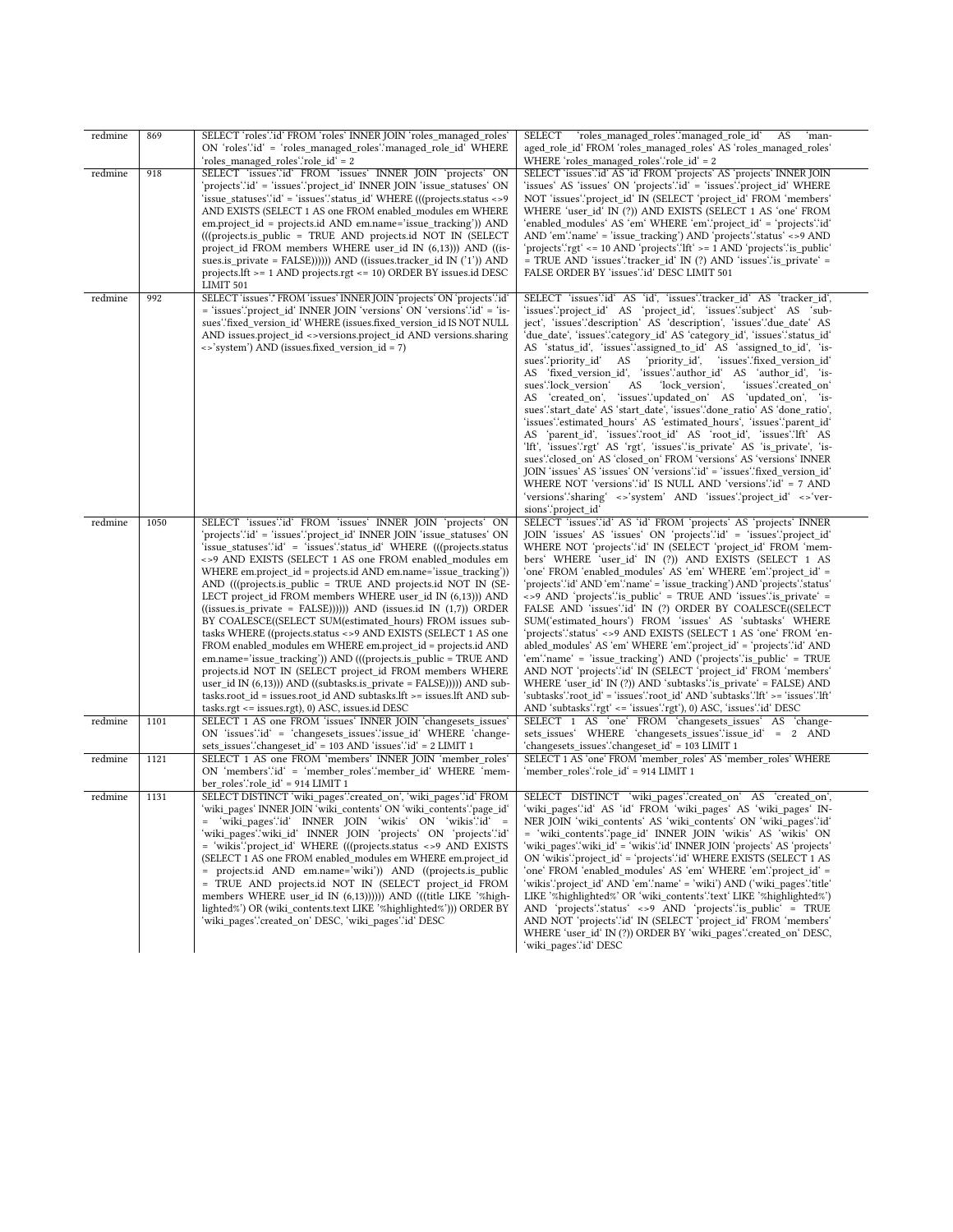| redmine | 1144 | SELECT 'issues'id' AS t0 r0, 'issues'.'tracker id'<br>AS $t0$ r1,<br>'issues'.'project_id' AS t0_r2, 'issues'.'subject' AS<br>$t0$ <sub>r</sub> 3, 'is-<br>sues description AS to r4, 'issues due date' AS to r5, 'is-<br>sues":category id' AS t0 r6, 'issues":status id' AS t0 r7, 'is-<br>sues".assigned_to_id' AS t0_r8, 'issues".priority_id' AS t0_r9,<br>'issues''fixed_version_id' AS t0_r10, 'issues''author_id' AS t0_r11,<br>'issues'.'lock version' AS t0 r12, 'issues'.'created on' AS t0 r13,<br>'issues' updated on AS t0 r14, 'issues' start date AS t0 r15, 'is-<br>sues" done ratio" AS t0 r16, "issues" estimated hours' AS t0 r17,<br>'issues'.'parent id' AS t0 r18, 'issues'.'root id' AS t0 r19, 'issues'.'lft'<br>AS t0 r20, 'issues' rgt' AS t0 r21, 'issues' is private' AS t0 r22,<br>'issues''closed on AS t0 r23, 'issue statuses''id AS t1 r0, 'is-<br>sue statuses".name' AS t1 r1, 'issue statuses" is closed' AS t1 r2,<br>'issue statuses''position' AS t1 r3, 'issue statuses''default done ratio'<br>AS t1 r4, 'projects'id' AS t2 r0, 'projects' name' AS t2 r1,<br>'projects'.'description' AS t2_r2, 'projects'.'homepage'<br>AS<br>t2 r3, 'projects' is public AS t2 r4, 'projects' parent id AS<br>t2_r5, 'projects'.'created_on' AS t2_r6, 'projects'.'updated_on'<br>AS t2 r7, 'projects'.identifier' AS t2 r8, 'projects'.status'<br>AS t2_r9, 'projects'.'lft' AS t2_r10, 'projects'.'rgt' AS t2_r11,<br>'projects'.'inherit members' AS t2 r12, 'projects'.'default version id'<br>AS t2 r13, 'projects' default assigned to id' AS t2 r14 FROM 'issues'<br>INNER JOIN 'projects' ON 'projects' id' = 'issues' project id' INNER<br>JOIN 'issue_statuses' ON 'issue_statuses''id' = 'issues''status_id'<br>WHERE (((projects.status <> 9 AND EXISTS (SELECT 1 AS one<br>FROM enabled_modules em WHERE em.project_id = projects.id<br>AND em.name='issue_tracking')) AND (((projects.is_public = TRUE<br>AND projects.id NOT IN (SELECT project id FROM members<br>WHERE user_id IN $(2,12)$ )) AND ((issues.is_private = FALSE OR<br>issues.author_id = $2$ OR issues.assigned_to_id IN (2)))) OR (projects.id<br>IN $(1,5)$ AND $(1=1)$ ) OR (projects.id IN $(2)$ AND ((issues.is private =<br>FALSE OR issues.author $id = 2$ OR issues.assigned to $id IN (2)))))$<br>AND ((issues.project_id IN ('1','2','5'))) ORDER BY issues.id DESC | SELECT * FROM 'issues' AS 'issues' INNER JOIN 'issue statuses' AS<br>'issue statuses' ON 'issues'.'status id' = 'issue statuses'.'id' INNER<br>JOIN 'projects' AS 'projects' ON 'issues' project id' = 'projects' id'<br>WHERE ('projects' is public' = TRUE AND NOT 'projects' id' IN<br>(SELECT 'project id' FROM 'members' WHERE 'user id' IN (?))<br>AND ('issues'.'is_private' = FALSE OR 'issues'.'author_id' = 2 OR 'is-<br>sues" assigned to id' IN (?)) OR 'projects" id' IN (?) OR 'projects" id'<br>IN (?) AND ('issues'' is private' = FALSE OR 'issues' 'author $id' = 2$<br>OR 'issues'.'assigned_to_id' IN (?))) AND 'projects'.'id' IN (?) AND<br>'projects'.'status' <>9 AND EXISTS (SELECT 1 AS 'one' FROM 'en-<br>abled modules' AS 'em' WHERE 'em' 'project id' = 'projects' id' AND<br>'em'.'name' = 'issue tracking') ORDER BY 'issues'.'id' DESC                                                                                                                                                                                                                                                                                                                                                                                                                                                                                                                                                                   |
|---------|------|--------------------------------------------------------------------------------------------------------------------------------------------------------------------------------------------------------------------------------------------------------------------------------------------------------------------------------------------------------------------------------------------------------------------------------------------------------------------------------------------------------------------------------------------------------------------------------------------------------------------------------------------------------------------------------------------------------------------------------------------------------------------------------------------------------------------------------------------------------------------------------------------------------------------------------------------------------------------------------------------------------------------------------------------------------------------------------------------------------------------------------------------------------------------------------------------------------------------------------------------------------------------------------------------------------------------------------------------------------------------------------------------------------------------------------------------------------------------------------------------------------------------------------------------------------------------------------------------------------------------------------------------------------------------------------------------------------------------------------------------------------------------------------------------------------------------------------------------------------------------------------------------------------------------------------------------------------------------------------------------------------------------------------------------------------------------------------------------------------------------------------------------------------------------------------------------------------------------------------------------------------------------------------------------------------------------------------------------------------------------------------------------|-------------------------------------------------------------------------------------------------------------------------------------------------------------------------------------------------------------------------------------------------------------------------------------------------------------------------------------------------------------------------------------------------------------------------------------------------------------------------------------------------------------------------------------------------------------------------------------------------------------------------------------------------------------------------------------------------------------------------------------------------------------------------------------------------------------------------------------------------------------------------------------------------------------------------------------------------------------------------------------------------------------------------------------------------------------------------------------------------------------------------------------------------------------------------------------------------------------------------------------------------------------------------------------------------------------------------------------------------------------------------------------------------------------------------------------------|
| redmine | 1163 | SELECT 'roles'.id' FROM 'roles' INNER JOIN 'queries roles' ON<br>'roles'.'id' = 'queries_roles'.'role_id' WHERE 'queries_roles'.'query_id'<br>$= 2068$                                                                                                                                                                                                                                                                                                                                                                                                                                                                                                                                                                                                                                                                                                                                                                                                                                                                                                                                                                                                                                                                                                                                                                                                                                                                                                                                                                                                                                                                                                                                                                                                                                                                                                                                                                                                                                                                                                                                                                                                                                                                                                                                                                                                                                     | SELECT 'queries roles'.'role id' AS 'role id' FROM 'queries roles' AS<br>'queries roles' WHERE 'queries roles'.'query id' = 2068                                                                                                                                                                                                                                                                                                                                                                                                                                                                                                                                                                                                                                                                                                                                                                                                                                                                                                                                                                                                                                                                                                                                                                                                                                                                                                          |
| redmine | 1178 | SELECT COUNT(*) FROM 'news' INNER JOIN 'projects' ON<br>'projects'.'id' = 'news'.'project id' WHERE (((projects.status <>9)<br>AND EXISTS (SELECT 1 AS one FROM enabled modules em<br>WHERE em.project id = projects.id AND em.name='news')) AND<br>((projects.is public = TRUE AND projects.id NOT IN (SELECT<br>project id FROM members WHERE user id IN (6,13))))))                                                                                                                                                                                                                                                                                                                                                                                                                                                                                                                                                                                                                                                                                                                                                                                                                                                                                                                                                                                                                                                                                                                                                                                                                                                                                                                                                                                                                                                                                                                                                                                                                                                                                                                                                                                                                                                                                                                                                                                                                     | SELECT COUNT(*) FROM 'projects' AS 'projects' INNER JOIN<br>'news' AS 'news' ON 'projects' d' = 'news' project id WHERE<br>NOT 'projects' id' IN (SELECT 'project id' FROM 'members' WHERE<br>'user id' IN (?)) AND EXISTS (SELECT 1 AS 'one' FROM 'en-<br>abled modules' AS 'em' WHERE 'em' 'project id' = 'news' 'project id'<br>AND 'em''name' = 'news') AND 'projects' status' <> 9 AND<br>'projects' is public' = TRUE                                                                                                                                                                                                                                                                                                                                                                                                                                                                                                                                                                                                                                                                                                                                                                                                                                                                                                                                                                                                               |
| redmine | 1211 | SELECT attachments.* FROM 'attachments' LEFT JOIN versions<br>ON attachments.container type='Version' AND versions.id = attach-<br>ments.container id LEFT JOIN projects ON versions.project id =<br>projects.id OR (attachments.container type='Project' AND attach-<br>ments.container_id = projects.id ) WHERE (attachments.author_id<br>= 2) AND (((projects.status <> 9 AND EXISTS (SELECT 1 AS one<br>FROM enabled modules em WHERE em.project id = projects.id AND<br>em.name='files')) AND ((projects.is_public = TRUE AND projects.id<br>NOT IN (SELECT project id FROM members WHERE user id IN<br>$(2,12)$ )) OR projects.id IN $(1,5)$ OR projects.id IN $(2)$ ))) ORDER BY at-<br>tachments.id DESC LIMIT 10                                                                                                                                                                                                                                                                                                                                                                                                                                                                                                                                                                                                                                                                                                                                                                                                                                                                                                                                                                                                                                                                                                                                                                                                                                                                                                                                                                                                                                                                                                                                                                                                                                                                  | SELECT 'attachments'.'id' AS 'id', 'attachments'.'container_id' AS<br>'container id', 'attachments'.'container type' AS 'container type',<br>'attachments'.'filename' AS 'filename', 'attachments'.'disk filename'<br>AS 'disk_filename', 'attachments'.'filesize' AS 'filesize', 'attach-<br>ments":content_type' AS 'content_type', 'attachments":digest<br>AS 'digest', 'attachments'.'downloads' AS 'downloads', 'attach-<br>ments".author id' AS 'author id', 'attachments".created on' AS<br>'created on', 'attachments'.'description' AS 'description', 'attach-<br>ments"disk directory' AS 'disk directory' FROM 'attachments'<br>AS 'attachments' INNER JOIN 'versions' AS 'versions' ON 'at-<br>tachments":container type' = 'Version' AND 'versions":id' =<br>'attachments'.'container_id' INNER JOIN 'projects' AS 'projects' ON<br>'versions'.'project_id' = 'projects'.'id' OR 'attachments'.'container_type'<br>= 'Project' AND 'attachments' 'container id' = 'projects' id' WHERE<br>EXISTS (SELECT 1 AS 'one' FROM 'enabled modules' AS 'em'<br>WHERE 'em'.'project id' = 'projects'.'id' AND 'em'.'name' = 'files')<br>AND 'projects' status' <> 9 AND ('projects' is public' = TRUE AND<br>NOT 'projects' id' IN (SELECT 'project id' FROM 'members' WHERE<br>'user id' IN (?)) OR 'projects' id' IN (?) OR 'projects' id' IN (?)) AND<br>'attachments'.'author id' = 2 ORDER BY 'attachments'.'id' DESC LIMIT<br>10 |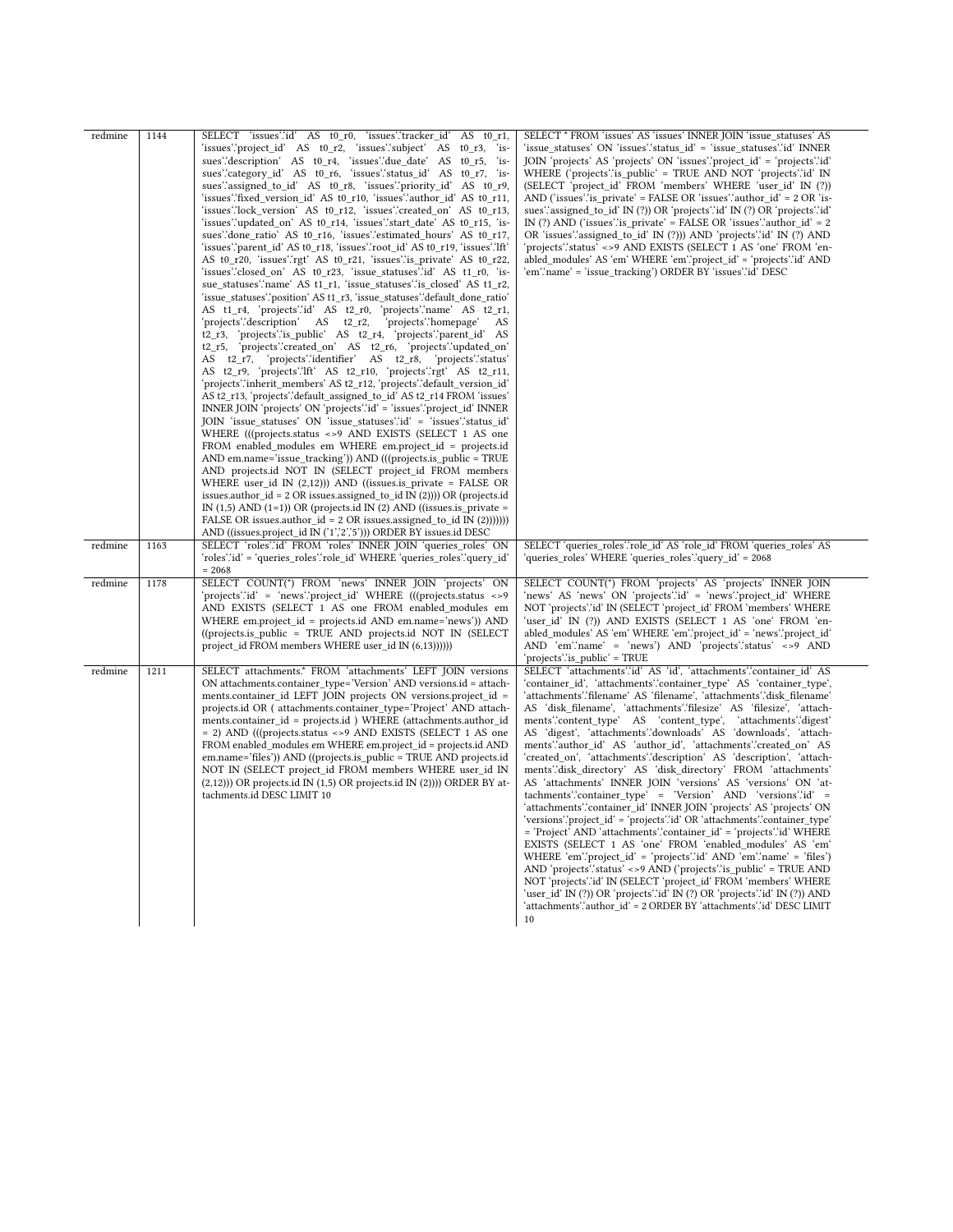| redmine | 1231 | <b>SELECT</b><br>wiki content versions.updated on,                            | 'wiki content versions".updated on'<br><b>AS</b><br><b>SELECT</b><br>ʻup-   |
|---------|------|-------------------------------------------------------------------------------|-----------------------------------------------------------------------------|
|         |      | wiki content versions.comments, wiki content versions.version,                | AS<br>dated on',<br>'wiki content versions'.'comments'<br>`com-             |
|         |      | wiki pages.title,<br>wiki content versions.page id,                           | ments'.<br>'wiki content versions'.'version'<br>AS<br>'version'.            |
|         |      | wiki content versions.author id, wiki content versions.id FROM                | 'wiki_pages'.'title' AS 'title', 'wiki_content_versions'.'page_id'          |
|         |      | 'wiki_content_versions' LEFT JOIN wiki_pages ON wiki_pages.id                 | AS 'page_id', 'wiki_content_versions'.'author_id' AS 'author_id',           |
|         |      | = wiki_content_versions.page_id LEFT JOIN wikis ON wikis.id                   | 'wiki_content_versions'.'id' AS 'id' FROM 'wiki_content_versions' AS        |
|         |      |                                                                               | 'wiki content versions' INNER JOIN 'wiki pages' AS 'wiki pages'             |
|         |      | = wiki_pages.wiki_id LEFT JOIN projects ON projects.id =                      |                                                                             |
|         |      | (wiki content versions.updated on<br>wikis.project id<br>WHERE                | ON 'wiki_content_versions'.'page_id' = 'wiki_pages'.'id' INNER JOIN         |
|         |      | BETWEEN '2020-04-16' AND '2020-05-16') AND (((projects.status                 | 'wikis' AS 'wikis' ON 'wiki_pages'.'wiki_id' = 'wikis'.'id' INNER           |
|         |      | <>9 AND EXISTS (SELECT 1 AS one FROM enabled modules em                       | JOIN 'projects' AS 'projects' ON 'wikis' project_id' = 'projects' id'       |
|         |      | WHERE em.project id = projects.id AND em.name='wiki')) AND                    | WHERE EXISTS (SELECT 1 AS 'one' FROM 'enabled modules' AS                   |
|         |      | ((projects.is public = TRUE AND projects.id NOT IN (SELECT)                   | 'em' WHERE 'em' 'project id' = 'projects' 'id' AND 'em' 'name' = 'wiki')    |
|         |      | project id FROM members WHERE user id IN $(6,13))$ )                          | AND 'wiki content versions'.'updated on' BETWEEN '2020-04-16'               |
|         |      |                                                                               | AND '2020-05-16' AND 'projects' status' <> 9 AND 'projects' is public'      |
|         |      |                                                                               | = TRUE AND NOT 'projects'.id' IN (SELECT 'project id' FROM                  |
|         |      |                                                                               | 'members' WHERE 'user id' IN (?))                                           |
| redmine | 1232 | SELECT 'messages'.* FROM 'messages' INNER JOIN 'boards' ON                    | SELECT 'messages":id' AS 'id', 'messages":board_id' AS 'board_id',          |
|         |      | 'boards'.'id' = 'messages'.'board_id' INNER JOIN 'projects' ON                | 'messages'.'parent_id' AS 'parent_id', 'messages'.'subject' AS 'subject',   |
|         |      | 'projects' id = 'boards' project id WHERE (messages.created on                | 'messages''.content' AS 'content', 'messages'.'author id' AS 'author id',   |
|         |      | BETWEEN '2020-04-16' AND '2020-05-16') AND (((projects.status                 | 'messages'.'replies count' AS 'replies count', 'messages'.'last reply id'   |
|         |      | <>9 AND EXISTS (SELECT 1 AS one FROM enabled modules                          | AS 'last_reply_id', 'messages'.'created_on' AS 'created_on', 'mes-          |
|         |      | em WHERE em.project_id = projects.id AND em.name='boards'))                   | sages'.'updated_on' AS 'updated_on', 'messages'.'locked' AS 'locked',       |
|         |      | AND ((projects.is public = TRUE AND projects.id NOT IN (SELECT                | 'messages'.'sticky' AS 'sticky' FROM 'messages' AS 'messages' IN-           |
|         |      | project id FROM members WHERE user id IN (6,13))))))                          | NER JOIN 'boards' AS 'boards' ON 'messages' board id' = 'boards' id'        |
|         |      |                                                                               | INNER JOIN 'projects' AS 'projects' ON 'boards' 'project id' =              |
|         |      |                                                                               | 'projects'.'id' WHERE NOT 'projects'.'id' IN (SELECT 'project id' FROM      |
|         |      |                                                                               | 'members' WHERE 'user id' IN (?)) AND EXISTS (SELECT 1 AS                   |
|         |      |                                                                               | 'one' FROM 'enabled modules' AS 'em' WHERE 'em'.'project id' =              |
|         |      |                                                                               | 'boards'.'project_id' AND 'em'.'name' = 'boards') AND 'projects'.'status'   |
|         |      |                                                                               | <>9 AND 'projects' is_public' = TRUE AND 'messages' created_on'             |
|         |      |                                                                               | BETWEEN '2020-04-16' AND '2020-05-16'                                       |
| redmine | 1284 | SELECT 'issues'.* FROM 'issues' INNER JOIN 'issue statuses' ON 'is-           | SELECT 'issues'id' AS 'id', 'issues'.'tracker id' AS 'tracker id',          |
|         |      | sue statuses'.id' = 'issues'.'status id' INNER JOIN 'trackers' ON 'track-     | 'issues":project_id' AS 'project_id', 'issues":subject' AS 'sub-            |
|         |      | ers''id' = 'issues''tracker id' INNER JOIN 'projects' ON 'projects''id'       | ject', 'issues'.'description' AS 'description', 'issues'.'due date' AS      |
|         |      | = 'issues''project id' INNER JOIN 'enumerations' ON 'enumera-                 | 'due date', 'issues'.'category id' AS 'category id', 'issues'.'status id'   |
|         |      | tions" id ' = 'issues" priority id ' AND 'enumerations" type ' IN ('IssuePri- | AS 'status id', 'issues''assigned to id' AS 'assigned to id', 'is-          |
|         |      | ority') WHERE (EXISTS (SELECT 1 FROM journals WHERE jour-                     | sues" priority id AS<br>'priority id',<br>'issues'.fixed version id'        |
|         |      | nals.journalized type='Issue' AND journals.journalized id=issues.id           | AS 'fixed version id', 'issues'.'author id' AS 'author id', 'is-            |
|         |      | AND (journals.user id IN (944)) AND ((journals.private notes = FALSE          | sues'.'lock version'<br>'lock version',<br>'issues'.'created on'<br>AS      |
|         |      | OR journals.user $id = 6 \text{ OR } (1=0))$ )                                | AS 'created on', 'issues' updated on' AS 'updated on', 'is-                 |
|         |      |                                                                               | sues''start_date' AS 'start_date', 'issues''done_ratio' AS 'done_ratio',    |
|         |      |                                                                               | 'issues''estimated hours' AS 'estimated hours', 'issues''parent id'         |
|         |      |                                                                               | AS<br>'parent id', 'issues''root id' AS 'root id', 'issues'.'Ift' AS        |
|         |      |                                                                               | 'lft', 'issues'.'rgt' AS 'rgt', 'issues'.'is_private' AS 'is_private', 'is- |
|         |      |                                                                               | sues":closed_on' AS 'closed_on' FROM 'issues' AS 'issues' INNER JOIN        |
|         |      |                                                                               | 'enumerations' AS 'enumerations' ON 'issues' 'priority id' = 'enumera-      |
|         |      |                                                                               | tions"id" WHERE EXISTS (SELECT 1 FROM 'journals' AS 'journals'              |
|         |      |                                                                               | WHERE 'journals' user id ' IN (?) AND ('journals' private notes' =          |
|         |      |                                                                               | FALSE OR 'journals' user $id' = 6$ ) AND 'journals' 'journalized type' =    |
|         |      |                                                                               | 'Issue' AND 'journals' 'journalized id' = 'issues' id') AND 'enumera-       |
|         |      |                                                                               | tions" type" $IN(?)$                                                        |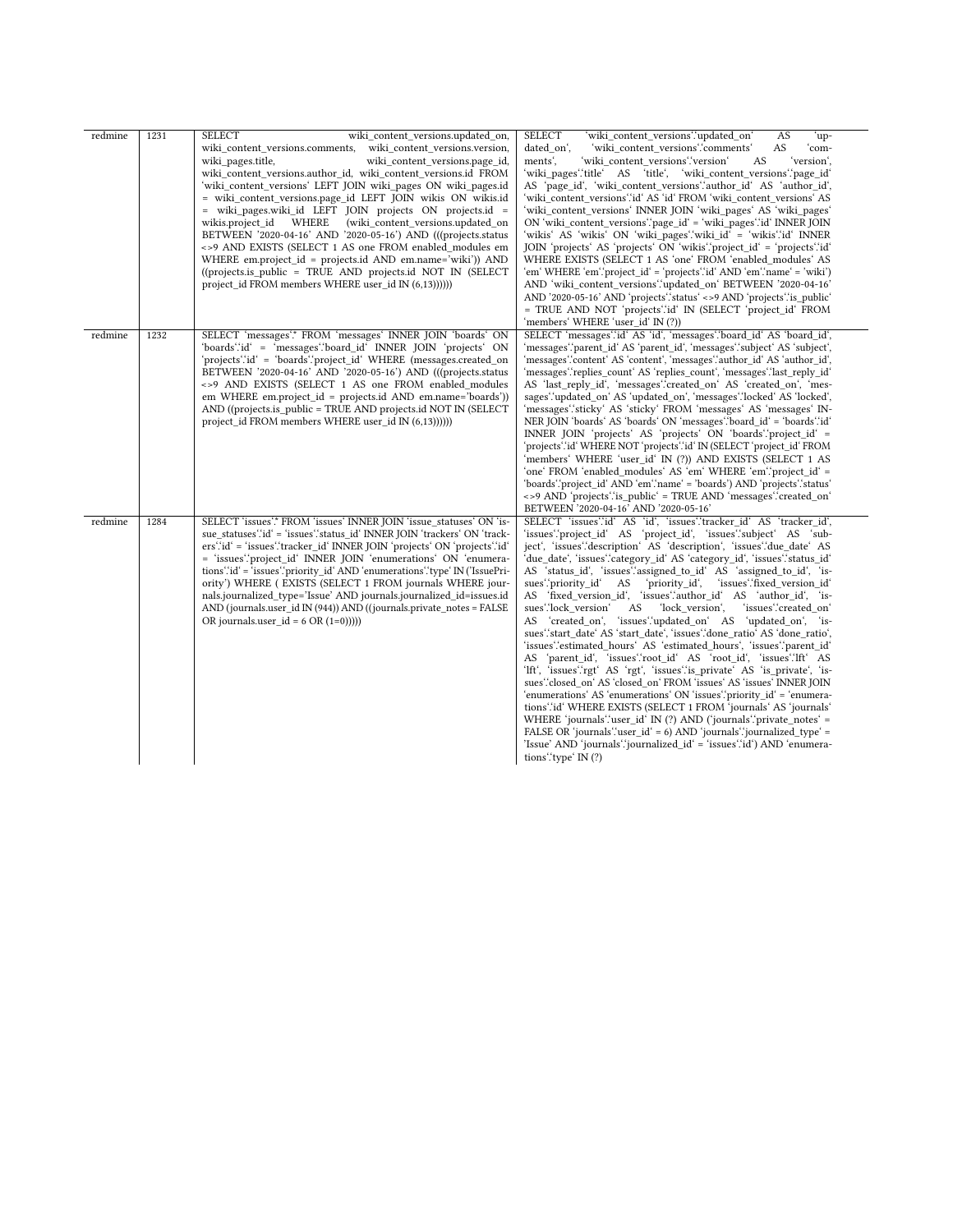| redmine | 1298 | SELECT 'messages'.* FROM 'messages' INNER JOIN 'boards' ON<br>'boards'.'id' = 'messages'.'board_id' INNER JOIN 'projects' ON<br>'projects' id' = 'boards' project id' WHERE (messages.created on<br>BETWEEN '2020-04-16' AND '2020-05-16') AND (((projects.status<br><>9 AND EXISTS (SELECT 1 AS one FROM enabled modules<br>em WHERE em.project_id = projects.id AND em.name='boards'))<br>AND ((projects.is public = TRUE AND projects.id NOT IN (SELECT)<br>project id FROM members WHERE user id IN (2,12))) OR projects.id<br>IN $(1,5)$ OR projects.id IN $(2)$ ))                                                                                                                                                                                                                                                                                                                                                                                                                                                                                                                                                                                                                                                                                                                                                                                                                                                                                                                                                                                                                                                                                                                                                                                                                                                                                                                                                                                                                                                                                                                                                                                                                                                                                                                                                                                                                                                                                                                                                                                                                                                         | SELECT 'messages' id AS 'id', 'messages' board id AS 'board id',<br>'messages''parent_id' AS 'parent_id', 'messages''subject' AS 'subject',<br>'messages''.content' AS 'content', 'messages'.'author id' AS 'author id',<br>'messages'.'replies_count' AS 'replies_count', 'messages'.'last_reply_id'<br>AS 'last_reply_id', 'messages'.'created_on' AS 'created_on', 'mes-<br>sages'.'updated_on' AS 'updated_on', 'messages'.'locked' AS 'locked',<br>'messages'.'sticky' AS 'sticky' FROM 'messages' AS 'messages' IN-<br>NER JOIN 'boards' AS 'boards' ON 'messages' board id' = 'boards' id'<br>INNER JOIN 'projects' AS 'projects' ON 'boards' 'project id' =<br>'projects'.'id' WHERE EXISTS (SELECT 1 AS 'one' FROM 'en-<br>abled modules' AS 'em' WHERE 'em' 'project id' = 'boards' 'project id'<br>AND 'em'.'name' = 'boards') AND 'projects'.'status' <>9 AND<br>('projects' is public' = TRUE AND NOT 'projects' id' IN (SELECT<br>'project id' FROM 'members' WHERE 'user id' IN (?)) OR 'projects'.'id'<br>IN (?) OR 'projects' id ' IN (?)) AND 'messages' created_on' BETWEEN<br>'2020-04-16' AND '2020-05-16'                                                                                                                                                                                                                                                                                                                                                                                                                                                                                                                                                                                                                                                                                                                                                                                                                                                                                                                                                                                                                                                                                                                                                                                                                                                                                                                                                                                                                                                                                                                                                                                                                                                                                                                                                                                                                                                 |
|---------|------|----------------------------------------------------------------------------------------------------------------------------------------------------------------------------------------------------------------------------------------------------------------------------------------------------------------------------------------------------------------------------------------------------------------------------------------------------------------------------------------------------------------------------------------------------------------------------------------------------------------------------------------------------------------------------------------------------------------------------------------------------------------------------------------------------------------------------------------------------------------------------------------------------------------------------------------------------------------------------------------------------------------------------------------------------------------------------------------------------------------------------------------------------------------------------------------------------------------------------------------------------------------------------------------------------------------------------------------------------------------------------------------------------------------------------------------------------------------------------------------------------------------------------------------------------------------------------------------------------------------------------------------------------------------------------------------------------------------------------------------------------------------------------------------------------------------------------------------------------------------------------------------------------------------------------------------------------------------------------------------------------------------------------------------------------------------------------------------------------------------------------------------------------------------------------------------------------------------------------------------------------------------------------------------------------------------------------------------------------------------------------------------------------------------------------------------------------------------------------------------------------------------------------------------------------------------------------------------------------------------------------------|---------------------------------------------------------------------------------------------------------------------------------------------------------------------------------------------------------------------------------------------------------------------------------------------------------------------------------------------------------------------------------------------------------------------------------------------------------------------------------------------------------------------------------------------------------------------------------------------------------------------------------------------------------------------------------------------------------------------------------------------------------------------------------------------------------------------------------------------------------------------------------------------------------------------------------------------------------------------------------------------------------------------------------------------------------------------------------------------------------------------------------------------------------------------------------------------------------------------------------------------------------------------------------------------------------------------------------------------------------------------------------------------------------------------------------------------------------------------------------------------------------------------------------------------------------------------------------------------------------------------------------------------------------------------------------------------------------------------------------------------------------------------------------------------------------------------------------------------------------------------------------------------------------------------------------------------------------------------------------------------------------------------------------------------------------------------------------------------------------------------------------------------------------------------------------------------------------------------------------------------------------------------------------------------------------------------------------------------------------------------------------------------------------------------------------------------------------------------------------------------------------------------------------------------------------------------------------------------------------------------------------------------------------------------------------------------------------------------------------------------------------------------------------------------------------------------------------------------------------------------------------------------------------------------------------------------------------------------------------|
| redmine | 1438 | SELECT 'issues'id' AS t0_r0, 'issues''tracker_id' AS t0_r1,<br>'issues''project_id' AS t0_r2, 'issues''subject' AS t0_r3, 'is-<br>sues" description AS t0_r4, 'issues" due_date AS t0_r5, 'is-<br>sues":category id' AS t0 r6, 'issues":status id' AS t0 r7, 'is-<br>sues"assigned_to_id" AS t0_r8, "issues"priority_id" AS t0_r9,<br>'issues'.'fixed_version_id' AS t0_r10, 'issues'.'author_id' AS t0_r11,<br>'issues'.'lock version' AS t0 r12, 'issues'.'created on' AS t0 r13,<br>'issues'.'updated on' AS t0 r14, 'issues'.'start date' AS t0 r15, 'is-<br>sues"done_ratio' AS t0_r16, 'issues"estimated_hours' AS t0_r17,<br>'issues'.'parent id' AS t0 r18, 'issues'.'root id' AS t0 r19, 'issues'.'lft'<br>AS t0_r20, 'issues":rgt' AS t0_r21, 'issues":is_private' AS t0_r22,<br>'issues':closed_on' AS t0_r23, 'issue_statuses':id' AS t1_r0, 'is-<br>sue_statuses".name' AS t1_r1, 'issue_statuses": is_closed' AS t1_r2,<br>'issue statuses''position' AS t1 r3, 'issue statuses''default done ratio'<br>AS t1_r4, 'projects' id AS t2_r0, 'projects' name AS t2_r1,<br>'projects'.'description' AS t2 r2,<br>'projects'.'homepage'<br>AS<br>t2_r3, 'projects' is_public' AS t2_r4, 'projects' parent_id' AS<br>t2_r5, 'projects'.'created_on' AS t2_r6, 'projects'.'updated_on'<br>AS t2_r7, 'projects'.'identifier' AS t2_r8, 'projects'.'status'<br>AS t2_r9, 'projects'.'Ift' AS t2_r10, 'projects'.'rgt' AS t2_r11,<br>'projects'.'inherit_members' AS t2_r12, 'projects'.'default_version_id'<br>AS t2 r13, 'projects' default assigned to id AS t2 r14 FROM 'issues'<br>INNER JOIN 'projects' ON 'projects' id' = 'issues' project id' INNER<br>JOIN 'issue statuses' ON 'issue statuses' id' = 'issues' status id'<br>WHERE (((projects.status <> 9 AND EXISTS (SELECT 1 AS one<br>FROM enabled_modules em WHERE em.project_id = projects.id<br>AND em.name='issue_tracking')) AND (((projects.is_public = TRUE<br>AND projects.id NOT IN (SELECT project_id FROM members<br>WHERE user_id IN $(2,12)$ )) AND ((issues.is_private = FALSE OR<br>issues.author_id = 2 OR issues.assigned_to_id IN $(2)$ ))) OR (projects.id<br>IN $(1,5)$ AND $(1=1)$ ) OR (projects.id IN $(2)$ AND ((issues.is_private =<br>FALSE OR issues.author_id = $2$ OR issues.assigned_to_id IN (2)))))))<br>AND ((issues.status_id IN (SELECT id FROM issue_statuses WHERE<br>is closed=FALSE)) AND issues.id IN (SELECT watchers.watchable id<br>FROM watchers WHERE watchers.watchable type='Issue' AND<br>watchers.user_id IN ('2')) AND projects.status IN ('1')) ORDER BY<br>issues.updated_on DESC, issues.id DESC LIMIT 10 | SELECT * FROM (SELECT 'issues' id' AS 't0_r0', 'issues' 'tracker_id'<br>AS 't0 r1', 'issues' project id' AS 't0 r2', 'issues' subject' AS<br>'t0_r3', 'issues'.'description' AS 't0_r4', 'issues'.'due_date' AS<br>'t0 r5', 'issues':category id' AS 't0 r6', 'issues':status id' AS<br>'t0_r7', 'issues'.'assigned_to_id' AS 't0_r8', 'issues'.'priority_id' AS<br>'t0_r9', 'issues'.'fixed_version_id' AS 't0_r10', 'issues'.'author_id' AS<br>'t0 r11', 'issues'.'lock version' AS 't0 r12', 'issues'.'created on' AS<br>'t0 r13', 'issues'.'updated on' AS 't0 r14', 'issues'.'start date' AS<br>'t0_r15', 'issues'.'done_ratio' AS 't0_r16', 'issues'.'estimated_hours'<br>AS 't0 r17', 'issues''parent id AS 't0 r18', 'issues''root id AS<br>'t0_r19', 'issues'.'lft' AS 't0_r20', 'issues'.'rgt' AS 't0_r21', 'is-<br>sues" is private AS 't0 r22', 'issues" closed on AS 't0 r23',<br>'issue statuses'.'id' AS 't1 r0', 'issue statuses'.'name' AS 't1 r1',<br>'issue statuses''s closed' AS 't1 r2', 'issue statuses''position' AS<br>'t1_r3', 'issue_statuses'.'default_done_ratio' AS 't1_r4', 'projects'.'id'<br>AS 't2_r0', 'projects'.'name' AS 't2_r1', 'projects'.'description' AS<br>'t2_r2', 'projects'.'homepage' AS 't2_r3', 'projects'.'is_public' AS<br>'t2 r4', 'projects'.'parent id' AS 't2 r5', 'projects'.'created on' AS<br>'t2_r6', 'projects'.'updated_on' AS 't2_r7', 'projects'.'identifier'<br>AS 't2_r8', 'projects'.'status' AS 't2_r9', 'projects'.'lft' AS<br>'t2_r10', 'projects'.'rgt' AS 't2_r11', 'projects'.'inherit_members'<br>'projects":default_version_id'<br>AS<br>'t2 $r12'$ ,<br>AS<br>ʻt2 r13ʻ.<br>'projects'.'default assigned to id' AS 't2 r14' FROM 'issues'<br>AS 'issues' INNER JOIN 'projects' AS 'projects' ON 'issues' project id'<br>= 'projects' id INNER JOIN 'issue statuses' AS 'issue statuses'<br>ON 'issues'.'status_id' = 'issue_statuses'.'id' WHERE EXISTS<br>(SELECT 1 AS 'one' FROM 'enabled modules' AS 'em' WHERE<br>'em'.'project_id' = 'projects'.'id' AND 'em'.'name' = 'issue_tracking')<br>AND 'projects' status' IN (?) AND 'projects' status' <> 9 AND<br>'issue statuses'.'id' IN (SELECT 'issue statuses'.'id' AS 'id' FROM<br>'issue_statuses' AS 'issue_statuses' WHERE 'issue_statuses'.'is_closed'<br>= FALSE) AND ('projects' is_public' = TRUE AND NOT 'projects' id'<br>IN (SELECT 'project id' FROM 'members' WHERE 'user id' IN (?))<br>AND ('issues''s private' = FALSE OR 'issues''author $id' = 2$ OR<br>'issues''assigned to id' IN (?)) OR 'projects''id' IN (?) OR 'projects''id'<br>IN (?) AND ('issues''s _private' = FALSE OR 'issues''author_id' = 2<br>OR 'issues' assigned_to_id' IN (?)))) AS 'sub_0' WHERE 'sub_0' t0_r0'<br>IN (SELECT 'watchers'.'watchable_id' AS 'watchable_id' FROM<br>'watchers' AS 'watchers' WHERE 'watchers'.'watchable_type' = 'Issue'<br>AND 'watchers'.'user_id' IN (?)) ORDER BY 'sub_0".t0_r14' DESC,<br>'sub 0''t0 r0' DESC LIMIT 10 |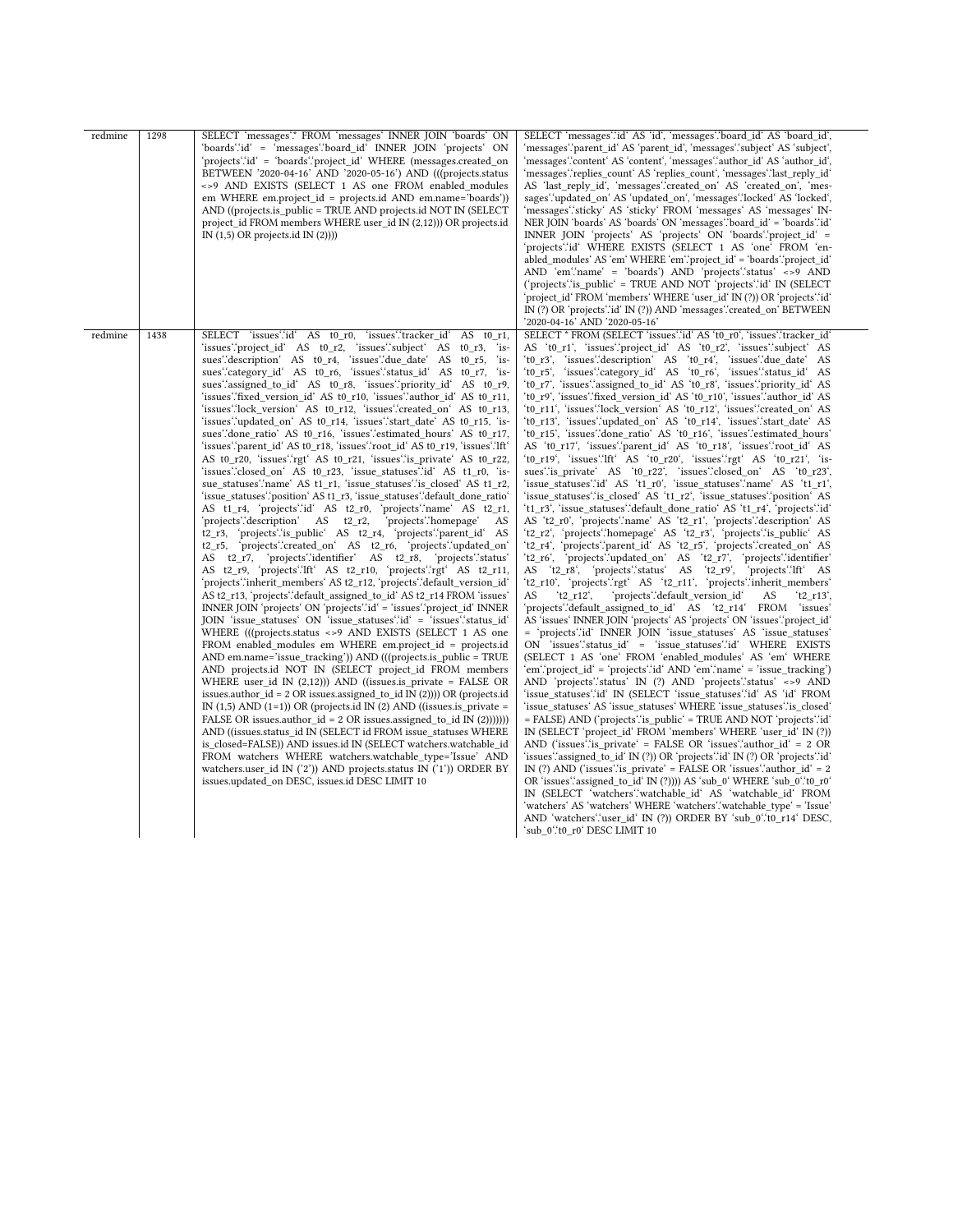| redmine | 1439 | SELECT COUNT(*) FROM 'issues' INNER JOIN 'projects' ON<br>'projects'.'id' = 'issues'.'project_id' INNER JOIN 'issue_statuses' ON<br>'issue_statuses'.'id' = 'issues'.'status_id' WHERE (((projects.status<br><>9 AND EXISTS (SELECT 1 AS one FROM enabled_modules em<br>WHERE em.project_id = projects.id AND em.name='issue_tracking'))<br>AND (((projects.is_public = TRUE AND projects.id NOT IN (SE-<br>LECT project_id FROM members WHERE user_id IN $(2,12)$ )<br>AND ((issues.is_private = FALSE OR issues.author_id = $2$ OR is-<br>sues.assigned_to_id IN $(2)$ ))) OR (projects.id IN $(1,5)$ AND $(1=1)$ ) OR<br>(projects.id IN (2) AND ((issues.is_private = FALSE OR issues.author_id<br>$= 2$ OR issues assigned to id IN (2)))))) AND ((issues status id IN<br>(SELECT id FROM issue_statuses WHERE is_closed=FALSE)) AND<br>issues.id IN (SELECT watchers.watchable_id FROM watchers WHERE<br>watchers.watchable_type='Issue' AND watchers.user_id IN ('2')) AND<br>projects.status IN $('1')$                                                                                                                                                                                                                                                                                                                                                                                                                                                                                                                                                                                                                                                                                                                                                                                                                                                                                                                                                                                                                                                                                                                                                                                                                                                                                                                                                                                                                                                                                                                                                                                                                                                                       | SELECT COUNT(*) FROM 'issues' AS 'issues' INNER JOIN 'projects'<br>AS 'projects' ON 'issues''project_id' = 'projects' id' WHERE EX-<br>ISTS (SELECT 1 AS 'one' FROM 'enabled_modules' AS 'em'<br>WHERE 'em'.'project_id' = 'issues'.'project_id' AND 'em'.'name' = 'is-<br>sue_tracking') AND 'issues'.'status_id' IN (SELECT 'issue_statuses'.'id'<br>AS 'id' FROM 'issue_statuses' AS 'issue_statuses' WHERE 'is-<br>sue_statuses'.'is_closed' = FALSE) AND 'issues'.'id' IN (SELECT 'watch-<br>ers" watchable id AS 'watchable id FROM 'watchers' AS 'watchers'<br>WHERE 'watchers'.'watchable_type' = 'Issue' AND 'watchers'.'user_id'<br>IN $(?)$ ) AND 'projects' status' IN $(?)$ AND 'projects' status' <>9<br>AND ('projects' is_public' = TRUE AND NOT 'projects' id' IN (SE-<br>LECT 'project_id' FROM 'members' WHERE 'user_id' IN (?)) AND<br>('issues''s private' = FALSE OR 'issues''author_id' = 2 OR 'is-<br>sues" assigned_to_id' IN (?)) OR 'projects' id' IN (?) OR 'projects' id'<br>IN (?) AND ('issues'' is private' = FALSE OR 'issues' author $id' = 2$ OR<br>'issues'.'assigned_to_id' IN (?)))                                                                                                                                                                                                                                                                                                                                                                                                                                                                                                                                                                                                                                                                                                                                                                                                                                                                                                                                                                                                                                                                                                                                                                                                                                                                                                                                                                                                                                                                                                                                                                                                                                                                                                                                                                    |
|---------|------|---------------------------------------------------------------------------------------------------------------------------------------------------------------------------------------------------------------------------------------------------------------------------------------------------------------------------------------------------------------------------------------------------------------------------------------------------------------------------------------------------------------------------------------------------------------------------------------------------------------------------------------------------------------------------------------------------------------------------------------------------------------------------------------------------------------------------------------------------------------------------------------------------------------------------------------------------------------------------------------------------------------------------------------------------------------------------------------------------------------------------------------------------------------------------------------------------------------------------------------------------------------------------------------------------------------------------------------------------------------------------------------------------------------------------------------------------------------------------------------------------------------------------------------------------------------------------------------------------------------------------------------------------------------------------------------------------------------------------------------------------------------------------------------------------------------------------------------------------------------------------------------------------------------------------------------------------------------------------------------------------------------------------------------------------------------------------------------------------------------------------------------------------------------------------------------------------------------------------------------------------------------------------------------------------------------------------------------------------------------------------------------------------------------------------------------------------------------------------------------------------------------------------------------------------------------------------------------------------------------------------------------------------------------------------------------|----------------------------------------------------------------------------------------------------------------------------------------------------------------------------------------------------------------------------------------------------------------------------------------------------------------------------------------------------------------------------------------------------------------------------------------------------------------------------------------------------------------------------------------------------------------------------------------------------------------------------------------------------------------------------------------------------------------------------------------------------------------------------------------------------------------------------------------------------------------------------------------------------------------------------------------------------------------------------------------------------------------------------------------------------------------------------------------------------------------------------------------------------------------------------------------------------------------------------------------------------------------------------------------------------------------------------------------------------------------------------------------------------------------------------------------------------------------------------------------------------------------------------------------------------------------------------------------------------------------------------------------------------------------------------------------------------------------------------------------------------------------------------------------------------------------------------------------------------------------------------------------------------------------------------------------------------------------------------------------------------------------------------------------------------------------------------------------------------------------------------------------------------------------------------------------------------------------------------------------------------------------------------------------------------------------------------------------------------------------------------------------------------------------------------------------------------------------------------------------------------------------------------------------------------------------------------------------------------------------------------------------------------------------------------------------------------------------------------------------------------------------------------------------------------------------------------------------------------------------------------------------------|
| redmine | 1466 | SELECT COUNT(*) AS count_all, 'issues'.'tracker_id' AS is-<br>sues_tracker_id FROM 'issues' INNER JOIN 'projects' ON<br>'projects'.'id' = 'issues'.'project_id' INNER JOIN 'issue_statuses'<br>ON 'issue_statuses' \'id' = 'issues' \'status_id' WHERE (((projects.status<br><>9 AND EXISTS (SELECT 1 AS one FROM enabled_modules em<br>WHERE em.project_id = projects.id AND em.name='issue_tracking'))<br>AND (((projects.is_public = TRUE AND projects.id NOT IN (SELECT)<br>project_id FROM members WHERE user_id IN (6,13))) AND ((is-<br>sues.is_private = FALSE)))))) AND ((issues.status_id IN (SELECT id<br>FROM issue statuses WHERE is closed=FALSE)) AND projects. If >=<br>1 AND projects.rgt <= 10) GROUP BY 'issues' tracker_id'                                                                                                                                                                                                                                                                                                                                                                                                                                                                                                                                                                                                                                                                                                                                                                                                                                                                                                                                                                                                                                                                                                                                                                                                                                                                                                                                                                                                                                                                                                                                                                                                                                                                                                                                                                                                                                                                                                                                       | SELECT COUNT(*) AS 'count_all', 'issues'.'tracker_id' AS 'is-<br>sues_tracker_id' FROM 'issues' AS 'issues' INNER JOIN 'projects'<br>AS 'projects' ON 'issues' project id' = 'projects' id' WHERE EX-<br>ISTS (SELECT 1 AS 'one' FROM 'enabled_modules' AS 'em' WHERE<br>'em'.'project_id' = 'projects'.'id' AND 'em'.'name' = 'issue_tracking')<br>AND 'issues' status_id' IN (SELECT 'issue_statuses' id' AS 'id' FROM<br>'issue_statuses' AS 'issue_statuses' WHERE 'issue_statuses'.'is_closed'<br>$=$ FALSE) AND 'projects' status' <>9 AND 'projects' rgt' <= 10<br>AND 'projects'.'Ift' $>= 1$ AND 'projects'.' s public' = TRUE AND<br>NOT 'projects'.'id' IN (SELECT 'project_id' FROM 'members' WHERE<br>'user_id' IN (?)) AND 'issues' is_private' = FALSE GROUP BY 'is-<br>sues".tracker_id"                                                                                                                                                                                                                                                                                                                                                                                                                                                                                                                                                                                                                                                                                                                                                                                                                                                                                                                                                                                                                                                                                                                                                                                                                                                                                                                                                                                                                                                                                                                                                                                                                                                                                                                                                                                                                                                                                                                                                                                                                                                                                     |
| redmine | 1473 | SELECT 'issues'id' AS t0 r0, 'issues' tracker id' AS t0 r1,<br>'issues''project_id' AS t0_r2, 'issues''subject' AS t0_r3, 'is-<br>sues description AS t0_r4, 'issues due_date' AS t0_r5, 'is-<br>sues : category_id AS t0_r6, 'issues : status_id AS t0_r7, 'is-<br>sues" assigned to id AS to r8, "issues" priority id AS to r9,<br>'issues'.'fixed version id AS t0 r10, 'issues'.'author id AS t0 r11,<br>'issues'.'lock version' AS t0 r12, 'issues'.'created on' AS t0 r13,<br>'issues'.'updated_on' AS t0_r14, 'issues'.'start_date' AS t0_r15, 'is-<br>sues" done_ratio" AS t0_r16, 'issues" estimated_hours' AS t0_r17,<br>'issues'.'parent_id' AS t0_r18, 'issues'.'root_id' AS t0_r19, 'issues'.'lft'<br>AS t0_r20, 'issues'.'rgt' AS t0_r21, 'issues'.'is_private' AS t0_r22,<br>'issues'.'closed_on' AS t0_r23, 'issue_statuses'.'id' AS t1_r0, 'is-<br>sue_statuses''name' AS t1_r1, 'issue_statuses''is_closed' AS t1_r2,<br>'issue_statuses'.'position' AS t1_r3, 'issue_statuses'.'default_done_ratio'<br>AS t1_r4, 'trackers' id' AS t2_r0, 'trackers' name' AS t2_r1,<br>'trackers'.'description' AS t2_r2, 'trackers'.'is_in_chlog' AS t2_r3,<br>'trackers'.'position' AS t2_r4, 'trackers'.'is_in_roadmap' AS t2_r5,<br>'trackers'.'fields_bits' AS t2_r6, 'trackers'.'default_status_id' AS<br>t2_r7, 'enumerations' d' AS t3_r0, 'enumerations' name' AS t3_r1,<br>'enumerations''position' AS t3_r2, 'enumerations''is_default' AS<br>t3_r3, 'enumerations'.'type' AS t3_r4, 'enumerations'.'active' AS t3_r5,<br>'enumerations''project id' AS t3 r6, 'enumerations''parent id' AS<br>t3_r7, 'enumerations' position_name' AS t3_r8 FROM 'issues' INNER<br>JOIN 'projects' ON 'projects' id = 'issues' project_id' LEFT OUTER<br>JOIN 'issue statuses' ON 'issue statuses' id' = 'issues' status id'<br>LEFT OUTER JOIN 'trackers' ON 'trackers' id' = 'issues' tracker_id'<br>LEFT OUTER JOIN 'enumerations' ON 'enumerations' id' = 'is-<br>sues": priority_id' AND 'enumerations": type' IN ('IssuePriority')<br>WHERE 'issues'.'fixed_version_id' = 2 AND (((projects.status <>9<br>AND EXISTS (SELECT 1 AS one FROM enabled modules em<br>WHERE em.project id = projects.id AND em.name='issue tracking'))<br>AND (((projects.is public = TRUE AND projects.id NOT IN (SE-<br>LECT project_id FROM members WHERE user_id IN $(2,12)$ )<br>AND ((issues.is private = FALSE OR issues.author $id = 2$ OR<br>issues.assigned_to_id IN (2)))) OR (projects.id IN $(1,5)$ AND $(1=1)$ ) OR<br>(projects.id IN (2) AND ((issues.is private = FALSE OR issues.author id<br>$= 2$ OR issues assigned_to_id IN (2))))))) ORDER BY trackers position,<br>issues.id | SELECT 'issues":id' AS 't0_r0', 'issues":tracker_id' AS 't0_r1',<br>'issues''project_id' AS 't0_r2', 'issues''subject' AS 't0_r3', 'is-<br>sues" description' AS 't0_r4', 'issues" due_date' AS 't0_r5', 'is-<br>sues''category_id' AS 't0_r6', 'issues''status_id' AS 't0_r7', 'is-<br>sues : assigned_to_id AS 't0_r8', 'issues : priority_id AS 't0_r9',<br>'issues''fixed version id' AS 't0 r10', 'issues''author id' AS<br>'t0_r11', 'issues'.'lock_version' AS 't0_r12', 'issues'.'created_on' AS<br>'t0_r13', 'issues'.'updated_on' AS 't0_r14', 'issues'.'start_date' AS<br>'t0_r15', 'issues'.'done_ratio' AS 't0_r16', 'issues'.'estimated_hours'<br>AS 't0_r17', 'issues'.'parent_id' AS 't0_r18', 'issues'.'root_id' AS<br>'t0_r19', 'issues'.'lft' AS 't0_r20', 'issues'.'rgt' AS 't0_r21', 'is-<br>sues" is_private' AS 't0_r22', 'issues" closed_on' AS 't0_r23',<br>'issue_statuses'.'id' AS 't1_r0', 'issue_statuses'.'name' AS 't1_r1',<br>'issue_statuses'.'is_closed' AS 't1_r2', 'issue_statuses'.'position' AS<br>'t1_r3', 'issue_statuses'.'default_done_ratio' AS 't1_r4', 'trackers'.'id'<br>AS 't2_r0', 'trackers'.'name' AS 't2_r1', 'trackers'.'description' AS<br>'t2_r2', 'trackers'.'is_in_chlog' AS 't2_r3', 'trackers'.'position' AS 't2_r4',<br>'trackers'.'is_in_roadmap' AS 't2_r5', 'trackers'.'fields_bits' AS 't2_r6',<br>'trackers'.'default_status_id' AS 't2_r7', 'enumerations'.'id' AS 't3_r0',<br>'enumerations'.'name' AS 't3_r1', 'enumerations'.'position' AS 't3_r2',<br>'enumerations'.'is_default' AS 't3_r3', 'enumerations'.'type' AS 't3_r4',<br>'enumerations' active' AS 't3_r5', 'enumerations' 'project_id' AS 't3_r6',<br>'enumerations''parent_id' AS 't3_r7', 'enumerations''position_name'<br>AS 't3 r8' FROM 'issues' AS 'issues' INNER JOIN 'projects' AS<br>'projects' ON 'issues'.'project_id' = 'projects'.'id' LEFT JOIN 'enumera-<br>tions' AS 'enumerations' ON 'enumerations' id' = 'issues' 'priority id'<br>AND 'enumerations' type' IN (?) INNER JOIN 'trackers' AS 'trackers'<br>ON 'issues'.'tracker_id' = 'trackers'.'id' INNER JOIN 'issue_statuses'<br>AS 'issue_statuses' ON 'issues''status_id' = 'issue_statuses''id<br>WHERE EXISTS (SELECT 1 AS 'one' FROM 'enabled_modules' AS<br>'em' WHERE 'em'.'project id' = 'projects'.'id' AND 'em'.'name' =<br>'issue_tracking') AND 'projects'.'status' <>9 AND ('projects'.'is_public'<br>= TRUE AND NOT 'projects' d' IN (SELECT 'project_id' FROM<br>'members' WHERE 'user id' IN (?)) AND ('issues' is private' = FALSE<br>OR 'issues'.'author_id' = $2$ OR 'issues'.'assigned_to_id' IN (?)) OR<br>'projects'.'id' IN (?) OR 'projects'.'id' IN (?) AND ('issues'.'is_private' =<br>FALSE OR 'issues''author $id' = 2$ OR 'issues''assigned to $id' \text{IN}(?)$ )<br>AND 'issues'.'fixed_version_id' = 2 ORDER BY 'trackers'.'position',<br>`issues`id` |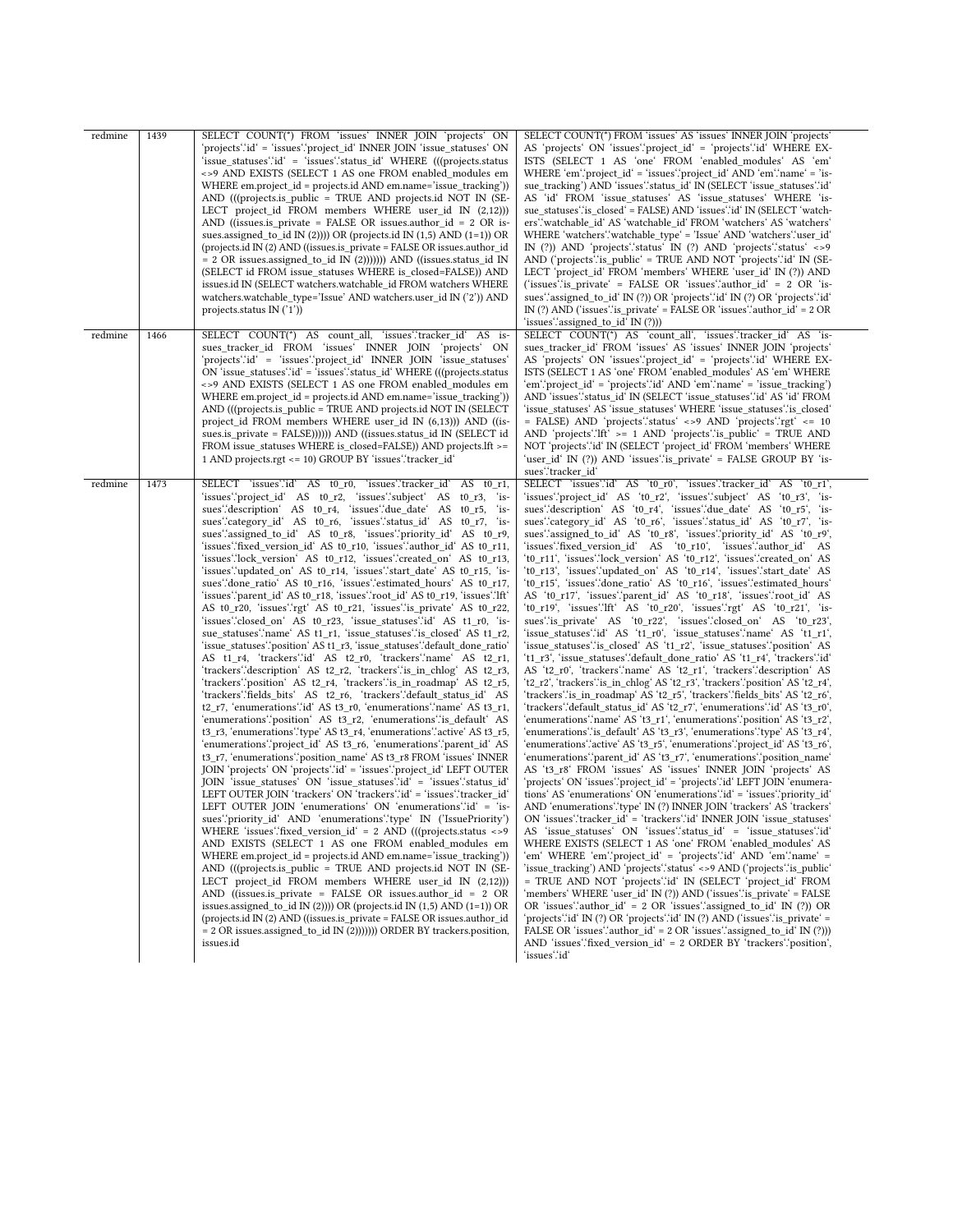| redmine | 1499 | SELECT 'issues' id FROM 'issues' INNER JOIN 'projects' ON<br>'projects'.'id' = 'issues'.'project_id'            INNER JOIN 'issue_statuses' ON<br>'issue statuses'.id' = 'issues'.'status id' WHERE (((projects.status <>9)<br>AND EXISTS (SELECT 1 AS one FROM enabled_modules em WHERE<br>em.project_id = projects.id AND em.name='issue_tracking')) AND<br>(((projects.is_public = TRUE AND projects.id NOT IN (SELECT)<br>project id FROM members WHERE user id IN $(6,13)$ ) AND $((is-$<br>sues.is_private = FALSE)))))) AND ((issues.status_id IN ('5'))) ORDER<br>BY issues.id ASC LIMIT 501                                                                                                                                                                                                                                                                                            | SELECT 'issues' id' AS 'id' FROM 'projects' AS 'projects' INNER JOIN<br>'issues' AS 'issues' ON 'projects'.'id' = 'issues'.'project id' WHERE<br>NOT 'projects' id' IN (SELECT 'project id' FROM 'members' WHERE<br>'user_id' IN (?)) AND EXISTS (SELECT 1 AS 'one' FROM 'en-<br>abled_modules' AS 'em' WHERE 'em'.'project_id' = 'projects'.'id'<br>AND 'em'.'name' = 'issue_tracking') AND 'projects'.'status' <>9 AND<br>'projects' is public' = TRUE AND 'issues' status_id' IN (?) AND 'is-<br>sues"is_private" = FALSE ORDER BY 'issues"id" ASC LIMIT 501                                                                                                                                                                                                                                                                                                                                                                                                                                                                                                                                                                                                                   |
|---------|------|-------------------------------------------------------------------------------------------------------------------------------------------------------------------------------------------------------------------------------------------------------------------------------------------------------------------------------------------------------------------------------------------------------------------------------------------------------------------------------------------------------------------------------------------------------------------------------------------------------------------------------------------------------------------------------------------------------------------------------------------------------------------------------------------------------------------------------------------------------------------------------------------------|-----------------------------------------------------------------------------------------------------------------------------------------------------------------------------------------------------------------------------------------------------------------------------------------------------------------------------------------------------------------------------------------------------------------------------------------------------------------------------------------------------------------------------------------------------------------------------------------------------------------------------------------------------------------------------------------------------------------------------------------------------------------------------------------------------------------------------------------------------------------------------------------------------------------------------------------------------------------------------------------------------------------------------------------------------------------------------------------------------------------------------------------------------------------------------------|
| redmine | 1510 | SELECT COUNT(*) FROM 'issues' INNER JOIN 'projects' ON<br>'projects' id = 'issues' project id INNER JOIN 'issue statuses' ON<br>'issue_statuses'.'id' = 'issues'.'status_id' WHERE (((projects.status<br><>9 AND EXISTS (SELECT 1 AS one FROM enabled_modules em<br>WHERE em.project id = projects.id AND em.name='issue tracking'))<br>AND (((projects.is public = TRUE AND projects.id NOT IN (SE-<br>LECT project_id FROM members WHERE user_id IN (6,13))) AND<br>((issues.is_private = FALSE))))) AND ((issues.status_id IN (SE-<br>LECT id FROM issue statuses WHERE is closed=FALSE)) AND (is-<br>sues.assigned to id IS NULL OR issues.assigned to id NOT IN (SE-<br>LECT DISTINCT members.user_id FROM members WHERE mem-<br>$bers. project_id = issues. project_id)$ $AND$ projects.id = 2017)                                                                                        | SELECT COUNT(*) FROM 'projects' AS 'projects' INNER JOIN 'is-<br>sues' AS 'issues' ON 'projects' id' = 'issues' project id' WHERE<br>'projects'.'id' = 2017 AND EXISTS (SELECT 1 AS 'one' FROM 'en-<br>abled_modules' AS 'em' WHERE 'em' 'project_id' = 'projects' id' AND<br>'em'.'name' = 'issue_tracking') AND 'issues'.'status_id' IN (SELECT<br>'issue statuses'.'id' AS 'id' FROM 'issue statuses' AS 'issue statuses'<br>WHERE 'issue_statuses'.'is_closed' = FALSE) AND 'projects'.'status'<br><>9 AND 'projects' is_public' = TRUE AND NOT 'projects' id ' IN<br>(SELECT 'project_id' FROM 'members' WHERE 'user_id' IN (?))<br>AND 'issues' is private' = FALSE AND ('issues' assigned to id' IS<br>NULL OR NOT 'issues' assigned_to_id' IN (SELECT DISTINCT 'mem-<br>bers''user_id' FROM 'members' WHERE 'members''project_id' = 'is-<br>sues": project id")                                                                                                                                                                                                                                                                                                           |
| redmine | 1554 | <b>SELECT</b><br>wiki content versions.updated on,<br>wiki content versions.comments,<br>wiki content versions.version,<br>wiki pages.title,<br>wiki_content_versions.page_id,<br>wiki_content_versions.author_id, wiki_content_versions.id FROM<br>'wiki content versions' LEFT JOIN wiki pages ON wiki pages.id<br>= wiki content versions.page id LEFT JOIN wikis ON wikis.id<br>= wiki_pages.wiki_id LEFT JOIN projects ON projects.id =<br>(wiki content versions.updated on<br>wikis.project id WHERE<br>BETWEEN '2020-04-15' AND '2020-05-16') AND (((projects.status<br><>9 AND EXISTS (SELECT 1 AS one FROM enabled modules em<br>WHERE em.project_id = projects.id AND em.name='wiki')) AND<br>((projects.is public = TRUE AND projects.id NOT IN (SELECT)<br>project_id FROM members WHERE user_id IN (2,12))) OR projects.id<br>IN $(1,5)$ OR projects.id IN $(2)$ )))              | <b>SELECT</b><br>wiki content versions" updated on<br>AS<br>`up−<br>AS<br>dated on',<br>ʻcom-<br>'wiki content versions'.'comments'<br>ments',<br>'wiki_content_versions'.'version'<br>AS<br>'version',<br>'wiki pages'.'title' AS 'title', 'wiki content versions'.'page id'<br>AS 'page_id', 'wiki_content_versions'.'author_id' AS 'author_id',<br>'wiki content versions'.'id' AS 'id' FROM 'wiki content versions' AS<br>'wiki_content_versions' INNER JOIN 'wiki_pages' AS 'wiki_pages'<br>ON 'wiki_content_versions'.'page_id' = 'wiki_pages'.'id' INNER JOIN<br>'wikis' AS 'wikis' ON 'wiki pages'.'wiki id' = 'wikis'.'id' INNER<br>JOIN 'projects' AS 'projects' ON 'wikis' project id' = 'projects' id'<br>WHERE EXISTS (SELECT 1 AS 'one' FROM 'enabled_modules'<br>AS 'em' WHERE 'em' 'project_id' = 'projects' id' AND 'em' 'name'<br>= 'wiki') AND 'wiki content versions' updated on BETWEEN<br>'2020-04-15' AND '2020-05-16' AND 'projects' status' <>9 AND<br>('projects'' is_public' = TRUE AND NOT 'projects' id' IN (SELECT<br>'project id' FROM 'members' WHERE 'user id' IN (?)) OR 'projects' id'<br>IN $(?)$ OR 'projects' id' IN $(?)$                  |
| redmine | 1565 | <b>SELECT</b><br>wiki content versions.updated on,<br>wiki_content_versions.comments, wiki_content_versions.version,<br>wiki pages.title,<br>wiki content versions.page id,<br>wiki content versions.author id, wiki content versions.id FROM<br>'wiki content versions' LEFT JOIN wiki pages ON wiki pages.id<br>= wiki_content_versions.page_id LEFT JOIN wikis ON wikis.id<br>= wiki_pages.wiki_id LEFT JOIN projects ON projects.id =<br>(wiki content versions.updated on<br>wikis.project id WHERE<br>BETWEEN '2020-04-15' AND '2020-05-16') AND (((((projects.id =<br>1 OR (projects.lft >1 AND projects.rgt <10))) AND (projects.status<br><>9 AND EXISTS (SELECT 1 AS one FROM enabled modules em<br>WHERE em.project id = projects.id AND em.name='wiki'))) AND<br>((projects.is_public = TRUE AND projects.id NOT IN (SELECT<br>project_id FROM members WHERE user_id IN (6,13)))))) | <b>SELECT</b><br>wiki content versions" updated on<br>AS<br>`up−<br>AS<br>'com-<br>dated on',<br>'wiki_content_versions'.'comments'<br>'wiki content versions'.'version'<br>AS<br>'version',<br>ments'.<br>'wiki pages'.'title' AS 'title', 'wiki content versions'.'page id'<br>AS 'page id', 'wiki content versions' author id' AS 'author id',<br>'wiki_content_versions'.'id' AS 'id' FROM 'wiki_content_versions' AS<br>'wiki content versions' INNER JOIN 'wiki pages' AS 'wiki pages'<br>ON 'wiki content versions' page id = 'wiki pages' id 'INNER JOIN<br>'wikis' AS 'wikis' ON 'wiki pages'.'wiki id' = 'wikis'.'id' INNER<br>JOIN 'projects' AS 'projects' ON 'wikis'.'project_id' = 'projects'.'id'<br>WHERE NOT 'projects' id 'IN (SELECT 'project id FROM 'members'<br>WHERE 'user id' IN (?)) AND EXISTS (SELECT 1 AS 'one' FROM<br>'enabled modules' AS 'em' WHERE 'em'.'project id' = 'projects'.'id'<br>AND 'em'.'name' = 'wiki') AND 'wiki_content_versions'.'updated_on'<br>BETWEEN '2020-04-15' AND '2020-05-16' AND 'projects' status'<br><>9 AND 'projects' is public' = TRUE AND ('projects' id' = 1 OR<br>'projects'.'lft' >1 AND 'projects'.'rgt' <10) |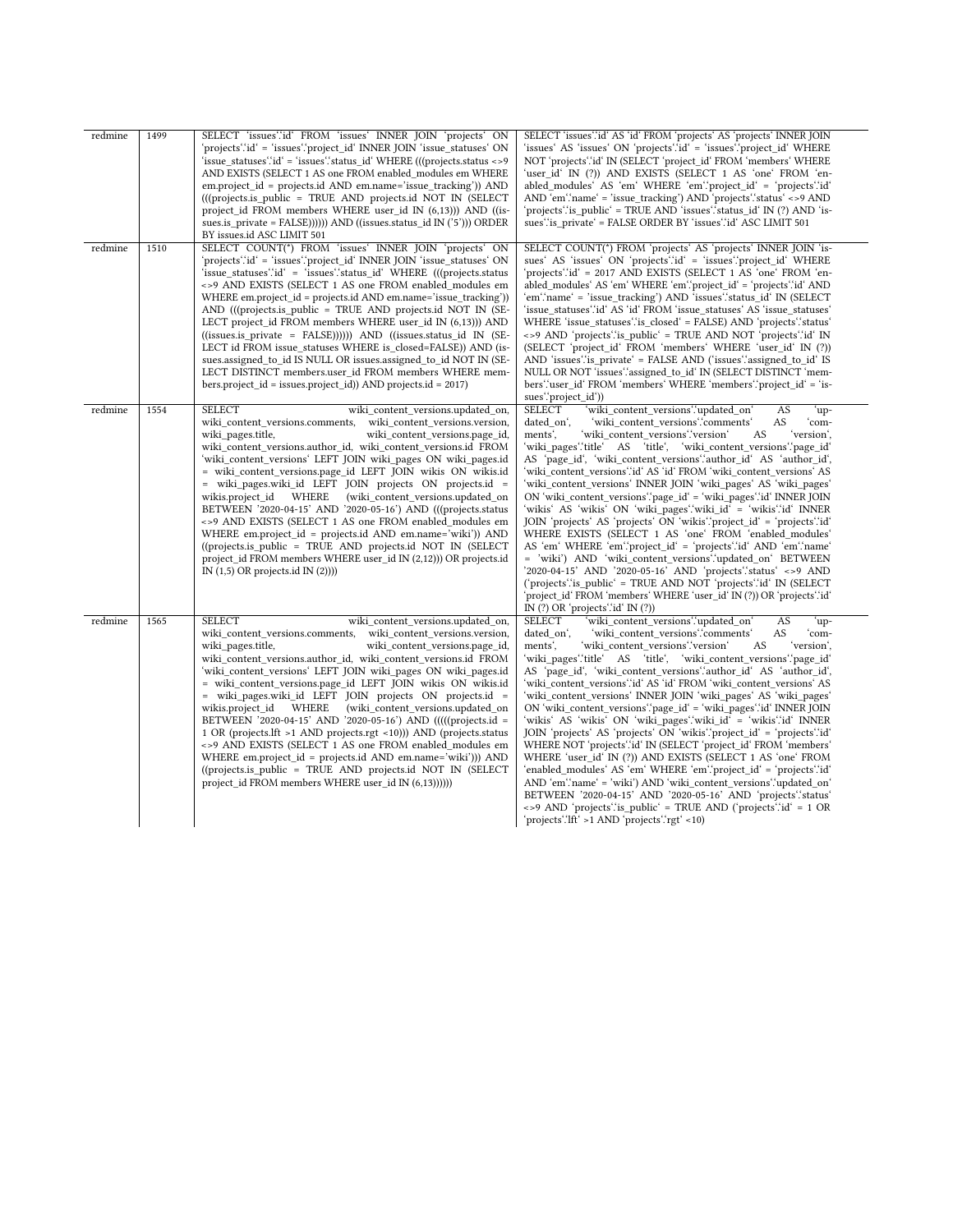| redmine        | 1580 | SELECT DISTINCT 'changesets':committed on', 'changesets':id<br>FROM 'changesets' INNER JOIN 'repositories' ON 'repositories' id'<br>= 'changesets' repository id' INNER JOIN 'projects' ON 'projects' id'<br>$=$ 'repositories' project id WHERE (1=0) AND (((comments LIKE)<br>'%%very first commit%%'))) ORDER BY 'changesets'.'committed_on'<br>DESC, 'changesets' id' DESC                                                                                                                                                                                                                                                                                                                                                                                                                                                                                                                                                                                                                         | SELECT 'changesets':committed on' AS 'committed on', 'change-<br>sets'id' AS 'id' FROM 'changesets' AS 'changesets' WHERE 'change-<br>sets''.comments' LIKE '%%very first commit%%' ORDER BY 'change-<br>sets':committed_on' DESC, 'changesets'.'id' DESC                                                                                                                                                                                                                                                                                                                                                                                                                                                                                                                                                                                                                                                                                                                                        |
|----------------|------|--------------------------------------------------------------------------------------------------------------------------------------------------------------------------------------------------------------------------------------------------------------------------------------------------------------------------------------------------------------------------------------------------------------------------------------------------------------------------------------------------------------------------------------------------------------------------------------------------------------------------------------------------------------------------------------------------------------------------------------------------------------------------------------------------------------------------------------------------------------------------------------------------------------------------------------------------------------------------------------------------------|--------------------------------------------------------------------------------------------------------------------------------------------------------------------------------------------------------------------------------------------------------------------------------------------------------------------------------------------------------------------------------------------------------------------------------------------------------------------------------------------------------------------------------------------------------------------------------------------------------------------------------------------------------------------------------------------------------------------------------------------------------------------------------------------------------------------------------------------------------------------------------------------------------------------------------------------------------------------------------------------------|
| redmine        | 1608 | SELECT COUNT(*) FROM 'issues' INNER JOIN 'projects' ON<br>'projects' id ' = 'issues' project id ' INNER JOIN 'issue statuses' ON<br>'issue_statuses'.'id' = 'issues'.'status_id' WHERE (((projects.status <>9<br>AND EXISTS (SELECT 1 AS one FROM enabled modules em WHERE<br>em.project id = projects.id AND em.name='issue tracking')) AND<br>(((projects.is public = TRUE AND projects.id NOT IN (SELECT)<br>project_id FROM members WHERE user_id IN (6,13))) AND ((is-<br>sues.is_private = FALSE))))))                                                                                                                                                                                                                                                                                                                                                                                                                                                                                           | SELECT COUNT(*) FROM 'projects' AS 'projects' INNER JOIN 'is-<br>sues' AS 'issues' ON 'projects' id' = 'issues' project_id' WHERE<br>NOT 'issues'.'project_id' IN (SELECT 'project_id' FROM 'members'<br>WHERE 'user_id' IN (?)) AND EXISTS (SELECT 1 AS 'one' FROM 'en-<br>abled modules AS 'em' WHERE 'em' project id = 'issues' project id \,<br>AND 'em'.'name' = 'issue tracking') AND 'projects'.'status' <>9 AND<br>'projects'.'is_public' = TRUE AND 'issues'.'is_private' = FALSE                                                                                                                                                                                                                                                                                                                                                                                                                                                                                                       |
| redmine        | 1648 | SELECT 'issues':id' FROM 'issues' INNER JOIN 'projects' ON<br>'projects'.'id' = 'issues'.'project_id' INNER JOIN 'issue_statuses' ON<br>'issue_statuses'.id' = 'issues'.'status_id' WHERE (((projects.status <>9)<br>AND EXISTS (SELECT 1 AS one FROM enabled modules em WHERE<br>em.project id = projects.id AND em.name='issue tracking')) AND<br>(((projects.is public = TRUE AND projects.id NOT IN (SELECT)<br>project_id_FROM_members_WHERE_user_id_IN_(6,13)))_AND_((is-<br>sues.is private = FALSE)))))) AND ((issues.status id IN (SELECT id<br>FROM issue_statuses WHERE is_closed=FALSE))) ORDER BY issues.id<br>ASC LIMIT 501                                                                                                                                                                                                                                                                                                                                                              | SELECT 'issues':id' AS 'id' FROM 'issues' AS 'issues' INNER JOIN<br>'projects' AS 'projects' ON 'issues'.'project_id' = 'projects'.'id' WHERE<br>EXISTS (SELECT 1 AS 'one' FROM 'enabled_modules' AS 'em'<br>WHERE 'em'.'project_id' = 'issues'.'project_id' AND 'em'.'name' = 'is-<br>sue tracking') AND NOT 'projects' d' IN (SELECT 'project id' FROM<br>'members' WHERE 'user id' IN (?)) AND 'issues'.'status id' IN (SELECT<br>'issue statuses'.'id' AS 'id' FROM 'issue statuses' AS 'issue statuses'<br>WHERE 'issue statuses' is closed' = FALSE) AND 'projects' status'<br><>9 AND 'projects' is_public' = TRUE AND 'issues' is_private' = FALSE<br>ORDER BY 'issues' d' ASC LIMIT 501                                                                                                                                                                                                                                                                                                 |
| redmine        | 1654 | SELECT DISTINCT 'changesets':committed_on', 'changesets':id'<br>FROM 'changesets' INNER JOIN 'repositories' ON 'repositories' id'<br>= 'changesets': repository id' INNER JOIN 'projects' ON 'projects' id'<br>= 'repositories'.'project_id' WHERE (((projects.status <> 9 AND EXISTS)<br>(SELECT 1 AS one FROM enabled_modules em WHERE em.project_id<br>= projects.id AND em.name='repository')) AND ((projects.is_public<br>= TRUE AND projects.id NOT IN (SELECT project_id FROM mem-<br>bers WHERE user_id IN $(2,12)$ )) OR projects.id IN $(1,5)$ OR projects.id<br>IN $(2)$ )) AND (repositories.project_id IN $(1,2,5)$ ) AND (((comments)<br>LIKE '%recipe%')) OR ((comments LIKE '%subproject%'))) ORDER BY<br>'changesets':committed on' DESC, 'changesets':id' DESC                                                                                                                                                                                                                       | SELECT DISTINCT 'changesets'.'committed_on' AS 'committed_on',<br>'changesets'id' AS 'id' FROM 'changesets' AS 'changesets' INNER<br>JOIN 'repositories' AS 'repositories' ON 'changesets' repository id'<br>= 'repositories' d' INNER JOIN 'projects' AS 'projects' ON 'reposi-<br>tories''project_id' = 'projects''id' WHERE 'projects''id' IN (?) AND<br>EXISTS (SELECT 1 AS 'one' FROM 'enabled_modules' AS 'em'<br>WHERE 'em'.'project_id' = 'repositories'.'project_id' AND 'em'.'name'<br>= 'repository') AND 'projects' status' <> 9 AND ('projects' is_public'<br>= TRUE AND NOT 'projects'.id' IN (SELECT 'project_id' FROM<br>'members' WHERE 'user id' IN (?)) OR 'projects'.'id' IN (?) OR<br>'projects'.'id' IN (?)) AND ('changesets'.'comments' LIKE '%recipe%'<br>OR 'changesets' comments' LIKE '%subproject%') ORDER BY 'change-<br>sets":committed on DESC, "changesets": id DESC                                                                                            |
| refinerycms 42 |      | SELECT COUNT(*) FROM 'refinery pages' LEFT OUTER JOIN 're-<br>finery pages 'parent' ON 'parent' id = 'refinery pages' parent id<br>WHERE ((('refinery pages'.'Ift' IS NULL OR 'refinery pages'.'rgt' IS<br>NULL) OR 'refinery_pages'.'lft' >= 'refinery_pages'.'rgt') OR 'refin-<br>ery_pages".parent_id' IS NOT NULL AND ('refinery_pages".lft' <=<br>'parent'.'Ift' OR 'refinery_pages'.'rgt' >= 'parent'.'rgt')                                                                                                                                                                                                                                                                                                                                                                                                                                                                                                                                                                                     | SELECT COUNT(*) FROM 'refinery_pages' AS 'refinery_pages' IN-<br>NER JOIN 'refinery pages' AS 'parent' ON 'refinery pages' parent id'<br>= 'parent'id' WHERE 'refinery pages'.'Ift' IS NULL OR 're-<br>finery_pages'.'rgt' IS NULL OR 'refinery_pages'.'lft' >= 'refin-<br>ery_pages"rgt' OR NOT 'refinery_pages".parent_id' IS NULL AND<br>('refinery_pages'.'lft' <= 'parent'.'lft' OR 'refinery_pages'.'rgt' >= 'par-<br>$ent$ : rgt')                                                                                                                                                                                                                                                                                                                                                                                                                                                                                                                                                        |
| shopizer       | 5    | group0_.GROUP_ID<br>GROUP ID1 65 0,<br>select<br>distinct<br>as<br>permission2_.PERMISSION_ID<br>PERMISSI1 40 1,<br>as<br>group0 .DATE CREATED<br>DATE CRE2 65 0,<br>as<br>group0_DATE_MODIFIED as DATE_MOD3_65_0_, group0_.UPDT_ID<br>as UPDT_ID4_65_0_, group0_.GROUP_NAME as GROUP_NA5_65_0_,<br>group0_.GROUP_TYPE<br>GROUP_TY6_65_0_,<br>as<br>permis-<br>sion2_DATE_CREATED<br>DATE_CRE2_40_1_,<br>as<br>per-<br>mission2 .DATE MODIFIED<br>DATE_MOD3_40_1_,<br>as<br>permission2 .UPDT ID<br>UPDT ID4 $40$ 1,<br>permis-<br>as<br>sion2 .PERMISSION NAME<br>PERMISSI5 40 1,<br>as<br>per-<br>mission1 .GROUP ID<br>$GROUP$ _ID2_41_0__,<br>as<br>permis-<br>sion1_.PERMISSION_ID as PERMISSI1_41_0__ from SM_GROUP<br>PERMISSION GROUP<br>group0<br>left<br>outer join<br>permis-<br>sion1<br>group0_.GROUP_ID=permission1_.GROUP_ID<br>on<br>left outer join PERMISSION permission2<br>on<br>permis-<br>sion1_.PERMISSION_ID=permission2_.PERMISSION_ID<br>where<br>group0 .GROUP TYPE='ADMIN' | SELECT<br>'group0_'.'group_id' AS<br>'group_id1_65_0_',<br>`permis-<br>sion2_"permission_id' AS 'permissi1_40_1_", 'group0_"date_created'<br>AS 'date_cre2_65_0_', 'group0_'.'date_modified' AS 'date_mod3_65_0_',<br>'group0_'.'updt_id' AS 'updt_id4_65_0_', 'group0_'.'group_name' AS<br>'group_na5_65_0_', 'group0_''group_type' AS 'group_ty6_65_0_',<br>'permission2_'.'date_created' AS 'date_cre2_40_1_',<br>'permis-<br>sion2_"date_modified' AS 'date_mod3_40_1_', 'permission2_" updt_id'<br>AS 'updt_id4_40_1_', 'permission2_'.'permission_name' AS 'per-<br>missi5_40_1_', 'permission1_''group_id' AS 'group_id2_41_0__', 'per-<br>mission1 "permission id AS 'permissi1 41 0 'FROM 'sm group'<br>AS 'group0_' LEFT JOIN 'permission_group' AS 'permission1_<br>$ON$ 'group0_'.'group_id' = 'permission1_'.'group_id' LEFT JOIN<br>'permission' AS 'permission2_' ON 'permission1_'.'permission_id'<br>= 'permission2_'.'permission_id' WHERE 'group0_'.'group_type' =<br>'ADMIN' |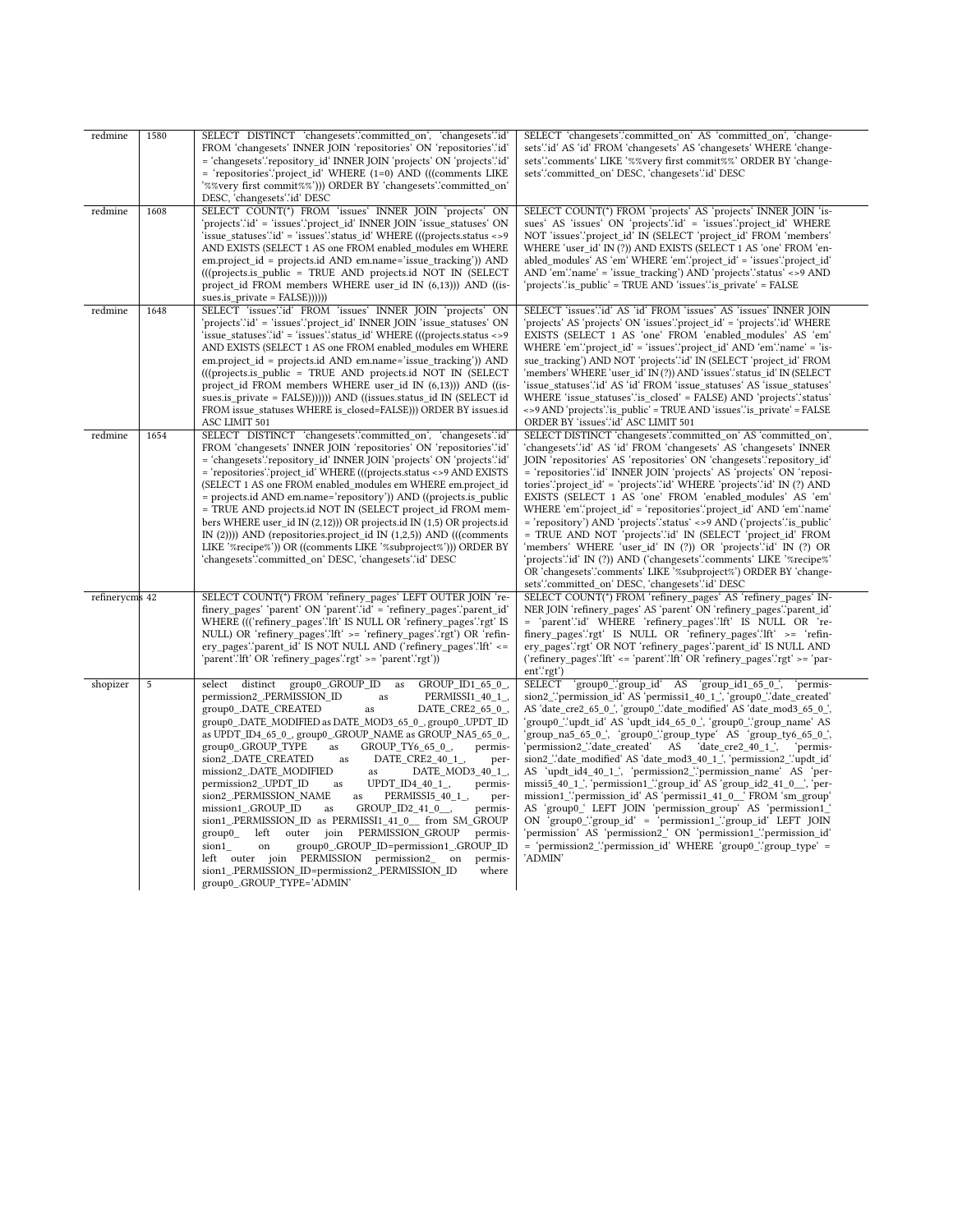| shopizer | 41<br>59 | select count(distinct product0_PRODUCT_ID) as col_0_0_ from<br>PRODUCT product0 inner join PRODUCT DESCRIPTION descrip-<br>on product0 .PRODUCT ID=descriptio1 .PRODUCT ID<br>tio1<br>PRODUCT_CATEGORY<br>categories2<br>inner<br>join<br>on<br>product0_.PRODUCT_ID=categories2_.PRODUCT_ID<br>CATEGORY<br>inner<br>join<br>category3_<br>on<br>cate-<br>gories2 .CATEGORY ID=category3 .CATEGORY ID<br>where<br>product0 .MERCHANT ID=1 and descriptio1 .LANGUAGE ID=1 and<br>(category3_.CATEGORY_ID in (2)) and product0_.AVAILABLE=1 and<br>product0_.DATE_AVAILABLE<='2019-10-21 21:11:10.902'                                                                                                                                                                                                                                                                                                                                                                                                                                                                                                                                                                                                                                                                                                                                                                                                                                                                                                                                                                                                                                                                                                                                                                                                                                                                                                                                                                                                                                                                                                                                                                                                                                                                                                                                                                                                                                                                                                                                                                                                                                                                                                                                                                                                                                                                                                                                                                                                                                                                                                                                                                                                                                                                                                                                                                                                                                   | SELECT COUNT(DISTINCT 'product0_'.'product_id') AS 'col_0_0_'<br>FROM 'product_category' AS 'categories2_' INNER JOIN 'prod-<br>uct description AS 'description' ON 'categories2 "product id' =<br>'descriptio1_'.'product_id' INNER JOIN 'product' AS 'product0_' ON<br>'categories2_'.'product_id' = 'product0_'.'product_id' WHERE 'cate-<br>gories2_"category_id" IN (?) AND 'product0_" merchant_id = 1 AND<br>'product0_'.'date_available' <= '2019-10-21 21:11:10.902' AND 'prod-<br>$uct0$ . available = 1 AND 'descriptio1. 'language_id' = 1                                                                                                                                                                                                                                                                                                                                                                                                                                                                                                                                                                                                                                                                                                                                                                                                                                                                                                                                                                                                                                                                                                                                                                                                                                                                                                                                                                                                                                                                                                                                                                                                                                                                                                                                                                                                                                                                                                                                                                                                                                                                                                                                                                                                                                                                                                                                                                                                                                                                                                                                                                                                                                                                                                                                                                                                                                                                                                                                                                                                                                                                                                                                                   |
|----------|----------|----------------------------------------------------------------------------------------------------------------------------------------------------------------------------------------------------------------------------------------------------------------------------------------------------------------------------------------------------------------------------------------------------------------------------------------------------------------------------------------------------------------------------------------------------------------------------------------------------------------------------------------------------------------------------------------------------------------------------------------------------------------------------------------------------------------------------------------------------------------------------------------------------------------------------------------------------------------------------------------------------------------------------------------------------------------------------------------------------------------------------------------------------------------------------------------------------------------------------------------------------------------------------------------------------------------------------------------------------------------------------------------------------------------------------------------------------------------------------------------------------------------------------------------------------------------------------------------------------------------------------------------------------------------------------------------------------------------------------------------------------------------------------------------------------------------------------------------------------------------------------------------------------------------------------------------------------------------------------------------------------------------------------------------------------------------------------------------------------------------------------------------------------------------------------------------------------------------------------------------------------------------------------------------------------------------------------------------------------------------------------------------------------------------------------------------------------------------------------------------------------------------------------------------------------------------------------------------------------------------------------------------------------------------------------------------------------------------------------------------------------------------------------------------------------------------------------------------------------------------------------------------------------------------------------------------------------------------------------------------------------------------------------------------------------------------------------------------------------------------------------------------------------------------------------------------------------------------------------------------------------------------------------------------------------------------------------------------------------------------------------------------------------------------------------------------|----------------------------------------------------------------------------------------------------------------------------------------------------------------------------------------------------------------------------------------------------------------------------------------------------------------------------------------------------------------------------------------------------------------------------------------------------------------------------------------------------------------------------------------------------------------------------------------------------------------------------------------------------------------------------------------------------------------------------------------------------------------------------------------------------------------------------------------------------------------------------------------------------------------------------------------------------------------------------------------------------------------------------------------------------------------------------------------------------------------------------------------------------------------------------------------------------------------------------------------------------------------------------------------------------------------------------------------------------------------------------------------------------------------------------------------------------------------------------------------------------------------------------------------------------------------------------------------------------------------------------------------------------------------------------------------------------------------------------------------------------------------------------------------------------------------------------------------------------------------------------------------------------------------------------------------------------------------------------------------------------------------------------------------------------------------------------------------------------------------------------------------------------------------------------------------------------------------------------------------------------------------------------------------------------------------------------------------------------------------------------------------------------------------------------------------------------------------------------------------------------------------------------------------------------------------------------------------------------------------------------------------------------------------------------------------------------------------------------------------------------------------------------------------------------------------------------------------------------------------------------------------------------------------------------------------------------------------------------------------------------------------------------------------------------------------------------------------------------------------------------------------------------------------------------------------------------------------------------------------------------------------------------------------------------------------------------------------------------------------------------------------------------------------------------------------------------------------------------------------------------------------------------------------------------------------------------------------------------------------------------------------------------------------------------------------------------------|
| shopizer |          | select count(distinct product0_.PRODUCT_ID) as col_0_0_ from<br>PRODUCT product0 inner join PRODUCT DESCRIPTION descrip-<br>on product0_PRODUCT_ID=descriptio1_PRODUCT_ID<br>$\frac{1}{2}$<br>PRODUCT_CATEGORY<br>inner<br>join<br>categories2_<br>on<br>product0_.PRODUCT_ID=categories2_.PRODUCT_ID<br>CATEGORY<br>inner<br>join<br>category3_<br>cate-<br>on<br>gories2_.CATEGORY_ID=category3_.CATEGORY_ID<br>where<br>product0_.MERCHANT_ID=1 and descriptio1_.LANGUAGE_ID=1 and<br>(category3_.CATEGORY_ID in (1))                                                                                                                                                                                                                                                                                                                                                                                                                                                                                                                                                                                                                                                                                                                                                                                                                                                                                                                                                                                                                                                                                                                                                                                                                                                                                                                                                                                                                                                                                                                                                                                                                                                                                                                                                                                                                                                                                                                                                                                                                                                                                                                                                                                                                                                                                                                                                                                                                                                                                                                                                                                                                                                                                                                                                                                                                                                                                                               | SELECT COUNT(DISTINCT 'product0_'.'product_id') AS 'col_0_0_'<br>FROM 'product category' AS 'categories2 ' INNER JOIN 'product' AS<br>'product0_' ON 'categories2_'.'product_id' = 'product0_'.'product_id'<br>INNER JOIN 'product_description' AS 'descriptio1_' ON 'cate-<br>gories2 "product id" = 'descriptio1 "product id" WHERE 'cate-<br>gories2_"category_id' IN (?) AND 'product0_"merchant_id' = 1 AND<br>'descriptio1_'.'language_id` = 1                                                                                                                                                                                                                                                                                                                                                                                                                                                                                                                                                                                                                                                                                                                                                                                                                                                                                                                                                                                                                                                                                                                                                                                                                                                                                                                                                                                                                                                                                                                                                                                                                                                                                                                                                                                                                                                                                                                                                                                                                                                                                                                                                                                                                                                                                                                                                                                                                                                                                                                                                                                                                                                                                                                                                                                                                                                                                                                                                                                                                                                                                                                                                                                                                                                     |
| shopizer | 67       | select count(distinct product0_PRODUCT_ID) as col_0_0_ from<br>PRODUCT product0_inner join PRODUCT_DESCRIPTION descrip-<br>on product0_PRODUCT_ID=descriptio1_PRODUCT_ID<br>$\frac{1}{2}$<br>PRODUCT_CATEGORY<br>inner<br>join<br>categories2_<br>on<br>product0_.PRODUCT_ID=categories2_.PRODUCT_ID<br>CATEGORY<br>inner<br>join<br>category3_<br>cate-<br>on<br>gories2_.CATEGORY_ID=category3_.CATEGORY_ID<br>in-<br>MANUFACTURER<br>manufactur4<br>join<br>prod-<br>ner<br>on<br>uct0 .MANUFACTURER ID=manufactur4 .MANUFACTURER ID<br>product0_.MERCHANT_ID=1<br>where<br>and<br>descrip-<br>tio1_LANGUAGE_ID=1 and (category3_CATEGORY_ID in (1)) and<br>manufactur4_.MANUFACTURER_ID=1 and product0_.AVAILABLE=1<br>and product0_.DATE_AVAILABLE<='2019-10-21 21:17:32.7'                                                                                                                                                                                                                                                                                                                                                                                                                                                                                                                                                                                                                                                                                                                                                                                                                                                                                                                                                                                                                                                                                                                                                                                                                                                                                                                                                                                                                                                                                                                                                                                                                                                                                                                                                                                                                                                                                                                                                                                                                                                                                                                                                                                                                                                                                                                                                                                                                                                                                                                                                                                                                                                       | SELECT COUNT(DISTINCT 'product0_'.'product_id') AS 'col_0_0_'<br>FROM 'product_category' AS 'categories2_' INNER JOIN 'product' AS<br>'product0_' ON 'categories2_'.'product_id' = 'product0_'.'product_id'<br>INNER JOIN 'product_description' AS 'descriptio1_' ON 'prod-<br>uct0 "product id' = 'descriptio1 "product id' WHERE 'cate-<br>gories2_'.'category_id' IN (?) AND 'product0_'.'manufacturer_id' = 1<br>AND 'product0_'.'merchant_id' = 1 AND 'product0_'.'date_available'<br><= '2019-10-21 21:17:32.7' AND 'product0_'.'available' = 1 AND<br>'descriptio1_'.'language_id' = 1                                                                                                                                                                                                                                                                                                                                                                                                                                                                                                                                                                                                                                                                                                                                                                                                                                                                                                                                                                                                                                                                                                                                                                                                                                                                                                                                                                                                                                                                                                                                                                                                                                                                                                                                                                                                                                                                                                                                                                                                                                                                                                                                                                                                                                                                                                                                                                                                                                                                                                                                                                                                                                                                                                                                                                                                                                                                                                                                                                                                                                                                                                            |
| shopizer | 72       | select<br>user0 .USER ID<br>USER ID1 72 0,<br>distinct<br>as<br>group2_.GROUP_ID<br>as<br>$GROUP$ _ID1_65_1_,<br>mer-<br>chantst3_.MERCHANT_ID<br>MERCHANT1 27 2,<br>as<br>LANGUAGE1_21_3_,<br>language4_.LANGUAGE_ID<br>as<br>user0_.ADMIN_EMAIL<br>$user0$ <sub>-</sub> .ACTIVE as $ACTIVE2$ <sub>-72</sub> <sup>0</sup> <sub>-</sub> ,<br>as ADMIN_EM3_72_0_,<br>user0_.ADMIN_NAME<br>AD-<br>as<br>MIN_NA4_72_0_,<br>user0_.ADMIN_PASSWORD<br>AD-<br>as<br>MIN PA5 72 0,<br>user0_.ADMIN_A1 as ADMIN_A6_72_0_,<br>user0_.ADMIN_A2 as ADMIN_A7_72_0_, user0_.ADMIN_A3<br>ADMIN A8 72 0,<br>user0 .DATE CREATED<br>as<br>as<br>DATE_CRE9_72_0_, user0_.DATE_MODIFIED as DATE_MO10_72_0_,<br>user0_.UPDT_ID as UPDT_ID11_72_0_, user0_.LANGUAGE_ID<br>LANGUAG19_72_0_,<br>user0_.ADMIN_FIRST_NAME<br>as<br>ADMIN_F12_72_0_,<br>user0_LAST_ACCESS<br>as<br>as<br>$LAT\_AC13\_72\_0$ ,<br>user0_.ADMIN_LAST_NAME<br>as<br>ADMIN_L14_72_0_,<br>user0_LOGIN_ACCESS<br>LO-<br>as<br>GIN_A15_72_0_, user0_.MERCHANT_ID as MERCHAN20_72_0_,<br>user0_.ADMIN_Q1 as ADMIN_Q16_72_0_, user0_.ADMIN_Q2<br>ADMIN_Q17_72_0_,<br>user0_.ADMIN_Q3<br>AD-<br>as<br>as<br>MIN_Q18_72_0_, group2_.DATE_CREATED as DATE_CRE2_65_1_,<br>group2_.DATE_MODIFIED as DATE_MOD3_65_1_, group2_.UPDT_ID<br>as UPDT_ID4_65_1_, group2_.GROUP_NAME as GROUP_NA5_65_1_,<br>group2_.GROUP_TYPE as GROUP_TY6_65_1_, groups1_.USER_ID<br>as USER_ID1_73_0__, groups1_.GROUP_ID as GROUP_ID2_73_0__,<br>merchantst3_DATE_CREATED as DATE_CRE2_27_2_,<br>mer-<br>chantst3 .DATE MODIFIED<br>DATE MOD3 27 2,<br>as<br>mer-<br>chantst3 .UPDT ID as UPDT ID4 27 2, merchantst3 .STORE CODE<br>as STORE_CO5_27_2_, merchantst3_.CONTINUESHOPPINGURL<br>merchantst3 .COUNTRY ID<br>CONTINUE6_27_2_,<br>as<br>as<br>merchantst3 .CURRENCY ID<br>COUNTRY23_27_2_,<br>as<br>CUR-<br>RENC24 27 2, merchantst3 .CURRENCY FORMAT NATIONAL<br>merchantst3_.LANGUAGE_ID<br>CURRENCY7_27_2_,<br>as<br>as<br>merchantst3 .DOMAIN NAME<br>LANGUAG25 27 2,<br>as<br>merchantst3 .IN BUSINESS SINCE<br>DOMAIN_N8_27_2_,<br>merchantst3 .INVOICE TEMPLATE<br>IN_BUSIN9_27_2_,<br>as<br>merchantst3 .SEIZEUNITCODE<br>INVOICE10_27_2_,<br>as<br>merchantst3_.STORE_EMAIL<br>SEIZEUN11 27 2,<br>as<br>STORE_E12_27_2_,<br>merchantst3 .STORE LOGO<br>as<br>as<br>merchantst3 .STORE TEMPLATE<br>STORE L13 27 2,<br>as<br>merchantst3_.STORE_ADDRESS<br>STORE_T14_27_2_,<br>as<br>STORE A15 27 2, merchantst3 .STORE CITY as STORE C16 27 2,<br>merchantst3 .STORE NAME<br>STORE N17 27 2,<br>as<br>mer-<br>chantst3_.STORE_PHONE<br>STORE_P18_27_2_,<br>as<br>mer-<br>chantst3_.STORE_POSTAL_CODE<br>STORE_P19_27_2_,<br>as<br>merchantst3 .STORE STATE PROV<br>STORE_S20_27_2_,<br>as<br>merchantst3 .USE CACHE<br>USE_CAC21_27_2_,<br>as<br>mer-<br>chantst3 .WEIGHTUNITCODE<br>WEIGHTU22_27_2_,<br>as<br>merchantst3_ZONE_ID<br>ZONE_ID26_27_2_,<br>lan-<br>as<br>guage4 .DATE CREATED<br>DATE CRE2 21 3,<br>as<br>lan-<br>guage4 .DATE MODIFIED<br>as<br>DATE MOD3 21 3,<br>lan-<br>guage4 .UPDT ID as UPDT ID4 21 3, language4 .CODE as<br>CODE5_21_3_, language4_.SORT_ORDER as SORT_ORD6_21_3_<br>from USER user0 left outer join USER GROUP groups1<br>user0 .USER ID=groups1 .USER ID<br>left<br>outer<br>join<br>on<br>SM GROUP group2 on groups1 .GROUP ID=group2 .GROUP ID<br>join<br>MERCHANT STORE<br>inner<br>merchantst3<br>on<br>user0_MERCHANT_ID=merchantst3_MERCHANT_ID_ | SELECT 'user0_''user_id' AS 'user_id1_72_0_', 'group2_''group_id'<br>AS 'group_id1_65_1_', 'merchantst3_'.'merchant_id' AS 'mer-<br>chant1_27_2_', 'language4_'.'language_id' AS 'language1_21_3_',<br>'user0_'.'active' AS 'active2_72_0_', 'user0_'.'admin_email' AS 'ad-<br>min_em3_72_0_', 'user0_'.admin_name' AS 'admin_na4_72_0_'<br>'user0_'.'admin_password' AS 'admin_pa5_72_0_', 'user0_'.'admin_a1'<br>AS 'admin_a6_72_0_', 'user0_'.'admin_a2' AS 'admin_a7_72_0_',<br>'user0_'.'admin_a3' AS 'admin_a8_72_0_', 'user0_'.'date_created' AS<br>'date_cre9_72_0_', 'user0_'.'date_modified' AS 'date_mo10_72_0_'<br>'user0_'.'updt_id' AS 'updt_id11_72_0_', 'user0_'.'language_id' AS<br>'languag19_72_0_', 'user0_'.'admin_first_name' AS 'admin_f12_72_0_',<br>'user0_'.'last_access' AS 'last_ac13_72_0_', 'user0_'.'admin_last_name'<br>AS 'admin_l14_72_0_', 'user0_'.'login_access' AS 'login_a15_72_0_'<br>'user0_'.'merchant_id' AS 'merchan20_72_0_', 'user0_'.'admin_q1'<br>AS 'admin_q16_72_0_', 'user0_'.'admin_q2' AS 'admin_q17_72_0_'<br>'user0_'.'admin_q3' AS 'admin_q18_72_0_', 'group2_'.'date_created' AS<br>'date_cre2_65_1_', 'group2_'.'date_modified' AS 'date_mod3_65_1_'<br>'group2 '.'updt id' AS 'updt id4 65 1 ', 'group2 '.'group name' AS<br>group_na5_65_1_', 'group2_''group_type' AS 'group_ty6_65_1_',<br>'groups1_'.'user_id' AS 'user_id1_73_0__', 'groups1_'.'group_id' AS<br>'merchantst3 "date modified" AS 'date mod3 27 2',<br>`mer-<br>chantst3_".updt_id' AS 'updt_id4_27_2_', 'merchantst3_".store_code'<br>AS<br>$\:$ store_co5_27_2_;<br>merchantst3_:continueshoppingurl<br>'merchantst3 "country id"<br>AS<br>'continue $6$ _27_2_'<br>AS<br>'merchantst3 "currency id"<br>'country23 27 2 $^{\prime}$ ,<br>AS<br>'cur-<br>'merchantst3_'.'currency_format_national'<br>$renc24_27_2$ ,<br>'merchantst3_'.'language_id'<br>AS<br>'currency7 27 2 ',<br>AS<br>'merchantst3 "domain name"<br>'languag25 27 2 $\dot{ }$ ,<br>AS<br>'merchantst3 "in business since"<br>'domain n8 27 2 ',<br>'merchantst3 "invoice template"<br>'in_busin9_27_2_',<br>AS<br>AS<br>'invoice $10$ $27$ $2$ $^{\prime}$ ,<br>'merchantst3 "seizeunitcode'<br>AS<br>'seizeun11_27_2_', 'merchantst3_'.'store_email' AS 'store_e12_27_2_',<br>'merchantst3_"store_logo"<br>'store_l13_27_2_',<br>AS<br>mer-<br>chantst3 "store template"<br>AS<br>'store_t14_27_2_'<br>`mer-<br>chantst3_"store_address"<br>AS<br>'store_a15_27_2 ',<br>`mer-<br>chantst3_"store_city"<br>AS<br>'store_c16_27_2_'<br>`mer-<br>chantst3 "store name"<br>AS<br>'store_n17_27_2_'<br>`mer-<br>chantst3 "store phone"<br>AS<br>'store p18 27 2 ',<br>`mer-<br>chantst3_"store_postal_code"<br>'store_p19_27_2_',<br>AS<br>'merchantst3_"store_state_prov'<br>'store_s20_27_2_'<br>AS<br>'merchantst3 "use cache"<br>AS<br>'use cac21 27 2 ',<br>`mer-<br>chantst3_"weightunitcode"<br>'weightu22_27_2_',<br>AS<br>`mer-<br>chantst3_"zone_id' AS 'zone_id26_27_2_', 'language4_"date_created'<br>'language4 "date modified"<br>AS<br>'date cre $2$ 21 3 $^{\circ}$ ,<br>AS<br>'date_mod3_21_3_', 'language4_'.'updt_id' AS 'updt_id4_21_3_'<br>'language4_'.'code' AS 'code5_21_3_', 'language4_'.'sort_order' AS<br>'sort_ord6_21_3_' FROM 'user' AS 'user0_' LEFT JOIN 'user_group'<br>AS 'groups1 ' ON 'user0 ''user id' = 'groups1 ''user id' LEFT<br>JOIN 'sm_group' AS 'group2_' ON 'groups1_'group_id' =<br>'group2_'.'group_id' INNER JOIN 'merchant_store' AS 'mer-<br>chantst3_'ON 'user0_'.'merchant_id' = 'merchantst3_'.'merchant_id'<br>INNER JOIN 'language' AS 'language4 ' ON 'user0 '.'language id' =<br>'language4 "language id' WHERE 'user0 "admin name' = 'admin' |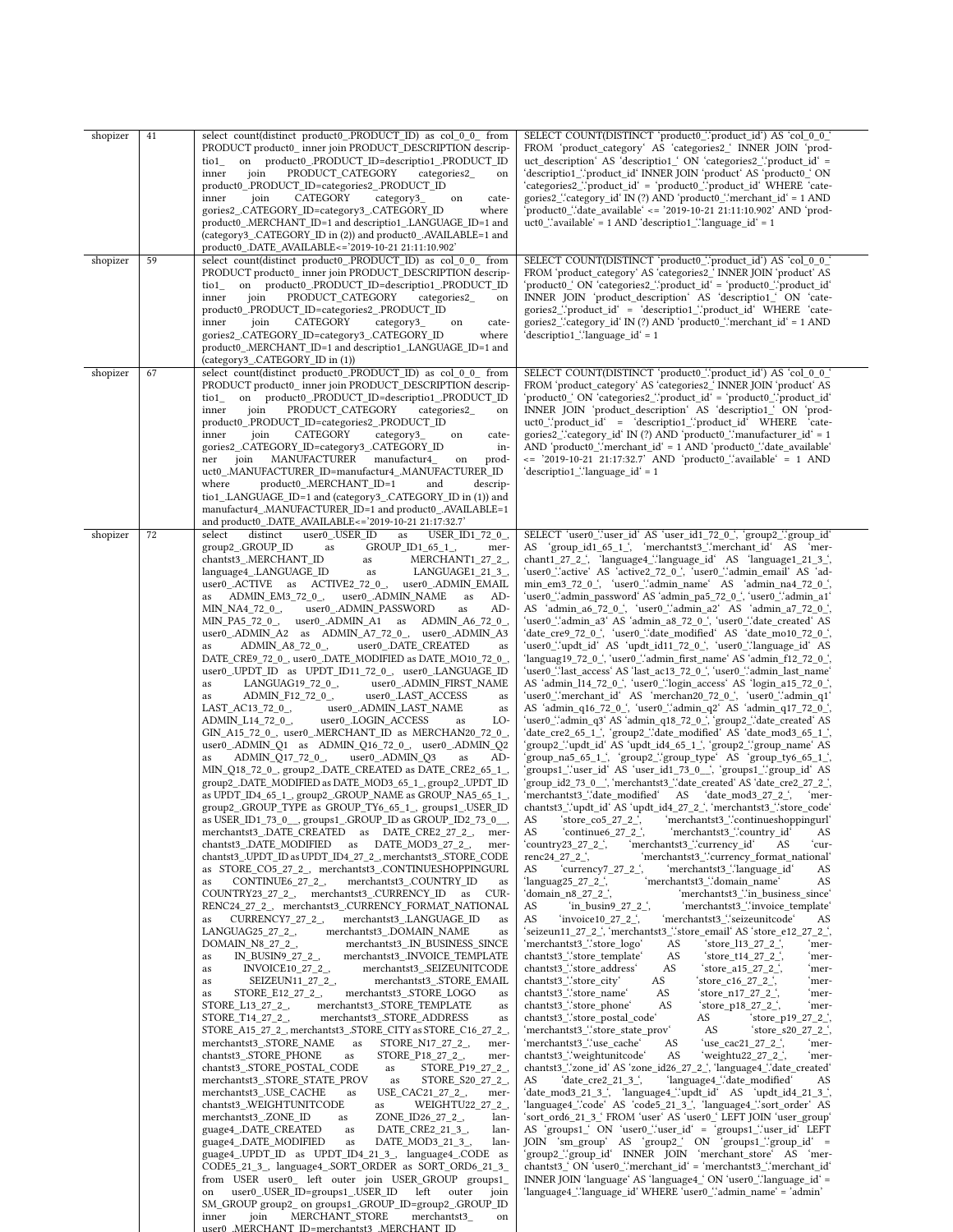| shopizer | 126 | select distinct group0_GROUP_ID as<br>GROUP ID1 65 $0$ ,<br>permission2_.PERMISSION_ID<br>PERMISSI1_40_1_,<br>as<br>group0 .DATE CREATED<br>DATE CRE2 65 0,<br>as<br>group0 .DATE MODIFIED as DATE MOD3 65 0, group0 .UPDT ID<br>as UPDT_ID4_65_0_, group0_.GROUP_NAME as GROUP_NA5_65_0_,<br>group0_.GROUP_TYPE<br>as<br>GROUP_TY6_65_0_,<br>permis-<br>sion2 .DATE CREATED<br>DATE CRE2 40 1,<br>as<br>per-<br>mission2 .DATE MODIFIED<br>DATE_MOD3_40_1_,<br>as<br>permission2_UPDT_ID<br>UPDT_ID4_40_1_,<br>permis-<br>as<br>sion2 .PERMISSION NAME<br>PERMISSI5 40 1,<br>as<br>per-<br>mission1 .GROUP ID<br>GROUP_ID2_41_0_,<br>permis-<br>as<br>sion1 .PERMISSION ID as PERMISSI1 41 0 from SM GROUP<br>PERMISSION GROUP<br>left<br>outer join<br>permis-<br>group0<br>group0_.GROUP_ID=permission1_.GROUP_ID<br>sion1<br>on<br>left outer join PERMISSION permission2 on<br>permis-<br>sion1_.PERMISSION_ID=permission2_.PERMISSION_ID<br>order<br>by group0 .GROUP ID                                                                                                                                                                                                                                                                  | SELECT 'group0_'.'group_id' AS 'group_id1_65_0_', 'permis-<br>sion2_"permission_id' AS 'permissi1_40_1_', 'group0_".date_created'<br>AS 'date_cre2_65_0_', 'group0_'.'date_modified' AS 'date_mod3_65_0_',<br>'group0_'.'updt_id' AS 'updt_id4_65_0_', 'group0_'.'group_name' AS<br>'group_na5_65_0_', 'group0_'.'group_type' AS 'group_ty6_65_0_',<br>'permission2_".date_created' AS 'date_cre2_40_1_',<br>'permis-<br>sion2 "date modified AS 'date mod3 40 1 ', 'permission2 "updt id'<br>AS 'updt_id4_40_1_', 'permission2_'.'permission_name' AS 'per-<br>missi5_40_1_', 'permission1_''group_id' AS 'group_id2_41_0__', 'per-<br>mission1 "permission id AS 'permissi1 41 0 'FROM 'sm group'<br>AS 'group0_' LEFT JOIN 'permission_group' AS 'permission1_'<br>ON 'group0_'.'group_id' = 'permission1_'.'group_id' LEFT JOIN<br>'permission' AS 'permission2 ' ON 'permission1 '.'permission id' =<br>'permission2_'.'permission_id' ORDER BY 'group0_'.'group_id'                                                                                                                                                                                                                                                                                                                                                                                                                                                                                                                                                                                                                                                  |
|----------|-----|-------------------------------------------------------------------------------------------------------------------------------------------------------------------------------------------------------------------------------------------------------------------------------------------------------------------------------------------------------------------------------------------------------------------------------------------------------------------------------------------------------------------------------------------------------------------------------------------------------------------------------------------------------------------------------------------------------------------------------------------------------------------------------------------------------------------------------------------------------------------------------------------------------------------------------------------------------------------------------------------------------------------------------------------------------------------------------------------------------------------------------------------------------------------------------------------------------------------------------------------------|----------------------------------------------------------------------------------------------------------------------------------------------------------------------------------------------------------------------------------------------------------------------------------------------------------------------------------------------------------------------------------------------------------------------------------------------------------------------------------------------------------------------------------------------------------------------------------------------------------------------------------------------------------------------------------------------------------------------------------------------------------------------------------------------------------------------------------------------------------------------------------------------------------------------------------------------------------------------------------------------------------------------------------------------------------------------------------------------------------------------------------------------------------------------------------------------------------------------------------------------------------------------------------------------------------------------------------------------------------------------------------------------------------------------------------------------------------------------------------------------------------------------------------------------------------------------------------------------------------------------------|
| solidus  | 162 | SELECT DISTINCT 'spree_zones'.id' FROM 'spree_zones' INNER<br>JOIN 'spree_zone_members' ON 'spree_zone_members'.'zone_id' =<br>'spree_zones'.'id' WHERE ('spree_zone_members'.'zoneable_type' =<br>'Spree::State' AND 1=0 OR 'spree_zone_members'.'zoneable_type' =<br>'Spree::Country' AND 'spree_zone_members'.'zoneable_id' IN (29))                                                                                                                                                                                                                                                                                                                                                                                                                                                                                                                                                                                                                                                                                                                                                                                                                                                                                                         | SELECT DISTINCT 'spree_zone_members'.'zone_id' AS 'zone_id'<br>FROM 'spree_zone_members' AS 'spree_zone_members' WHERE<br>'spree zone members'.'zoneable type'<br>$=$<br>'Spree::State'<br>OR<br>'spree_zone_members'.'zoneable_type' = 'Spree::Country' AND<br>'spree_zone_members'.'zoneable_id' IN (?)                                                                                                                                                                                                                                                                                                                                                                                                                                                                                                                                                                                                                                                                                                                                                                                                                                                                                                                                                                                                                                                                                                                                                                                                                                                                                                                  |
| solidus  | 230 | SELECT COUNT(*) FROM (SELECT 1 AS one FROM<br>'spree taxonomies' WHERE<br>'spree taxonomies'.'name'<br>LIKE<br>'%style%' ORDER BY 'spree_taxonomies'.'position' ASC, name LIMIT<br>25 OFFSET 0) subquery for count                                                                                                                                                                                                                                                                                                                                                                                                                                                                                                                                                                                                                                                                                                                                                                                                                                                                                                                                                                                                                              | SELECT COUNT(*) FROM (SELECT 1 AS<br>FROM<br>'one'<br>WHERE<br>'spree taxonomies'<br>AS<br>'spree taxonomies'<br>'spree_taxonomies'.'name' LIKE '%style%' LIMIT 25 OFFSET 0)<br>AS 'subquery for count'                                                                                                                                                                                                                                                                                                                                                                                                                                                                                                                                                                                                                                                                                                                                                                                                                                                                                                                                                                                                                                                                                                                                                                                                                                                                                                                                                                                                                    |
| solidus  | 277 | SELECT COUNT(*) FROM (SELECT 1 AS one FROM<br>'spree_taxonomies' ORDER BY 'spree_taxonomies'.'position'<br>ASC, name LIMIT 25 OFFSET 0) subquery_for_count                                                                                                                                                                                                                                                                                                                                                                                                                                                                                                                                                                                                                                                                                                                                                                                                                                                                                                                                                                                                                                                                                      | SELECT COUNT(*) FROM (SELECT 1 AS 'one'<br>FROM<br>'spree_taxonomies' AS 'spree_taxonomies' LIMIT 25 OFFSET<br>0) AS 'subquery_for_count'                                                                                                                                                                                                                                                                                                                                                                                                                                                                                                                                                                                                                                                                                                                                                                                                                                                                                                                                                                                                                                                                                                                                                                                                                                                                                                                                                                                                                                                                                  |
| solidus  | 279 | SELECT COUNT(*) FROM (SELECT 1 AS<br>one FROM<br>'spree taxonomies' ORDER BY 'spree taxonomies'.'position'<br>ASC, name LIMIT 1 OFFSET 0) subquery_for_count                                                                                                                                                                                                                                                                                                                                                                                                                                                                                                                                                                                                                                                                                                                                                                                                                                                                                                                                                                                                                                                                                    | SELECT COUNT(*) FROM (SELECT 1 AS<br><b>FROM</b><br>'one'<br>'spree taxonomies' AS 'spree taxonomies' LIMIT 1 OFFSET 0)<br>AS 'subquery_for_count'                                                                                                                                                                                                                                                                                                                                                                                                                                                                                                                                                                                                                                                                                                                                                                                                                                                                                                                                                                                                                                                                                                                                                                                                                                                                                                                                                                                                                                                                         |
| solidus  | 292 | SELECT<br>COUNT(count column)<br><b>FROM</b><br>(SELECT<br>DIS-<br>TINCT<br>'spree products'.'id'<br>AS<br>count column<br><b>FROM</b><br>'spree products'<br><b>INNER</b><br>JOIN<br>'spree variants'<br>ON<br>'spree_variants'.'is_master' = TRUE AND 'spree_variants'.'product_id'<br>= 'spree products':id' INNER JOIN 'spree variants'<br>'vari-<br>ants_including_masters_spree_products_join'<br>ON<br>ʻvari-<br>ants including masters spree products join"deleted at IS NULL<br>AND 'variants_including_masters_spree_products_join'.'product_id'<br>'spree products'id' INNER JOIN 'spree prices'<br><b>ON</b><br>'spree_prices'.'deleted_at'        IS        NULL        AND 'spree_prices'.'variant_id'<br>= 'variants including masters spree products join'id' WHERE<br>'spree_products'.'deleted_at' IS NULL AND EXISTS (SELECT<br>'spree_prices'.* FROM 'spree_prices' WHERE 'spree_prices'.'deleted_at'<br>IS NULL AND 'spree_variants' id' = 'spree_prices' variant_id') AND<br>('spree_products'.available_on <= '2020-05-16 05:22:46.685012') AND<br>'spree_prices'.'deleted_at'        IS NULL AND 'spree_prices'.'currency' =<br>'USD' AND 'spree prices'.'country iso' IS NULL LIMIT 12 OFFSET 0)<br>subquery_for_count | SELECT COUNT('spree_products'.'id') FROM<br>'spree products'<br>AS<br>'spree_products'<br><b>INNER</b><br>JOIN<br>'spree variants'<br>AS<br>'spree variants'<br><b>ON</b><br>'spree products'.'id'<br>'spree_variants'.'product_id' INNER JOIN 'spree_variants' AS 'vari-<br>ants including masters spree products join' ON 'spree products' id'<br>'variants_including_masters_spree_products_join'.'product_id'<br>INNER JOIN 'spree prices' AS 'spree prices' ON 'vari-<br>ants including masters spree products join"id"<br>'spree prices'.'variant id'<br>WHERE<br><b>EXISTS</b><br>(SELECT<br>'spree_prices'.'id' AS 'id', 'spree_prices'.'variant_id' AS 'variant_id',<br>'spree prices'.'amount' AS 'amount', 'spree prices'.'currency'<br>AS 'currency',<br>'spree_prices'.'deleted_at' AS<br>'deleted at',<br>'spree_prices'.'created_at' AS 'created_at', 'spree_prices'.'updated_at'<br>AS 'updated_at', 'spree_prices'.'country_iso' AS 'country_iso' FROM<br>'spree_prices' AS 'spree_prices' WHERE 'spree_variants'.'id' =<br>'spree_prices'.'variant_id' AND 'spree_prices'.'deleted_at' IS NULL)<br>AND 'variants including masters spree products join'deleted at<br>IS<br><b>NULL</b><br><b>AND</b><br>'spree variants'is master'<br><b>TRUE</b><br>$\equiv$<br><b>AND</b><br>'spree_products'.'deleted_at'<br><b>AND</b><br>IS<br>NULL<br>'spree_products'.'available_on' <= '2020-05-16 05:22:46.685012' AND<br>'spree prices'.'deleted at' IS NULL AND 'spree prices'.'deleted at'<br>IS NULL AND 'spree_prices'.'currency' = 'USD'<br>AND<br>'spree_prices'.'country_iso' IS NULL LIMIT 12 OFFSET 0 |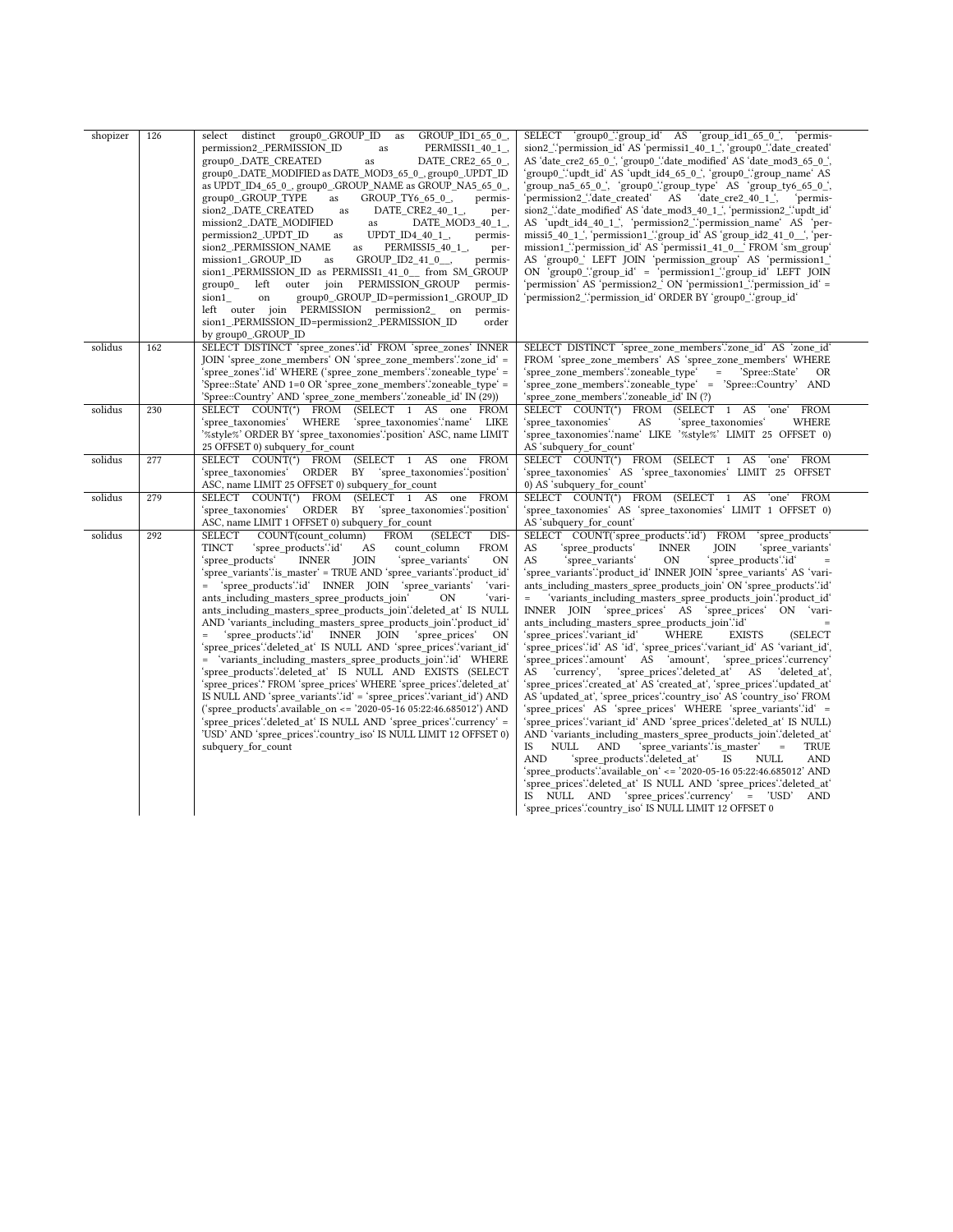| solidus | 294 | <b>SELECT</b><br>COUNT(DISTINCT<br>'spree_products'.'id')<br><b>FROM</b><br>ON<br>'spree products'<br><b>INNER</b><br>JOIN<br>'spree variants'<br>'spree_variants'.'is_master' = TRUE AND 'spree_variants'.'product_id'<br>= 'spree products' id INNER JOIN 'spree variants'<br>ʻvari-<br>ants including masters spree products join'<br>ʻvari-<br>0N<br>ants_including_masters_spree_products_join'.'deleted_at' IS NULL<br>AND 'variants including masters spree products join'.'product id'<br>'spree_products'.'id' INNER JOIN 'spree_prices'<br>ON<br>$\quad =$<br>'spree_prices'.'deleted_at'        IS        NULL AND 'spree_prices'.'variant_id'<br>= 'variants_including_masters_spree_products_join'.'id' WHERE<br>'spree_products'.'deleted_at' IS NULL AND EXISTS (SELECT<br>'spree_prices'.* FROM 'spree_prices' WHERE 'spree_prices'.'deleted_at'<br>IS NULL AND 'spree_variants' id' = 'spree_prices' variant_id') AND<br>('spree_products'.available_on <= '2020-05-16 05:22:46.685012') AND<br>'spree_prices'.'deleted_at'        IS NULL AND 'spree_prices'.'currency' =<br>'USD' AND 'spree_prices'.'country_iso' IS NULL      | <b>SELECT</b><br>COUNT(DISTINCT<br>'spree_products'.'id')<br><b>FROM</b><br>'spree variants' AS variants including masters spree products join'<br><b>INNER</b><br>JOIN<br>'spree_prices'<br>AS<br>'spree_prices'<br>OΝ<br>'variants_including_masters_spree_products_join'.'id'<br>'spree prices'.'variant id'<br>JOIN<br><b>INNER</b><br>$=$<br>`spree_products'<br>'spree_products'<br>vari-<br>AS<br>ON<br>ants including masters spree products join" product id"<br>$\quad =$<br>'spree_products'.'id' INNER JOIN 'spree_variants' AS 'spree_variants'<br>ON 'variants_including_masters_spree_products_join'.'product_id'<br>$=$<br>'spree variants'.'product id' WHERE EXISTS<br>(SELECT<br>'spree_prices'.'id' AS 'id', 'spree_prices'.'variant_id' AS 'variant_id',<br>'spree prices'.'amount' AS 'amount',<br>'spree_prices'.'currency'<br>'spree_prices'.'deleted_at'<br>AS<br>'currency',<br>AS<br>'deleted at',<br>'spree_prices'.'created_at' AS 'created_at', 'spree_prices'.'updated_at'<br>AS 'updated_at', 'spree_prices'.'country_iso' AS 'country_iso' FROM<br>'spree_prices' AS 'spree_prices' WHERE 'spree_variants'.'id' =<br>'spree_prices'.'variant_id' AND 'spree_prices'.'deleted_at' IS NULL)<br>AND 'variants_including_masters_spree_products_join'.'deleted_at'<br>IS<br>NULL<br>AND<br>`spree variants∵is master`<br>TRUE<br>$\hspace{0.1in} = \hspace{0.1in}$<br><b>AND</b><br>'spree products∵deleted at'<br>IS<br>NULL<br>AND<br>'spree_products'.'available_on' <= '2020-05-16 05:22:46.685012' AND<br>'spree_prices'.'currency' = 'USD' AND 'spree_prices'.'country_iso' IS<br>NULL AND 'spree prices': deleted at 'IS NULL                                                                                                                                                                                                                                                                                                                                                                                                                                                                                                                                                                                                                                                                                                                      |
|---------|-----|----------------------------------------------------------------------------------------------------------------------------------------------------------------------------------------------------------------------------------------------------------------------------------------------------------------------------------------------------------------------------------------------------------------------------------------------------------------------------------------------------------------------------------------------------------------------------------------------------------------------------------------------------------------------------------------------------------------------------------------------------------------------------------------------------------------------------------------------------------------------------------------------------------------------------------------------------------------------------------------------------------------------------------------------------------------------------------------------------------------------------------------------------|----------------------------------------------------------------------------------------------------------------------------------------------------------------------------------------------------------------------------------------------------------------------------------------------------------------------------------------------------------------------------------------------------------------------------------------------------------------------------------------------------------------------------------------------------------------------------------------------------------------------------------------------------------------------------------------------------------------------------------------------------------------------------------------------------------------------------------------------------------------------------------------------------------------------------------------------------------------------------------------------------------------------------------------------------------------------------------------------------------------------------------------------------------------------------------------------------------------------------------------------------------------------------------------------------------------------------------------------------------------------------------------------------------------------------------------------------------------------------------------------------------------------------------------------------------------------------------------------------------------------------------------------------------------------------------------------------------------------------------------------------------------------------------------------------------------------------------------------------------------------------------------------------------------------------------------------------------------------------------------------------------------------------------------------------------------------------------------------------------------------------------------------------------------------------------------------------------------------------------------------------------------------------------------------------------------------------------------------------------------------------------------|
| solidus | 296 | SELECT DISTINCT 'spree_products'.* FROM 'spree_products'<br>INNER JOIN<br>'spree_variants' ON 'spree_variants' is_master'<br>TRUE<br>AND<br>'spree_variants'.'product_id'<br>$=$<br>$\quad =$<br>INNER<br>`spree_products∵id`<br>JOIN<br>'spree variants'<br>`vari-<br>ants_including_masters_spree_products_join'<br>0N<br>ʻvari-<br>ants_including_masters_spree_products_join'.'deleted_at' IS NULL<br>AND 'variants including masters spree products join'.'product id'<br>'spree products'.'id' INNER JOIN<br>'spree prices'<br>ON<br>$=$<br>'spree_prices'.'deleted_at'        IS        NULL AND 'spree_prices'.'variant_id'<br>= 'variants_including_masters_spree_products_join'.'id' WHERE<br>'spree_products'.'deleted_at' IS NULL AND EXISTS (SELECT<br>'spree prices'.* FROM 'spree prices' WHERE 'spree prices'.'deleted at'<br>IS NULL AND 'spree_variants'.'id' = 'spree_prices'.'variant_id') AND<br>('spree_products'.available_on <= '2020-05-16 05:22:46.685012') AND<br>'spree_prices'.'deleted_at'        IS        NULL AND 'spree_prices'.'currency' =<br>'USD' AND 'spree prices'.'country iso' IS NULL LIMIT 12 OFFSET 0 | SELECT * FROM (SELECT DISTINCT 'spree_products':id' AS 'id',<br>'spree_products'.'name' AS 'name', 'spree_products'.'description'<br>AS<br>'description',<br>'spree_products'.'available_on'<br>AS<br>ʻavail-<br>`spree_productsʻ.`deleted_at`<br>'deleted at',<br>able_on',<br>AS<br>'spree_products'.'slug' AS 'slug', 'spree_products'.'meta_description'<br>AS<br>'meta_description',<br>'spree_products'.'meta_keywords'<br>AS<br>'meta keywords',<br>'spree products'.'tax category id'<br>AS<br>'spree products'.'shipping category id'<br>'tax category id',<br>AS<br>'shipping_category_id',<br>`spree_products∵created_at`<br>AS<br>'created at',<br>`spree_products∵updated_at`<br>AS<br>`up-<br>'spree_products'.'promotionable'<br>dated_at',<br>AS<br>'promotion-<br>'spree_products'.'meta_title'<br>able',<br><b>FROM</b><br>AS<br>`meta title`<br>'spree variants' AS 'variants including masters spree products join'<br><b>INNER</b><br>'spree_prices'<br>JOIN<br>AS<br>`spree_prices`<br>ON<br>'variants_including_masters_spree_products_join'.'id'<br>'spree prices'.'variant id'<br><b>INNER</b><br>JOIN<br>$=$<br>'spree_products'<br>'spree_products'<br>'vari-<br>AS<br>ON<br>ants_including_masters_spree_products_join'.'product_id'<br>'spree_products'.'id' INNER JOIN 'spree_variants' AS 'spree_variants'<br>ON 'spree_products'.id' = 'spree_variants'.'product_id' WHERE<br>EXISTS (SELECT 'spree prices' id 'AS 'id', 'spree prices' variant id'<br>`spree_prices∵amount`<br>AS<br>`variant id`,<br>AS<br>`amount`,<br>'spree_prices'.'currency' AS 'currency', 'spree_prices'.'deleted_at'<br>'deleted_at', 'spree_prices'.'created_at' AS 'created_at',<br>AS<br>'spree_prices'.'updated_at' AS 'updated_at',        'spree_prices'.'country_iso'<br>AS<br>'country_iso' FROM<br>'spree_prices' AS<br>'spree prices'<br>'spree_variants'.'id'<br>WHERE<br>$=$ $\,$<br>'spree_prices'.'variant_id'<br>'spree_prices'.'deleted_at' IS NULL)<br><b>AND</b><br>AND<br>`vari-<br>ants including masters spree products join"deleted at<br>IS NULL AND 'spree_variants' is_master' = TRUE AND<br>'spree prices'.'currency' = 'USD' AND 'spree prices'.'country iso' IS<br>NULL AND 'spree_prices':deleted_at' IS NULL) AS 'sub_0' WHERE<br>'sub_0'.'deleted_at' IS NULL AND 'sub_0'.'available_on' <= '2020-05-16<br>05:22:46.685012' LIMIT 12 OFFSET 0 |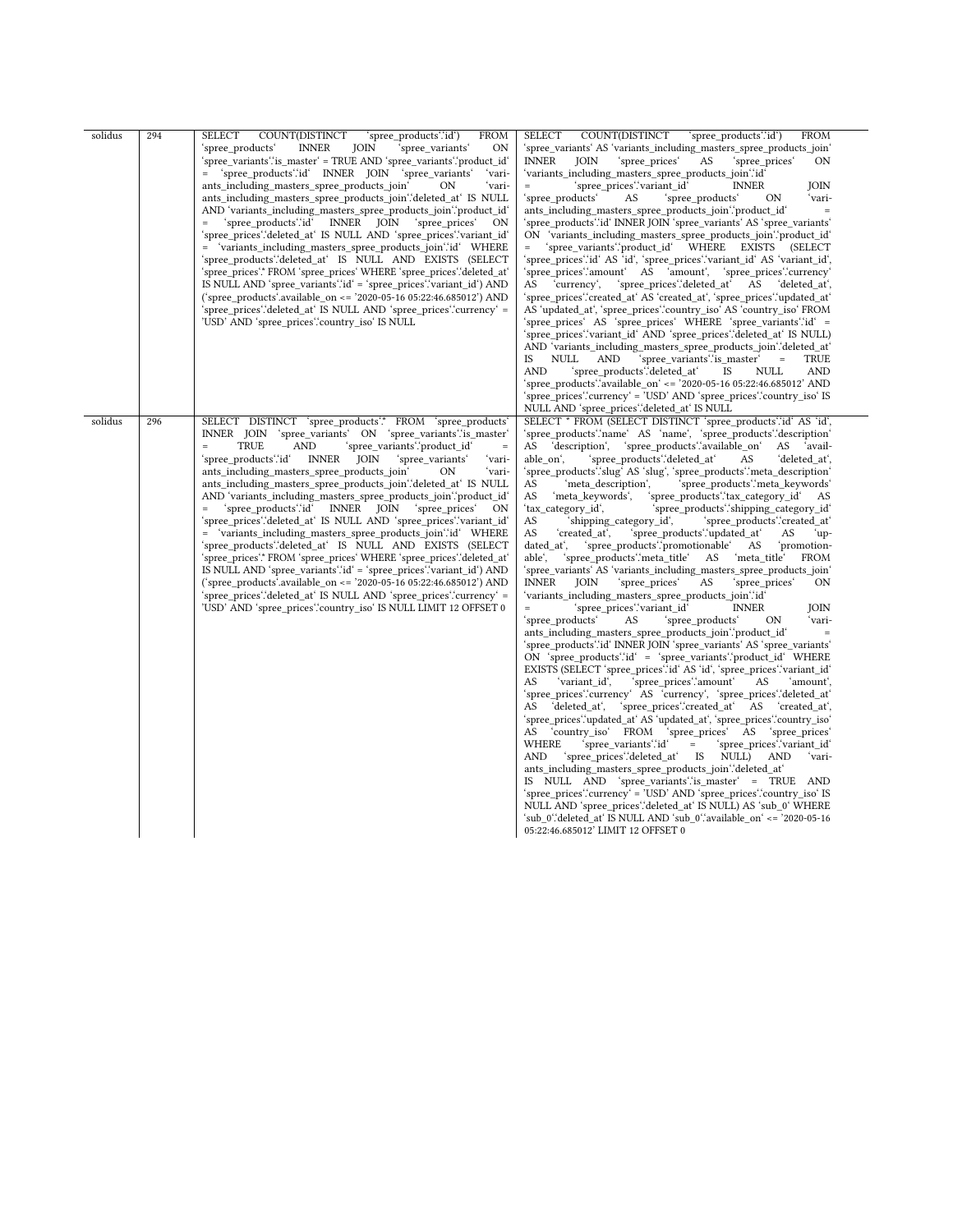| solidus | 332 | SELECT 'spree stock locations'.'id' FROM 'spree stock locations' IN-<br>NER JOIN 'spree_stock_items' ON 'spree_stock_locations'.id'<br>'spree_stock_items'.'stock_location_id'<br>WHERE                                                                                                                                                                                                                                                                                                                                                                                                                                                                                                                                                                                                                                                                                                                                                                                                                                                                                                                                                                                                                                                       | <b>SELECT</b><br>'spree_stock_items'.'stock_location_id'<br>AS<br>'stock_location_id' FROM 'spree_stock_items' AS 'spree_stock_items'<br>'spree_stock_items'.'variant_id'<br>WHERE<br>$\equiv$<br>2789<br>AND                                                                                                                                                                                                                                                                                                                                                                                                                                                                                                                                                                                                                                                                                                                                                                                                                                                                                                                                                                                                                                                                                                                                                                                                                                                                                                                                                                                                                                                                                                                                                                                                                                                                                                                                                                                                                                                                                                                                                                                                                                                                                                                                                                                                                                                      |
|---------|-----|-----------------------------------------------------------------------------------------------------------------------------------------------------------------------------------------------------------------------------------------------------------------------------------------------------------------------------------------------------------------------------------------------------------------------------------------------------------------------------------------------------------------------------------------------------------------------------------------------------------------------------------------------------------------------------------------------------------------------------------------------------------------------------------------------------------------------------------------------------------------------------------------------------------------------------------------------------------------------------------------------------------------------------------------------------------------------------------------------------------------------------------------------------------------------------------------------------------------------------------------------|--------------------------------------------------------------------------------------------------------------------------------------------------------------------------------------------------------------------------------------------------------------------------------------------------------------------------------------------------------------------------------------------------------------------------------------------------------------------------------------------------------------------------------------------------------------------------------------------------------------------------------------------------------------------------------------------------------------------------------------------------------------------------------------------------------------------------------------------------------------------------------------------------------------------------------------------------------------------------------------------------------------------------------------------------------------------------------------------------------------------------------------------------------------------------------------------------------------------------------------------------------------------------------------------------------------------------------------------------------------------------------------------------------------------------------------------------------------------------------------------------------------------------------------------------------------------------------------------------------------------------------------------------------------------------------------------------------------------------------------------------------------------------------------------------------------------------------------------------------------------------------------------------------------------------------------------------------------------------------------------------------------------------------------------------------------------------------------------------------------------------------------------------------------------------------------------------------------------------------------------------------------------------------------------------------------------------------------------------------------------------------------------------------------------------------------------------------------------|
|         |     | 'spree_stock_items'.'deleted_at'<br>NULL<br><b>AND</b><br>IS<br>'spree_stock_items'.'variant_id' = 2789                                                                                                                                                                                                                                                                                                                                                                                                                                                                                                                                                                                                                                                                                                                                                                                                                                                                                                                                                                                                                                                                                                                                       | 'spree_stock_items'.'deleted_at' IS NULL                                                                                                                                                                                                                                                                                                                                                                                                                                                                                                                                                                                                                                                                                                                                                                                                                                                                                                                                                                                                                                                                                                                                                                                                                                                                                                                                                                                                                                                                                                                                                                                                                                                                                                                                                                                                                                                                                                                                                                                                                                                                                                                                                                                                                                                                                                                                                                                                                           |
| solidus | 382 | SELECT 'spree_orders'.* FROM 'spree_orders' LEFT OUTER JOIN<br>'spree_users' ON 'spree_users'.'id' = 'spree_orders'.'user_id' WHERE<br>'spree_users'.'id' = 339 ORDER BY 'spree_orders'.'total' DESC LIMIT<br>10 OFFSET 0                                                                                                                                                                                                                                                                                                                                                                                                                                                                                                                                                                                                                                                                                                                                                                                                                                                                                                                                                                                                                     | SELECT * FROM 'spree_orders' AS 'spree_orders' WHERE<br>'spree_orders'.'user_id' = 339 ORDER BY 'spree_orders'.'total'<br>DESC LIMIT 10 OFFSET 0                                                                                                                                                                                                                                                                                                                                                                                                                                                                                                                                                                                                                                                                                                                                                                                                                                                                                                                                                                                                                                                                                                                                                                                                                                                                                                                                                                                                                                                                                                                                                                                                                                                                                                                                                                                                                                                                                                                                                                                                                                                                                                                                                                                                                                                                                                                   |
| solidus | 391 | SELECT 'spree_orders'.* FROM 'spree_orders' LEFT OUTER JOIN<br>'spree_users' ON 'spree_users'.'id' = 'spree_orders'.'user_id' WHERE<br>'spree_users'.'id' = 333 ORDER BY spree_orders.completed_at IS NULL,<br>'spree_orders'.'completed_at' DESC, 'spree_orders'.'created_at' DESC<br>LIMIT 10 OFFSET 0                                                                                                                                                                                                                                                                                                                                                                                                                                                                                                                                                                                                                                                                                                                                                                                                                                                                                                                                      | SELECT<br><b>FROM</b><br>`spree_orders`<br>AS<br>`spree_orders`<br>WHERE<br>'spree_orders'.'user_id'<br>333<br>ORDER<br>ΒY<br>$=$<br>'spree_orders'.'completed_at' IS NULL, 'spree_orders'.'completed_at'<br>DESC, 'spree orders':created at' DESC LIMIT 10 OFFSET 0                                                                                                                                                                                                                                                                                                                                                                                                                                                                                                                                                                                                                                                                                                                                                                                                                                                                                                                                                                                                                                                                                                                                                                                                                                                                                                                                                                                                                                                                                                                                                                                                                                                                                                                                                                                                                                                                                                                                                                                                                                                                                                                                                                                               |
| solidus | 393 | SELECT 'spree_orders'.* FROM 'spree_orders' LEFT OUTER JOIN<br>'spree_users' ON 'spree_users'.'id' = 'spree_orders'.'user_id' WHERE<br>'spree_users'.'id' = 339 ORDER BY 'spree_orders'.'total' ASC LIMIT 10<br>OFFSET 0                                                                                                                                                                                                                                                                                                                                                                                                                                                                                                                                                                                                                                                                                                                                                                                                                                                                                                                                                                                                                      | SELECT * FROM 'spree orders' AS 'spree orders' WHERE<br>'spree_orders'.'user_id' = 339 ORDER BY 'spree_orders'.'total'<br>ASC LIMIT 10 OFFSET 0                                                                                                                                                                                                                                                                                                                                                                                                                                                                                                                                                                                                                                                                                                                                                                                                                                                                                                                                                                                                                                                                                                                                                                                                                                                                                                                                                                                                                                                                                                                                                                                                                                                                                                                                                                                                                                                                                                                                                                                                                                                                                                                                                                                                                                                                                                                    |
| solidus | 409 | SELECT COUNT(*) FROM (SELECT 1 AS one FROM 'spree_payments'<br>'spree_payments'.'order_id' = 183 ORDER BY<br>WHERE<br>'spree_payments'.'created_at' ASC LIMIT 25 OFFSET 0) sub-<br>query_for_count                                                                                                                                                                                                                                                                                                                                                                                                                                                                                                                                                                                                                                                                                                                                                                                                                                                                                                                                                                                                                                            | SELECT COUNT(*) FROM (SELECT 1 AS 'one' FROM 'spree_payments'<br>AS 'spree_payments' WHERE 'spree_payments' order_id' = 183 LIMIT<br>25 OFFSET 0) AS 'subquery_for_count'                                                                                                                                                                                                                                                                                                                                                                                                                                                                                                                                                                                                                                                                                                                                                                                                                                                                                                                                                                                                                                                                                                                                                                                                                                                                                                                                                                                                                                                                                                                                                                                                                                                                                                                                                                                                                                                                                                                                                                                                                                                                                                                                                                                                                                                                                          |
| solidus | 430 | SELECT COUNT(*) FROM (SELECT 1 AS<br>one FROM<br>'spree_stock_locations' WHERE 'spree_stock_locations'.'active' =<br>TRUE ORDER BY name ASC LIMIT 25 OFFSET 0) subquery_for_count                                                                                                                                                                                                                                                                                                                                                                                                                                                                                                                                                                                                                                                                                                                                                                                                                                                                                                                                                                                                                                                             | SELECT COUNT(*) FROM<br>(SELECT 1 AS 'one' FROM<br>'spree_stock_locations' AS<br>WHERE<br>'spree_stock_locations'<br>'spree_stock_locations'.'active' = TRUE LIMIT 25 OFFSET 0)<br>AS 'subquery_for_count'                                                                                                                                                                                                                                                                                                                                                                                                                                                                                                                                                                                                                                                                                                                                                                                                                                                                                                                                                                                                                                                                                                                                                                                                                                                                                                                                                                                                                                                                                                                                                                                                                                                                                                                                                                                                                                                                                                                                                                                                                                                                                                                                                                                                                                                         |
| solidus | 434 | SELECT COUNT(*) FROM (SELECT 1 AS one FROM<br>'spree_stock_locations' ORDER BY name ASC LIMIT 25 OFF-<br>SET 0) subquery for count                                                                                                                                                                                                                                                                                                                                                                                                                                                                                                                                                                                                                                                                                                                                                                                                                                                                                                                                                                                                                                                                                                            | SELECT COUNT(*) FROM (SELECT 1 AS 'one' FROM<br>'spree_stock_locations' AS 'spree_stock_locations' LIMIT 25<br>OFFSET 0) AS 'subquery_for_count'                                                                                                                                                                                                                                                                                                                                                                                                                                                                                                                                                                                                                                                                                                                                                                                                                                                                                                                                                                                                                                                                                                                                                                                                                                                                                                                                                                                                                                                                                                                                                                                                                                                                                                                                                                                                                                                                                                                                                                                                                                                                                                                                                                                                                                                                                                                   |
| solidus | 476 | SELECT DISTINCT 'spree products'.* FROM 'spree products'<br>INNER JOIN 'spree_variants' ON 'spree_variants' is_master'<br><b>TRUE</b><br>AND<br>'spree variants'.'product id'<br>$\equiv$<br>$\quad =$<br>INNER JOIN<br>'spree_products'.'id'<br>'spree variants'<br>ʻvari-<br>ants_including_masters_spree_products_join'<br>ʻvari-<br>OΝ<br>ants_including_masters_spree_products_join'.'deleted_at' IS NULL<br>AND 'variants_including_masters_spree_products_join'.'product_id'<br>= 'spree_products':id' INNER JOIN 'spree_prices'<br>ON<br>'spree_prices'.'deleted_at' IS NULL AND 'spree_prices'.'variant_id'<br>'variants_including_masters_spree_products_join'.`id'<br>$=$<br>WHERE 'spree_products'.'deleted_at' IS NULL AND EX-<br>ISTS (SELECT 'spree_prices'.* FROM 'spree_prices' WHERE<br>'spree_prices'.'deleted_at' IS NULL AND 'spree_variants'.'id' =<br>'spree_prices'.'variant_id') AND ('spree_products'.available_on <=<br>'2020-05-16 05:23:15.200456') AND ('spree_products'.'name' LIKE<br>'%shirt%' OR 'spree_products'.'description' LIKE '%shirt%') AND<br>'spree_prices'.'deleted_at'        IS        NULL AND 'spree_prices'.'currency' =<br>'USD' AND 'spree_prices'.'country_iso' IS NULL LIMIT 1 OFFSET 0 | SELECT * FROM (SELECT DISTINCT 'spree_products'.id' AS 'id',<br>'spree_products'.'name' AS 'name', 'spree_products'.'description'<br>'spree_products'.'available_on'<br>AS<br>'description',<br>AS<br>`avail-<br>'spree_products'.'deleted_at'<br>'deleted at',<br>able on',<br>AS<br>'spree_products'.'slug' AS 'slug', 'spree_products'.'meta_description'<br>'meta description',<br>AS<br>`spree_products∵meta_keywords`<br>'meta_keywords',<br>'spree_products'.'tax_category_id' AS<br>AS<br>'tax category id',<br>'spree_products'.'shipping_category_id'<br>'shipping_category_id',<br>'spree_products'.'created_at'<br>AS<br>AS<br>'created_at',<br>`spree_products'.`updated_at`<br>AS<br>`up-<br>'spree_products'.'promotionable'<br>dated_at',<br>AS<br>'promotion-<br>'spree_products'.'meta_title'<br>'meta_title'<br><b>FROM</b><br>able',<br>AS<br>'spree_variants' AS 'variants_including_masters_spree_products_join'<br><b>INNER</b><br>'spree_prices'<br>JOIN<br>AS<br>'spree_prices'<br>ON<br>'variants_including_masters_spree_products_join'.'id'<br>'spree_prices'.'variant_id'<br><b>INNER</b><br>$\quad =$<br>JOIN<br>'spree_products'<br>AS<br>'spree_products'<br>ON<br>ʻvari-<br>ants_including_masters_spree_products_join".product_id"<br>$=$<br>'spree_products'.'id' INNER JOIN 'spree_variants' AS 'spree_variants'<br>ON 'variants_including_masters_spree_products_join'.'product_id'<br>'spree variants'.'product id' WHERE EXISTS (SELECT<br>'spree_prices'.'id' AS 'id', 'spree_prices'.'variant_id' AS 'variant_id',<br>'spree_prices'.'amount' AS 'amount', 'spree_prices'.'currency'<br>'spree_prices'.'deleted_at' AS<br>AS<br>`currency`,<br>'deleted at'.<br>'spree_prices'.'created_at' AS 'created_at', 'spree_prices'.'updated_at'<br>AS 'updated_at', 'spree_prices'.'country_iso' AS 'country_iso' FROM<br>'spree_prices' AS 'spree_prices' WHERE 'spree_variants'.id' =<br>'spree_prices'.'variant_id' AND 'spree_prices'.'deleted_at' IS NULL)<br>AND 'variants_including_masters_spree_products_join'.'deleted_at'<br>IS NULL AND 'spree_variants' is_master' = TRUE AND<br>'spree_prices'.'currency' = 'USD' AND 'spree_prices'.'country_iso' IS<br>NULL AND 'spree_prices'.'deleted_at' IS NULL) AS 'sub_0' WHERE<br>('sub_0".name' LIKE '%shirt%' OR 'sub_0".'description' LIKE '%shirt%')<br>AND 'sub_0":deleted_at' IS NULL AND 'sub_0":available_on' <=<br>'2020-05-16 05:23:15.200456' LIMIT 1 OFFSET 0 |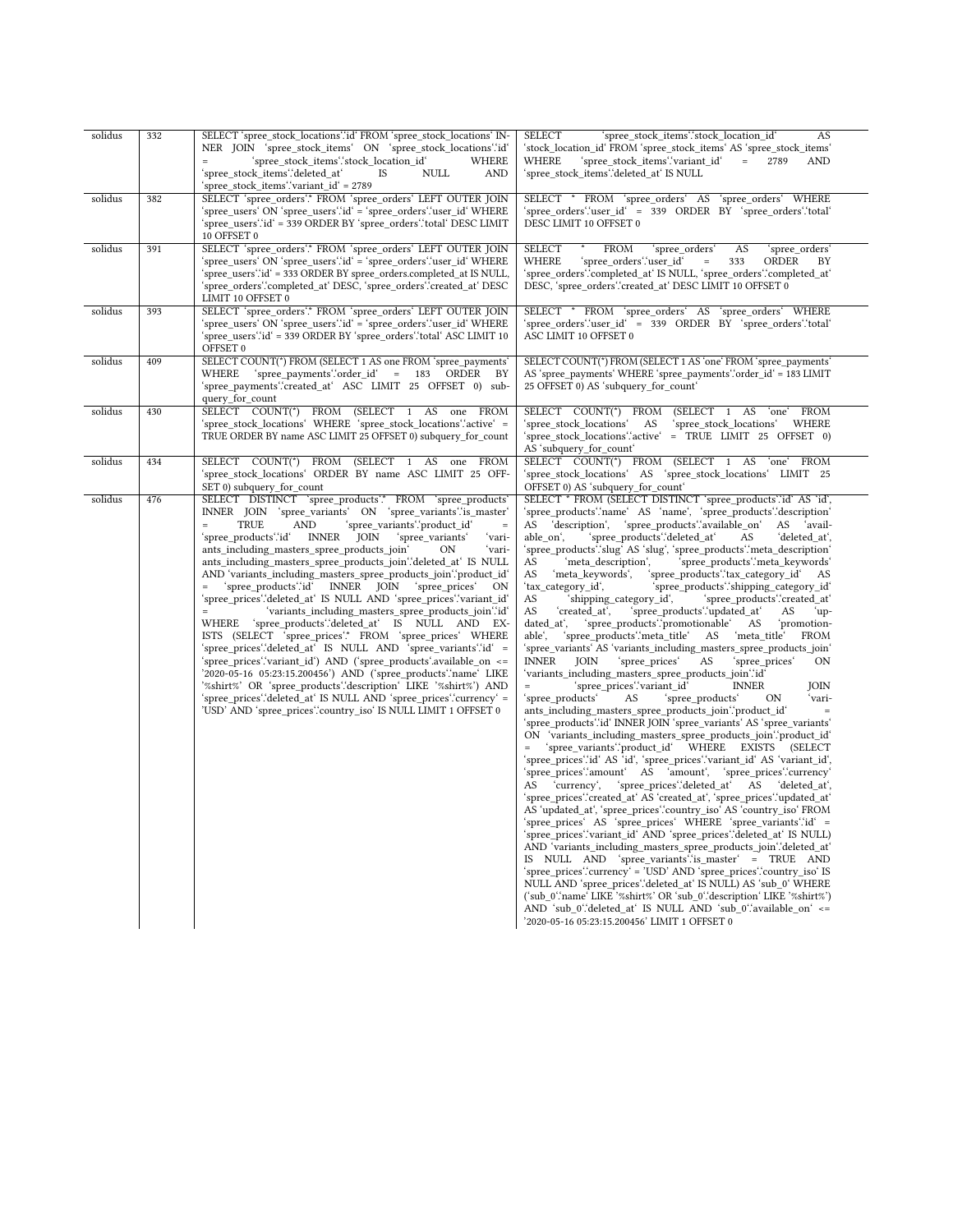| solidus | 489 | <b>SELECT</b><br>$COUNT(*)$<br><b>FROM</b><br>(SELECT<br>AS<br>$\mathbf{1}$<br><b>FROM</b><br>'spree_product_properties'<br>WHERE<br>one<br>'spree_product_properties'.'product_id' = 429 ORDER<br>BY<br>'spree_product_properties'.'position' ASC LIMIT 25 OFFSET 0)<br>subquery_for_count                                                                                                                                                                                                                                                                                                                                                                                                                                                                                                                                                                                                                                                                                                                                                                                                                                                                                                                                                                                                                                                                                                                                                                                                                                                                                                                 | SELECT COUNT(*) FROM (SELECT 1 AS 'one' FROM<br>'spree_product_properties' AS 'spree_product_properties' WHERE<br>'spree_product_properties'.'product_id' = 429 LIMIT 25 OFFSET 0) AS<br>'subquery for count'                                                                                                                                                                                                                                                                                                                                                                                                                                                                                                                                                                                                                                                                                                                                                                                                                                                                                                                                                                                                                                                                                                                                                                                                                                                                                                                                                                                                                                                                                                                                                                                                                                                                                                                                                                                                                                                                         |
|---------|-----|-------------------------------------------------------------------------------------------------------------------------------------------------------------------------------------------------------------------------------------------------------------------------------------------------------------------------------------------------------------------------------------------------------------------------------------------------------------------------------------------------------------------------------------------------------------------------------------------------------------------------------------------------------------------------------------------------------------------------------------------------------------------------------------------------------------------------------------------------------------------------------------------------------------------------------------------------------------------------------------------------------------------------------------------------------------------------------------------------------------------------------------------------------------------------------------------------------------------------------------------------------------------------------------------------------------------------------------------------------------------------------------------------------------------------------------------------------------------------------------------------------------------------------------------------------------------------------------------------------------|---------------------------------------------------------------------------------------------------------------------------------------------------------------------------------------------------------------------------------------------------------------------------------------------------------------------------------------------------------------------------------------------------------------------------------------------------------------------------------------------------------------------------------------------------------------------------------------------------------------------------------------------------------------------------------------------------------------------------------------------------------------------------------------------------------------------------------------------------------------------------------------------------------------------------------------------------------------------------------------------------------------------------------------------------------------------------------------------------------------------------------------------------------------------------------------------------------------------------------------------------------------------------------------------------------------------------------------------------------------------------------------------------------------------------------------------------------------------------------------------------------------------------------------------------------------------------------------------------------------------------------------------------------------------------------------------------------------------------------------------------------------------------------------------------------------------------------------------------------------------------------------------------------------------------------------------------------------------------------------------------------------------------------------------------------------------------------------|
| solidus | 500 | <b>SELECT</b><br>COUNT(DISTINCT<br>'spree_products'.'id')<br><b>FROM</b><br>'spree_products'<br><b>INNER</b><br>JOIN<br>'spree variants'<br>ON<br>'spree_variants'.'is_master' = TRUE AND 'spree_variants'.'product_id'<br>'spree_products'.'id' INNER JOIN 'spree_variants'<br>`vari-<br>ants_including_masters_spree_products_join'<br>ʻvari-<br>OΝ<br>ants_including_masters_spree_products_join'.'deleted_at' IS NULL<br>AND 'variants_including_masters_spree_products_join'.'product_id'<br>'spree_products'.'id' INNER JOIN 'spree prices'<br>ON<br>'spree_prices'.'deleted_at'        IS        NULL AND        'spree_prices'.'variant_id'<br>'variants including masters spree products join'id'<br>'spree_products'.'deleted_at' IS NULL AND EX-<br>WHERE<br>ISTS (SELECT 'spree_prices'.* FROM 'spree_prices' WHERE<br>'spree_prices'.'deleted_at' IS NULL AND 'spree_variants'.'id' =<br>'spree_prices'.'variant_id') AND ('spree_products'.available_on <=<br>'%shirt%' OR 'spree_products'.'description' LIKE '%shirt%') AND<br>'spree_prices'.'deleted_at'        IS        NULL AND 'spree_prices'.'currency' =<br>'USD' AND 'spree_prices'.'country_iso' IS NULL                                                                                                                                                                                                                                                                                                                                                                                                                          | SELECT<br>COUNT(DISTINCT<br>'spree_products'.'id')<br><b>FROM</b><br>'spree variants' AS 'variants including masters spree products join'<br><b>INNER</b><br>JOIN<br>'spree_prices'<br>'spree_prices'<br>ON<br>AS<br>'variants_including_masters_spree_products_join'.'id'<br>'spree_prices'.'variant_id'<br>JOIN<br><b>INNER</b><br>'spree_products'<br>'spree_products'<br>AS<br>ON<br>ʻvari-<br>ants_including_masters_spree_products_join'.'product_id'<br>'spree products'.'id' INNER JOIN 'spree variants' AS 'spree variants'<br>ON 'variants_including_masters_spree_products_join'.'product_id'<br>'spree variants'.'product id'<br>WHERE<br>EXISTS<br>$(SE-$<br>LECT<br>'spree prices' id AS 'id', 'spree prices' variant id<br>'variant id',<br>`spree_prices∵amount'<br>'amount',<br>AS<br>AS<br>'spree prices'.'currency' AS 'currency', 'spree prices'.'deleted at<br>AS 'deleted_at', 'spree_prices'.'created_at' AS 'created_at',<br>'spree_prices'.'updated_at' AS 'updated_at',        'spree_prices'.'country_iso'<br>AS 'country_iso' FROM 'spree_prices' AS 'spree_prices'<br>`spree_variants'.'id'<br>WHERE<br>'spree_prices'.'variant_id'<br>$\alpha = 1$<br>'spree_prices'.'deleted_at' IS NULL) AND<br>AND<br>`vari-<br>ants_including_masters_spree_products_join'.'deleted_at' IS NULL<br>AND 'spree_variants' is_master' = TRUE AND ('spree_products' name'<br>'spree products'.'description'<br>LIKE<br>'%shirt%'<br>OR<br>LIKE<br>'%shirt%') AND 'spree_products'.'deleted_at' IS NULL AND<br>'spree_products'.'available_on' <= '2020-05-16 05:23:15.214379' AND<br>'spree_prices'.'currency' = 'USD' AND 'spree_prices'.'country_iso' IS<br>NULL AND 'spree_prices'.'deleted_at' IS NULL                                                                                                                                                                                                                                                                                                                                                              |
| solidus | 523 | <b>SELECT</b><br>$COUNT(*)$<br><b>FROM</b><br>(SELECT<br>AS<br>$\mathbf{1}$<br>FROM<br>'spree promotion codes'<br>WHERE<br>one<br>'spree_promotion_codes'.'promotion_id' = 114 ORDER BY<br>'spree promotion codes'.'value' ASC LIMIT 50 OFFSET 0) sub-<br>query for count                                                                                                                                                                                                                                                                                                                                                                                                                                                                                                                                                                                                                                                                                                                                                                                                                                                                                                                                                                                                                                                                                                                                                                                                                                                                                                                                   | SELECT COUNT(*) FROM (SELECT 1 AS<br>`one`<br>FROM<br>'spree_promotion_codes' AS 'spree_promotion_codes' WHERE<br>'spree promotion codes'.'promotion id' = 114 LIMIT 50 OFFSET 0) AS<br>'subquery for count'                                                                                                                                                                                                                                                                                                                                                                                                                                                                                                                                                                                                                                                                                                                                                                                                                                                                                                                                                                                                                                                                                                                                                                                                                                                                                                                                                                                                                                                                                                                                                                                                                                                                                                                                                                                                                                                                          |
| solidus | 560 | SELECT 'spree_orders'.* FROM 'spree_orders' LEFT OUTER JOIN<br>'spree_users' ON 'spree_users'.'id' = 'spree_orders'.'user_id' WHERE<br>'spree users'.'id' = 297 LIMIT 10 OFFSET 0                                                                                                                                                                                                                                                                                                                                                                                                                                                                                                                                                                                                                                                                                                                                                                                                                                                                                                                                                                                                                                                                                                                                                                                                                                                                                                                                                                                                                           | SELECT * FROM 'spree_orders' AS 'spree_orders' WHERE<br>'spree_orders'.'user_id' = 297 LIMIT 10 OFFSET 0                                                                                                                                                                                                                                                                                                                                                                                                                                                                                                                                                                                                                                                                                                                                                                                                                                                                                                                                                                                                                                                                                                                                                                                                                                                                                                                                                                                                                                                                                                                                                                                                                                                                                                                                                                                                                                                                                                                                                                              |
| solidus | 621 | $COUNT(*)$<br><b>FROM</b><br><b>SELECT</b><br>(SELECT)<br><b>DISTINCT</b><br>'spree_products_taxons'.'position' FROM 'spree_products' IN-<br>NER JOIN 'spree_variants' ON 'spree_variants' is_master' = TRUE<br>$AND$ 'spree_variants''product_id' = 'spree_products''id' INNER<br>JOIN 'spree_prices' ON 'spree_prices'.'currency' = 'USD' AND<br>'spree_prices'.'country_iso' IS NULL AND 'spree_prices'.'variant_id'<br>'spree_variants'.'id' INNER JOIN 'spree_variants'<br>ʻvari-<br>$\quad =$<br>ants_including_masters_spree_products_join'<br>OΝ<br>`vari-<br>ants_including_masters_spree_products_join'.'deleted_at' IS NULL<br>AND 'variants_including_masters_spree_products_join'.'product_id'<br><b>INNER</b><br>'spree products'.'id'<br>JOIN<br>'spree prices'<br>'prices_spree_products' ON 'prices_spree_products'.'deleted_at'<br>IS NULL AND 'prices spree products''variant id' = 'vari-<br>ants_including_masters_spree_products_join'.'id' LEFT OUTER JOIN<br>'spree_products_taxons' ON 'spree_products_taxons'.'product_id'<br>IS NULL AND EXISTS (SELECT 'spree_prices'.* FROM<br>'spree_prices' WHERE 'spree_prices'.'deleted_at' IS<br><b>NULL</b><br>AND 'spree_variants':id' = 'spree_prices':variant_id') AND<br>('spree products'.available on <= '2020-05-16 05:23:22.762367') AND<br>'spree_products_taxons'.'taxon_id' = 280 AND ('spree_prices'.'amount'<br>BETWEEN 18.0 AND 20.0 OR 'spree prices' amount ' > = 20.0) AND<br>'spree prices'.'deleted at' IS NULL AND 'spree prices'.'currency' =<br>'USD' AND 'spree prices'.'country iso' IS NULL) subquery for count | <b>SELECT</b><br>$COUNT(*)$<br><b>FROM</b><br>(SELECT<br><b>DISTINCT</b><br>AS<br>'spree_products_taxons'.'position'<br>`position`<br>FROM<br>'spree_products'<br>AS<br>'spree_products'<br><b>INNER</b><br>JOIN<br>'spree_variants' AS 'spree_variants' ON 'spree_products'.'id' =<br>'spree_variants'.'product_id' INNER JOIN 'spree_variants' AS 'vari-<br>ants_including_masters_spree_products_join' ON 'spree_products'.id'<br>'variants_including_masters_spree_products_join'.'product_id'<br>$=$<br>INNER JOIN 'spree_products_taxons' AS 'spree_products_taxons'<br>ON 'spree_products':id' = 'spree_products_taxons':'product_id'<br>INNER JOIN 'spree_prices' AS 'spree_prices' ON<br>ʻvari-<br>ants_including_masters_spree_products_join'.'id'<br>'spree prices'.'variant id' INNER JOIN<br>'spree_prices'<br>AS<br>`prices_spree_products`<br>ON<br>'spree_prices'.'variant_id'<br>prices_spree_products'.'variant_id' WHERE EXISTS (SELECT<br>'spree_prices'.'id' AS 'id', 'spree_prices'.'variant_id' AS 'variant_id',<br>'spree_prices'.'amount' AS 'amount', 'spree_prices'.'currency'<br>'spree_prices'.'deleted_at' AS 'deleted_at',<br>AS currency,<br>'spree_prices'.'created_at' AS 'created_at', 'spree_prices'.'updated_at'<br>AS 'updated at', 'spree prices'.'country iso' AS 'country iso' FROM<br>'spree_prices' AS 'spree_prices' WHERE 'spree_variants'.'id' =<br>'spree_prices'.'variant_id' AND 'spree_prices'.'deleted_at' IS NULL)<br>AND 'variants_including_masters_spree_products_join'.'deleted_at'<br>IS<br>NULL<br>AND<br>'spree variants' is master'<br>$\,=\,$<br>TRUE<br><b>AND</b><br>'spree products taxons".taxon id"<br>280<br>$\quad =$<br>'spree_products'.'deleted_at'<br>AND<br>IS<br>NULL<br>AND<br>'spree_products'.'available_on' <= '2020-05-16 05:23:22.762367'<br>AND ('spree prices'.'amount' BETWEEN 18.0 AND 20.0 OR<br>'spree_prices'.'amount' >= 20.0) AND 'spree_prices'.'country_iso'<br>IS NULL AND 'prices_spree_products'.'deleted_at' IS NULL AND<br>'spree_prices'.'currency' = 'USD') AS 'subquery_for_count' |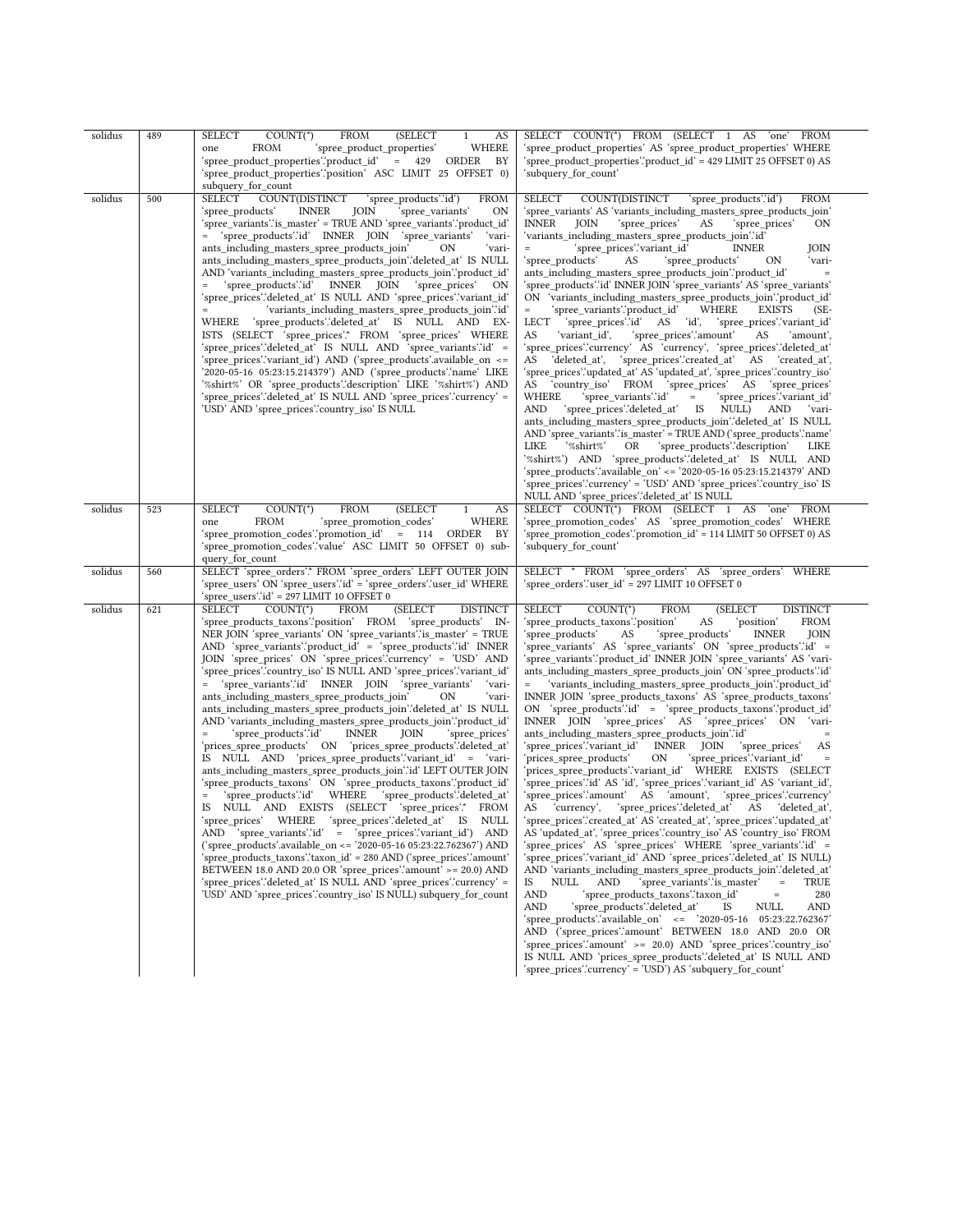| solidus | 622 | <b>SELECT</b><br><b>DISTINCT</b><br>'spree_products_taxons'.'position'<br><b>FROM</b><br>'spree_products'<br><b>INNER</b><br>JOIN<br>'spree_variants'<br>ON<br>'spree variants'.'is master'<br>TRUE<br>AND<br>'spree_variants'.'product_id'<br>'spree_products'.'id'<br><b>INNER</b><br>$=$<br>JOIN 'spree_prices' ON 'spree_prices'.'currency' = 'USD' AND<br>'spree_prices'.'country_iso' IS NULL AND 'spree_prices'.'variant_id'<br>'spree variants'.'id' INNER JOIN 'spree variants'<br>'vari-<br>$=$<br>ants including masters spree products join'<br>ON<br>ʻvari-<br>ants including masters spree products join"deleted at IS NULL<br>AND 'variants including masters spree products join'.'product id'<br>'spree_products'.'id'<br><b>INNER</b><br>'spree prices'<br>JOIN<br>'prices_spree_products' ON 'prices_spree_products'.'deleted_at'<br>IS NULL AND 'prices_spree_products'.'variant_id' = 'vari-<br>ants_including_masters_spree_products_join'.'id' LEFT OUTER JOIN<br>'spree_products_taxons' ON 'spree_products_taxons'.'product_id'<br>WHERE<br>'spree products'.'deleted at'<br>'spree products∵id'<br>IS NULL AND EXISTS (SELECT 'spree_prices'.* FROM<br>'spree_prices' WHERE<br>'spree_prices'.'deleted_at'<br>IS NULL<br>AND 'spree variants' id' = 'spree prices' variant id') AND<br>('spree_products'.available_on <= '2020-05-16 05:23:22.762367') AND<br>'spree_products_taxons'.'taxon_id' = 280 AND ('spree_prices'.'amount'<br>BETWEEN 18.0 AND 20.0 OR 'spree_prices'.'amount' >= 20.0) AND<br>'spree_prices'.'deleted_at'        IS        NULL AND 'spree_prices'.'currency' =<br>'USD' AND 'spree_prices'.'country_iso' IS NULL LIMIT 1 OFFSET 0                           | SELECT DISTINCT 'spree_products_taxons".position' AS 'posi-<br>tion' FROM 'spree_products' AS 'spree_products' INNER JOIN<br>'spree variants' AS 'spree variants' ON 'spree products' id' =<br>'spree_variants'.'product_id' INNER JOIN 'spree_variants' AS 'vari-<br>ants_including_masters_spree_products_join' ON 'spree_products'.id'<br>'variants_including_masters_spree_products_join'.'product_id'<br>$\equiv$<br>INNER JOIN 'spree products taxons' AS 'spree products taxons'<br>ON 'spree_products':id' = 'spree_products_taxons'.'product_id'<br>INNER JOIN 'spree prices' AS 'spree prices' ON<br>'vari-<br>ants_including_masters_spree_products_join'.'id'<br>$\equiv$<br>'spree prices'.'variant id'<br>AS<br>INNER JOIN<br>'spree prices'<br>'spree_prices'.'variant_id'<br>'prices_spree_products'<br>ON<br>'prices_spree_products'.'variant_id' WHERE EXISTS (SELECT<br>'spree_prices'.'id' AS 'id', 'spree_prices'.'variant_id' AS 'variant_id',<br>'spree prices'.'amount' AS 'amount', 'spree prices'.'currency'<br>'spree prices'.'deleted at'<br>AS<br>`currency`.<br>AS<br>'deleted at',<br>'spree_prices'.'created_at' AS 'created_at', 'spree_prices'.'updated_at'<br>AS 'updated_at', 'spree_prices'.'country_iso' AS 'country_iso' FROM<br>'spree_prices' AS 'spree_prices' WHERE 'spree_variants'.'id' =<br>'spree_prices'.'variant_id' AND 'spree_prices'.'deleted_at' IS NULL)<br>AND 'variants_including_masters_spree_products_join'.'deleted_at'<br>'spree_variants'.'is_master'<br>IS<br>NULL<br>AND<br>TRUE<br>$\hspace{0.1in} = \hspace{0.1in}$<br><b>AND</b><br>'spree_products_taxons'.'taxon_id'<br>280<br>$\quad =$<br><b>AND</b><br>'spree_products'.'deleted_at'<br>IS<br>NULL<br><b>AND</b><br>'spree_products'.'available_on' <= '2020-05-16 05:23:22.762367'<br>AND ('spree_prices'.'amount' BETWEEN 18.0 AND 20.0 OR<br>'spree prices''amount' >= 20.0) AND 'spree prices''country iso'<br>IS NULL AND 'prices spree products' deleted at IS NULL AND<br>'spree_prices'.'currency' = 'USD' LIMIT 1 OFFSET 0                                                              |
|---------|-----|------------------------------------------------------------------------------------------------------------------------------------------------------------------------------------------------------------------------------------------------------------------------------------------------------------------------------------------------------------------------------------------------------------------------------------------------------------------------------------------------------------------------------------------------------------------------------------------------------------------------------------------------------------------------------------------------------------------------------------------------------------------------------------------------------------------------------------------------------------------------------------------------------------------------------------------------------------------------------------------------------------------------------------------------------------------------------------------------------------------------------------------------------------------------------------------------------------------------------------------------------------------------------------------------------------------------------------------------------------------------------------------------------------------------------------------------------------------------------------------------------------------------------------------------------------------------------------------------------------------------------------------------------------------------------------------------------------------|--------------------------------------------------------------------------------------------------------------------------------------------------------------------------------------------------------------------------------------------------------------------------------------------------------------------------------------------------------------------------------------------------------------------------------------------------------------------------------------------------------------------------------------------------------------------------------------------------------------------------------------------------------------------------------------------------------------------------------------------------------------------------------------------------------------------------------------------------------------------------------------------------------------------------------------------------------------------------------------------------------------------------------------------------------------------------------------------------------------------------------------------------------------------------------------------------------------------------------------------------------------------------------------------------------------------------------------------------------------------------------------------------------------------------------------------------------------------------------------------------------------------------------------------------------------------------------------------------------------------------------------------------------------------------------------------------------------------------------------------------------------------------------------------------------------------------------------------------------------------------------------------------------------------------------------------------------------------------------------------------------------------------------------------------------------------------------------------------------------------------|
| solidus | 623 | <b>SELECT</b><br><b>DISTINCT</b><br>'spree_products_taxons'.'position'<br>AS<br>'spree products' id FROM 'spree products' INNER<br>alias 0,<br>JOIN 'spree variants' ON 'spree variants' is master' = TRUE<br>AND 'spree variants'.'product $id' = 's$ pree products'.' $id'$ INNER<br>JOIN 'spree prices' ON 'spree prices'.'currency' = 'USD' AND<br>'spree prices'.'country iso' IS NULL AND 'spree prices'.'variant id'<br>'spree_variants'.'id' INNER JOIN<br>'spree variants'<br>ʻvari-<br>ants_including_masters_spree_products_join'<br>ʻvari-<br>ON<br>ants_including_masters_spree_products_join'.'deleted_at' IS NULL<br>AND 'variants_including_masters_spree_products_join'.'product_id'<br>'spree_products'.'id'<br><b>INNER</b><br>'spree prices'<br>JOIN<br>'prices_spree_products' ON 'prices_spree_products'.'deleted_at'<br>IS NULL AND 'prices spree products' variant id = 'vari-<br>ants including masters spree products join id LEFT OUTER JOIN<br>'spree_products_taxons' ON 'spree_products_taxons'.'product_id'<br>`spree_products∵id`<br>WHERE<br>'spree_products'.'deleted_at'<br>IS NULL AND EXISTS (SELECT 'spree_prices'.* FROM<br>'spree prices' WHERE<br>'spree_prices'.'deleted_at' IS NULL<br>AND 'spree_variants'.'id' = 'spree_prices'.'variant_id') AND<br>('spree_products'.available_on <= '2020-05-16 05:23:22.762367') AND<br>'spree products taxons'.'taxon id' = 280 AND ('spree prices'.'amount'<br>BETWEEN 18.0 AND 20.0 OR 'spree prices' amount $\ge$ = 20.0) AND<br>'spree_prices'.'deleted_at' IS NULL AND 'spree_prices'.'currency'<br>= 'USD' AND 'spree_prices'.'country_iso' IS NULL ORDER BY<br>'spree_products_taxons'.'position' ASC LIMIT 12 OFFSET 0 | <b>SELECT</b><br><b>DISTINCT</b><br>'spree_products_taxons'.'position'<br>AS<br>'alias 0', 'spree products' d' AS 'id' FROM 'spree products'<br>AS 'spree products' INNER JOIN 'spree variants' AS 'spree variants'<br>ON 'spree products' id = 'spree variants' product id INNER JOIN<br>'spree prices' AS 'prices spree products' ON 'spree variants'.id' =<br>'prices spree products'.'variant id' INNER JOIN 'spree prices'<br>AS 'spree_prices' ON 'prices_spree_products''variant_id' =<br>'spree_prices'.'variant_id' INNER JOIN 'spree_variants' AS 'vari-<br>ants_including_masters_spree_products_join' ON 'spree_products'.id'<br>'variants_including_masters_spree_products_join'.'product_id'<br>INNER JOIN 'spree_products_taxons' AS 'spree_products_taxons' ON<br>'spree_products'.'id' = 'spree_products_taxons'.'product_id' WHERE<br>EXISTS (SELECT 'spree_prices' id' AS 'id', 'spree_prices' variant_id'<br>AS<br>ʻvariant idʻ.<br>`spree prices∵amount`<br>AS<br>`amount`.<br>'spree_prices'.'currency' AS 'currency', 'spree_prices'.'deleted_at'<br>AS<br>'deleted_at',<br>'spree_prices'.'created_at' AS 'created_at',<br>'spree_prices'.'updated_at' AS 'updated_at', 'spree_prices'.'country_iso'<br>AS<br>'country_iso' FROM 'spree_prices' AS 'spree_prices'<br>WHERE<br>'variants_including_masters_spree_products_join'.'id'<br>= 'spree_prices'.'variant_id' AND 'spree_prices'.'deleted_at' IS NULL)<br>AND 'variants including masters spree products join'.'deleted at<br>IS<br>NULL<br>AND<br>spree variants∵is master`<br>$\equiv$<br>TRUE<br><b>AND</b><br>'spree_products_taxons'.'taxon_id'<br>$\equiv$<br>280<br><b>AND</b><br>'spree_products'.'deleted_at'<br><b>AND</b><br>IS<br>NULL<br>'spree_products'.'available_on' <= '2020-05-16 05:23:22.762367'<br>AND ('spree_prices'.'amount' BETWEEN 18.0 AND 20.0 OR<br>'spree_prices'.'amount' >= 20.0) AND 'spree_prices'.'country_iso'<br>NULL<br>AND<br>'prices_spree_products'.'deleted_at'<br>IS<br>IS<br>NULL AND 'spree prices'.'currency' = 'USD' ORDER BY<br>'spree products taxons'.'position' ASC LIMIT 12 OFFSET 0 |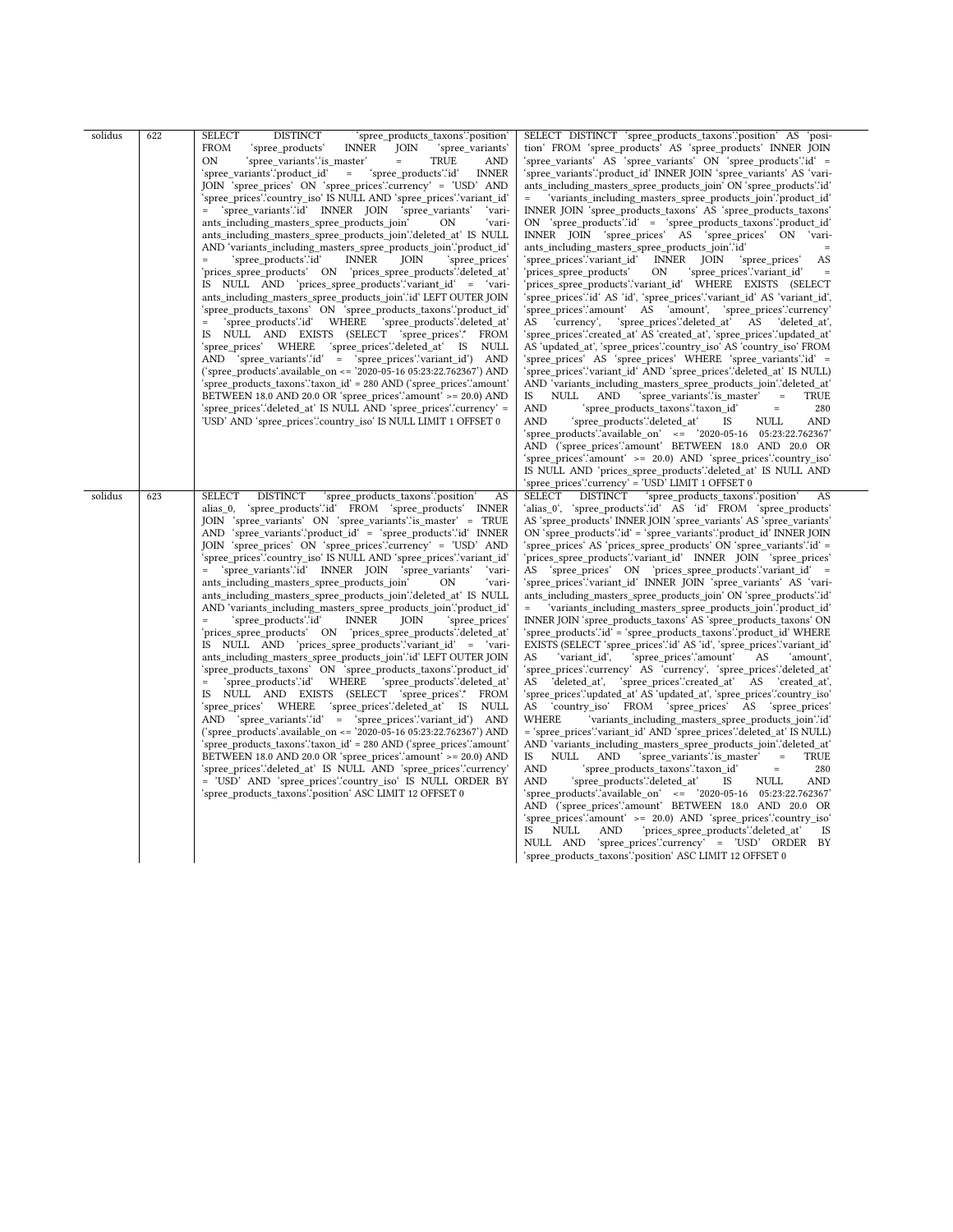| solidus | 629 | $COUNT(*)$<br>SELECT<br><b>FROM</b><br>(SELECT<br><b>DISTINCT</b><br>'spree_products_taxons'.'position' FROM<br>'spree_products' IN-<br>NER JOIN 'spree_variants' ON 'spree_variants' is_master' = TRUE<br>AND 'spree variants'.'product $id' = 's$ pree products'.' $id'$ INNER<br>JOIN 'spree_prices' ON 'spree_prices'.'currency' = 'USD' AND<br>'spree_prices'.'country_iso' IS NULL AND 'spree_prices'.'variant_id'<br>'spree_variants'.'id' INNER JOIN<br>'spree_variants'<br>$=$<br>ʻvari-<br>ants including masters spree products join'<br>ON<br>ʻvari-<br>ants_including_masters_spree_products_join'.'deleted_at' IS NULL<br>AND 'variants including masters spree products join'.'product id'<br>'spree products'.'id'<br><b>INNER</b><br>JOIN<br>'spree prices'<br>'prices spree products' ON 'prices spree products'.'deleted at'<br>IS NULL AND 'prices_spree_products''variant_id' = 'vari-<br>ants_including_masters_spree_products_join'.'id' LEFT OUTER JOIN<br>'spree products taxons' ON 'spree products taxons' 'product id' =<br>'spree_products'.'id' WHERE 'spree_products'.'deleted_at' IS NULL<br>AND EXISTS (SELECT 'spree_prices'.* FROM 'spree_prices' WHERE<br>'spree prices'.'variant id') AND ('spree products'.available on <=<br>'2020-05-16 05:23:24.103686') AND 'spree products taxons'.'taxon id'<br>= 294 AND 'spree_prices'.'amount' BETWEEN 15.0 AND 18.0 AND<br>'spree_prices'.'deleted_at'        IS        NULL AND 'spree_prices'.'currency' =<br>'USD' AND 'spree prices'.'country iso' IS NULL) subquery for count                                                                                                  | SELECT<br>$COUNT(*)$<br><b>FROM</b><br>(SELECT<br><b>DISTINCT</b><br>'spree_products_taxons'.'position'<br>AS<br>'position'<br><b>FROM</b><br>'spree products'<br>AS<br>'spree_products'<br><b>JOIN</b><br><b>INNER</b><br>'spree variants' AS 'spree variants' ON 'spree products' id =<br>'spree_variants'.'product_id' INNER JOIN 'spree_variants' AS 'vari-<br>ants_including_masters_spree_products_join' ON 'spree_products'.id'<br>'variants_including_masters_spree_products_join'.'product_id'<br>$=$<br>INNER JOIN 'spree products taxons' AS 'spree products taxons' ON<br>'spree_products'.'id' = 'spree_products_taxons'.'product_id' INNER<br>JOIN 'spree_prices' AS 'spree_prices' ON 'spree_variants'.id'<br>= 'spree prices'.'variant id' INNER JOIN 'spree prices' AS<br>'prices_spree_products'<br>'spree prices'.'variant id'<br>ON<br>'prices_spree_products'.'variant_id' WHERE EXISTS (SELECT<br>'spree_prices'.'id' AS 'id', 'spree_prices'.'variant_id' AS 'variant_id',<br>'spree prices'.'amount' AS 'amount',<br>'spree prices'.currency'<br>AS<br>'currency',<br>'spree_prices'.'deleted_at' AS<br>'deleted at',<br>'spree_prices'.'created_at' AS 'created_at', 'spree_prices'.'updated_at'<br>AS<br>'updated at',<br>'spree prices'.country iso'<br>'coun-<br>AS<br>'spree prices' AS 'spree prices' WHERE<br>try iso FROM<br>'variants_including_masters_spree_products_join'.'id'<br>'spree_prices'.'variant_id' AND 'spree_prices'.'deleted_at' IS NULL)<br>AND 'variants including masters spree products join'deleted at<br>IS.<br>NULL<br>'spree variants' is master'<br>TRUE<br>AND<br><b>AND</b><br>'spree_products_taxons'.'taxon_id'<br>294<br>$\equiv$<br><b>AND</b><br>'spree products'.'deleted at'<br>NULL<br><b>AND</b><br>IS<br>'spree products'.'available on' $\le$ 2020-05-16 05:23:24.103686'<br>AND 'spree_prices'.'amount' BETWEEN 15.0 AND 18.0 AND<br>'spree_prices'.'country_iso' IS NULL AND 'spree_prices'.'currency'<br>= 'USD' AND 'prices spree products'.'deleted at' IS NULL) AS<br>'subquery for count'                                                                                                                                                                                               |
|---------|-----|---------------------------------------------------------------------------------------------------------------------------------------------------------------------------------------------------------------------------------------------------------------------------------------------------------------------------------------------------------------------------------------------------------------------------------------------------------------------------------------------------------------------------------------------------------------------------------------------------------------------------------------------------------------------------------------------------------------------------------------------------------------------------------------------------------------------------------------------------------------------------------------------------------------------------------------------------------------------------------------------------------------------------------------------------------------------------------------------------------------------------------------------------------------------------------------------------------------------------------------------------------------------------------------------------------------------------------------------------------------------------------------------------------------------------------------------------------------------------------------------------------------------------------------------------------------------------------------------------------------------------------------------------------------------|-----------------------------------------------------------------------------------------------------------------------------------------------------------------------------------------------------------------------------------------------------------------------------------------------------------------------------------------------------------------------------------------------------------------------------------------------------------------------------------------------------------------------------------------------------------------------------------------------------------------------------------------------------------------------------------------------------------------------------------------------------------------------------------------------------------------------------------------------------------------------------------------------------------------------------------------------------------------------------------------------------------------------------------------------------------------------------------------------------------------------------------------------------------------------------------------------------------------------------------------------------------------------------------------------------------------------------------------------------------------------------------------------------------------------------------------------------------------------------------------------------------------------------------------------------------------------------------------------------------------------------------------------------------------------------------------------------------------------------------------------------------------------------------------------------------------------------------------------------------------------------------------------------------------------------------------------------------------------------------------------------------------------------------------------------------------------------------------------------------------------------------------------------------------------------------------------------------------------------------------------------------------------|
| solidus | 631 | <b>SELECT</b><br><b>DISTINCT</b><br>'spree products taxons'.'position'<br>AS<br>'spree_products'.'id' FROM 'spree_products' INNER<br>alias 0,<br>JOIN 'spree_variants' ON 'spree_variants' is_master' = TRUE<br>AND 'spree variants'.'product $id' = 's$ pree products'.' $id'$ INNER<br>JOIN 'spree_prices' ON 'spree_prices'.'currency' = 'USD' AND<br>'spree_prices'.'country_iso' IS NULL AND 'spree_prices'.'variant_id'<br>'spree_variants'.'id' INNER JOIN<br>'spree variants'<br>ʻvari-<br>ants including masters spree products join'<br>ON<br>ʻvari-<br>ants_including_masters_spree_products_join'.'deleted_at' IS NULL<br>AND 'variants_including_masters_spree_products_join'.'product_id'<br>'spree products'.'id'<br><b>INNER</b><br>JOIN<br>'spree prices'<br>'prices spree products' ON 'prices spree products'.'deleted at<br>IS NULL AND 'prices_spree_products''variant_id' = 'vari-<br>ants including masters spree products join"id" LEFT OUTER JOIN<br>'spree products taxons' ON 'spree products taxons' 'product id' =<br>'spree_products'.'id' WHERE 'spree_products'.'deleted_at' IS NULL<br>AND EXISTS (SELECT 'spree_prices'.* FROM 'spree_prices' WHERE<br>'spree prices'.'deleted at' IS NULL AND 'spree variants'.'id' =<br>'spree_prices'.'variant_id') AND ('spree_products'.available_on <=<br>'2020-05-16 05:23:24.103686') AND 'spree products taxons'.'taxon id'<br>= 294 AND 'spree_prices'.'amount' BETWEEN 15.0 AND 18.0 AND<br>'spree prices'.'deleted at' IS NULL AND 'spree prices'.'currency'<br>= 'USD' AND 'spree_prices'.'country_iso' IS NULL ORDER BY<br>'spree_products_taxons'.'position' ASC LIMIT 12 OFFSET 0 | <b>SELECT</b><br><b>DISTINCT</b><br>'spree products taxons" position"<br>AS<br>'alias_0', 'spree_products'.'id' AS 'id' FROM 'spree_products'<br>AS 'spree products' INNER JOIN 'spree variants' AS 'spree variants'<br>'spree_products∵id'<br>'spree_variants".product_id"<br>ON<br>$\qquad \qquad =$<br><b>INNER</b><br>JOIN<br>'spree_prices'<br>AS<br>'spree_prices'<br><b>ON</b><br>'spree variants'.'id'<br>'spree_prices'.'variant_id'<br>$\equiv$<br><b>INNER</b><br>'spree_prices'<br>AS<br>'prices spree products'<br>JOIN<br>ΟN<br>'spree variants'.'id'<br>'prices spree products'.'variant id'<br>$\equiv$<br><b>INNER</b><br>'spree_products_taxons'<br>JOIN<br>AS<br>'spree_products_taxons'<br>'spree products'.'id'<br>ON<br>'spree products taxons'.'product id' INNER JOIN 'spree variants'<br>AS<br>'variants including masters spree products join'<br><b>ON</b><br>'spree_products_taxons'.'product_id'<br>ʻvari-<br>ants_including_masters_spree_products_join'.'product_id' WHERE<br>EXISTS (SELECT 'spree prices' id 'AS 'id', 'spree prices' variant id<br>AS<br>'variant id',<br>'spree_prices'.'amount'<br>'amount',<br>AS<br>'spree_prices'.'currency' AS 'currency', 'spree_prices'.'deleted_at'<br>'spree prices''created at' AS 'created at',<br>AS<br>'deleted at',<br>'spree_prices'.'updated_at' AS 'updated_at',        'spree_prices'.'country_iso'<br>AS<br>'country iso' FROM 'spree prices' AS 'spree prices'<br>WHERE<br>'variants_including_masters_spree_products_join'.'id'<br>= 'spree prices'.'variant id' AND 'spree prices'.'deleted at' IS NULL)<br>AND 'variants_including_masters_spree_products_join'.'deleted_at'<br>IS.<br><b>NULL</b><br>AND<br>'spree_variants'.'is_master'<br>TRUE<br>$\equiv$<br><b>AND</b><br>'spree_products_taxons'.'taxon_id'<br>294<br>$\quad \  \, =$<br><b>AND</b><br>AND<br>spree products'deleted at'<br>IS<br>NULL<br>'spree_products'.'available_on' <= '2020-05-16 05:23:24.103686'<br>'spree prices'.'amount' BETWEEN 15.0 AND<br><b>AND</b><br>18.0<br>'prices spree products'.'deleted at'<br>AND<br>IS<br>NULL<br>AND<br>'spree_prices'.'currency' = 'USD' AND 'spree_prices'.'country_iso' IS<br>NULL ORDER BY 'spree_products_taxons'.'position' ASC LIMIT 12<br>OFFSET 0 |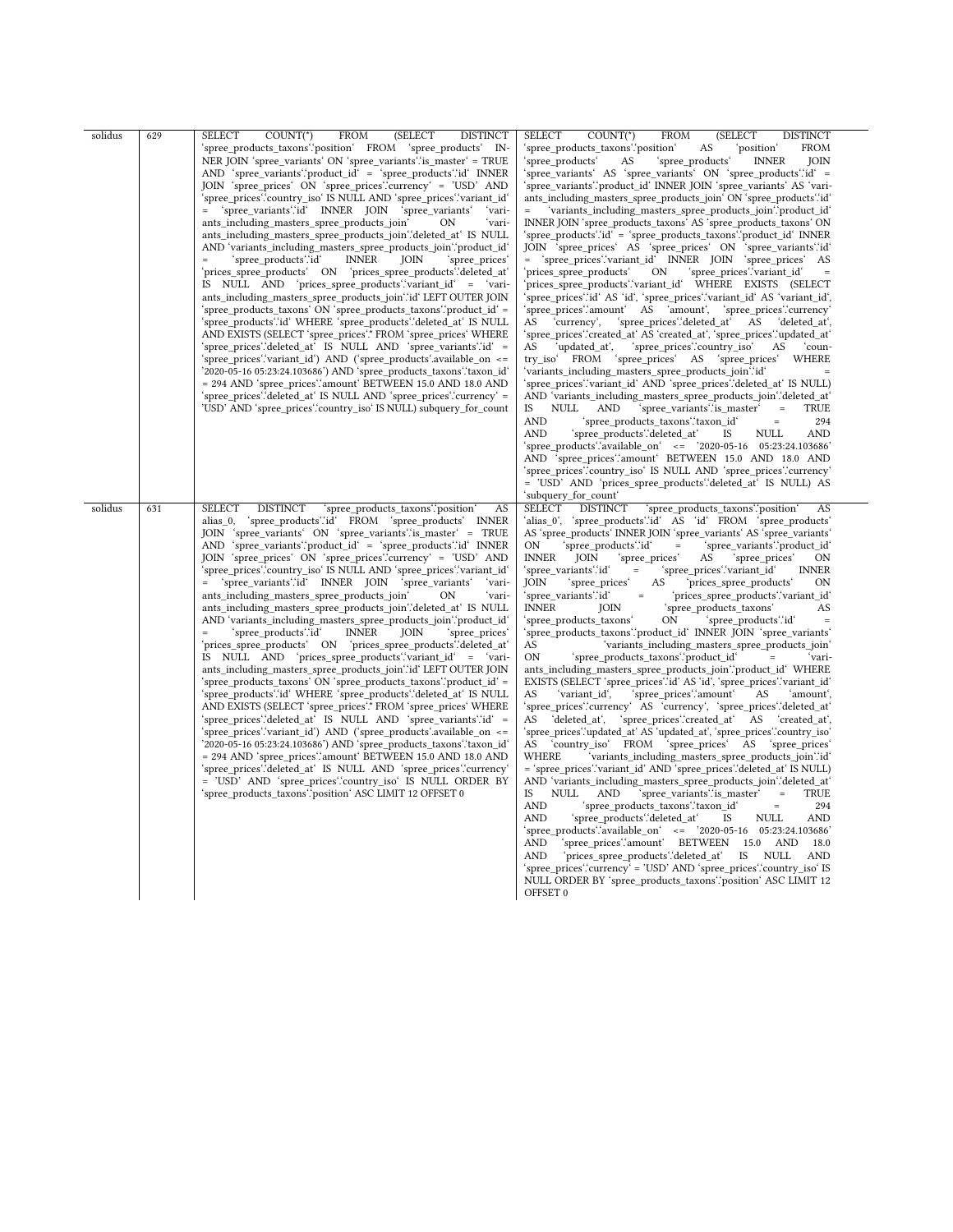| solidus | 633 | <b>SELECT</b><br>$COUNT(*)$<br><b>FROM</b><br>(SELECT<br><b>DISTINCT</b><br>'spree_products_taxons'.'position' FROM 'spree_products' IN-<br>NER JOIN 'spree variants' ON 'spree variants' is master' = TRUE<br>$AND$ 'spree_variants'.'product_id' = 'spree_products'.'id' INNER<br>JOIN 'spree prices' ON 'spree prices'.'currency' = 'USD' AND<br>'spree_prices'.'country_iso' IS NULL AND 'spree_prices'.'variant_id'<br>= 'spree_variants'.id' INNER JOIN 'spree_variants'<br>ʻvari-<br>ants_including_masters_spree_products_join'<br>ʻvari-<br>OΝ<br>ants_including_masters_spree_products_join'.'deleted_at' IS NULL<br>AND 'variants including masters spree products join'.'product id'<br>`spree_productsʻ.ʻidʻ<br><b>INNER</b><br>JOIN<br>'spree prices'<br>$=$<br>'prices_spree_products' ON 'prices_spree_products'.'deleted_at'<br>IS NULL AND 'prices_spree_products''variant_id' = 'vari-<br>ants including masters spree products join"id" LEFT OUTER JOIN<br>'spree_products_taxons' ON 'spree_products_taxons'.'product_id'<br>'spree products'.'id' WHERE<br>'spree_products'.'deleted_at'<br>$\equiv$<br>IS NULL AND EXISTS (SELECT 'spree prices'.* FROM<br>'spree_prices' WHERE 'spree_prices'.'deleted_at' IS NULL<br>AND 'spree_variants'.id' = 'spree_prices'.'variant_id') AND<br>('spree products' available on $\le$ 2020-05-16 05:23:13.956474') AND<br>'spree products taxons' taxon id' = 182 AND 'spree prices' amount'<br><= 10.0 AND 'spree prices':deleted at' IS NULL AND<br>'spree_prices'.'currency' = 'USD' AND 'spree_prices'.'country_iso' IS<br>NULL) subquery_for_count                                                       | <b>FROM</b><br>SELECT<br>$COUNT(*)$<br>(SELECT<br><b>DISTINCT</b><br>'spree_products_taxons'.'position' AS 'position' FROM 'spree_products'<br>AS 'spree products' INNER JOIN 'spree variants' AS 'spree variants'<br>'spree_products'.'id' = 'spree_variants'.'product_id'<br>ON<br>IN-<br>NER JOIN 'spree_prices' AS 'prices_spree_products'<br>ON<br>'spree_variants'.'id' = 'prices_spree_products'.'variant_id'<br>IN-<br>NER JOIN 'spree_prices' AS 'spree_prices' ON 'spree_variants'.id'<br>= 'spree_prices'.'variant_id' INNER JOIN 'spree_variants' AS 'vari-<br>ants_including_masters_spree_products_join' ON 'spree_products'.id'<br>'variants_including_masters_spree_products_join'.'product_id'<br>$=$<br>INNER JOIN 'spree_products_taxons' AS 'spree_products_taxons' ON<br>'spree_products'.'id' = 'spree_products_taxons'.'product_id' WHERE<br>EXISTS (SELECT 'spree_prices'.id' AS 'id', 'spree_prices'.'variant_id'<br>AS<br>'variant id',<br>'spree prices'.'amount'<br>AS<br>'amount',<br>'spree_prices'.'currency' AS 'currency', 'spree_prices'.'deleted_at'<br>AS<br>'deleted at',<br>'spree_prices'.'created_at' AS 'created_at',<br>'spree_prices'.'updated_at' AS 'updated_at', 'spree_prices'.'country_iso'<br>AS 'country_iso' FROM 'spree_prices' AS 'spree_prices'<br>'variants_including_masters_spree_products_join'.'id'<br>WHERE<br>= 'spree_prices'.'variant_id' AND 'spree_prices'.'deleted_at' IS NULL)<br>AND 'variants including masters spree products join'.'deleted at'<br>IS<br>NULL<br>AND<br>'spree variants'∷is master'<br>TRUE<br>$\equiv$<br><b>AND</b><br>'spree_products_taxons'.'taxon_id'<br>182<br>$\quad =$<br><b>AND</b><br>'spree products'.'deleted at'<br><b>NULL</b><br>AND<br>IS<br>'spree products'.'available on' $\le$ 2020-05-16 05:23:13.956474'<br>AND 'spree_prices'.'amount' <= 10.0 AND 'spree_prices'.'country_iso'<br>'spree prices''currency' = 'USD' AND<br>IS NULL AND                                                                                                                                                                                                                                                                              |
|---------|-----|---------------------------------------------------------------------------------------------------------------------------------------------------------------------------------------------------------------------------------------------------------------------------------------------------------------------------------------------------------------------------------------------------------------------------------------------------------------------------------------------------------------------------------------------------------------------------------------------------------------------------------------------------------------------------------------------------------------------------------------------------------------------------------------------------------------------------------------------------------------------------------------------------------------------------------------------------------------------------------------------------------------------------------------------------------------------------------------------------------------------------------------------------------------------------------------------------------------------------------------------------------------------------------------------------------------------------------------------------------------------------------------------------------------------------------------------------------------------------------------------------------------------------------------------------------------------------------------------------------------------------------------------------------------------------|------------------------------------------------------------------------------------------------------------------------------------------------------------------------------------------------------------------------------------------------------------------------------------------------------------------------------------------------------------------------------------------------------------------------------------------------------------------------------------------------------------------------------------------------------------------------------------------------------------------------------------------------------------------------------------------------------------------------------------------------------------------------------------------------------------------------------------------------------------------------------------------------------------------------------------------------------------------------------------------------------------------------------------------------------------------------------------------------------------------------------------------------------------------------------------------------------------------------------------------------------------------------------------------------------------------------------------------------------------------------------------------------------------------------------------------------------------------------------------------------------------------------------------------------------------------------------------------------------------------------------------------------------------------------------------------------------------------------------------------------------------------------------------------------------------------------------------------------------------------------------------------------------------------------------------------------------------------------------------------------------------------------------------------------------------------------------------------------------------------------------------------------------------------------------------------------------------------------------------|
| solidus | 636 | <b>SELECT</b><br><b>DISTINCT</b><br>'spree products taxons'.'position'<br>AS<br>'spree products' id FROM 'spree products' INNER<br>alias 0,<br>JOIN 'spree variants' ON 'spree variants' is master' = TRUE<br>AND 'spree variants' 'product $id' = 's$ pree products' $id'$ INNER<br>JOIN 'spree prices' ON 'spree prices'.'currency' = 'USD' AND<br>'spree prices'.'country iso' IS NULL AND 'spree prices'.'variant id'<br>'spree variants'.'id' INNER JOIN<br>'spree variants'<br>'vari-<br>$=$ $\,$<br>ants including masters spree products join'<br>ʻvari-<br>ON<br>ants_including_masters_spree_products_join'.'deleted_at' IS NULL<br>AND 'variants including masters spree products join'.'product id'<br>'spree products'.'id'<br><b>INNER</b><br>'spree prices'<br>JOIN<br>'prices_spree_products' ON 'prices_spree_products'.'deleted_at'<br>IS NULL AND 'prices_spree_products'.'variant_id' = 'vari-<br>ants including masters spree products join"id" LEFT OUTER JOIN<br>'spree products taxons' ON 'spree products taxons' product id' =<br>'spree products'.'id' WHERE 'spree products'.'deleted at' IS NULL<br>AND EXISTS (SELECT 'spree_prices'.* FROM 'spree_prices' WHERE<br>'spree prices'.'deleted at' IS NULL AND 'spree variants'.'id' =<br>'spree prices''variant id') AND ('spree products'.available on <=<br>'2020-05-16 05:23:18.933826') AND 'spree products taxons'.'taxon id'<br>= 238 AND 'spree_prices'.'amount' BETWEEN 15.0 AND 18.0 AND<br>'spree prices'.'deleted at' IS NULL AND 'spree prices'.'currency'<br>= 'USD' AND 'spree prices'.country iso' IS NULL ORDER BY<br>'spree_products_taxons'.'position' ASC LIMIT 2 OFFSET 2 | 'prices spree products'.'deleted at' IS NULL) AS 'subquery for count'<br><b>SELECT</b><br><b>DISTINCT</b><br>'spree products taxons'.'position'<br>AS<br>'spree products'.'id'<br>ʻidʻ<br>'alias 0',<br>AS<br><b>FROM</b><br>'spree products'<br>'spree products'<br><b>INNER</b><br>AS<br>JOIN<br>'spree variants' AS 'spree variants' ON 'spree products'.id' =<br>'spree variants'.'product id' INNER JOIN 'spree variants' AS 'vari-<br>ants including masters spree products join' ON 'spree products' id'<br>'variants including masters spree products join".'product id"<br>$\quad =$<br>INNER JOIN 'spree products taxons' AS 'spree products taxons'<br>ON 'spree_products':id' = 'spree_products_taxons'.'product_id'<br>INNER JOIN 'spree prices' AS 'prices spree products' ON<br>'spree variants'.id' = 'prices spree products'.'variant id' INNER<br>JOIN 'spree prices' AS 'spree prices' ON 'spree variants'.id'<br>'spree_prices'.'variant_id'<br>WHERE EXISTS<br>$=$ $\,$<br>(SELECT<br>'spree prices''id' AS 'id', 'spree prices''variant id' AS 'variant id',<br>'spree prices'.'amount' AS 'amount', 'spree prices'.'currency'<br>'spree prices':'deleted at' AS<br>AS<br>'currency',<br>'deleted at',<br>'spree_prices'.'created_at' AS 'created_at', 'spree_prices'.'updated_at'<br>'spree prices'.'country iso'<br>AS<br>'updated at',<br>AS<br>'coun-<br>try iso FROM 'spree prices' AS 'spree prices'<br>WHERE<br>'variants including masters spree products join∵id`<br>'spree_prices'.'variant_id' AND 'spree_prices'.'deleted_at' IS NULL)<br>AND 'variants including masters spree products join'deleted at<br><b>IS</b><br>'spree variants'.'is master'<br>NULL<br><b>AND</b><br><b>TRUE</b><br>$\equiv$<br><b>AND</b><br>'spree_products_taxons'.'taxon_id'<br>238<br>$=$<br>'spree_products'.'deleted_at'<br>AND<br>AND<br>NULL<br>IS<br>'spree products'.'available on' <= '2020-05-16 05:23:18.933826'<br><b>AND</b><br>'spree prices'.'amount' BETWEEN 15.0 AND<br>18.0<br>'prices_spree_products'.'deleted_at'<br>AND<br>IS NULL<br>AND<br>'spree_prices'.'currency' = 'USD' AND 'spree_prices'.'country_iso' IS<br>NULL ORDER BY 'spree products taxons' 'position' ASC LIMIT 2<br>OFFSET 2 |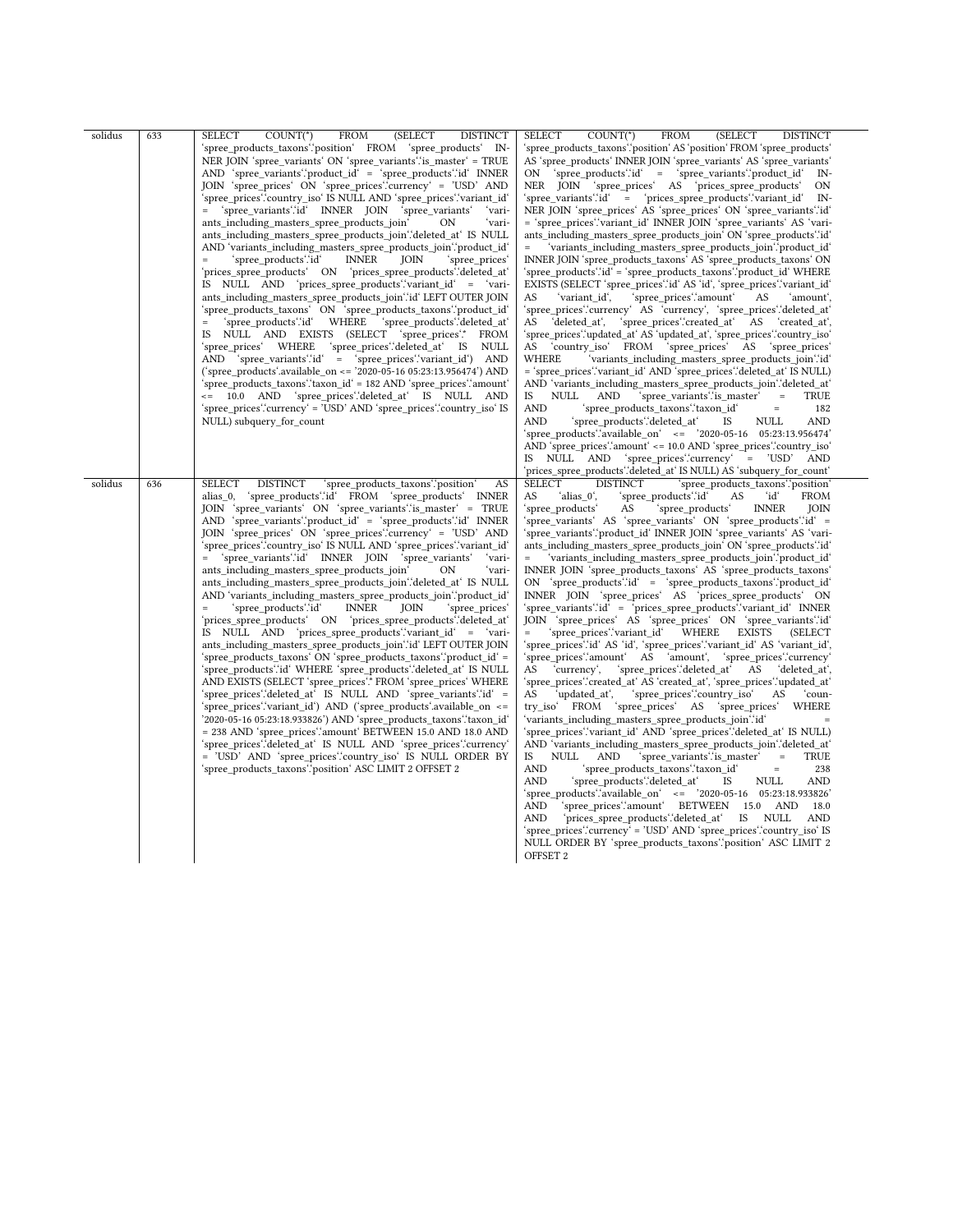| solidus | 643 | SELECT 'spree_option_values'.id' FROM 'spree_option_values'                                                                                                                                             | SELECT 'spree_variant_property_rule_conditions".option_value_id'                                                                                 |
|---------|-----|---------------------------------------------------------------------------------------------------------------------------------------------------------------------------------------------------------|--------------------------------------------------------------------------------------------------------------------------------------------------|
|         |     | JOIN<br>'spree_variant_property_rule_conditions'<br><b>ON</b><br>INNER<br>'spree_option_values'.id' = 'spree_variant_property_rule_conditions'.'optionSvalue_id\$pree_variant_property_rule_conditions' | AS 'option_value_id' FROM 'spree_variant_property_rule_conditions'<br>WHERE                                                                      |
|         |     |                                                                                                                                                                                                         | = 'WHERE 'spree_variant_property_rule_conditions'.'variant_property_rule_'upleter_variant_property_rule_conditions'.'variant_property_rule_id'   |
|         |     | $=7$                                                                                                                                                                                                    |                                                                                                                                                  |
| solidus | 646 | $COUNT(*)$<br><b>FROM</b><br><b>(SELECT</b><br><b>SELECT</b><br>AS<br>$\mathbf{1}$<br>WHERE<br><b>FROM</b><br>'spree_product_properties'<br>one                                                         | SELECT COUNT(*) FROM (SELECT 1 AS 'one' FROM<br>'spree_product_properties'<br>'spree_product_properties'<br>AS                                   |
|         |     | 'spree_product_properties'.'product_id'<br><b>AND</b><br>$=$<br>421                                                                                                                                     | WHERE 'spree_product_properties'.'value' LIKE '%loose%' AND                                                                                      |
|         |     | 'spree_product_properties'.'value' LIKE '%loose%' ORDER BY                                                                                                                                              | 'spree_product_properties'.'product_id' = 421 LIMIT 25 OFFSET 0) AS                                                                              |
|         |     | 'spree_product_properties'.'position' ASC LIMIT 25 OFFSET 0)<br>subquery_for_count                                                                                                                      | 'subquery_for_count'                                                                                                                             |
| solidus | 656 | SELECT COUNT(*) FROM (SELECT 1 AS one FROM                                                                                                                                                              | SELECT COUNT(*) FROM<br>(SELECT 1 AS<br>FROM<br>`one`                                                                                            |
|         |     | 'spree stock locations' WHERE<br>'spree_stock_locations'.'name'<br>LIKE '%south%' ORDER BY name ASC LIMIT 25 OFFSET 0)                                                                                  | 'spree_stock_locations'<br>AS<br>'spree_stock_locations' WHERE<br>'spree stock locations".name' LIKE '%south%' LIMIT 25 OFFSET 0)                |
|         |     | subquery_for_count                                                                                                                                                                                      | AS 'subquery_for_count'                                                                                                                          |
| solidus | 658 | SELECT COUNT(*) FROM (SELECT 1 AS one FROM                                                                                                                                                              | SELECT COUNT(*) FROM (SELECT 1 AS 'one' FROM                                                                                                     |
|         |     | 'spree stock locations' ORDER BY name ASC LIMIT 1 OFFSET 0)<br>subquery for count                                                                                                                       | 'spree stock locations' AS 'spree stock locations' LIMIT 1 OFFSET 0)<br>AS 'subquery for count'                                                  |
| solidus | 669 | SELECT 'spree_stock_locations'.'id' FROM 'spree_stock_locations' IN-                                                                                                                                    | <b>SELECT</b><br>'spree_user_stock_locations'.'stock_location_id'                                                                                |
|         |     | NER JOIN 'spree_user_stock_locations' ON 'spree_stock_locations'.'id'<br>'spree_user_stock_locations'.'stock_location_id'<br>WHERE<br>$\quad =$                                                         | AS<br>'stock location id'<br>FROM<br>'spree_user_stock_locations'<br>AS<br>'spree_user_stock_locations'<br>WHERE                                 |
|         |     | 'spree_user_stock_locations'.'user_id' = 785                                                                                                                                                            | 'spree_user_stock_locations'.'user_id' = 785                                                                                                     |
| solidus | 671 | 'spree_countries'.'id' FROM<br>'spree_countries'<br>SELECT<br>IN-                                                                                                                                       | SELECT 'spree_zone_members'.'zoneable_id' AS 'zoneable_id'                                                                                       |
|         |     | NER JOIN 'spree_zone_members' ON 'spree_countries'.id'<br>'spree zone members'.'zoneable id'<br>WHERE<br>$=$                                                                                            | FROM 'spree_zone_members' AS 'spree_zone_members' WHERE<br>'spree zone members'.'zoneable type' = 'Spree::Country' AND                           |
|         |     | 'spree_zone_members".zone_id'<br><b>AND</b><br>457                                                                                                                                                      | 'spree zone members'.'zone id' = 457                                                                                                             |
|         |     | 'spree_zone_members'.'zoneable_type' = 'Spree::Country'                                                                                                                                                 |                                                                                                                                                  |
| solidus | 681 | SELECT COUNT(*) FROM (SELECT 1 AS one FROM 'spree states'<br>ORDER BY name ASC LIMIT 1 OFFSET 1) subquery for count                                                                                     | SELECT COUNT(*) FROM (SELECT 1 AS 'one' FROM 'spree_states'<br>AS 'spree states' LIMIT 1 OFFSET 1) AS 'subquery for count'                       |
| solidus | 761 | SELECT COUNT(*) FROM (SELECT 1 AS one FROM 'spree zones'                                                                                                                                                | SELECT COUNT(*) FROM (SELECT 1 AS 'one' FROM 'spree_zones'                                                                                       |
|         |     | WHERE 'spree_zones'.'name' LIKE '%south%' ORDER BY name ASC<br>LIMIT 25 OFFSET 0) subquery_for_count                                                                                                    | AS 'spree_zones' WHERE 'spree_zones'.'name' LIKE '%south%' LIMIT<br>25 OFFSET 0) AS 'subquery for count'                                         |
| solidus | 765 | SELECT COUNT(*) FROM (SELECT 1 AS one FROM 'spree_zones'                                                                                                                                                | SELECT COUNT(*) FROM (SELECT 1 AS 'one' FROM 'spree_zones'                                                                                       |
|         |     | ORDER BY name ASC LIMIT 25 OFFSET 0) subquery_for_count                                                                                                                                                 | AS 'spree_zones' LIMIT 25 OFFSET 0) AS 'subquery_for_count'                                                                                      |
| solidus | 767 | SELECT COUNT(*) FROM (SELECT 1 AS one FROM 'spree zones'<br>ORDER BY name ASC LIMIT 1 OFFSET 0) subquery_for_count                                                                                      | SELECT COUNT(*) FROM (SELECT 1 AS 'one' FROM 'spree zones'<br>AS 'spree_zones' LIMIT 1 OFFSET 0) AS 'subquery_for_count'                         |
| solidus | 794 | SELECT COUNT(*) FROM (SELECT 1 AS one FROM 'spree countries'                                                                                                                                            | SELECT COUNT(*) FROM (SELECT 1 AS 'one' FROM 'spree countries'                                                                                   |
|         |     | ORDER BY name ASC LIMIT 1 OFFSET 0) subquery_for_count                                                                                                                                                  | AS 'spree_countries' LIMIT 1 OFFSET 0) AS 'subquery_for_count'                                                                                   |
| solidus | 797 | SELECT COUNT(*) FROM (SELECT 1 AS one FROM 'spree_countries'<br>ORDER BY name ASC LIMIT 25 OFFSET 0) subquery_for_count                                                                                 | SELECT COUNT(*) FROM (SELECT 1 AS 'one' FROM 'spree_countries'<br>AS 'spree_countries' LIMIT 25 OFFSET 0) AS 'subquery_for_count'                |
| solidus | 799 | SELECT COUNT(*) FROM (SELECT 1 AS one FROM 'spree countries'                                                                                                                                            | SELECT COUNT(*) FROM (SELECT 1 AS 'one' FROM 'spree countries'                                                                                   |
|         |     | WHERE 'spree_countries'.'name' LIKE '%zam%' ORDER BY name ASC<br>LIMIT 25 OFFSET 0) subquery_for_count                                                                                                  | AS 'spree_countries' WHERE 'spree_countries' name' LIKE '%zam%'<br>LIMIT 25 OFFSET 0) AS 'subquery_for_count'                                    |
| solidus | 818 | SELECT COUNT(*)<br>FROM<br>'spree roles'<br><b>INNER</b><br><b>JOIN</b>                                                                                                                                 | SELECT<br>$COUNT(*)$<br>FROM<br>'spree roles users'<br>AS                                                                                        |
|         |     | 'spree_roles_users' ON 'spree_roles'.'id' = 'spree_roles_users'.'role_id'                                                                                                                               | 'spree_roles_users' WHERE 'spree_roles_users'.'role_id' = 27                                                                                     |
|         |     | WHERE 'spree_roles_users'.'user_id' = 2401 AND 'spree_roles'.'id' =<br>27                                                                                                                               | $AND$ 'spree_roles_users'.'user_id' = 2401                                                                                                       |
| solidus | 834 | SELECT COUNT(*) FROM (SELECT 1 AS one FROM 'spree_taxons'                                                                                                                                               | SELECT COUNT(*) FROM (SELECT 1 AS 'one' FROM 'spree_taxons'                                                                                      |
|         |     | ORDER BY 'spree_taxons'.'taxonomy_id' ASC, 'spree_taxons'.'Ift' ASC<br>LIMIT 500 OFFSET 0) subquery for count                                                                                           | AS 'spree_taxons' LIMIT 500 OFFSET 0) AS 'subquery_for_count'                                                                                    |
| solidus | 836 | SELECT COUNT(*) FROM (SELECT 1 AS one FROM 'spree taxons'                                                                                                                                               | SELECT COUNT(*) FROM (SELECT 1 AS 'one' FROM 'spree taxons'                                                                                      |
|         |     | WHERE 'spree taxons'.'name' LIKE '%Ruby%' ORDER BY                                                                                                                                                      | AS 'spree_taxons' WHERE 'spree_taxons'.'name' LIKE '%Ruby%' LIMIT                                                                                |
|         |     | 'spree_taxons'.'taxonomy_id' ASC, 'spree_taxons'.'lft' ASC LIMIT 500<br>OFFSET 0) subquery for count                                                                                                    | 500 OFFSET 0) AS 'subquery for count'                                                                                                            |
| spree   | 135 | SELECT DISTINCT<br>'spree_orders'.*<br><b>FROM</b><br>'spree orders'                                                                                                                                    | SELECT * FROM (SELECT DISTINCT 'spree orders' id' AS 'id',                                                                                       |
|         |     | <b>OUTER</b><br><b>JOIN</b><br>'spree_order_promotions'<br>LEFT<br>ON<br>'spree_order_promotions'.'order_id' = 'spree_orders'.'id'<br>LEFT                                                              | 'spree orders'.'number' AS 'number', 'spree orders'.'item total' AS<br>'item_total', 'spree_orders'.'total' AS 'total', 'spree_orders'.'state'   |
|         |     | OUTER JOIN 'spree promotions' ON 'spree promotions' id'                                                                                                                                                 | AS 'state', 'spree orders' adjustment total' AS 'adjustment total',                                                                              |
|         |     | 'spree_order_promotions'.'promotion_id'<br>WHERE                                                                                                                                                        | 'spree_orders'.'user_id' AS 'user_id', 'spree_orders'.'completed_at'                                                                             |
|         |     | ('spree promotions'id' IN (1) AND 'spree orders' completed at IS<br>NOT NULL) LIMIT 1 OFFSET 0                                                                                                          | 'spree_orders'.'bill_address_id'<br>AS<br>'completed at',<br>AS<br>'spree_orders'.'ship_address_id'<br>'bill address id',<br>AS                  |
|         |     |                                                                                                                                                                                                         | 'ship_address_id',<br>'spree orders".payment total'<br>AS<br>pay-                                                                                |
|         |     |                                                                                                                                                                                                         | 'spree orders'.'shipment state'<br>ment total',<br>AS<br>ʻship-<br>ment state', 'spree orders''payment state' AS 'payment state',                |
|         |     |                                                                                                                                                                                                         | 'spree_orders'.'email' AS 'email', 'spree_orders'.'special_instructions'                                                                         |
|         |     |                                                                                                                                                                                                         | 'special instructions',<br>AS<br>'spree orders'.created at'<br>AS                                                                                |
|         |     |                                                                                                                                                                                                         | 'spree orders'.'updated at'<br>'created at',<br>AS<br>'updated at',<br>'spree_orders'.'currency' AS 'currency', 'spree_orders'.'last_ip_address' |
|         |     |                                                                                                                                                                                                         | AS 'last ip address', 'spree orders':created by id' AS 'cre-                                                                                     |
|         |     |                                                                                                                                                                                                         | ated by id', 'spree orders' shipment total' AS 'shipment total',                                                                                 |
|         |     |                                                                                                                                                                                                         | 'spree orders' additional tax total'<br>'additional tax total',<br>AS<br>'spree_orders'.'promo_total' AS 'promo_total', 'spree_orders'.'channel' |
|         |     |                                                                                                                                                                                                         | 'channel',<br>'spree_orders'.'included_tax_total'<br>AS<br>AS                                                                                    |
|         |     |                                                                                                                                                                                                         | 'included tax total',<br>'spree orders'.'item count'<br>AS                                                                                       |
|         |     |                                                                                                                                                                                                         | 'item count',<br>'spree_orders'.'approver_id'<br>ʻap-<br>AS<br>'spree_orders'.'approved_at'<br>prover id',<br>AS<br>'approved_at',               |
|         |     |                                                                                                                                                                                                         | 'spree_orders".confirmation_delivered'<br>AS<br>ʻconfir-                                                                                         |
|         |     |                                                                                                                                                                                                         | mation delivered',<br>'spree_orders'.'considered risky'<br>AS<br>'considered risky',<br>'spree orders'.'token'<br>AS<br>'to-                     |
|         |     |                                                                                                                                                                                                         | ken',<br>'spree_orders'.'canceled_at'<br>'canceled at',<br>AS                                                                                    |
|         |     |                                                                                                                                                                                                         | 'spree_orders'.'canceler_id' AS 'canceler_id', 'spree_orders'.'store_id'                                                                         |
|         |     |                                                                                                                                                                                                         | 'spree_orders'.'state_lock_version'<br>'store id',<br>AS<br>AS<br>'state lock version', 'spree orders' taxable adjustment total' AS 'tax-        |
|         |     |                                                                                                                                                                                                         | able adjustment total', 'spree orders''non taxable adjustment total'                                                                             |
|         |     |                                                                                                                                                                                                         | 'non_taxable_adjustment_total'<br>'spree orders'<br>FROM<br>AS                                                                                   |
|         |     |                                                                                                                                                                                                         | 'spree orders' INNER JOIN<br>'spree order promotions'<br>AS<br>'spree order promotions'<br>'spree orders'.'id'<br>AS<br>ON                       |
|         |     |                                                                                                                                                                                                         | 'spree_order_promotions'.'order_id'<br>WHERE<br>$=$                                                                                              |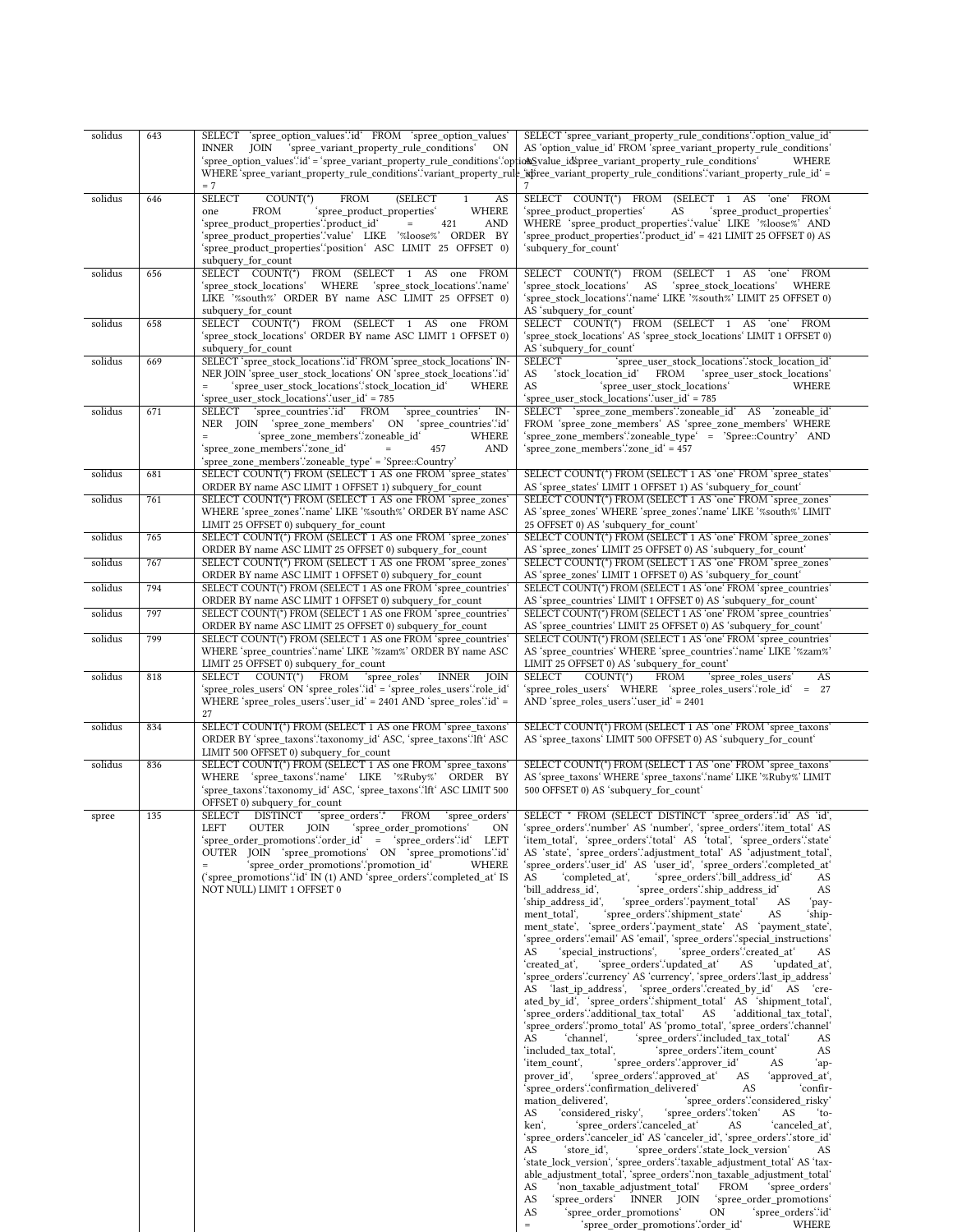| spree | 169 | SELECT 'spree stock locations'.'id' FROM 'spree stock locations' IN-<br>NER JOIN 'spree stock items' ON 'spree stock locations"id'<br>'spree stock items'.'stock location id'<br>WHERE<br>$\equiv$<br>'spree stock items'.'deleted at'<br><b>IS</b><br>NULL<br><b>AND</b>                                                                                                                                                                                                                                                                                                                                                                                                                                                                                                                                                                                                                                                                                                                                                           | <b>SELECT</b><br>'spree stock items".stock location id'<br>AS<br>'stock location id' FROM 'spree stock items' AS 'spree stock items'<br><b>WHERE</b><br>'spree stock items'.'variant id'<br>60<br><b>AND</b><br>$\quad =$<br>'spree stock items'.'deleted at' IS NULL                                                                                                                                                                                                                                                                                                                                                                                                                                                                                                                                                                                                                                                                                                                                                                                                                                                                                                                                                                                                                                                                                                                                                                                                                                                                                                                                                                                                                                                                                                      |
|-------|-----|-------------------------------------------------------------------------------------------------------------------------------------------------------------------------------------------------------------------------------------------------------------------------------------------------------------------------------------------------------------------------------------------------------------------------------------------------------------------------------------------------------------------------------------------------------------------------------------------------------------------------------------------------------------------------------------------------------------------------------------------------------------------------------------------------------------------------------------------------------------------------------------------------------------------------------------------------------------------------------------------------------------------------------------|----------------------------------------------------------------------------------------------------------------------------------------------------------------------------------------------------------------------------------------------------------------------------------------------------------------------------------------------------------------------------------------------------------------------------------------------------------------------------------------------------------------------------------------------------------------------------------------------------------------------------------------------------------------------------------------------------------------------------------------------------------------------------------------------------------------------------------------------------------------------------------------------------------------------------------------------------------------------------------------------------------------------------------------------------------------------------------------------------------------------------------------------------------------------------------------------------------------------------------------------------------------------------------------------------------------------------------------------------------------------------------------------------------------------------------------------------------------------------------------------------------------------------------------------------------------------------------------------------------------------------------------------------------------------------------------------------------------------------------------------------------------------------|
| spree | 288 | 'spree stock items'.'variant id' = 60<br>SELECT 'spree promotions' id' FROM 'spree promotions' IN-<br>NER JOIN 'spree_order_promotions' ON 'spree promotions'.'id'<br>'spree order promotions'.'promotion id'<br>WHERE<br>'spree_order_promotions'.'order_id' = 1                                                                                                                                                                                                                                                                                                                                                                                                                                                                                                                                                                                                                                                                                                                                                                   | SELECT 'spree order promotions' promotion id' AS 'promotion id'<br>FROM 'spree order promotions' AS 'spree order promotions'<br>WHERE 'spree order promotions' order id' = 1                                                                                                                                                                                                                                                                                                                                                                                                                                                                                                                                                                                                                                                                                                                                                                                                                                                                                                                                                                                                                                                                                                                                                                                                                                                                                                                                                                                                                                                                                                                                                                                               |
| spree | 315 | SELECT 'spree roles'.id' FROM 'spree roles' INNER JOIN<br>'spree_role_users' ON 'spree_roles'.'id' = 'spree_role_users'.'role_id'<br>WHERE 'spree_role_users'.'user_id' = 2                                                                                                                                                                                                                                                                                                                                                                                                                                                                                                                                                                                                                                                                                                                                                                                                                                                         | <b>SELECT</b><br>'spree role users'.'role id'<br>AS<br>'role_id'<br><b>FROM</b><br>'spree role users'<br>AS<br>'spree_role_users'<br>WHERE<br>'spree role users' user id = 2                                                                                                                                                                                                                                                                                                                                                                                                                                                                                                                                                                                                                                                                                                                                                                                                                                                                                                                                                                                                                                                                                                                                                                                                                                                                                                                                                                                                                                                                                                                                                                                               |
| spree | 373 | COUNT(DISTINCT<br>SELECT<br>'spree_products'.'id')<br><b>FROM</b><br>'spree products' INNER JOIN<br>'spree products taxons'<br>ON<br>'spree_products_taxons'.'product_id'<br>'spree products'.'id'<br>'spree taxons'<br>'spree_taxons'.'id'<br>INNER JOIN<br>ON<br>'spree_products_taxons'.'taxon_id' INNER JOIN 'spree_variants' ON<br>'spree variants'.'deleted at' IS NULL AND 'spree variants'.'product id'<br>= 'spree products' id AND 'spree variants' is master = TRUE<br>INNER JOIN 'spree prices' ON 'spree prices' deleted at IS<br>NULL AND 'spree_prices".variant_id' = 'spree_variants"id'<br>'spree products'.'deleted at'<br>WHERE<br>IS<br>NULL<br><b>AND</b><br>'spree taxons'.'id' = 105 AND ('spree products'.deleted at<br>'spree products'.deleted at $\ge$ = $'2020-05-01$<br>IS NULL or<br>07:05:49.149607') AND ('spree products' discontinue on IS NULL or<br>'spree products'.discontinue on $>=$ '2020-05-01 07:05:49.149863') AND<br>('spree products'.available on $\le$ 2020-05-01 07:05:49.149846') | <b>SELECT</b><br>COUNT(DISTINCT<br>'spree_products'.'id')<br><b>FROM</b><br>'spree variants' AS 'spree variants' INNER JOIN 'spree prices'<br>AS 'spree_prices' ON 'spree_variants' id' = 'spree_prices' variant_id'<br>INNER JOIN 'spree_products_taxons' AS 'spree_products_taxons' ON<br>'spree_variants'.'product_id' = 'spree_products_taxons'.'product_id'<br><b>INNER</b><br>'spree products'<br>'spree_products'<br>JOIN<br>AS<br>'spree variants'.'product id'<br><b>ON</b><br>$\equiv$<br>'spree products'.'id'<br>'spree products taxons" taxon id'<br>$= 105$<br>WHERE<br><b>AND</b><br>'spree variants'.'is master' = TRUE AND 'spree variants'.'deleted at'<br>IS NULL AND ('spree_products'.'discontinue_on'<br>IS NULL<br>'spree products'.'discontinue on'<br><b>OR</b><br>'2020-05-01<br>$>=$<br>07:05:49.149863') AND 'spree products':deleted at' IS NULL AND<br>('spree_products'.'deleted_at' IS NULL OR 'spree_products'.'deleted_at'<br>$>=$ '2020-05-01 07:05:49.149607') AND 'spree products' available on<br><= '2020-05-01 07:05:49.149846' AND 'spree prices' deleted at IS<br><b>NULL</b>                                                                                                                                                                                                                                                                                                                                                                                                                                                                                                                                                                                                                                                    |
| spree | 393 | SELECT COUNT(*) FROM (SELECT DISTINCT 'spree products'.<br>FROM 'spree_products' INNER JOIN 'spree_variants' ON<br>'spree variants'.'deleted at' IS NULL AND 'spree variants'.'product id'<br>= 'spree products' d' AND 'spree variants' is master' = TRUE<br>INNER JOIN 'spree_prices' ON 'spree_prices'.'deleted_at' IS<br>NULL AND 'spree prices' variant id'<br>'spree variants" id<br>$=$<br>WHERE<br>'spree_products'.'deleted_at'<br>NULL<br>IS<br>AND<br>('spree_products'.deleted_at IS NULL or 'spree_products'.deleted_at >=<br>'2020-05-01 07:05:53.713734') AND ('spree products' discontinue on<br>IS NULL or 'spree products'.discontinue on $\ge$ 2020-05-01<br>07:05:53.714089') AND ('spree products' available on $\le$ 2020-05-01<br>07:05:53.714072') ORDER BY 'spree products' updated at ASC LIMIT<br>25 OFFSET 0) subquery for count                                                                                                                                                                        | SELECT COUNT(*) FROM (SELECT DISTINCT 'spree products' id' AS<br>'id', 'spree_products'.'name' AS 'name', 'spree_products'.'description'<br>AS 'description',<br>'spree products' available on'<br>AS<br>`avail-<br>able on',<br>'spree products'.'discontinue on'<br>AS<br>'discon-<br>'spree_products'.'deleted_at'<br>'deleted at',<br>tinue on',<br>AS<br>'spree_products'.'slug' AS 'slug', 'spree_products'.'meta_description'<br>'meta description',<br>'spree products'.'meta keywords'<br>AS<br>'spree_products'.'tax_category_id'<br>'meta keywords',<br>AS<br>AS<br>'spree products'.'shipping category id'<br>'tax category id',<br>AS<br>'shipping category id',<br>'spree products'.'created at'<br>'spree products'.'updated at'<br>AS<br>'created at'.<br>AS<br>up-<br>'spree products'.'promotionable'<br>dated at',<br>AS<br>'promo-<br>'spree products" meta title'<br>tionable'.<br>AS<br>'meta_title'<br>FROM 'spree products' AS 'spree products' INNER JOIN<br>'spree variants' AS 'spree variants' ON 'spree products'id'<br>= 'spree variants'.'product id' INNER JOIN 'spree prices' AS<br>'spree prices' ON 'spree variants' id = 'spree prices' variant id<br>WHERE<br>'spree variants'.'is master'<br>TRUE<br>$=$<br>AND<br>'spree variants'.'deleted at' IS NULL AND 'spree prices'.'deleted at'<br>IS NULL AND ('spree_products'.'discontinue_on' IS NULL<br><b>OR</b><br>'spree products'.'discontinue on'<br>'2020-05-01<br>$> =$<br>07:05:53.714089') AND 'spree_products'.'deleted_at' IS NULL AND<br>('spree_products'.'deleted_at' IS NULL OR 'spree_products'.'deleted_at'<br>>= '2020-05-01 07:05:53.713734') AND 'spree_products'.'available_on'<br><= '2020-05-01 07:05:53.714072' LIMIT 25 OFFSET 0) AS 'sub-<br>query_for_count |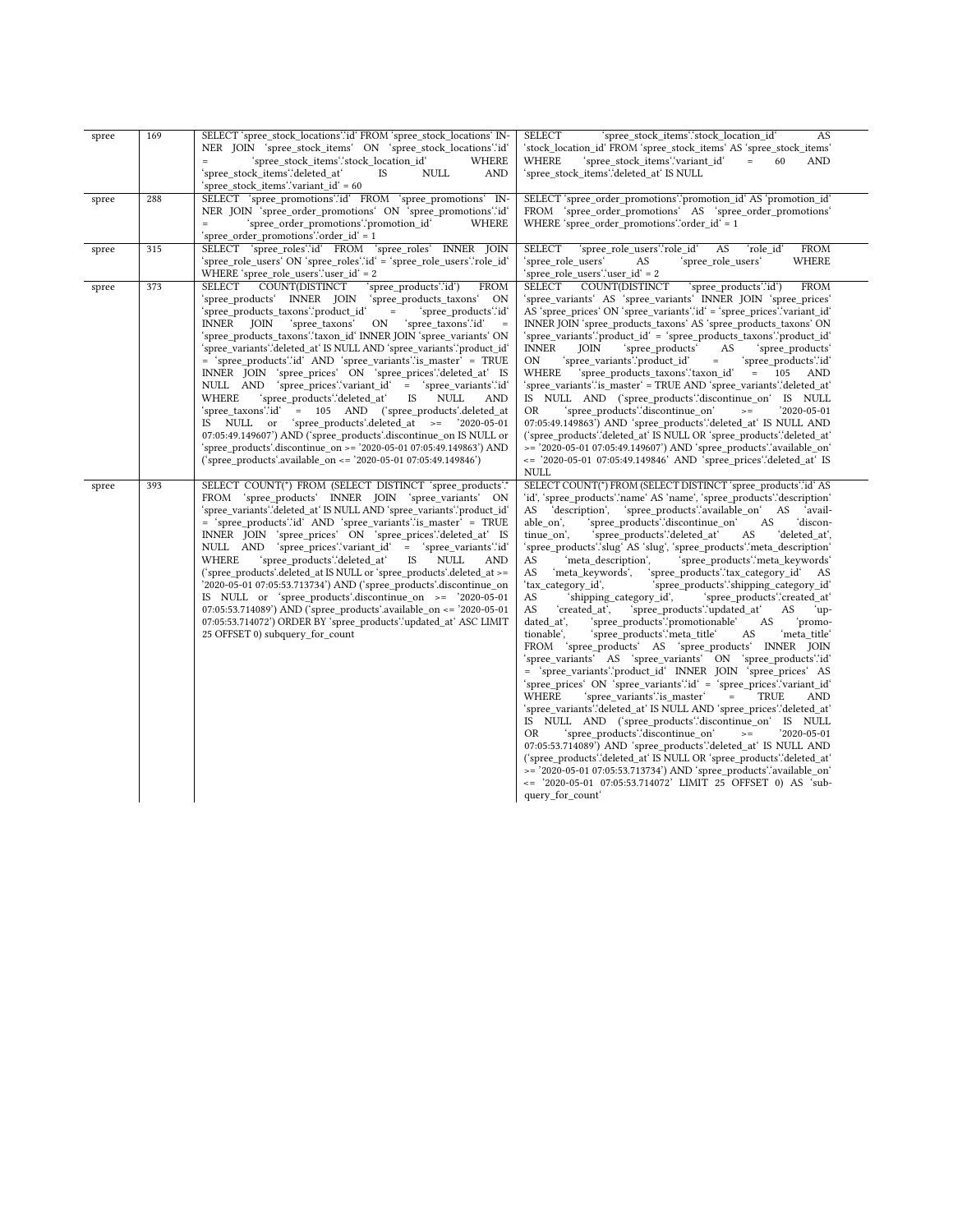| spree | 396 | SELECT COUNT(*) FROM (SELECT DISTINCT 'spree_products'.*<br>FROM 'spree_products' INNER JOIN 'spree_variants' ON<br>'spree_variants'.'deleted_at' IS NULL AND 'spree_variants'.'product_id'<br>= 'spree products' id AND 'spree variants' is master = TRUE<br>INNER JOIN 'spree_prices' ON 'spree_prices'.'deleted_at' IS<br>NULL AND<br>'spree_prices''variant_id' = 'spree_variants''id'<br>'spree products'.'deleted at'<br>WHERE<br>IS<br>NULL<br>AND<br>('spree_products'.deleted_at IS NULL or 'spree_products'.deleted_at >=<br>'2020-05-01 07:05:55.179498') AND ('spree_products'.discontinue_on<br>IS NULL or 'spree_products'.discontinue_on >= $'2020-05-01$<br>07:05:55.179826') AND ('spree_products'.available_on <= '2020-05-01<br>07:05:55.179810') ORDER BY 'spree_products'.'updated_at' DESC<br>LIMIT 25 OFFSET 0) subquery_for_count                                                                                                                                                                                                                                                                                                   | SELECT COUNT(*) FROM (SELECT DISTINCT 'spree_products' id' AS<br>'id', 'spree_products'.'name' AS 'name', 'spree_products'.'description'<br>AS<br>AS<br>'description',<br>'spree_products'.'available_on'<br>`avail-<br>able_on',<br>`spree_products∵discontinue_on`<br>AS<br>`discon-<br>tinue on',<br>`spree_productsʻ.`deleted_at`<br>AS<br>'deleted at',<br>'spree_products'.'slug' AS 'slug', 'spree_products'.'meta_description'<br>'spree_products'.'meta_keywords'<br>AS<br>'meta description',<br>'spree products'.'tax category id'<br>AS<br>'meta keywords',<br>AS<br>'tax_category_id',<br>`spree_products∵shipping_category_id`<br>AS<br>'shipping_category_id',<br>'spree_products'.'created_at'<br>AS<br>'spree_products'.'updated_at'<br>'created at',<br>AS<br>`up-<br>dated at',<br>'spree_products'.'promotionable' AS<br>`promotion-<br>able',<br>`spree_products∵meta_title'<br>AS 'meta_title'<br><b>FROM</b><br>'spree_products' AS 'spree_products' INNER JOIN 'spree_variants' AS<br>'spree variants' ON 'spree products'.id' = 'spree variants'.'product id'<br>INNER<br>JOIN<br>spree_prices'<br>AS<br>'spree_prices'<br>ON<br>`spree_prices∵variant_id`<br>WHERE<br>`spree_variants`.`id`<br>$\quad =$<br>'spree_variants'.'is_master' = TRUE AND 'spree_variants'.'deleted_at'<br>IS NULL AND ('spree_products'.'discontinue_on' IS NULL<br>OR<br>'spree_products'∴discontinue_on'<br>'2020-05-01<br>$\mathrel{>=}$<br>07:05:55.179826') AND 'spree_products'.'deleted_at' IS NULL AND<br>('spree_products'.'deleted_at' IS NULL OR 'spree_products'.'deleted_at'<br>>= '2020-05-01 07:05:55.179498') AND 'spree_products'.'available_on'<br><= '2020-05-01 07:05:55.179810' AND 'spree_prices'.'deleted_at' IS<br>NULL LIMIT 25 OFFSET 0) AS 'subquery_for_count' |
|-------|-----|-------------------------------------------------------------------------------------------------------------------------------------------------------------------------------------------------------------------------------------------------------------------------------------------------------------------------------------------------------------------------------------------------------------------------------------------------------------------------------------------------------------------------------------------------------------------------------------------------------------------------------------------------------------------------------------------------------------------------------------------------------------------------------------------------------------------------------------------------------------------------------------------------------------------------------------------------------------------------------------------------------------------------------------------------------------------------------------------------------------------------------------------------------------|-------------------------------------------------------------------------------------------------------------------------------------------------------------------------------------------------------------------------------------------------------------------------------------------------------------------------------------------------------------------------------------------------------------------------------------------------------------------------------------------------------------------------------------------------------------------------------------------------------------------------------------------------------------------------------------------------------------------------------------------------------------------------------------------------------------------------------------------------------------------------------------------------------------------------------------------------------------------------------------------------------------------------------------------------------------------------------------------------------------------------------------------------------------------------------------------------------------------------------------------------------------------------------------------------------------------------------------------------------------------------------------------------------------------------------------------------------------------------------------------------------------------------------------------------------------------------------------------------------------------------------------------------------------------------------------------------------------------------------------------------------------------------------------------------|
| spree | 405 | SELECT<br>COUNT(DISTINCT<br><b>FROM</b><br>'spree_products'.'id')<br>`spree_products`<br><b>INNER</b><br>JOIN<br>'spree variants'<br>ΟN<br>'spree_variants'.'deleted_at'        IS NULL AND 'spree_variants'.'product_id'<br>= 'spree_products'.'id' AND 'spree_variants'.'is_master' = TRUE<br>INNER JOIN 'spree_prices' ON 'spree_prices'.'deleted_at' IS<br>NULL AND 'spree_prices'.'variant_id' = 'spree_variants'.'id' AND<br>'spree_prices'.'currency' = 'USD' INNER JOIN 'spree_prices'<br>'prices spree variants' ON 'prices spree variants'.'deleted at' IS NULL<br>AND 'prices_spree_variants'.'variant_id' = 'spree_variants'.'id' WHERE<br>'spree products'.'deleted at' IS NULL AND 'spree prices'.'amount'<br>BETWEEN 19.97 AND 20.01 AND 'spree prices'.'currency' =<br>'USD' AND 'spree_products'.'name' LIKE '%Test Product%' AND<br>('spree_products'.deleted_at IS NULL or 'spree_products'.deleted_at >=<br>'2020-05-01 07:05:59.453732') AND ('spree_products'.discontinue_on<br>IS NULL or 'spree_products'.discontinue_on >= '2020-05-01<br>07:05:59.454038') AND ('spree_products'.available_on <= '2020-05-01<br>07:05:59.454019') | COUNT(DISTINCT<br>spree_products"id')<br><b>SELECT</b><br><b>FROM</b><br>'spree_products' AS 'spree_products' INNER JOIN 'spree_variants' AS<br>'spree_variants' ON 'spree_products'.'id' = 'spree_variants'.'product_id'<br>INNER JOIN 'spree_prices' AS 'prices_spree_variants' ON<br>`spree_variants∵id`<br>'prices_spree_variants'.'variant_id'<br>$=$<br>INNER<br>JOIN<br>`spree_prices'<br>AS<br>'spree_prices'<br>ON<br>'prices_spree_variants'.'variant_id'<br>$\equiv$<br>'spree_prices'.'variant_id'<br>WHERE<br>`spree_variants∵is_master`<br>TRUE<br>AND<br>$\equiv$<br>'spree_variants'.'deleted_at'        IS            NULL AND 'spree_products'.'name'<br>LIKE '%Test Product%' AND ('spree_products'.'discontinue_on'<br>IS NULL OR 'spree_products'.'discontinue_on' $\ge$ = '2020-05-01<br>07:05:59.454038') AND 'spree_products'.'deleted_at' IS NULL AND<br>('spree_products'.'deleted_at' IS NULL OR 'spree_products'.'deleted_at'<br>>= '2020-05-01 07:05:59.453732') AND 'spree_products'.'available_on'<br><= '2020-05-01 07:05:59.454019' AND 'spree_prices'.'amount' BE-<br>TWEEN 19.97 AND 20.01 AND 'prices_spree_variants'.'deleted_at' IS<br>NULL AND 'spree_prices'.'currency' = 'USD'                                                                                                                                                                                                                                                                                                                                                                                                                                                                                                                                                                         |
| spree | 447 | SELECT COUNT(*) FROM (SELECT 1 AS one FROM 'spree_taxons'<br>WHERE 'spree_taxons'.'parent_id' IS NULL ORDER BY<br>'spree_taxons'.'lft' ASC LIMIT 25 OFFSET 0) subquery_for_count                                                                                                                                                                                                                                                                                                                                                                                                                                                                                                                                                                                                                                                                                                                                                                                                                                                                                                                                                                            | SELECT COUNT(*) FROM (SELECT 1 AS 'one' FROM 'spree_taxons'<br>AS 'spree_taxons' WHERE 'spree_taxons'.'parent_id' IS NULL LIMIT<br>25 OFFSET 0) AS 'subquery_for_count'                                                                                                                                                                                                                                                                                                                                                                                                                                                                                                                                                                                                                                                                                                                                                                                                                                                                                                                                                                                                                                                                                                                                                                                                                                                                                                                                                                                                                                                                                                                                                                                                                         |
| spree | 469 | SELECT DISTINCT 'spree_variants'.* FROM 'spree_variants' IN-<br>NER JOIN 'spree_prices' ON 'spree_prices'.'deleted_at' IS NULL<br>AND 'spree_prices'.'variant_id' = 'spree_variants'.'id' LEFT OUTER<br>JOIN 'spree_products' ON 'spree_products'.'deleted_at' IS NULL<br>AND 'spree_products'.id' = 'spree_variants'.'product_id' WHERE<br>'spree_variants'.'deleted_at' IS NULL AND ('spree_variants'.'is_master'<br>= FALSE OR ('spree variants'.id IN (SELECT MIN('spree variants'.id)<br>FROM 'spree_variants' GROUP BY 'spree_variants'.product_id HAV-<br>ING COUNT( $\hat{ }$ ) = 1) )) AND (spree_prices.currency = 'USD') AND<br>(spree_prices.amount IS NOT NULL) AND ('spree_products'.'name'<br>LIKE '%fritos%' OR 'spree_variants'.'sku' LIKE '%fritos%') LIMIT 25<br>OFFSET 0                                                                                                                                                                                                                                                                                                                                                                | SELECT * FROM (SELECT DISTINCT 'spree_variants' id' AS 'id',<br>'spree_variants'.'sku' AS 'sku', 'spree_variants'.'weight' AS 'weight',<br>'spree_variants'.'height' AS 'height', 'spree_variants'.'width' AS 'width',<br>'spree_variants'.'depth' AS 'depth', 'spree_variants'.'deleted_at' AS<br>'deleted at', 'spree variants'.'discontinue on' AS 'discontinue on',<br>'spree_variants'.'is_master' AS 'is_master', 'spree_variants'.'product_id'<br>AS<br>'product_id',<br>'spree variants'.'cost price'<br>AS<br>'spree_variants'.cost_currency'<br>AS<br>`cost_price`,<br>`cost_currency`,<br>'spree variants'.'position'<br>AS<br>`po-<br>'spree_variants'.'track_inventory'<br>sition'.<br>AS<br>'track_inventory',<br>'spree variants'.'tax category id'<br>AS<br>'tax_category_id',<br>'spree_variants'.'updated_at'<br>AS<br>`up-<br>'spree variants'.'created at'<br>dated at',<br>'created at',<br>AS<br>'spree variants'.'count on hand' AS 'count on hand' FROM<br>'spree variants' AS 'spree variants' INNER JOIN 'spree prices' AS<br>'spree_prices' ON 'spree_variants'.'id' = 'spree_prices'.'variant_id'<br>INNER JOIN 'spree products' AS 'spree products'<br><b>ON</b><br>'spree products':'deleted at' IS NULL AND 'spree products':'id'<br>= 'spree variants'.'product id' WHERE ('spree products'.'name'<br>LIKE '%fritos%' OR 'spree variants'.'sku' LIKE '%fritos%') AND<br>'spree prices'.'deleted at' IS NULL AND 'spree prices'.'currency'<br>= 'USD' AND NOT 'spree_prices'.'amount' IS NULL) AS 'sub_0'<br>WHERE ('sub_0'.'is_master' = FALSE OR 'sub_0'.'id' IN (SE-<br>LECT MIN('spree variants'.id') FROM 'spree variants' GROUP<br>BY 'spree_variants'.'product_id' HAVING COUNT(*) = 1)) AND<br>'sub 0":deleted at' IS NULL LIMIT 25 OFFSET 0             |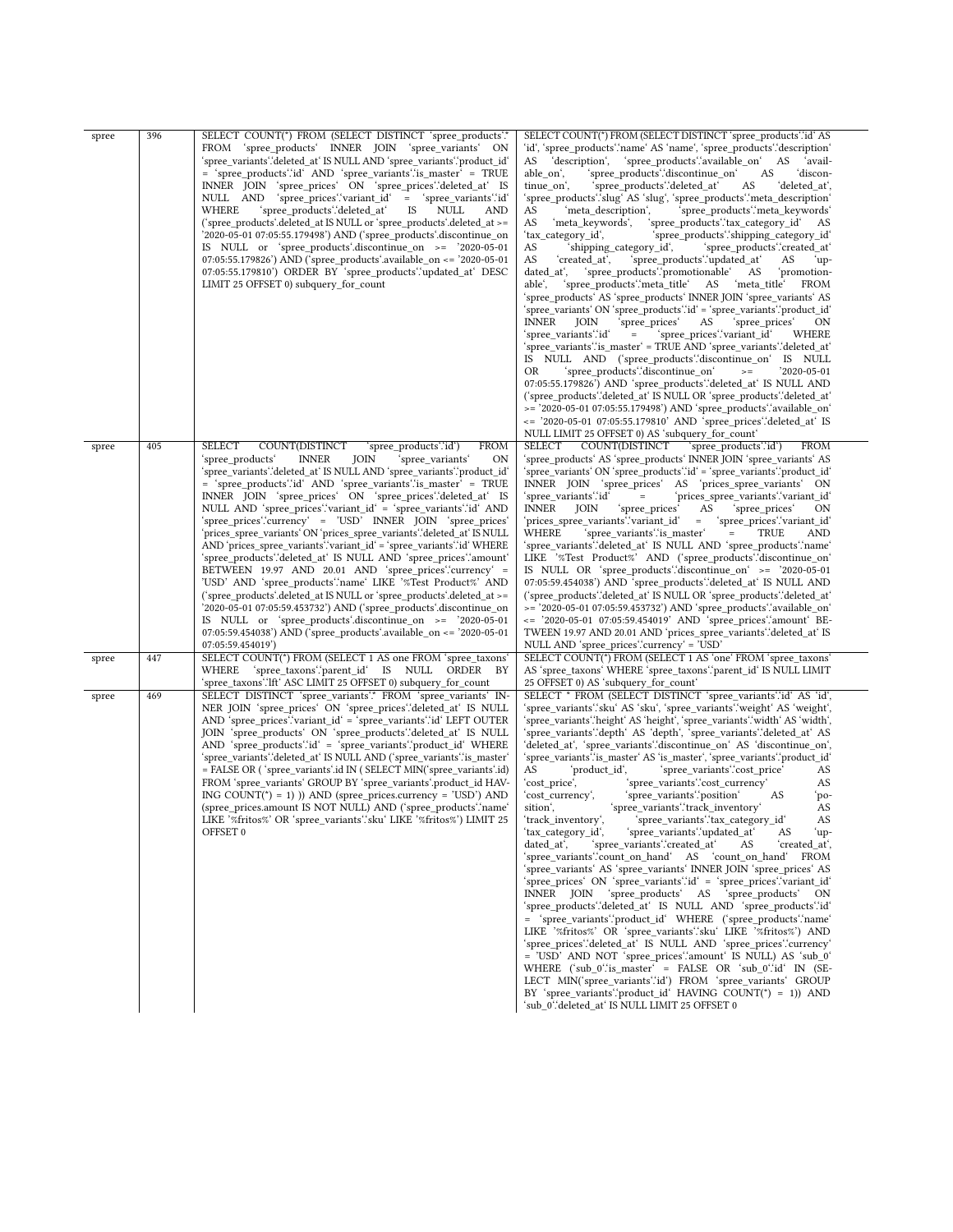| spree | 528 | SELECT COUNT(*) FROM (SELECT 1 AS one FROM<br>'spree_orders' WHERE 'spree_orders'.'user_id' = 660 AND<br>'spree orders'.'completed at' IS NOT NULL ORDER BY                                                                                                                                                                                                                                                                                                                                                                                                                                                                                                                                                                                                                             | SELECT COUNT(*) FROM (SELECT 1 AS 'one' FROM 'spree_orders'<br>AS 'spree_orders' WHERE 'spree_orders' user_id' = 660 AND NOT<br>'spree_orders'.'completed_at' IS NULL LIMIT 25 OFFSET 0) AS 'sub-                                                                                                                                                                                                                                                                                                                                                                                                                                                                                                                                                                                                                                                                                                                                                                                                                                                                                                                                                                                                                                                                                                                                                                                                                                                                                                                                                                                                                                                       |
|-------|-----|-----------------------------------------------------------------------------------------------------------------------------------------------------------------------------------------------------------------------------------------------------------------------------------------------------------------------------------------------------------------------------------------------------------------------------------------------------------------------------------------------------------------------------------------------------------------------------------------------------------------------------------------------------------------------------------------------------------------------------------------------------------------------------------------|---------------------------------------------------------------------------------------------------------------------------------------------------------------------------------------------------------------------------------------------------------------------------------------------------------------------------------------------------------------------------------------------------------------------------------------------------------------------------------------------------------------------------------------------------------------------------------------------------------------------------------------------------------------------------------------------------------------------------------------------------------------------------------------------------------------------------------------------------------------------------------------------------------------------------------------------------------------------------------------------------------------------------------------------------------------------------------------------------------------------------------------------------------------------------------------------------------------------------------------------------------------------------------------------------------------------------------------------------------------------------------------------------------------------------------------------------------------------------------------------------------------------------------------------------------------------------------------------------------------------------------------------------------|
|       |     | 'spree_orders'.'completed_at' ASC LIMIT 25 OFFSET 0) sub-<br>query_for_count                                                                                                                                                                                                                                                                                                                                                                                                                                                                                                                                                                                                                                                                                                            | query_for_count'                                                                                                                                                                                                                                                                                                                                                                                                                                                                                                                                                                                                                                                                                                                                                                                                                                                                                                                                                                                                                                                                                                                                                                                                                                                                                                                                                                                                                                                                                                                                                                                                                                        |
| spree | 587 | SELECT COUNT(*) FROM (SELECT 1 AS one FROM 'spree_taxons'<br>WHERE 'spree_taxons'.'parent_id' = 17 ORDER BY 'spree_taxons'.'lft'<br>ASC LIMIT 25 OFFSET 0) subquery for count                                                                                                                                                                                                                                                                                                                                                                                                                                                                                                                                                                                                           | SELECT COUNT(*) FROM (SELECT 1 AS 'one' FROM 'spree_taxons'<br>AS 'spree_taxons' WHERE 'spree_taxons' 'parent_id' = 17 LIMIT 25<br>OFFSET 0) AS 'subquery for count'                                                                                                                                                                                                                                                                                                                                                                                                                                                                                                                                                                                                                                                                                                                                                                                                                                                                                                                                                                                                                                                                                                                                                                                                                                                                                                                                                                                                                                                                                    |
| spree | 589 | SELECT COUNT(*) FROM (SELECT 1 AS one FROM 'spree_taxons'<br>WHERE 'spree_taxons'.'name' LIKE '%Imaginary%' ORDER BY<br>'spree_taxons'.'taxonomy_id' ASC, 'spree_taxons'.'lft' ASC LIMIT 25<br>OFFSET 0) subquery_for_count                                                                                                                                                                                                                                                                                                                                                                                                                                                                                                                                                             | SELECT COUNT(*) FROM (SELECT 1 AS 'one' FROM 'spree_taxons'<br>AS 'spree_taxons' WHERE 'spree_taxons'.'name' LIKE '%Imaginary%'<br>LIMIT 25 OFFSET 0) AS 'subquery_for_count'                                                                                                                                                                                                                                                                                                                                                                                                                                                                                                                                                                                                                                                                                                                                                                                                                                                                                                                                                                                                                                                                                                                                                                                                                                                                                                                                                                                                                                                                           |
| spree | 591 | SELECT COUNT(*) FROM (SELECT 1 AS one FROM 'spree_taxons'<br>ORDER BY 'spree_taxons'.'taxonomy_id' ASC, 'spree_taxons'.'Ift' ASC<br>LIMIT 25 OFFSET 0) subquery_for_count                                                                                                                                                                                                                                                                                                                                                                                                                                                                                                                                                                                                               | SELECT COUNT(*) FROM (SELECT 1 AS 'one' FROM 'spree_taxons'<br>AS 'spree taxons' LIMIT 25 OFFSET 0) AS 'subquery for count'                                                                                                                                                                                                                                                                                                                                                                                                                                                                                                                                                                                                                                                                                                                                                                                                                                                                                                                                                                                                                                                                                                                                                                                                                                                                                                                                                                                                                                                                                                                             |
| spree | 593 | SELECT COUNT(*) FROM (SELECT 1 AS one FROM 'spree taxons'<br>WHERE 'spree_taxons'.'parent_id' = 62 AND 'spree_taxons'.'name'<br>LIKE '%Ruby%' ORDER BY 'spree taxons'.'Ift' ASC LIMIT 25 OFFSET<br>0) subquery_for_count                                                                                                                                                                                                                                                                                                                                                                                                                                                                                                                                                                | SELECT COUNT(*) FROM (SELECT 1 AS 'one' FROM 'spree taxons'<br>AS 'spree_taxons' WHERE 'spree_taxons'.'parent_id' = 62 AND<br>'spree_taxons'.'name' LIKE '%Ruby%' LIMIT 25 OFFSET 0) AS 'sub-<br>query_for_count                                                                                                                                                                                                                                                                                                                                                                                                                                                                                                                                                                                                                                                                                                                                                                                                                                                                                                                                                                                                                                                                                                                                                                                                                                                                                                                                                                                                                                        |
| spree | 614 | SELECT COUNT(*) FROM (SELECT 1 AS one FROM<br>'spree_payments' WHERE 'spree_payments'.'order_id' = 23 OR-<br>DER BY 'spree_payments'.'created_at' ASC LIMIT 25 OFFSET 0)<br>subquery_for_count                                                                                                                                                                                                                                                                                                                                                                                                                                                                                                                                                                                          | SELECT COUNT(*) FROM (SELECT 1 AS 'one' FROM 'spree_payments'<br>AS 'spree_payments' WHERE 'spree_payments' 'order_id' = 23 LIMIT<br>25 OFFSET 0) AS 'subquery_for_count'                                                                                                                                                                                                                                                                                                                                                                                                                                                                                                                                                                                                                                                                                                                                                                                                                                                                                                                                                                                                                                                                                                                                                                                                                                                                                                                                                                                                                                                                               |
| spree | 634 | SELECT COUNT(*) FROM (SELECT 1 AS one FROM<br>'spree_orders' WHERE 'spree_orders'.'user_id' = 277 AND<br>'spree orders'.'completed at' IS NOT NULL ORDER BY<br>spree orders.completed at IS NULL, 'spree orders'.completed at'<br>DESC, 'spree orders':created at' DESC LIMIT 25 OFFSET 0)<br>subquery for count                                                                                                                                                                                                                                                                                                                                                                                                                                                                        | SELECT COUNT(*) FROM (SELECT 1 AS 'one' FROM 'spree_orders'<br>AS 'spree_orders' WHERE 'spree_orders'.'user_id' = 277 AND NOT<br>'spree_orders'.'completed_at' IS NULL LIMIT 25 OFFSET 0) AS 'sub-<br>query_for_count                                                                                                                                                                                                                                                                                                                                                                                                                                                                                                                                                                                                                                                                                                                                                                                                                                                                                                                                                                                                                                                                                                                                                                                                                                                                                                                                                                                                                                   |
| spree | 657 | SELECT COUNT(*) FROM (SELECT 1 AS one FROM<br>'spree stock locations' WHERE<br>'spree stock locations".name"<br>LIKE '%south%' ORDER BY name ASC LIMIT 25 OFFSET 0)<br>subquery_for_count                                                                                                                                                                                                                                                                                                                                                                                                                                                                                                                                                                                               | SELECT COUNT(*) FROM<br>(SELECT 1 AS 'one' FROM<br>'spree stock locations'<br>AS<br>'spree_stock_locations'<br>WHERE<br>'spree stock locations'.'name' LIKE '%south%' LIMIT 25 OFFSET 0)<br>AS 'subquery_for_count'                                                                                                                                                                                                                                                                                                                                                                                                                                                                                                                                                                                                                                                                                                                                                                                                                                                                                                                                                                                                                                                                                                                                                                                                                                                                                                                                                                                                                                     |
| spree | 659 | SELECT COUNT(*) FROM (SELECT 1 AS one FROM<br>'spree_stock_locations' ORDER BY name ASC LIMIT 1 OFFSET 0)<br>subquery_for_count                                                                                                                                                                                                                                                                                                                                                                                                                                                                                                                                                                                                                                                         | SELECT COUNT(*) FROM (SELECT 1 AS 'one' FROM<br>'spree stock locations' AS 'spree stock locations' LIMIT 1 OFFSET 0)<br>AS 'subquery_for_count'                                                                                                                                                                                                                                                                                                                                                                                                                                                                                                                                                                                                                                                                                                                                                                                                                                                                                                                                                                                                                                                                                                                                                                                                                                                                                                                                                                                                                                                                                                         |
| spree | 662 | SELECT COUNT(*) FROM (SELECT 1 AS one FROM<br>'spree_stock_locations' ORDER BY name ASC LIMIT 25 OFF-<br>SET 0) subquery_for_count                                                                                                                                                                                                                                                                                                                                                                                                                                                                                                                                                                                                                                                      | SELECT COUNT(*) FROM (SELECT 1 AS 'one' FROM<br>'spree_stock_locations' AS 'spree_stock_locations' LIMIT 25<br>OFFSET 0) AS 'subquery_for_count'                                                                                                                                                                                                                                                                                                                                                                                                                                                                                                                                                                                                                                                                                                                                                                                                                                                                                                                                                                                                                                                                                                                                                                                                                                                                                                                                                                                                                                                                                                        |
| spree | 691 | SELECT COUNT(*) FROM (SELECT 1 AS one FROM 'spree_zones'<br>ORDER BY name ASC LIMIT 1 OFFSET 0) subquery_for_count                                                                                                                                                                                                                                                                                                                                                                                                                                                                                                                                                                                                                                                                      | SELECT COUNT(*) FROM (SELECT 1 AS 'one' FROM 'spree zones'<br>AS 'spree_zones' LIMIT 1 OFFSET 0) AS 'subquery_for_count'                                                                                                                                                                                                                                                                                                                                                                                                                                                                                                                                                                                                                                                                                                                                                                                                                                                                                                                                                                                                                                                                                                                                                                                                                                                                                                                                                                                                                                                                                                                                |
| spree | 693 | SELECT COUNT(*) FROM (SELECT 1 AS one FROM 'spree zones'<br>ORDER BY name ASC LIMIT 25 OFFSET 0) subquery_for_count                                                                                                                                                                                                                                                                                                                                                                                                                                                                                                                                                                                                                                                                     | SELECT COUNT(*) FROM (SELECT 1 AS 'one' FROM 'spree zones'<br>AS 'spree_zones' LIMIT 25 OFFSET 0) AS 'subquery_for_count'                                                                                                                                                                                                                                                                                                                                                                                                                                                                                                                                                                                                                                                                                                                                                                                                                                                                                                                                                                                                                                                                                                                                                                                                                                                                                                                                                                                                                                                                                                                               |
| spree | 695 | SELECT COUNT(*) FROM (SELECT 1 AS one FROM 'spree_zones'<br>WHERE 'spree_zones'.'name' LIKE '%south%' ORDER BY name ASC<br>LIMIT 25 OFFSET 0) subquery_for_count                                                                                                                                                                                                                                                                                                                                                                                                                                                                                                                                                                                                                        | SELECT COUNT(*) FROM (SELECT 1 AS 'one' FROM 'spree_zones'<br>AS 'spree_zones' WHERE 'spree_zones'.'name' LIKE '%south%' LIMIT<br>25 OFFSET 0) AS 'subquery_for_count'                                                                                                                                                                                                                                                                                                                                                                                                                                                                                                                                                                                                                                                                                                                                                                                                                                                                                                                                                                                                                                                                                                                                                                                                                                                                                                                                                                                                                                                                                  |
| spree | 712 | SELECT<br>$COUNT(*)$<br><b>FROM</b><br>(SELECT<br><b>DISTINCT</b><br>FROM<br>'spree_products'<br><b>INNER</b><br>JOIN<br>`spree_products`.*<br>'spree_variants' ON 'spree_variants'.'deleted_at' IS<br>NULL<br>AND 'spree_variants'.'product_id' = 'spree_products'.'id' AND<br>'spree_variants'.'is_master' = TRUE INNER JOIN 'spree_prices' ON<br>'spree prices'.'deleted at' IS NULL AND 'spree prices'.'variant id'<br>'spree_variants'.'id' WHERE<br>'spree products'.'deleted at'<br>IS NULL AND ('spree_products'.discontinue_on IS NULL or<br>'spree products'.discontinue on $\ge$ '2020-05-01 07:07:42.906418')<br>AND ('spree_products'.available_on <= '2020-05-01 07:07:42.906389')<br>ORDER BY 'spree_products'.'created_at' ASC LIMIT 25 OFFSET 0)<br>subquery_for_count | SELECT COUNT(*) FROM (SELECT DISTINCT 'spree_products'.'id' AS<br>'id', 'spree_products'.'name' AS 'name', 'spree_products'.'description'<br>AS<br>'description', 'spree_products'.'available_on'<br>AS<br>'avail-<br>'spree_products'.'discontinue_on'<br>AS<br>'discon-<br>able on',<br>'spree_products'.'deleted_at'<br>'deleted at',<br>tinue on',<br>AS<br>'spree_products'.'slug' AS 'slug', 'spree_products'.'meta_description'<br>'meta description',<br>'spree_products'.'meta_keywords'<br>AS<br>AS<br>'meta keywords',<br>'spree_products'.'tax_category_id' AS<br>'tax category id',<br>'spree_products'.'shipping_category_id'<br>AS 'shipping_category_id', 'spree_products'.'created_at'<br>'created_at', 'spree_products'.'updated_at' AS<br>AS<br>up-<br>dated at',<br>'spree_products'.'promotionable'<br>AS<br>`promo-<br>tionable',<br>'spree products" meta title'<br>AS<br>'meta title'<br>FROM 'spree_products' AS 'spree_products' INNER JOIN<br>'spree variants' AS 'spree variants' ON 'spree products'.id'<br>= 'spree_variants'.'product_id' INNER JOIN 'spree_prices' AS<br>'spree prices' ON 'spree variants' id = 'spree prices' variant id<br>WHERE<br>'spree_variants'.'is_master'<br>TRUE<br>$\equiv$<br>AND<br>'spree_variants'.'deleted_at' IS NULL AND 'spree_prices'.'deleted_at'<br>IS NULL AND ('spree_products'.'discontinue_on' IS NULL<br>'spree_products'.'discontinue_on'<br>2020-05-01<br><b>OR</b><br>$\mathrel{>=}$<br>07:07:42.906418') AND 'spree_products'.'deleted_at' IS NULL<br>AND 'spree_products'.'available_on' <= '2020-05-01 07:07:42.906389'<br>LIMIT 25 OFFSET 0) AS 'subquery for count' |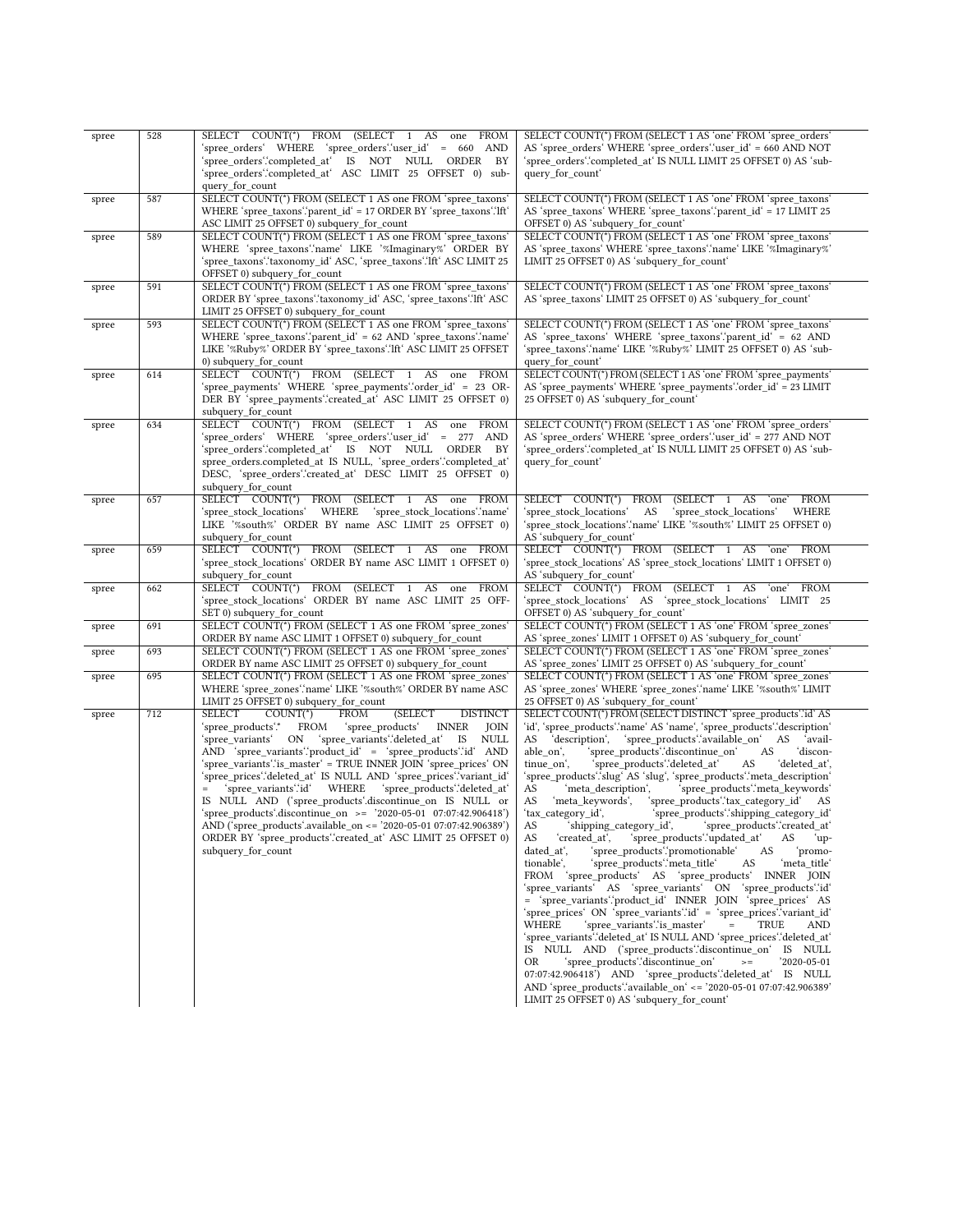| spree | 741  | SELECT COUNT(*) FROM (SELECT 1 AS one FROM<br>'spree shipments' INNER JOIN 'spree orders' ON 'spree orders' id'<br>= 'spree_shipments'.'order_id' WHERE 'spree_orders'.'user_id'<br>coalesce(spree_shipments.shipped_at,<br>$\qquad \qquad =$<br>548<br>ORDER BY<br>spree_shipments.created_at) desc, 'spree_shipments'.id' DESC<br>LIMIT 25 OFFSET 0) subquery_for_count | SELECT COUNT(*) FROM (SELECT 1 AS 'one' FROM<br>'spree_shipments' AS 'spree_shipments' INNER JOIN 'spree_orders'<br>AS 'spree_orders' ON 'spree_shipments'.'order_id' = 'spree_orders'.'id'<br>WHERE 'spree_orders'.'user_id' = 548 LIMIT 25 OFFSET 0) AS<br>'subquery_for_count'                                                                                         |
|-------|------|---------------------------------------------------------------------------------------------------------------------------------------------------------------------------------------------------------------------------------------------------------------------------------------------------------------------------------------------------------------------------|---------------------------------------------------------------------------------------------------------------------------------------------------------------------------------------------------------------------------------------------------------------------------------------------------------------------------------------------------------------------------|
| spree | 758  | SELECT<br>'spree users'.'id'<br><b>FROM</b><br>'spree users'<br>LEFT<br>OUTER JOIN 'spree addresses' ON 'spree addresses'.id' =<br>'spree_users'.'ship_address_id' WHERE ((spree_addresses.firstname<br>like '%Result%') OR (spree_addresses.lastname like '%Result%'))                                                                                                   | SELECT 'spree_users'.id' AS 'id' FROM 'spree_users' AS<br>'spree users' INNER JOIN 'spree addresses' AS 'spree addresses'<br>'spree users'.'ship address id'<br>$\alpha = 1$<br>'spree addresses'.'id'<br>ON<br>WHERE 'spree_addresses'.firstname' LIKE '%Result%'<br>OR<br>'spree_addresses'.'lastname' LIKE '%Result%'                                                  |
| spree | 766  | <b>FROM</b><br>AS<br><b>SELECT</b><br>$COUNT(*)$<br>(SELECT<br>1<br>'spree_reimbursements'<br>ORDER<br>BY<br>FROM<br>one<br>'spree_reimbursements'.'created_at' DESC LIMIT 25 OFFSET 0)<br>subquery_for_count                                                                                                                                                             | SELECT COUNT(*) FROM (SELECT 1 AS 'one' FROM<br>'spree_reimbursements' AS 'spree_reimbursements' LIMIT 25<br>OFFSET 0) AS 'subquery_for_count'                                                                                                                                                                                                                            |
| spree | 781  | SELECT<br><b>FROM</b><br>$COUNT(*)$<br>(SELECT<br>AS<br>1<br>one<br>FROM<br>'spree customer returns'<br>ORDER<br>BY<br>'spree_customer_returns'.'created_at' DESC LIMIT 25 OFFSET<br>0) subquery_for_count                                                                                                                                                                | SELECT COUNT(*) FROM<br><b>FROM</b><br>(SELECT 1 AS 'one'<br>'spree_customer_returns' AS<br>LIMIT<br>'spree_customer_returns'<br>25 OFFSET 0) AS 'subquery_for_count'                                                                                                                                                                                                     |
| spree | 783  | SELECT COUNT(*) FROM (SELECT 1 AS one<br>FROM<br>'spree_taxonomies' WHERE 'spree_taxonomies'.'name' LIKE '%style%'<br>ORDER BY spree_taxonomies.position, spree_taxonomies.created_at,<br>name LIMIT 25 OFFSET 0) subquery_for_count                                                                                                                                      | SELECT COUNT(*)<br>FROM<br>FROM<br>(SELECT 1 AS<br>`one`<br>'spree_taxonomies'<br>AS<br>'spree_taxonomies'<br>WHERE<br>'spree_taxonomies'.'name' LIKE '%style%' LIMIT 25 OFFSET 0)<br>AS 'subquery_for_count'                                                                                                                                                             |
| spree | 785  | SELECT COUNT(*) FROM (SELECT 1 AS one FROM<br>'spree_taxonomies'<br>ORDER BY spree_taxonomies.position,<br>spree_taxonomies.created_at, name LIMIT 25 OFFSET 0) sub-<br>query_for_count                                                                                                                                                                                   | SELECT COUNT(*) FROM (SELECT 1 AS 'one' FROM<br>'spree taxonomies' AS 'spree taxonomies' LIMIT 25 OFFSET<br>0) AS 'subquery_for_count'                                                                                                                                                                                                                                    |
| spree | 787  | SELECT COUNT(*) FROM (SELECT 1 AS one FROM<br>ORDER<br>'spree taxonomies'<br>BY<br>spree_taxonomies.position,<br>spree_taxonomies.created_at, name LIMIT 1 OFFSET 0) sub-<br>query_for_count                                                                                                                                                                              | SELECT COUNT(*) FROM (SELECT 1 AS 'one' FROM<br>'spree taxonomies' AS 'spree taxonomies' LIMIT 1 OFFSET 0)<br>AS 'subquery_for_count'                                                                                                                                                                                                                                     |
| spree | 789  | SELECT 'spree_option_values'.id' FROM 'spree_option_values' IN-<br>NER JOIN 'spree option value variants' ON 'spree option values' id'<br>'spree option value variants'.'option value id'<br>$\qquad \qquad =$<br>WHERE<br>'spree option value variants'.'variant id' = 2                                                                                                 | <b>SELECT</b><br>'spree_option_value_variants'.'option_value_id'<br>AS<br>FROM<br>'option_value_id'<br>'spree_option_value_variants'<br>AS<br>'spree_option_value_variants'<br>WHERE<br>'spree_option_value_variants'.'variant_id' = 2                                                                                                                                    |
| spree | 853  | SELECT 'spree_countries'.id' FROM 'spree_countries'<br>IN-<br>NER JOIN 'spree zone members' ON 'spree countries'id'<br>'spree_zone_members'.'zoneable_id'<br>WHERE<br>'spree_zone_members'.'zone_id'<br><b>AND</b><br>154<br>'spree_zone_members'.'zoneable_type' = 'Spree::Country'                                                                                      | SELECT 'spree_zone_members'.'zoneable_id' AS 'zoneable_id'<br>FROM 'spree_zone_members' AS 'spree_zone_members' WHERE<br>'spree_zone_members'.'zoneable_type' = 'Spree::Country' AND<br>`spree_zone_members∵zone_id' = 154                                                                                                                                                |
| spree | 886  | SELECT COUNT(*) FROM 'spree_option_values' INNER JOIN<br>'spree_option_value_variants'<br>ON<br>'spree option values'id'<br>'spree_option_value_variants'.'option_value_id'<br>WHERE<br>$=$<br>'spree_option_value_variants'.'variant_id' = 981                                                                                                                           | <b>SELECT</b><br>$COUNT(*)$<br>FROM<br>'spree_option_value_variants'<br>AS<br>'spree_option_value_variants'<br>WHERE<br>'spree_option_value_variants'.'variant_id' = 981                                                                                                                                                                                                  |
| spree | 1017 | $COUNT(*)$<br><b>INNER</b><br>SELECT<br><b>FROM</b><br>'spree taxons'<br><b>JOIN</b><br>'spree_products_taxons'<br>ON<br>'spree_taxons'.'id'<br>WHERE<br>'spree_products_taxons'.'taxon_id'<br>$\qquad \qquad =$<br>'spree_products_taxons'.'product_id' = 1606                                                                                                           | SELECT<br>$COUNT(*)$<br>FROM<br>'spree_products_taxons'<br>AS<br>'spree_products_taxons' WHERE 'spree_products_taxons'.'product_id'<br>$= 1606$                                                                                                                                                                                                                           |
| spree | 1022 | SELECT COUNT(*) FROM 'spree_products'<br>INNER JOIN<br>'spree_product_properties' ON 'spree_product_properties'.'product_id'<br>= 'spree_products'.id' INNER JOIN 'spree_properties' ON<br>'spree properties'.id' = 'spree product properties'.'property id'<br>'spree_products'.'deleted_at'<br>NULL<br>WHERE<br>IS<br>AND<br>'spree_properties'.'id' = 28               | SELECT COUNT(*) FROM 'spree products' AS 'spree products'<br>INNER JOIN 'spree_product_properties' AS 'spree_product_properties'<br>ON 'spree_products'.id' = 'spree_product_properties'.'product_id'<br>WHERE 'spree_product_properties'.'property_id' = 28 AND<br>'spree products'.'deleted at' IS NULL                                                                 |
| spree | 1093 | SELECT DISTINCT 'spree_zones'.id' FROM 'spree_zones' INNER<br>JOIN 'spree zone members' ON 'spree zone members' zone id'<br>= 'spree_zones'.'id' WHERE ((spree_zone_members.zoneable_type<br>= 'Spree::State' ANDspree_zone_members.zoneable_id IN (3051))<br>OR (spree zone members.zoneable type = 'Spree::Country' AND-<br>spree zone members.zoneable id IN (1543)))  | SELECT DISTINCT 'spree_zone_members'.'zone_id' AS 'zone_id'<br>FROM<br>'spree_zone_members' AS<br>spree_zone_members<br>'spree_zone_members'.'zoneable_type' = 'Spree::State'<br>WHERE<br>AND<br>'spree_zone_members'.'zoneable_id'<br>IN<br>(?)<br><b>OR</b><br>'spree zone members'.'zoneable type' = 'Spree::Country' AND<br>'spree_zone_members'.'zoneable_id' IN (?) |
| spree | 1147 | SELECT<br>$COUNT(*)$<br><b>FROM</b><br>(SELECT<br>$\mathbf{1}$<br>AS<br><b>FROM</b><br>'spree_stock_transfers'<br>WHERE<br>one<br>'spree_stock_transfers'.'destination_location_id' = 4 ORDER BY<br>'spree_stock_transfers'.'created_at' DESC LIMIT 25 OFFSET 0)<br>subquery for count                                                                                    | SELECT COUNT(*) FROM (SELECT 1 AS<br>'one'<br>FROM<br>'spree_stock_transfers'<br>AS<br>'spree stock transfers'<br>WHERE<br>'spree stock transfers'.'destination location id' = 4 LIMIT 25<br>OFFSET 0) AS 'subquery_for_count'                                                                                                                                            |